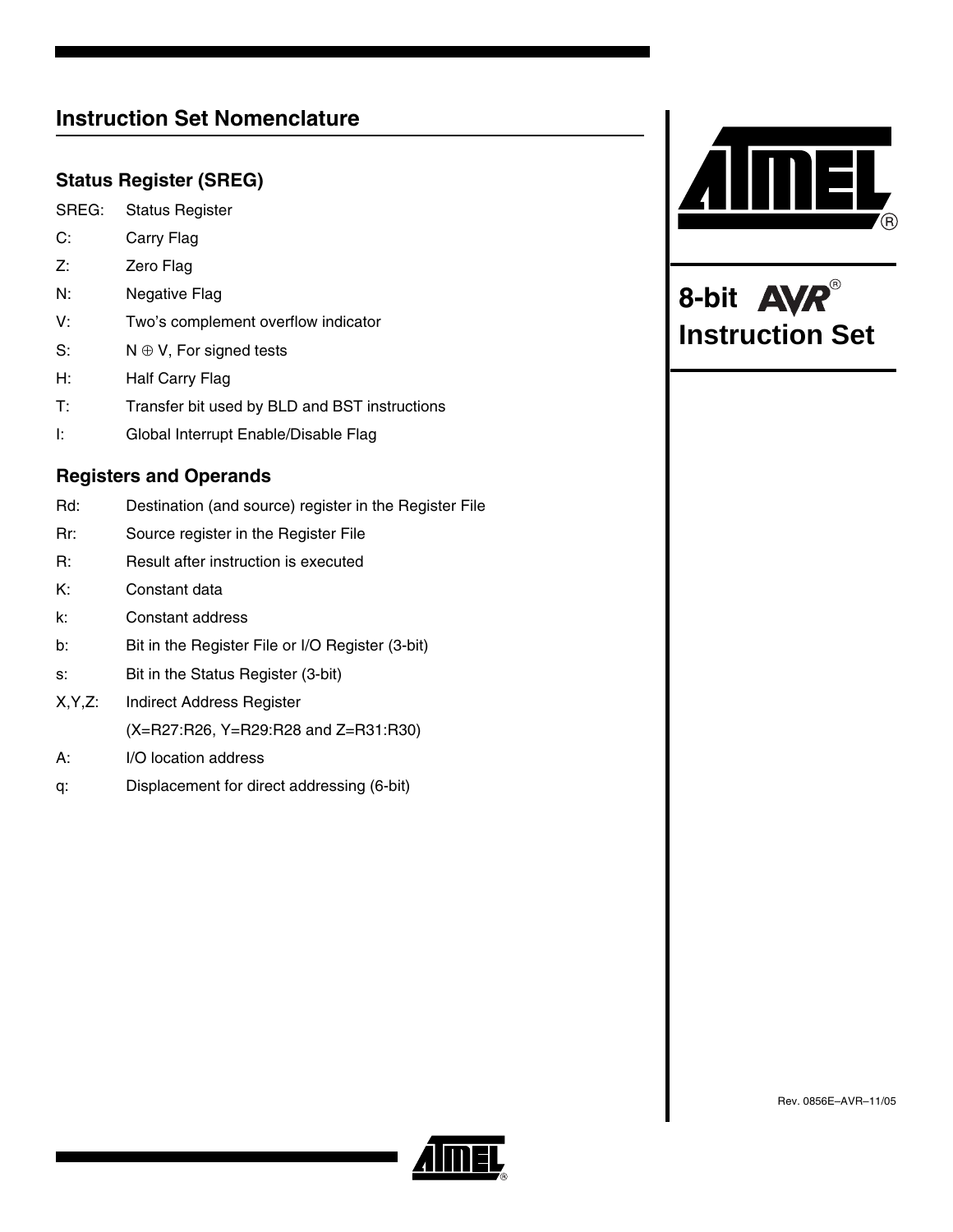

# **I/O Registers**

# **RAMPX, RAMPY, RAMPZ**

Registers concatenated with the X-, Y-, and Z-registers enabling indirect addressing of the whole data space on MCUs with more than 64K bytes data space, and constant data fetch on MCUs with more than 64K bytes program space.

# **RAMPD**

Register concatenated with the Z-register enabling direct addressing of the whole data space on MCUs with more than 64K bytes data space.

# **EIND**

Register concatenated with the Z-register enabling indirect jump and call to the whole program space on MCUs with more than 64K words (128K bytes) program space.

# **Stack**

STACK: Stack for return address and pushed registers

SP: Stack Pointer to STACK

# **Flags**

- ⇔: Flag affected by instruction
- **0**: Flag cleared by instruction
- **1**: Flag set by instruction
- **-**: Flag not affected by instruction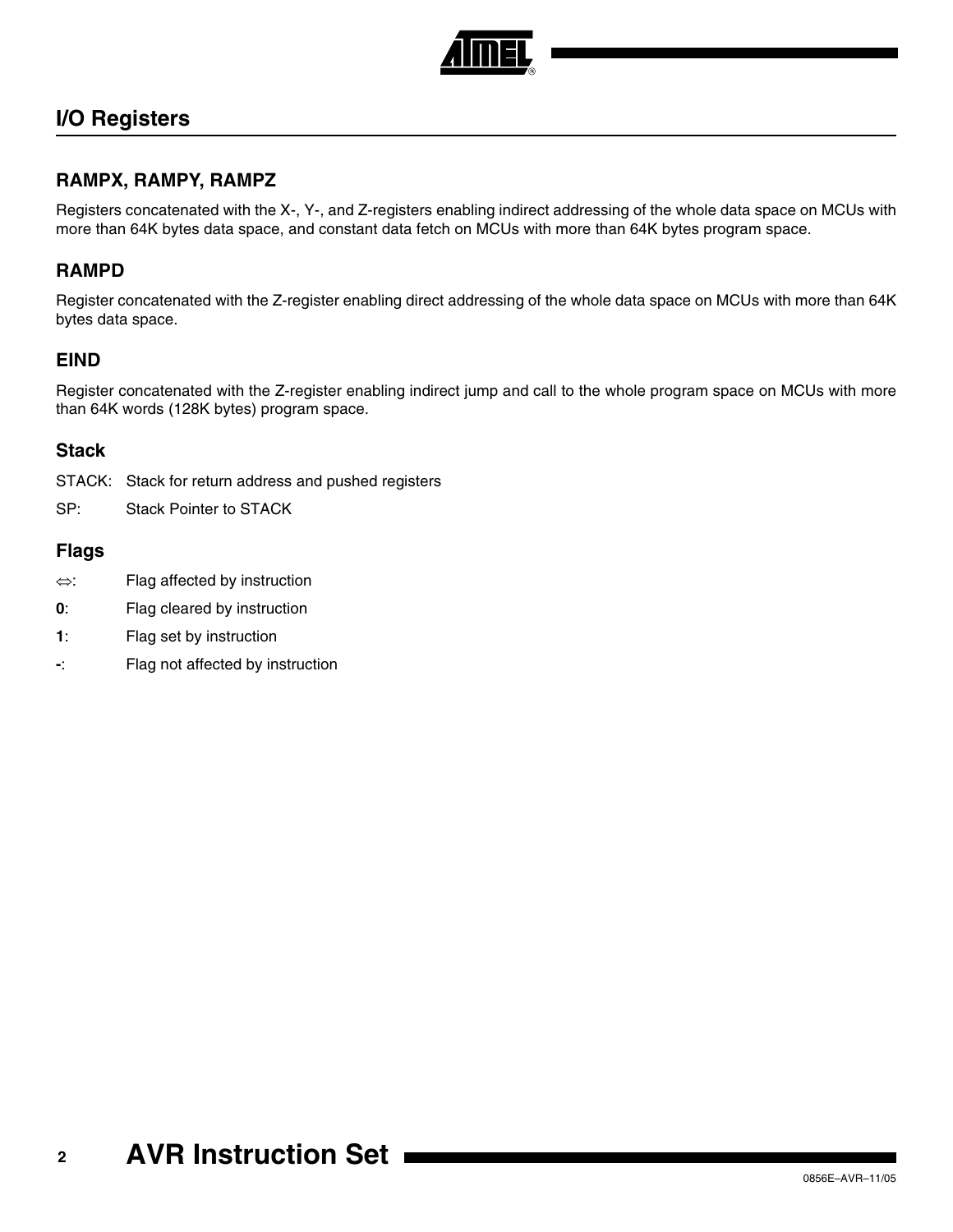# **The Program and Data Addressing Modes**

The AVR Enhanced RISC microcontroller supports powerful and efficient addressing modes for access to the Program memory (Flash) and Data memory (SRAM, Register file, I/O Memory, and Extended I/O Memory). This section describes the various addressing modes supported by the AVR architecture. In the following figures, OP means the operation code part of the instruction word. To simplify, not all figures show the exact location of the addressing bits. To generalize, the abstract terms RAMEND and FLASHEND have been used to represent the highest location in data and program space, respectively.

Note: Not all addressing modes are present in all devices. Refer to the device spesific instruction summary.

# **Register Direct, Single Register Rd**

**Figure 1.** Direct Single Register Addressing



The operand is contained in register d (Rd).

# **Register Direct, Two Registers Rd and Rr**

**Figure 2.** Direct Register Addressing, Two Registers



Operands are contained in register r (Rr) and d (Rd). The result is stored in register d (Rd).

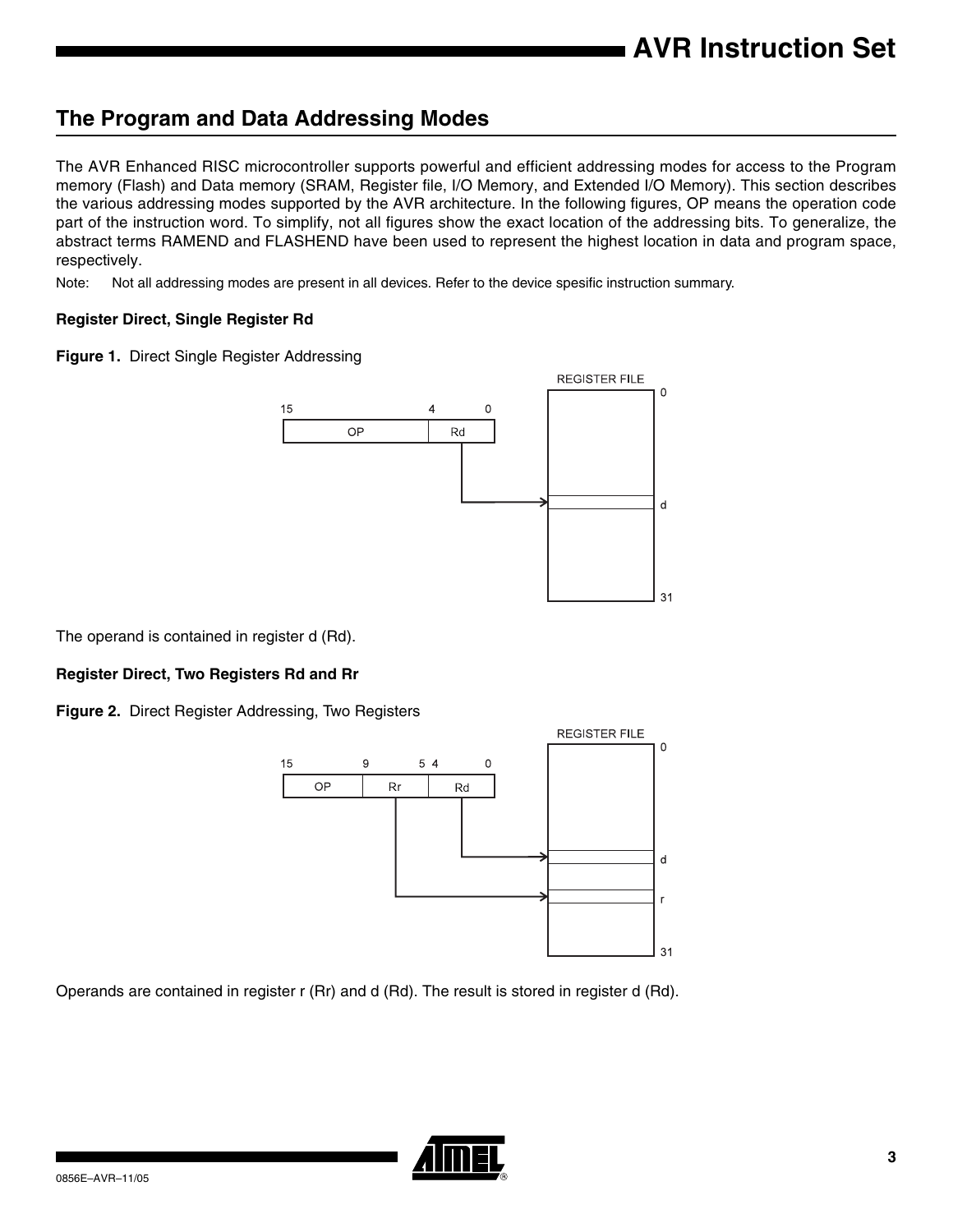

# **I/O Direct**

# **Figure 3.** I/O Direct Addressing



Operand address is contained in 6 bits of the instruction word. n is the destination or source register address.

Note: Some complex AVR Microcontrollers have more peripheral units than can be supported within the 64 locations reserved in the opcode for I/O direct addressing. The extended I/O memory from address 64 to 255 can only be reached by data addressing, not I/O addressing.

### **Data Direct**

**Figure 4.** Direct Data Addressing



A 16-bit Data Address is contained in the 16 LSBs of a two-word instruction. Rd/Rr specify the destination or source register.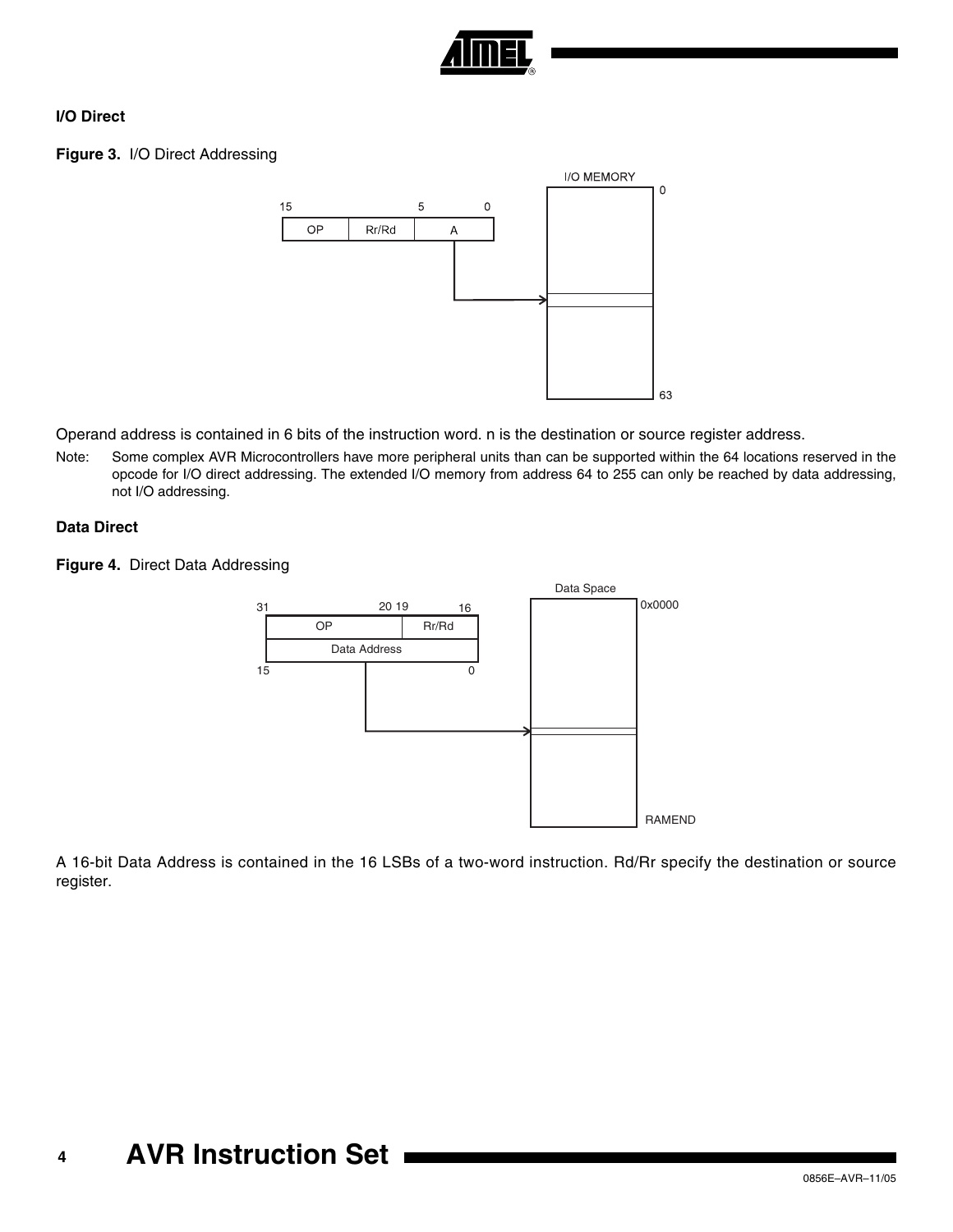### **Data Indirect with Displacement**

**Figure 5.** Data Indirect with Displacement



Operand address is the result of the Y- or Z-register contents added to the address contained in 6 bits of the instruction word. Rd/Rr specify the destination or source register.

### **Data Indirect**

**Figure 6.** Data Indirect Addressing



Operand address is the contents of the X-, Y-, or the Z-register. In AVR devices without SRAM, Data Indirect Addressing is called Register Indirect Addressing. Register Indirect Addressing is a subset of Data Indirect Addressing since the data space form 0 to 31 is the Register File.

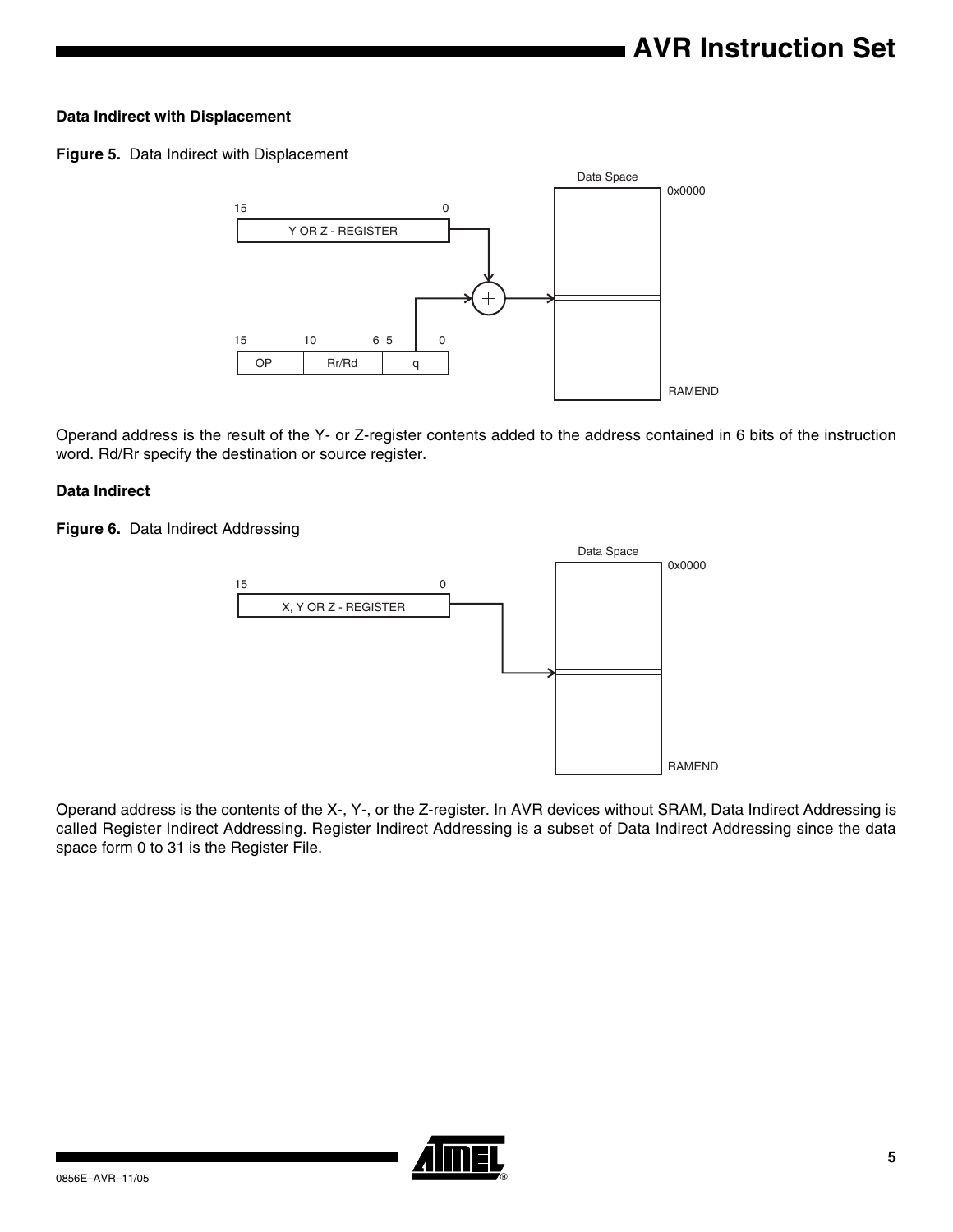

# **Data Indirect with Pre-decrement**

**Figure 7.** Data Indirect Addressing with Pre-decrement



The X,- Y-, or the Z-register is decremented before the operation. Operand address is the decremented contents of the X-, Y-, or the Z-register.

### **Data Indirect with Post-increment**

**Figure 8.** Data Indirect Addressing with Post-increment



The X-, Y-, or the Z-register is incremented after the operation. Operand address is the content of the X-, Y-, or the Z-register prior to incrementing.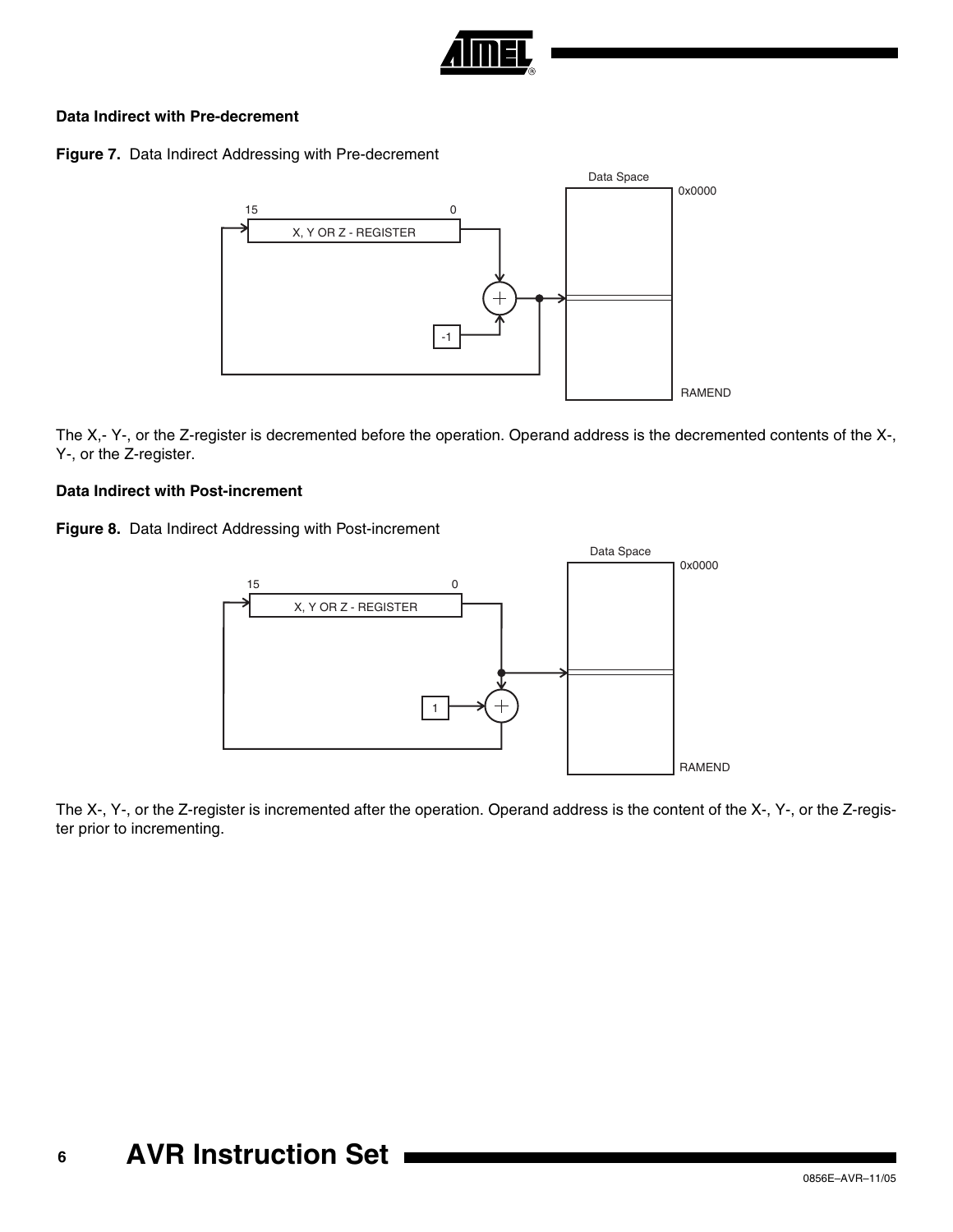# **Program Memory Constant Addressing using the LPM, ELPM, and SPM Instructions**

**Figure 9.** Program Memory Constant Addressing



Constant byte address is specified by the Z-register contents. The 15 MSBs select word address. For LPM, the LSB selects low byte if cleared (LSB = 0) or high byte if set (LSB = 1). For SPM, the LSB should be cleared. If ELPM is used, the RAMPZ Register is used to extend the Z-register.

# **Program Memory with Post-increment using the LPM Z+ and ELPM Z+ Instruction**

**Figure 10.** Program Memory Addressing with Post-increment



Constant byte address is specified by the Z-register contents. The 15 MSBs select word address. The LSB selects low byte if cleared (LSB = 0) or high byte if set (LSB = 1). If ELPM  $Z+$  is used, the RAMPZ Register is used to extend the Z-register.

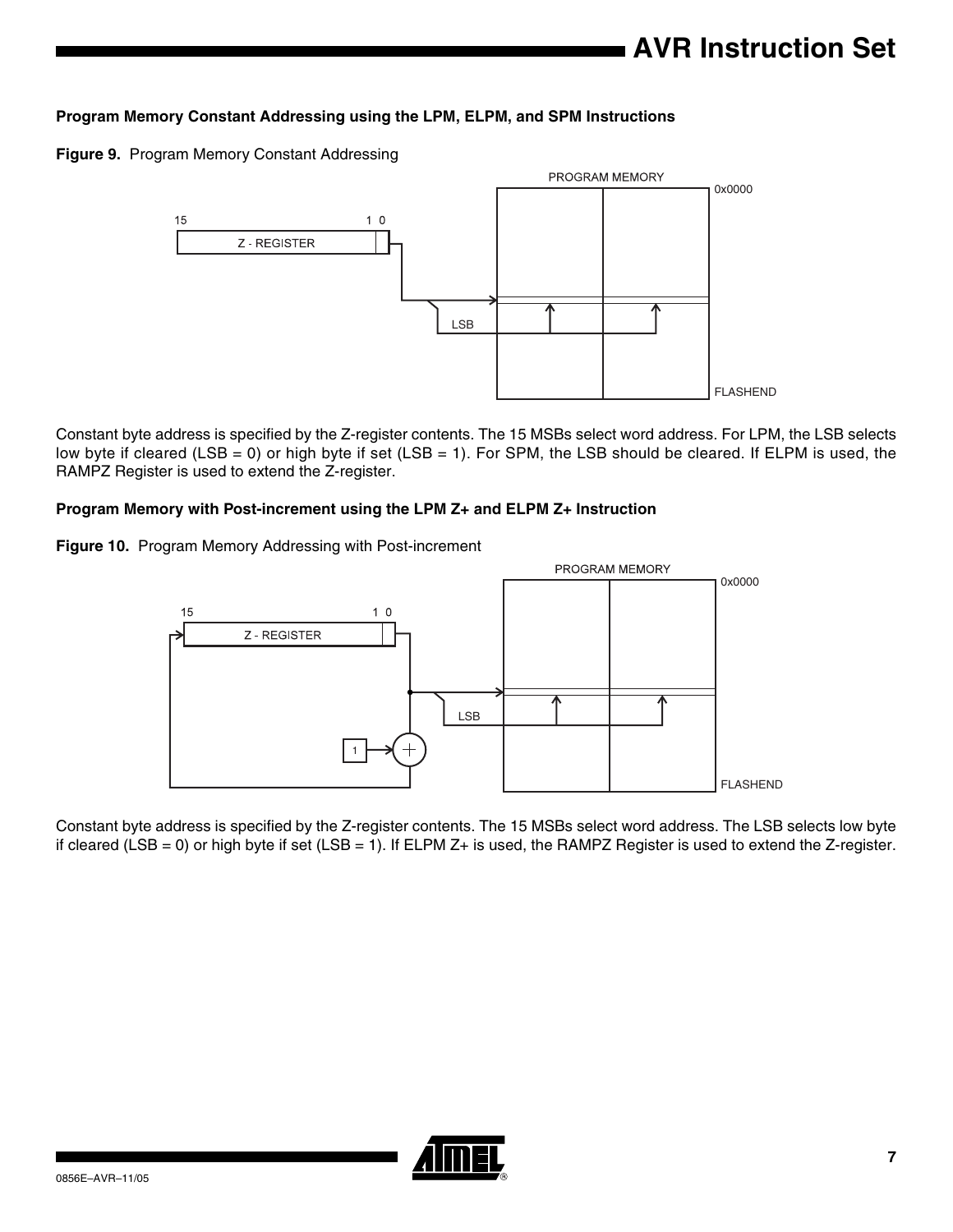

# **Direct Program Addressing, JMP and CALL**

**Figure 11.** Direct Program Memory Addressing



Program execution continues at the address immediate in the instruction word.

# **Indirect Program Addressing, IJMP and ICALL**

**Figure 12.** Indirect Program Memory Addressing



Program execution continues at address contained by the Z-register (i.e., the PC is loaded with the contents of the Zregister).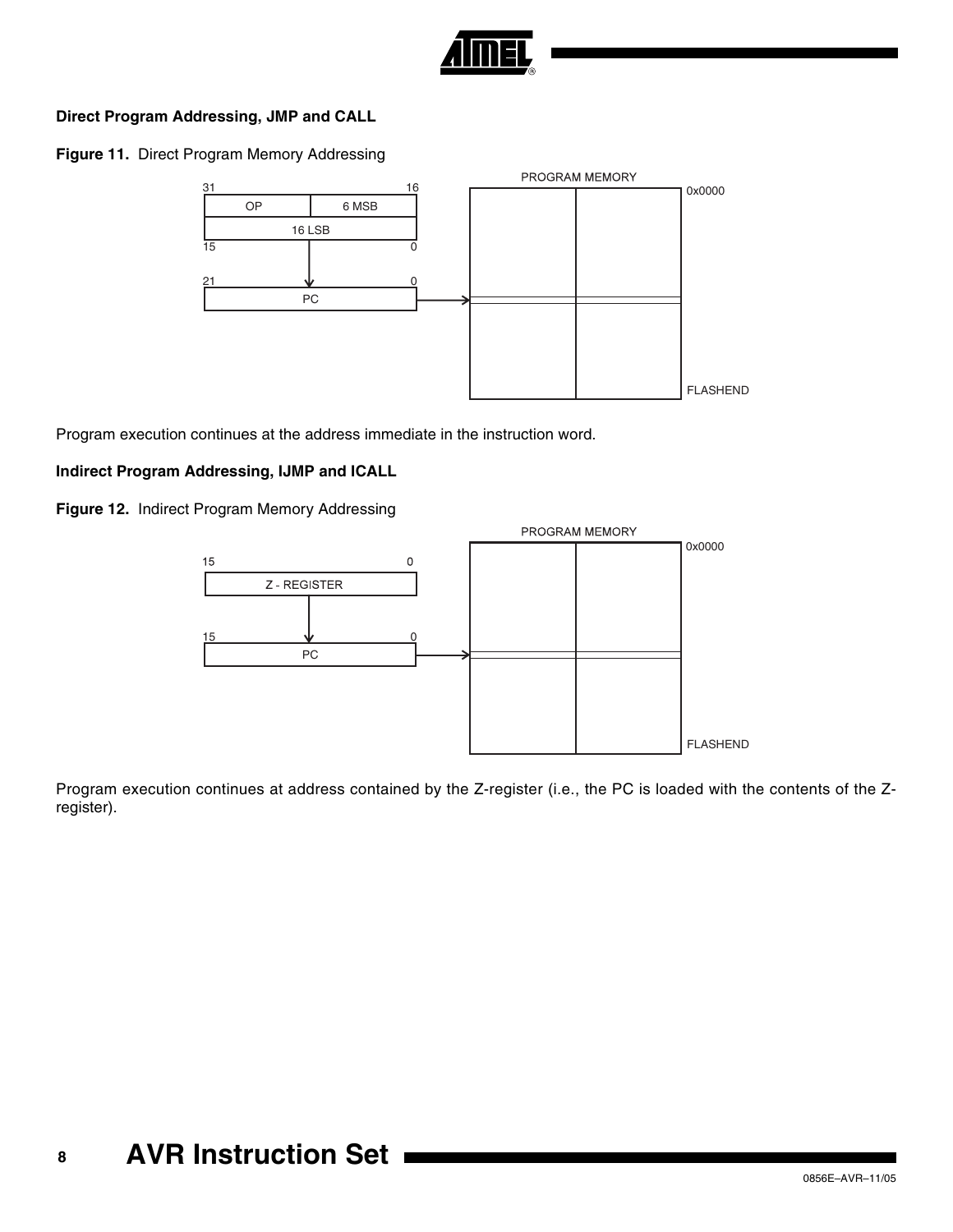# **Relative Program Addressing, RJMP and RCALL**

**Figure 13.** Relative Program Memory Addressing



Program execution continues at address PC + k + 1. The relative address k is from -2048 to 2047.

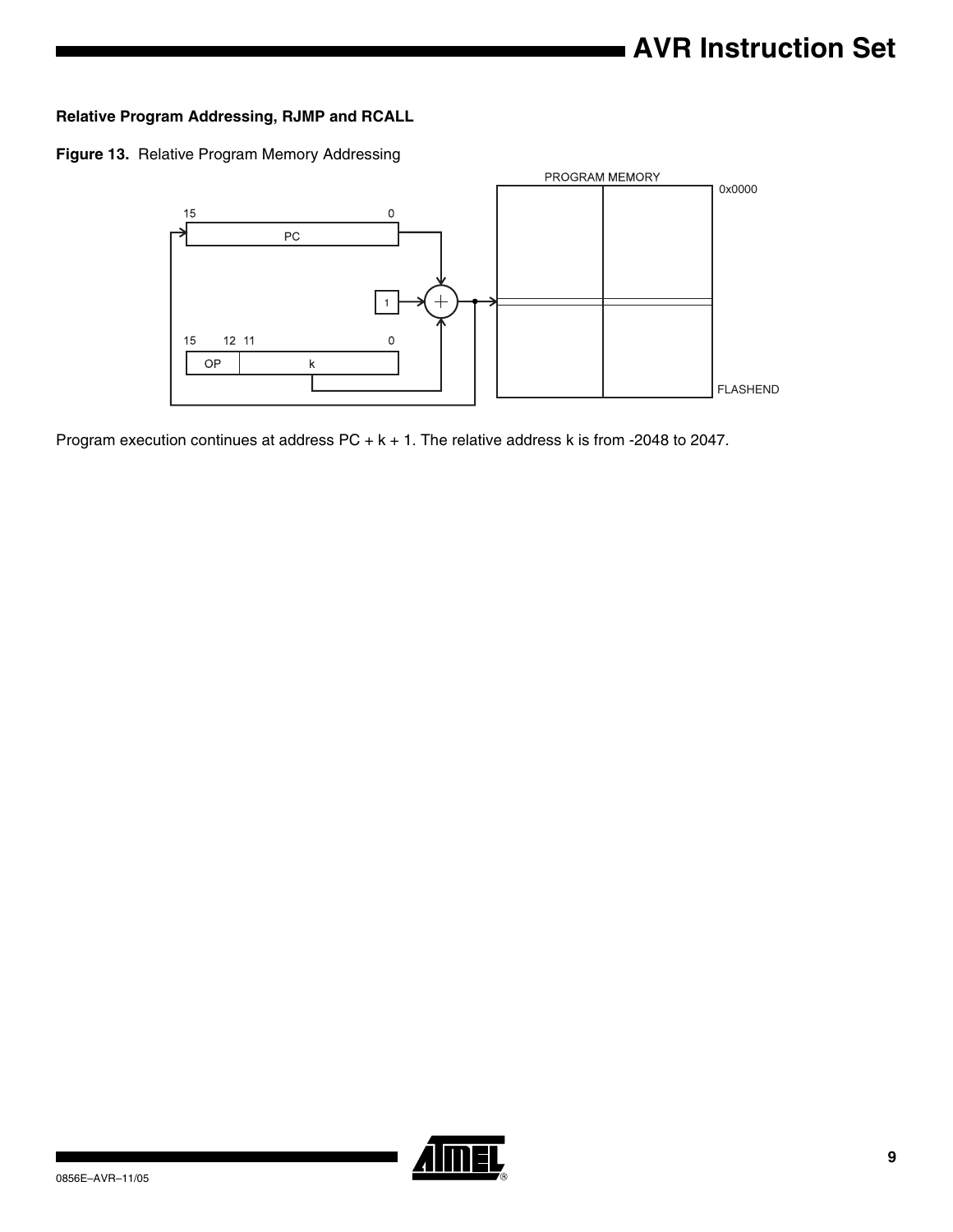

# **Conditional Branch Summary**

| Test         | <b>Boolean</b>             | <b>Mnemonic</b>      | Complementary | <b>Boolean</b>             | <b>Mnemonic</b>   | <b>Comment</b> |
|--------------|----------------------------|----------------------|---------------|----------------------------|-------------------|----------------|
| Rd > Rr      | $Z\bullet(N \oplus V) = 0$ | $BRLT^{(1)}$         | $Rd \leq Rr$  | $Z+(N \oplus V)=1$         | BRGE*             | Signed         |
| $Rd \geq Rr$ | $(N \oplus V) = 0$         | <b>BRGE</b>          | Rd < Rr       | $(N \oplus V) = 1$         | <b>BRLT</b>       | Signed         |
| $Rd = Rr$    | $Z = 1$                    | <b>BREQ</b>          | $Rd \neq Rr$  | $Z = 0$                    | <b>BRNE</b>       | Signed         |
| $Rd \leq Rr$ | $Z+(N \oplus V) = 1$       | B RGE <sup>(1)</sup> | Rd > Rr       | $Z\bullet(N \oplus V) = 0$ | BRLT*             | Signed         |
| Rd < Rr      | $(N \oplus V) = 1$         | <b>BRLT</b>          | $Rd \geq Rr$  | $(N \oplus V) = 0$         | <b>BRGE</b>       | Signed         |
| Rd > Rr      | $C + Z = 0$                | $BRLO^{(1)}$         | $Rd \leq Rr$  | $C + Z = 1$                | BRSH <sup>*</sup> | Unsigned       |
| $Rd \geq Rr$ | $C = 0$                    | <b>BRSH/BRCC</b>     | Rd < Rr       | $C = 1$                    | <b>BRLO/BRCS</b>  | Unsigned       |
| $Rd = Rr$    | $Z = 1$                    | <b>BREQ</b>          | $Rd \neq Rr$  | $Z = 0$                    | <b>BRNE</b>       | Unsigned       |
| $Rd \leq Rr$ | $C + Z = 1$                | $BRSH^{(1)}$         | Rd > Rr       | $C + Z = 0$                | BRLO*             | Unsigned       |
| Rd < Rr      | $C = 1$                    | <b>BRLO/BRCS</b>     | $Rd \geq Rr$  | $C = 0$                    | <b>BRSH/BRCC</b>  | Unsigned       |
| Carry        | $C = 1$                    | <b>BRCS</b>          | No carry      | $C = 0$                    | <b>BRCC</b>       | Simple         |
| Negative     | $N = 1$                    | <b>BRMI</b>          | Positive      | $N = 0$                    | <b>BRPL</b>       | Simple         |
| Overflow     | $V = 1$                    | <b>BRVS</b>          | No overflow   | $V = 0$                    | <b>BRVC</b>       | Simple         |
| Zero         | $Z = 1$                    | <b>BREQ</b>          | Not zero      | $Z = 0$                    | <b>BRNE</b>       | Simple         |

Note: 1. Interchange Rd and Rr in the operation before the test, i.e., CP Rd, Rr  $\rightarrow$  CP Rr, Rd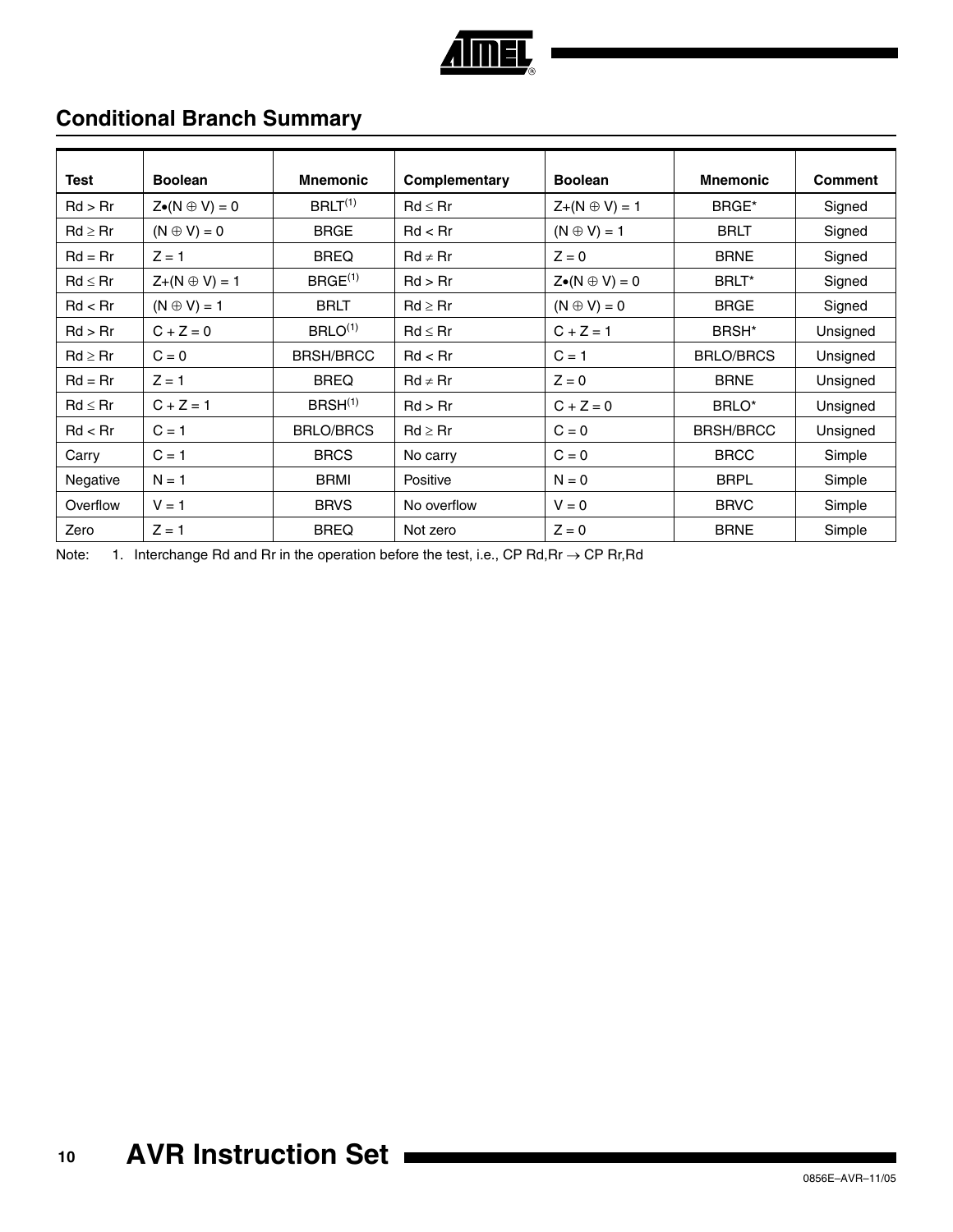# **Complete Instruction Set Summary**

# **Instruction Set Summary**

| <b>Mnemonics</b> | <b>Operands</b> | <b>Description</b>                          | Operation                                          | <b>Flags</b>     | #Clock<br><b>Note</b> |
|------------------|-----------------|---------------------------------------------|----------------------------------------------------|------------------|-----------------------|
|                  |                 |                                             | <b>Arithmetic and Logic Instructions</b>           |                  |                       |
| <b>ADD</b>       | Rd, Rr          | Add without Carry                           | $Rd \leftarrow Rd + Rr$                            | Z, C, N, V, S, H | 1                     |
| <b>ADC</b>       | Rd, Rr          | Add with Carry                              | $Rd \leftarrow Rd + Rr + C$                        | Z, C, N, V, S, H | $\mathbf{1}$          |
| <b>ADIW</b>      | Rd, K           | Add Immediate to Word                       | $Rd+1:Rd \leftarrow Rd+1:Rd + K$                   | Z, C, N, V, S    | $2^{(1)}$             |
| <b>SUB</b>       | Rd, Rr          | Subtract without Carry                      | $Rd \leftarrow Rd - Rr$                            | Z, C, N, V, S, H | 1.                    |
| <b>SUBI</b>      | Rd, K           | Subtract Immediate                          | $Rd \leftarrow Rd - K$                             | Z, C, N, V, S, H | 1.                    |
| <b>SBC</b>       | Rd, Rr          | Subtract with Carry                         | $Rd \leftarrow Rd - Rr - C$                        | Z, C, N, V, S, H | 1.                    |
| <b>SBCI</b>      | Rd, K           | Subtract Immediate with Carry               | $Rd \leftarrow Rd - K - C$                         | Z, C, N, V, S, H | 1                     |
| <b>SBIW</b>      | Rd, K           | Subtract Immediate from Word                | $Rd+1:Rd \leftarrow Rd+1:Rd - K$                   | Z, C, N, V, S    | 2(1)                  |
| <b>AND</b>       | Rd, Rr          | Logical AND                                 | $Rd \leftarrow Rd \bullet Rr$                      | Z, N, V, S       | 1                     |
| <b>ANDI</b>      | Rd, K           | Logical AND with Immediate                  | $Rd \leftarrow Rd \bullet K$                       | Z, N, V, S       | 1                     |
| OR               | Rd, Rr          | Logical OR                                  | $Rd \leftarrow Rd$ v Rr                            | Z, N, V, S       | 1                     |
| ORI              | Rd, K           | Logical OR with Immediate                   | $Rd \leftarrow Rd \vee K$                          | Z, N, V, S       | 1                     |
| <b>EOR</b>       | Rd, Rr          | <b>Exclusive OR</b>                         | $Rd \leftarrow Rd \oplus Rr$                       | Z, N, V, S       | 1                     |
| <b>COM</b>       | Rd              | One's Complement                            | $Rd \leftarrow$ \$FF - Rd                          | Z, C, N, V, S    | $\mathbf{1}$          |
| <b>NEG</b>       | Rd              | Two's Complement                            | $Rd \leftarrow $00 - Rd$                           | Z, C, N, V, S, H | 1                     |
| <b>SBR</b>       | Rd, K           | Set Bit(s) in Register                      | $Rd \leftarrow Rd \vee K$                          | Z, N, V, S       | 1                     |
| <b>CBR</b>       | Rd, K           | Clear Bit(s) in Register                    | $Rd \leftarrow Rd \bullet ( \$FFh \cdot K)$        | Z, N, V, S       | 1                     |
| <b>INC</b>       | Rd              | Increment                                   | $Rd \leftarrow Rd + 1$                             | Z, N, V, S       | 1                     |
| <b>DEC</b>       | Rd              | Decrement                                   | $Rd \leftarrow Rd - 1$                             | Z, N, V, S       | 1                     |
| <b>TST</b>       | Rd              | Test for Zero or Minus                      | $Rd \leftarrow Rd \bullet Rd$                      | Z, N, V, S       | 1                     |
| <b>CLR</b>       | Rd              | Clear Register                              | $Rd \leftarrow Rd \oplus Rd$                       | Z, N, V, S       | $\mathbf{1}$          |
| <b>SER</b>       | <b>Rd</b>       | Set Register                                | $Rd \leftarrow$ \$FF                               | None             | $\mathbf{1}$          |
| <b>MUL</b>       | Rd, Rr          | <b>Multiply Unsigned</b>                    | $R1:R0 \leftarrow Rd \times Rr$ (UU)               | Z,C              | 2(1)                  |
| <b>MULS</b>      | Rd, Rr          | <b>Multiply Signed</b>                      | $R1:R0 \leftarrow Rd \times Rr$ (SS)               | Z, C             | $2^{(1)}$             |
| <b>MULSU</b>     | Rd, Rr          | Multiply Signed with Unsigned               | $R1:R0 \leftarrow Rd \times Rr$ (SU)               | Z,C              | $2^{(1)}$             |
| <b>FMUL</b>      | Rd, Rr          | Fractional Multiply Unsigned                | $R1:RO \leftarrow (Rd \times Rr) \leftarrow (UU)$  | Z, C             | $2^{(1)}$             |
| <b>FMULS</b>     | Rd, Rr          | <b>Fractional Multiply Signed</b>           | $R1:R0 \leftarrow (Rd \times Rr) \lt 1$ (SS)       | Z,C              | $2^{(1)}$             |
| <b>FMULSU</b>    | Rd, Rr          | Fractional Multiply Signed with<br>Unsigned | $R1:R0 \leftarrow (Rd \times Rr) \lt 1$ (SU)       | Z,C              | $2^{(1)}$             |
|                  |                 |                                             | <b>Branch Instructions</b>                         |                  |                       |
| <b>RJMP</b>      | $\sf k$         | Relative Jump                               | $PC \leftarrow PC + k + 1$                         | None             | $\overline{2}$        |
| <b>IJMP</b>      |                 | Indirect Jump to (Z)                        | $PC(15:0) \leftarrow Z$ , $PC(21:16) \leftarrow 0$ | None             | $2^{(1)}$             |

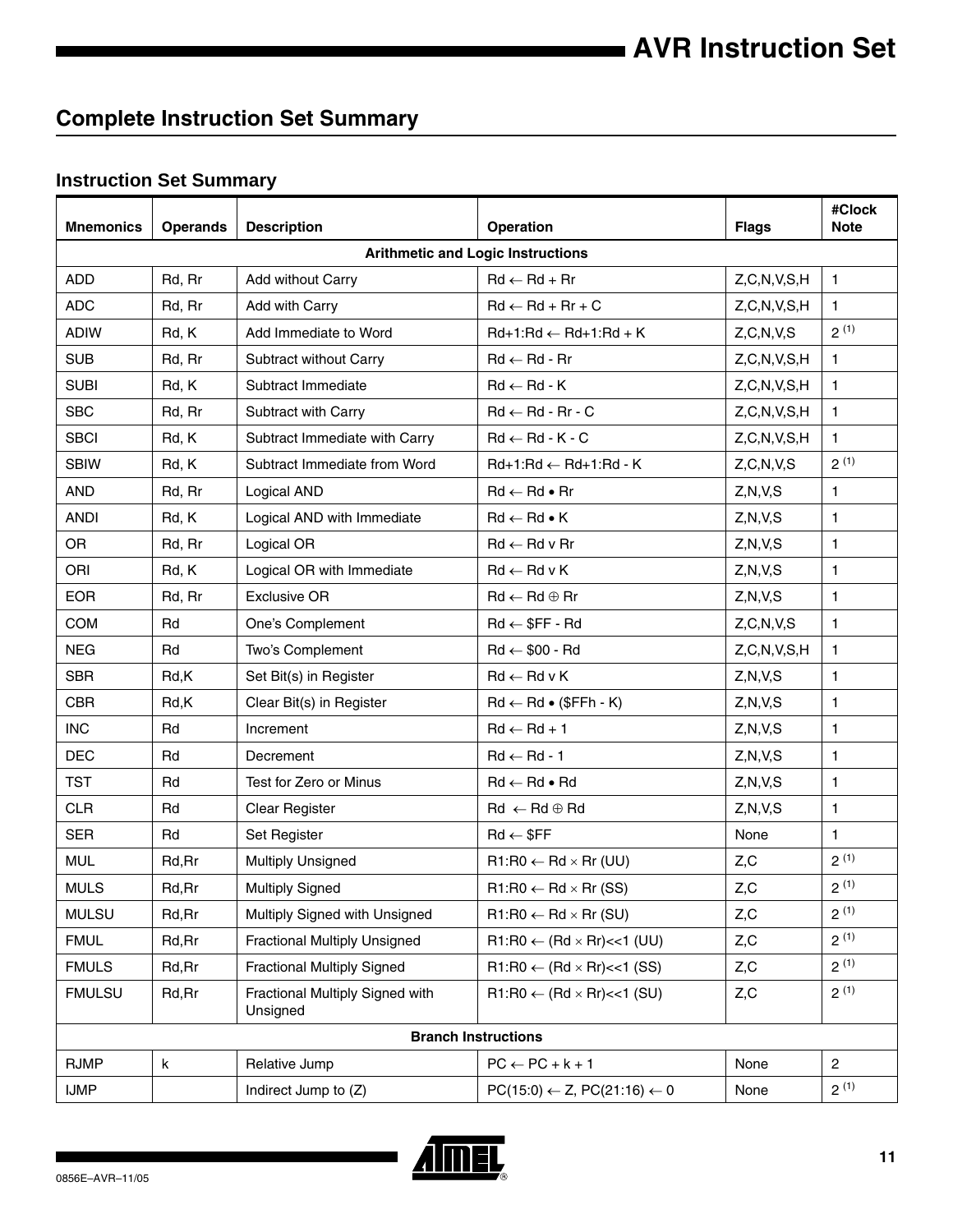

| <b>Mnemonics</b> | <b>Operands</b> | <b>Description</b>                  | <b>Operation</b>                                      | <b>Flags</b>     | #Clock<br><b>Note</b> |
|------------------|-----------------|-------------------------------------|-------------------------------------------------------|------------------|-----------------------|
| <b>EIJMP</b>     |                 | Extended Indirect Jump to (Z)       | $PC(15:0) \leftarrow Z$ , $PC(21:16) \leftarrow EIND$ | None             | $2^{(1)}$             |
| <b>JMP</b>       | k               | Jump                                | $PC \leftarrow k$                                     | None             | $3^{(1)}$             |
| <b>RCALL</b>     | k               | <b>Relative Call Subroutine</b>     | $PC \leftarrow PC + k + 1$                            | None             | $3/4^{(4)}$           |
| <b>ICALL</b>     |                 | Indirect Call to (Z)                | $PC(15:0) \leftarrow Z$ , $PC(21:16) \leftarrow 0$    | None             | $3/4$ (1)(4)          |
| <b>EICALL</b>    |                 | Extended Indirect Call to (Z)       | $PC(15:0) \leftarrow Z$ , $PC(21:16) \leftarrow EIND$ | None             | $4^{(1)(4)}$          |
| CALL             | k               | <b>Call Subroutine</b>              | $PC \leftarrow k$                                     | None             | $4/5$ (1)(4)          |
| <b>RET</b>       |                 | Subroutine Return                   | $PC \leftarrow$ STACK                                 | None             | $4/5^{(4)}$           |
| <b>RETI</b>      |                 | Interrupt Return                    | $PC \leftarrow$ STACK                                 | ı                | $4/5^{(4)}$           |
| <b>CPSE</b>      | Rd, Rr          | Compare, Skip if Equal              | if $(Rd = Rr) PC \leftarrow PC + 2$ or 3              | None             | 1/2/3                 |
| CP               | Rd, Rr          | Compare                             | Rd - Rr                                               | Z, C, N, V, S, H | 1.                    |
| <b>CPC</b>       | Rd, Rr          | Compare with Carry                  | $Rd - Rr - C$                                         | Z, C, N, V, S, H | $\mathbf{1}$          |
| CPI              | Rd, K           | Compare with Immediate              | $Rd - K$                                              | Z, C, N, V, S, H | $\mathbf{1}$          |
| <b>SBRC</b>      | Rr, b           | Skip if Bit in Register Cleared     | if $(Rr(b)=0) PC \leftarrow PC + 2$ or 3              | None             | 1/2/3                 |
| <b>SBRS</b>      | Rr, b           | Skip if Bit in Register Set         | if $(Rr(b)=1) PC \leftarrow PC + 2$ or 3              | None             | 1/2/3                 |
| <b>SBIC</b>      | A, b            | Skip if Bit in I/O Register Cleared | if(I/O(A,b)=0) PC $\leftarrow$ PC + 2 or 3            | None             | 1/2/3                 |
| <b>SBIS</b>      | A, b            | Skip if Bit in I/O Register Set     | If(I/O(A,b)=1) PC $\leftarrow$ PC + 2 or 3            | None             | 1/2/3                 |
| <b>BRBS</b>      | s, k            | Branch if Status Flag Set           | if (SREG(s) = 1) then $PC \leftarrow PC+k + 1$        | None             | 1/2                   |
| <b>BRBC</b>      | s, k            | Branch if Status Flag Cleared       | if (SREG(s) = 0) then $PC \leftarrow PC+k + 1$        | None             | 1/2                   |
| <b>BREQ</b>      | k               | Branch if Equal                     | if $(Z = 1)$ then $PC \leftarrow PC + k + 1$          | None             | 1/2                   |
| <b>BRNE</b>      | k               | Branch if Not Equal                 | if $(Z = 0)$ then $PC \leftarrow PC + k + 1$          | None             | 1/2                   |
| <b>BRCS</b>      | k               | Branch if Carry Set                 | if $(C = 1)$ then $PC \leftarrow PC + k + 1$          | None             | 1/2                   |
| <b>BRCC</b>      | k               | <b>Branch if Carry Cleared</b>      | if $(C = 0)$ then $PC \leftarrow PC + k + 1$          | None             | 1/2                   |
| <b>BRSH</b>      | k               | Branch if Same or Higher            | if $(C = 0)$ then $PC \leftarrow PC + k + 1$          | None             | 1/2                   |
| <b>BRLO</b>      | k               | Branch if Lower                     | if $(C = 1)$ then $PC \leftarrow PC + k + 1$          | None             | 1/2                   |
| <b>BRMI</b>      | k               | <b>Branch if Minus</b>              | if $(N = 1)$ then $PC \leftarrow PC + k + 1$          | None             | 1/2                   |
| <b>BRPL</b>      | k               | <b>Branch if Plus</b>               | if $(N = 0)$ then $PC \leftarrow PC + k + 1$          | None             | 1/2                   |
| <b>BRGE</b>      | k               | Branch if Greater or Equal, Signed  | if $(N \oplus V = 0)$ then $PC \leftarrow PC + k + 1$ | None             | 1/2                   |
| <b>BRLT</b>      | k               | Branch if Less Than, Signed         | if $(N \oplus V = 1)$ then $PC \leftarrow PC + k + 1$ | None             | 1/2                   |
| <b>BRHS</b>      | k               | Branch if Half Carry Flag Set       | if $(H = 1)$ then $PC \leftarrow PC + k + 1$          | None             | 1/2                   |
| <b>BRHC</b>      | k               | Branch if Half Carry Flag Cleared   | if $(H = 0)$ then $PC \leftarrow PC + k + 1$          | None             | 1/2                   |
| <b>BRTS</b>      | k               | Branch if T Flag Set                | if $(T = 1)$ then $PC \leftarrow PC + k + 1$          | None             | 1/2                   |
| <b>BRTC</b>      | k               | Branch if T Flag Cleared            | if $(T = 0)$ then $PC \leftarrow PC + k + 1$          | None             | 1/2                   |
| <b>BRVS</b>      | k               | Branch if Overflow Flag is Set      | if $(V = 1)$ then $PC \leftarrow PC + k + 1$          | None             | 1/2                   |
| <b>BRVC</b>      | k               | Branch if Overflow Flag is Cleared  | if $(V = 0)$ then $PC \leftarrow PC + k + 1$          | None             | 1/2                   |
| <b>BRIE</b>      | k               | Branch if Interrupt Enabled         | if (1 = 1) then $PC \leftarrow PC + k + 1$            | None             | 1/2                   |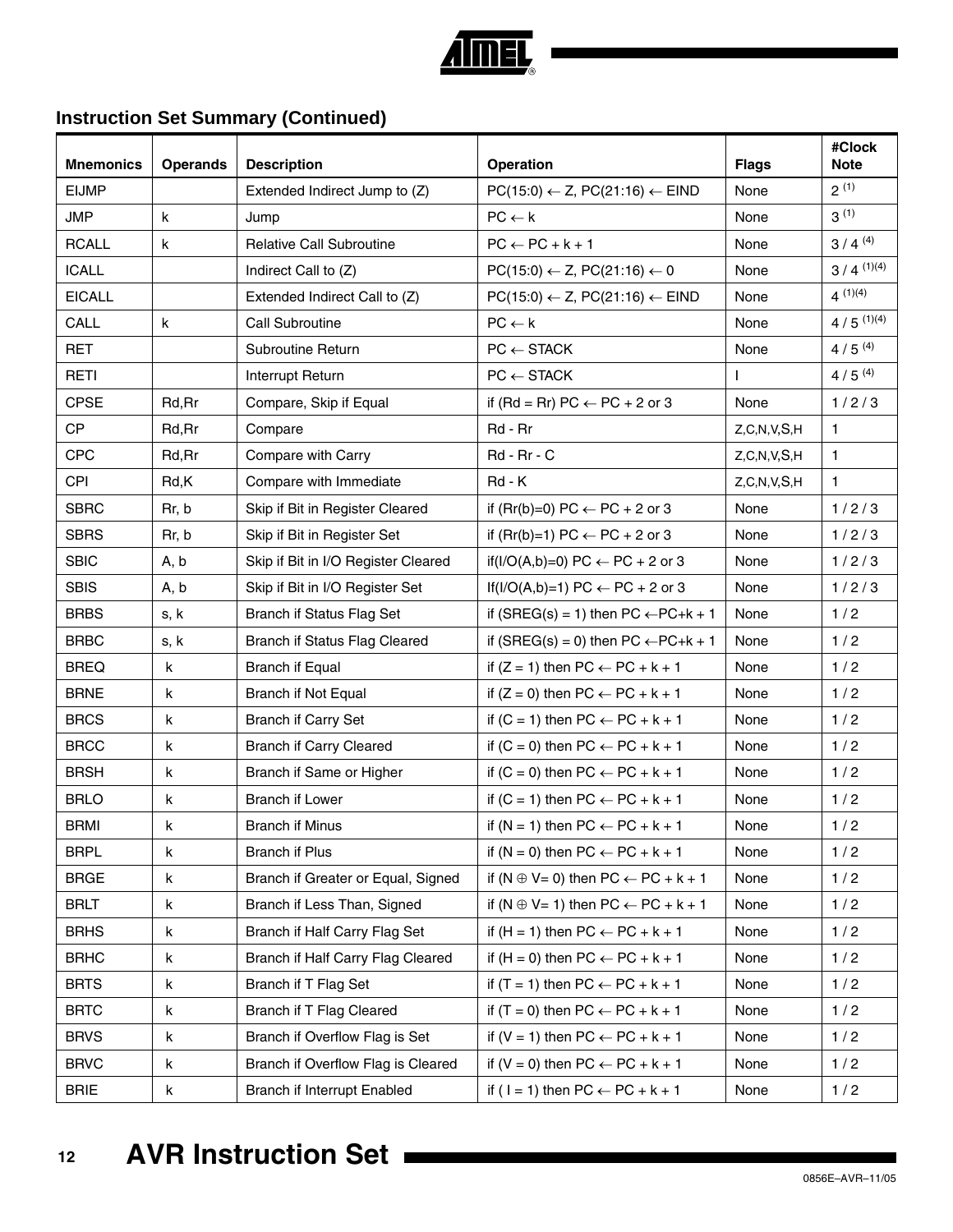| <b>Mnemonics</b> | <b>Operands</b> | <b>Description</b>                         | <b>Operation</b>                               | <b>Flags</b> | #Clock<br><b>Note</b> |
|------------------|-----------------|--------------------------------------------|------------------------------------------------|--------------|-----------------------|
| <b>BRID</b>      | k               | <b>Branch if Interrupt Disabled</b>        | if ( $1 = 0$ ) then $PC \leftarrow PC + k + 1$ | None         | 1/2                   |
|                  |                 |                                            | <b>Data Transfer Instructions</b>              |              |                       |
| <b>MOV</b>       | Rd, Rr          | Copy Register                              | $Rd \leftarrow Rr$                             | None         | $\mathbf{1}$          |
| <b>MOVW</b>      | Rd, Rr          | Copy Register Pair                         | $Rd+1:Rd \leftarrow Rr+1:Rr$                   | None         | $1^{(1)}$             |
| LDI              | Rd, K           | Load Immediate                             | $Rd \leftarrow K$                              | None         | $\mathbf{1}$          |
| <b>LDS</b>       | Rd, k           | Load Direct from data space                | $Rd \leftarrow (k)$                            | None         | $2^{(1)(4)}$          |
| LD               | Rd, X           | Load Indirect                              | $Rd \leftarrow (X)$                            | None         | $2^{(2)(4)}$          |
| LD               | $Rd, X+$        | Load Indirect and Post-Increment           | $Rd \leftarrow (X), X \leftarrow X + 1$        | None         | $2^{(2)(4)}$          |
| LD               | $Rd, -X$        | Load Indirect and Pre-Decrement            | $X \leftarrow X - 1$ , Rd $\leftarrow (X)$     | None         | $2^{(2)(4)}$          |
| LD               | Rd, Y           | Load Indirect                              | $Rd \leftarrow (Y)$                            | None         | $2^{(2)(4)}$          |
| LD               | $Rd, Y+$        | Load Indirect and Post-Increment           | $Rd \leftarrow (Y), Y \leftarrow Y + 1$        | None         | $2^{(2)(4)}$          |
| LD               | Rd, -Y          | Load Indirect and Pre-Decrement            | $Y \leftarrow Y - 1$ , Rd $\leftarrow (Y)$     | None         | $2^{(2)(4)}$          |
| <b>LDD</b>       | $Rd, Y+q$       | Load Indirect with Displacement            | $Rd \leftarrow (Y + q)$                        | None         | $2^{(1)(4)}$          |
| LD               | Rd, Z           | Load Indirect                              | $Rd \leftarrow (Z)$                            | None         | $2^{(2)(4)}$          |
| LD               | $Rd, Z+$        | Load Indirect and Post-Increment           | $Rd \leftarrow (Z), Z \leftarrow Z+1$          | None         | $2^{(2)(4)}$          |
| LD               | $Rd, -Z$        | Load Indirect and Pre-Decrement            | $Z \leftarrow Z - 1$ , Rd $\leftarrow (Z)$     | None         | $2^{(2)(4)}$          |
| <b>LDD</b>       | $Rd, Z+q$       | Load Indirect with Displacement            | $Rd \leftarrow (Z + q)$                        | None         | $2^{(1)(4)}$          |
| <b>STS</b>       | k, Rr           | Store Direct to data space                 | $(k) \leftarrow Rd$                            | None         | $2^{(1)(4)}$          |
| <b>ST</b>        | X, Rr           | Store Indirect                             | $(X) \leftarrow Rr$                            | None         | $2^{(2)(4)}$          |
| <b>ST</b>        | $X_{+}$ , Rr    | Store Indirect and Post-Increment          | $(X) \leftarrow$ Rr, $X \leftarrow X + 1$      | None         | $2^{(2)(4)}$          |
| <b>ST</b>        | $-X$ , $Rr$     | Store Indirect and Pre-Decrement           | $X \leftarrow X - 1$ , $(X) \leftarrow Rr$     | None         | $2^{(2)(4)}$          |
| <b>ST</b>        | Y, Rr           | Store Indirect                             | $(Y) \leftarrow Rr$                            | None         | $2^{(2)(4)}$          |
| <b>ST</b>        | $Y_{+}$ , Rr    | Store Indirect and Post-Increment          | $(Y) \leftarrow$ Rr, $Y \leftarrow Y + 1$      | None         | $2^{(2)(4)}$          |
| <b>ST</b>        | -Y, Rr          | Store Indirect and Pre-Decrement           | $Y \leftarrow Y - 1$ , $(Y) \leftarrow Rr$     | None         | $2^{(2)(4)}$          |
| <b>STD</b>       | $Y+q, Rr$       | Store Indirect with Displacement           | $(Y + q) \leftarrow Rr$                        | None         | $2^{(1)(4)}$          |
| <b>ST</b>        | Z, Rr           | Store Indirect                             | $(Z) \leftarrow Rr$                            | None         | $2^{(2)(4)}$          |
| <b>ST</b>        | $Z+$ , Rr       | Store Indirect and Post-Increment          | $(Z) \leftarrow$ Rr, $Z \leftarrow Z + 1$      | None         | $2^{(2)(4)}$          |
| <b>ST</b>        | $-Z$ , $Rr$     | Store Indirect and Pre-Decrement           | $Z \leftarrow Z - 1$ , $(Z) \leftarrow Rr$     | None         | $2^{(2)(4)}$          |
| <b>STD</b>       | $Z+q, Rr$       | Store Indirect with Displacement           | $(Z + q) \leftarrow Rr$                        | None         | $2^{(1)(4)}$          |
| <b>LPM</b>       |                 | <b>Load Program Memory</b>                 | $R0 \leftarrow (Z)$                            | None         | $3^{(3)}$             |
| <b>LPM</b>       | Rd, Z           | <b>Load Program Memory</b>                 | $Rd \leftarrow (Z)$                            | None         | $3^{(3)}$             |
| <b>LPM</b>       | $Rd, Z+$        | Load Program Memory and Post-<br>Increment | $Rd \leftarrow (Z), Z \leftarrow Z + 1$        | None         | $3^{(3)}$             |
| <b>ELPM</b>      |                 | <b>Extended Load Program Memory</b>        | $RO \leftarrow (RAMPZ:Z)$                      | None         | $3^{(1)}$             |
| <b>ELPM</b>      | Rd, Z           | <b>Extended Load Program Memory</b>        | $Rd \leftarrow (RAMPZ:Z)$                      | None         | $3^{(1)}$             |

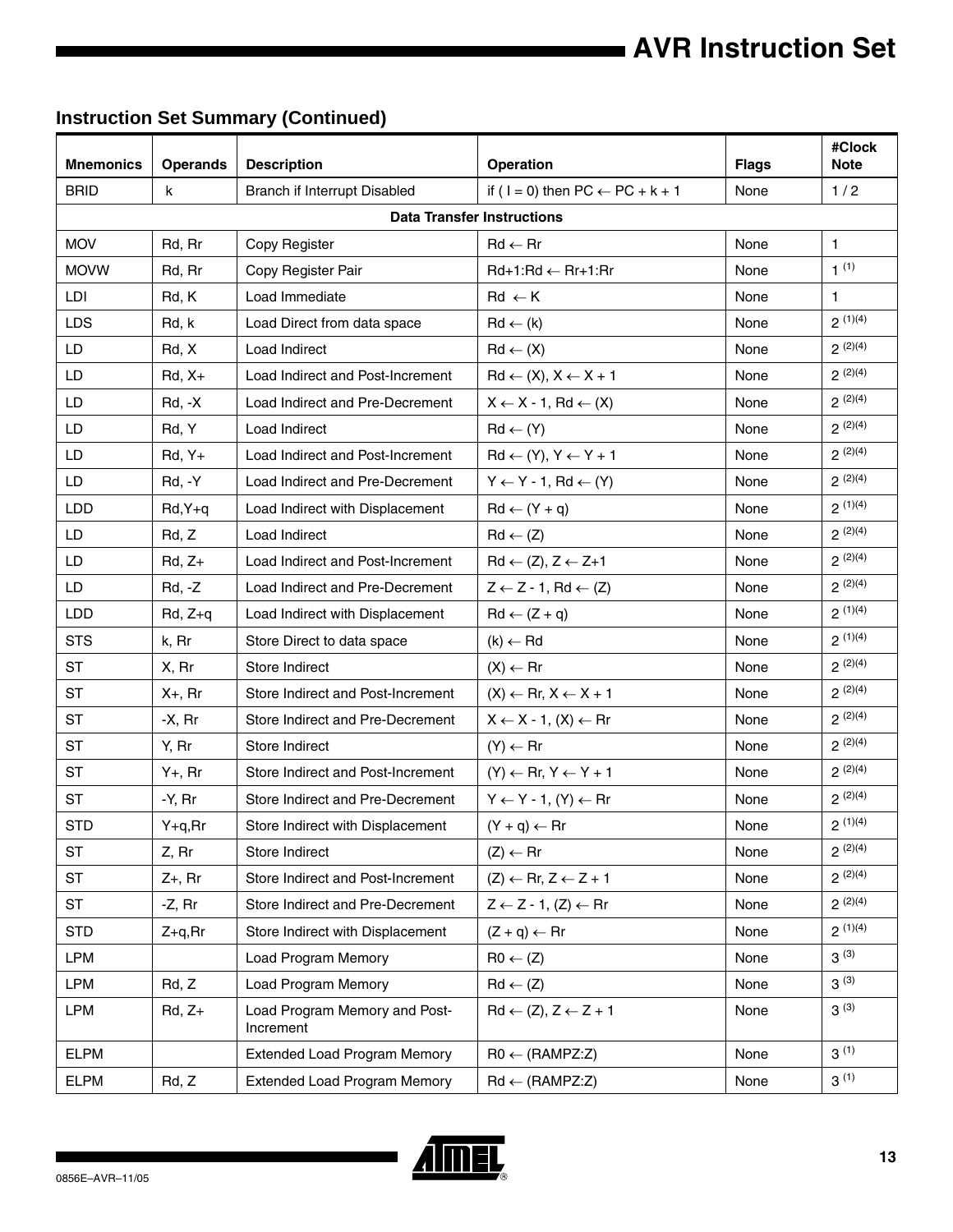

| <b>Mnemonics</b> | <b>Operands</b> | <b>Description</b>                                        | <b>Operation</b>                                                   | <b>Flags</b>  | #Clock<br><b>Note</b> |
|------------------|-----------------|-----------------------------------------------------------|--------------------------------------------------------------------|---------------|-----------------------|
| <b>ELPM</b>      | $Rd, Z+$        | <b>Extended Load Program Memory</b><br>and Post-Increment | $Rd \leftarrow (RAMPZ:Z), Z \leftarrow Z + 1$                      | None          | $3^{(1)}$             |
| <b>SPM</b>       |                 | <b>Store Program Memory</b>                               | $(Z) \leftarrow R1:R0$                                             | None          | (1)                   |
| IN               | Rd, A           | In From I/O Location                                      | $Rd \leftarrow I/O(A)$                                             | None          | $\mathbf{1}$          |
| <b>OUT</b>       | A, Rr           | Out To I/O Location                                       | $I/O(A) \leftarrow Rr$                                             | None          | $\mathbf{1}$          |
| <b>PUSH</b>      | <b>Rr</b>       | Push Register on Stack                                    | $STACK \leftarrow Rr$                                              | None          | $2^{(1)}$             |
| <b>POP</b>       | Rd              | Pop Register from Stack                                   | $Rd \leftarrow$ STACK                                              | None          | $2^{(1)}$             |
|                  |                 |                                                           | <b>Bit and Bit-test Instructions</b>                               |               |                       |
| <b>LSL</b>       | Rd              | Logical Shift Left                                        | $Rd(n+1) \leftarrow Rd(n), Rd(0) \leftarrow 0, C \leftarrow Rd(7)$ | Z, C, N, V, H | $\mathbf{1}$          |
| <b>LSR</b>       | Rd              | Logical Shift Right                                       | $Rd(n) \leftarrow Rd(n+1), Rd(7) \leftarrow 0, C \leftarrow Rd(0)$ | Z, C, N, V    | $\mathbf{1}$          |
| <b>ROL</b>       | Rd              | Rotate Left Through Carry                                 | $Rd(0) \leftarrow C, Rd(n+1) \leftarrow Rd(n), C \leftarrow Rd(7)$ | Z, C, N, V, H | $\mathbf{1}$          |
| <b>ROR</b>       | Rd              | Rotate Right Through Carry                                | $Rd(7) \leftarrow C, Rd(n) \leftarrow Rd(n+1), C \leftarrow Rd(0)$ | Z, C, N, V    | $\mathbf{1}$          |
| <b>ASR</b>       | Rd              | Arithmetic Shift Right                                    | $Rd(n) \leftarrow Rd(n+1), n=06$                                   | Z, C, N, V    | $\mathbf{1}$          |
| <b>SWAP</b>      | Rd              | Swap Nibbles                                              | $Rd(3.0) \leftrightarrow Rd(7.4)$                                  | None          | $\mathbf{1}$          |
| <b>BSET</b>      | s               | Flag Set                                                  | $SREG(s) \leftarrow 1$                                             | SREG(s)       | $\mathbf{1}$          |
| <b>BCLR</b>      | s               | <b>Flag Clear</b>                                         | $SREG(s) \leftarrow 0$                                             | SREG(s)       | $\mathbf{1}$          |
| <b>SBI</b>       | A, b            | Set Bit in I/O Register                                   | $I/O(A, b) \leftarrow 1$                                           | None          | $\overline{c}$        |
| CBI              | A, b            | Clear Bit in I/O Register                                 | $I/O(A, b) \leftarrow 0$                                           | None          | $\overline{c}$        |
| <b>BST</b>       | Rr, b           | Bit Store from Register to T                              | $T \leftarrow Rr(b)$                                               | $\top$        | $\mathbf{1}$          |
| <b>BLD</b>       | Rd, b           | Bit load from T to Register                               | $Rd(b) \leftarrow T$                                               | None          | 1                     |
| <b>SEC</b>       |                 | Set Carry                                                 | $C \leftarrow 1$                                                   | $\mathsf{C}$  | 1                     |
| <b>CLC</b>       |                 | Clear Carry                                               | $C \leftarrow 0$                                                   | $\mathsf{C}$  | $\mathbf{1}$          |
| <b>SEN</b>       |                 | Set Negative Flag                                         | $N \leftarrow 1$                                                   | N             | 1                     |
| <b>CLN</b>       |                 | Clear Negative Flag                                       | $N \leftarrow 0$                                                   | $\mathsf{N}$  | $\mathbf{1}$          |
| <b>SEZ</b>       |                 | Set Zero Flag                                             | $Z \leftarrow 1$                                                   | Z             | $\mathbf{1}$          |
| <b>CLZ</b>       |                 | Clear Zero Flag                                           | $Z \leftarrow 0$                                                   | $\mathsf Z$   | $\mathbf{1}$          |
| <b>SEI</b>       |                 | Global Interrupt Enable                                   | $l \leftarrow 1$                                                   | I             | $\mathbf{1}$          |
| <b>CLI</b>       |                 | Global Interrupt Disable                                  | $0 \rightarrow 1$                                                  | $\mathbf{I}$  | $\mathbf{1}$          |
| <b>SES</b>       |                 | Set Signed Test Flag                                      | $S \leftarrow 1$                                                   | $\mathsf S$   | $\mathbf{1}$          |
| <b>CLS</b>       |                 | <b>Clear Signed Test Flag</b>                             | $S \leftarrow 0$                                                   | S             | $\mathbf{1}$          |
| <b>SEV</b>       |                 | Set Two's Complement Overflow                             | $V \leftarrow 1$                                                   | $\vee$        | $\mathbf{1}$          |
| <b>CLV</b>       |                 | Clear Two's Complement Overflow                           | $V \leftarrow 0$                                                   | $\vee$        | $\mathbf{1}$          |
| <b>SET</b>       |                 | Set T in SREG                                             | $T \leftarrow 1$                                                   | $\mathsf T$   | $\mathbf{1}$          |
| <b>CLT</b>       |                 | Clear T in SREG                                           | $0 \rightarrow T$                                                  | $\mathsf{T}$  | $\mathbf{1}$          |
| <b>SEH</b>       |                 | Set Half Carry Flag in SREG                               | $H \leftarrow 1$                                                   | H             | $\mathbf{1}$          |
| <b>CLH</b>       |                 | Clear Half Carry Flag in SREG                             | $0 \rightarrow H$                                                  | H             | $\mathbf{1}$          |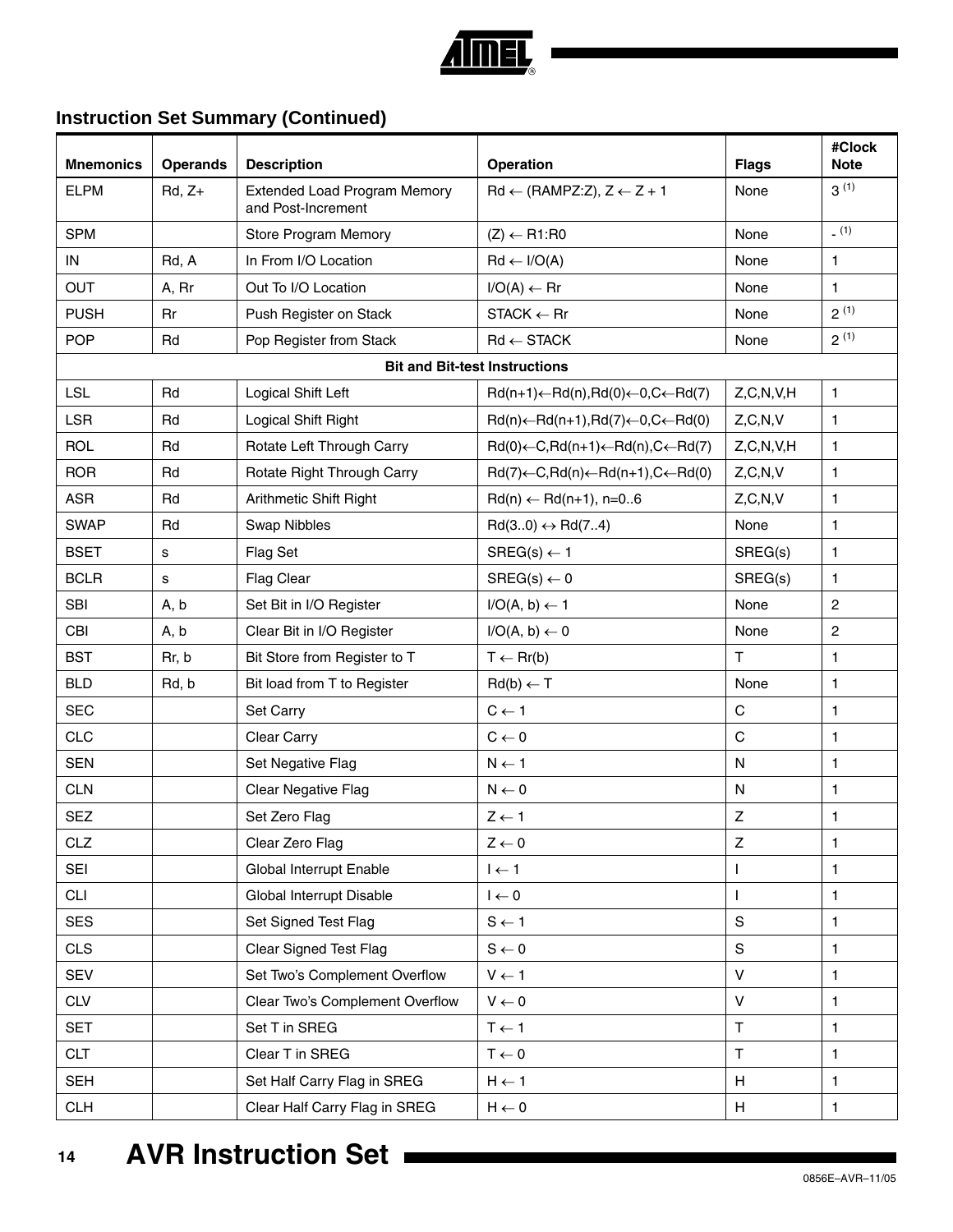| <b>Mnemonics</b>                | <b>Operands</b> | <b>Description</b>    | <b>Operation</b>                | <b>Flags</b> | #Clock<br><b>Note</b> |
|---------------------------------|-----------------|-----------------------|---------------------------------|--------------|-----------------------|
| <b>MCU Control Instructions</b> |                 |                       |                                 |              |                       |
| <b>BREAK</b>                    |                 | <b>Break</b>          | (See specific descr. for BREAK) | None         | 1(1)                  |
| <b>NOP</b>                      |                 | No Operation          |                                 | None         |                       |
| <b>SLEEP</b>                    |                 | Sleep                 | (see specific descr. for Sleep) | None         |                       |
| <b>WDR</b>                      |                 | <b>Watchdog Reset</b> | (see specific descr. for WDR)   | None         |                       |

Notes: 1. This instruction is not available in all devices. Refer to the device specific instruction set summary.

2. Not all variants of this instruction are available in all devices. Refer to the device specific instruction set summary.

3. Not all variants of the LPM instruction are available in all devices. Refer to the device specific instruction set summary. The LPM instruction is not implemented at all in the AT90S1200 device.

4. Cycle times for Data memory accesses assume internal memory accesses, and are not valid for accesses via the external RAM interface. For LD, ST, LDS, STS, PUSH, POP, add one cycle plus one cycle for each wait state. For CALL, ICALL, EICALL, RCALL, RET, RETI in devices with 16-bit PC, add three cycles plus two cycles for each wait state. For CALL, ICALL, EICALL, RCALL, RET, RETI in devices with 22-bit PC, add five cycles plus three cycles for each wait state.

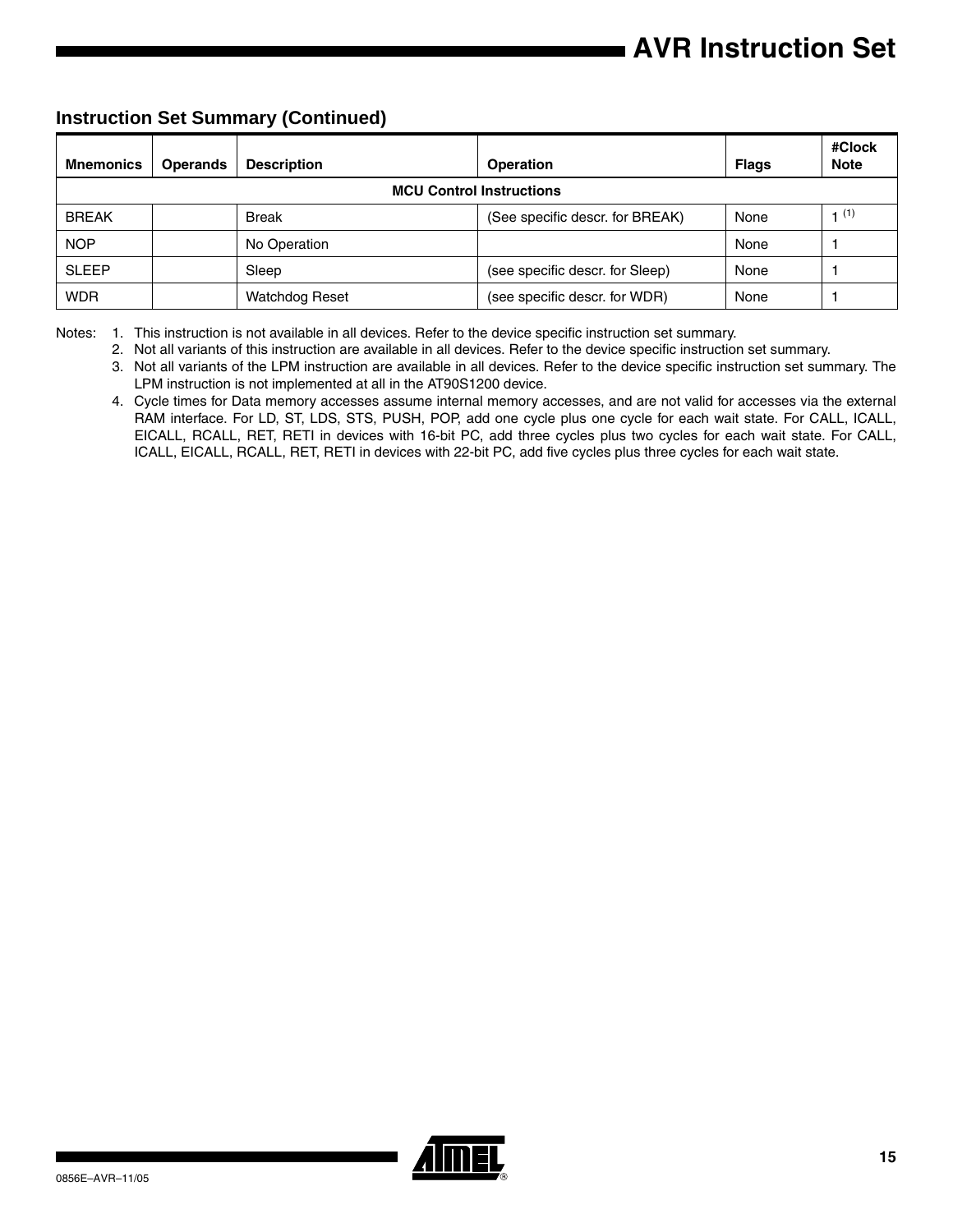# **ADC – Add with Carry**

#### **Description:**

Adds two registers and the contents of the C Flag and places the result in the destination register Rd.

| <b>Operation:</b> |  |
|-------------------|--|
|                   |  |

(i)  $Rd \leftarrow Rd + Rr + C$ 

|     | Syntax:    | <b>Operands:</b>                     | <b>Program Counter:</b> |
|-----|------------|--------------------------------------|-------------------------|
| (i) | ADC Rd, Rr | $0 \leq d \leq 31, 0 \leq r \leq 31$ | $PC \leftarrow PC + 1$  |

**16-bit Opcode:**

| $\sim$ $\sim$ $\sim$<br>-<br>. | $\sim$<br>∸∽ | - - -<br>س اس<br>aaaa | -------- |
|--------------------------------|--------------|-----------------------|----------|
|--------------------------------|--------------|-----------------------|----------|

# **Status Register (SREG) Boolean Formula:**

| ITHS V N Z C |  |  |  |
|--------------|--|--|--|
|              |  |  |  |

- H: Rd3•Rr3+Rr3•R3+R3•Rd3 Set if there was a carry from bit 3; cleared otherwise
- S: N ⊕ V, For signed tests.
- V: Rd7•Rr7•R7+Rd7•Rr7•R7 Set if two's complement overflow resulted from the operation; cleared otherwise.
- N: R7 Set if MSB of the result is set; cleared otherwise.
- Z: R7• R6 •R5• R4 •R3 •R2 •R1 •R0 Set if the result is \$00; cleared otherwise.
- C: Rd7•Rr7+Rr7•R7+R7•Rd7 Set if there was carry from the MSB of the result; cleared otherwise.

R (Result) equals Rd after the operation.

#### **Example:**

; Add R1:R0 to R3:R2 add r2,r0 ; Add low byte adc r3, r1 ; Add with carry high byte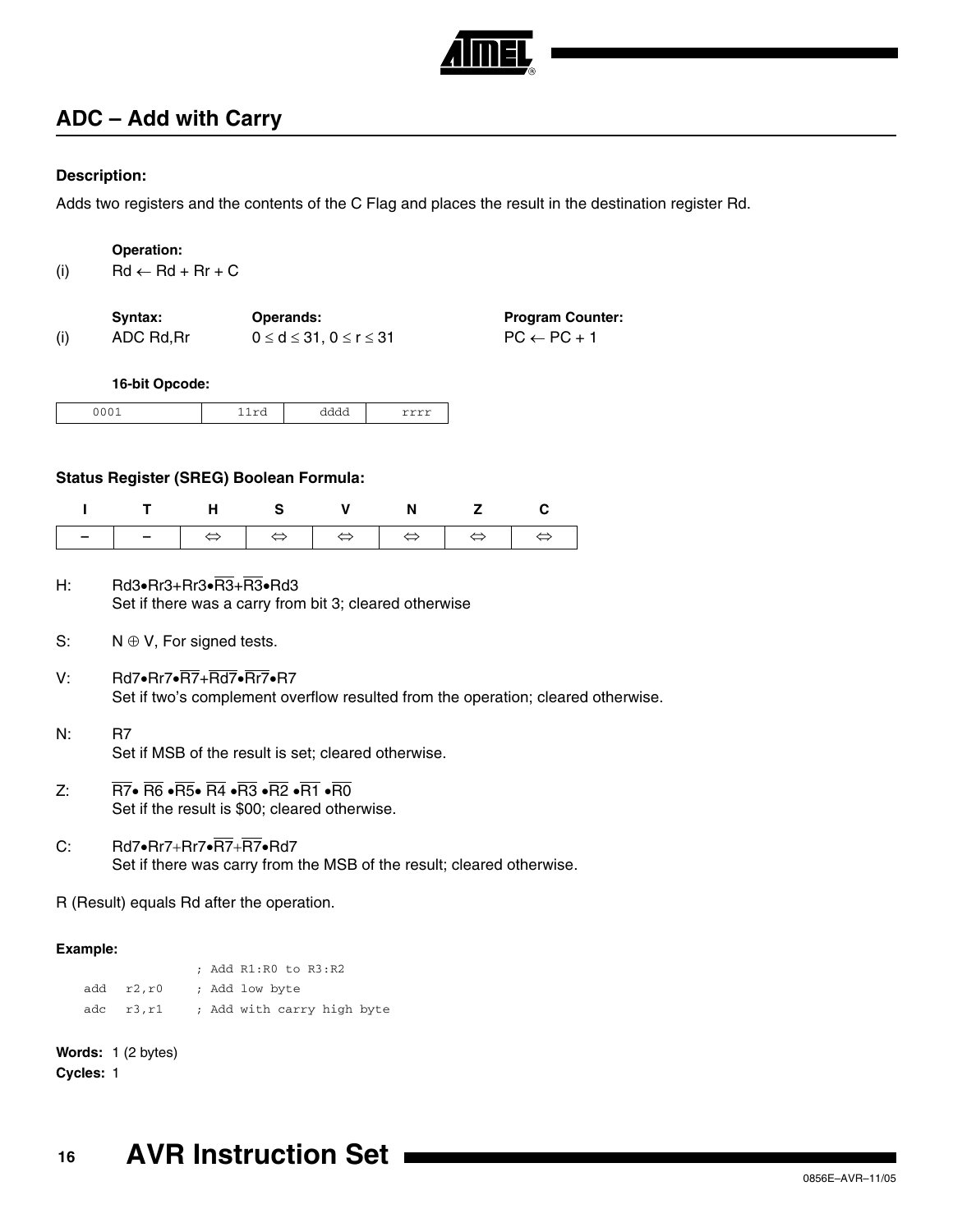# **ADD – Add without Carry**

# **Description:**

Adds two registers without the C Flag and places the result in the destination register Rd.

(i)  $Rd \leftarrow Rd + Rr$ 

|     | Svntax:   | <b>Operands:</b>                     | <b>Program Counter:</b> |
|-----|-----------|--------------------------------------|-------------------------|
| (i) | ADD Rd.Rr | $0 \leq d \leq 31, 0 \leq r \leq 31$ | $PC \leftarrow PC + 1$  |

**16-bit Opcode:**

|  |  | ---<br>∼<br>. | - -<br>ື | -------- |
|--|--|---------------|----------|----------|
|--|--|---------------|----------|----------|

### **Status Register (SREG) and Boolean Formula:**

|                                           | т                                                                                                                                                                                                                                                      | н                 | S                 | v                 | N                 | z                 | C                 |  |  |  |  |
|-------------------------------------------|--------------------------------------------------------------------------------------------------------------------------------------------------------------------------------------------------------------------------------------------------------|-------------------|-------------------|-------------------|-------------------|-------------------|-------------------|--|--|--|--|
|                                           |                                                                                                                                                                                                                                                        | $\Leftrightarrow$ | $\Leftrightarrow$ | $\Leftrightarrow$ | $\Leftrightarrow$ | $\Leftrightarrow$ | $\Leftrightarrow$ |  |  |  |  |
| Н:                                        | Rd3.Rr3+Rr3.R3+R3.Rd3<br>Set if there was a carry from bit 3; cleared otherwise                                                                                                                                                                        |                   |                   |                   |                   |                   |                   |  |  |  |  |
| S:                                        | $N \oplus V$ , For signed tests.                                                                                                                                                                                                                       |                   |                   |                   |                   |                   |                   |  |  |  |  |
| V.                                        | Rd7•Rr7•R7+Rd7•Rr7•R7<br>Set if two's complement overflow resulted from the operation; cleared otherwise.                                                                                                                                              |                   |                   |                   |                   |                   |                   |  |  |  |  |
| N:                                        | R7<br>Set if MSB of the result is set; cleared otherwise.                                                                                                                                                                                              |                   |                   |                   |                   |                   |                   |  |  |  |  |
| Z:                                        | $\overline{R7}$ $\bullet$ $\overline{R6}$ $\bullet$ $\overline{R5}$ $\bullet$ $\overline{R4}$ $\bullet$ $\overline{R3}$ $\bullet$ $\overline{R2}$ $\bullet$ $\overline{R1}$ $\bullet$ $\overline{R0}$<br>Set if the result is \$00; cleared otherwise. |                   |                   |                   |                   |                   |                   |  |  |  |  |
| C:                                        | Rd7 • Rr7 + Rr7 • R7+ R7 • Rd7<br>Set if there was carry from the MSB of the result; cleared otherwise.                                                                                                                                                |                   |                   |                   |                   |                   |                   |  |  |  |  |
| R (Result) equals Rd after the operation. |                                                                                                                                                                                                                                                        |                   |                   |                   |                   |                   |                   |  |  |  |  |
| Example:                                  |                                                                                                                                                                                                                                                        |                   |                   |                   |                   |                   |                   |  |  |  |  |

add  $r1, r2$  ; Add  $r2$  to  $r1$   $(r1=r1+r2)$ add r28,r28 ; Add r28 to itself (r28=r28+r28)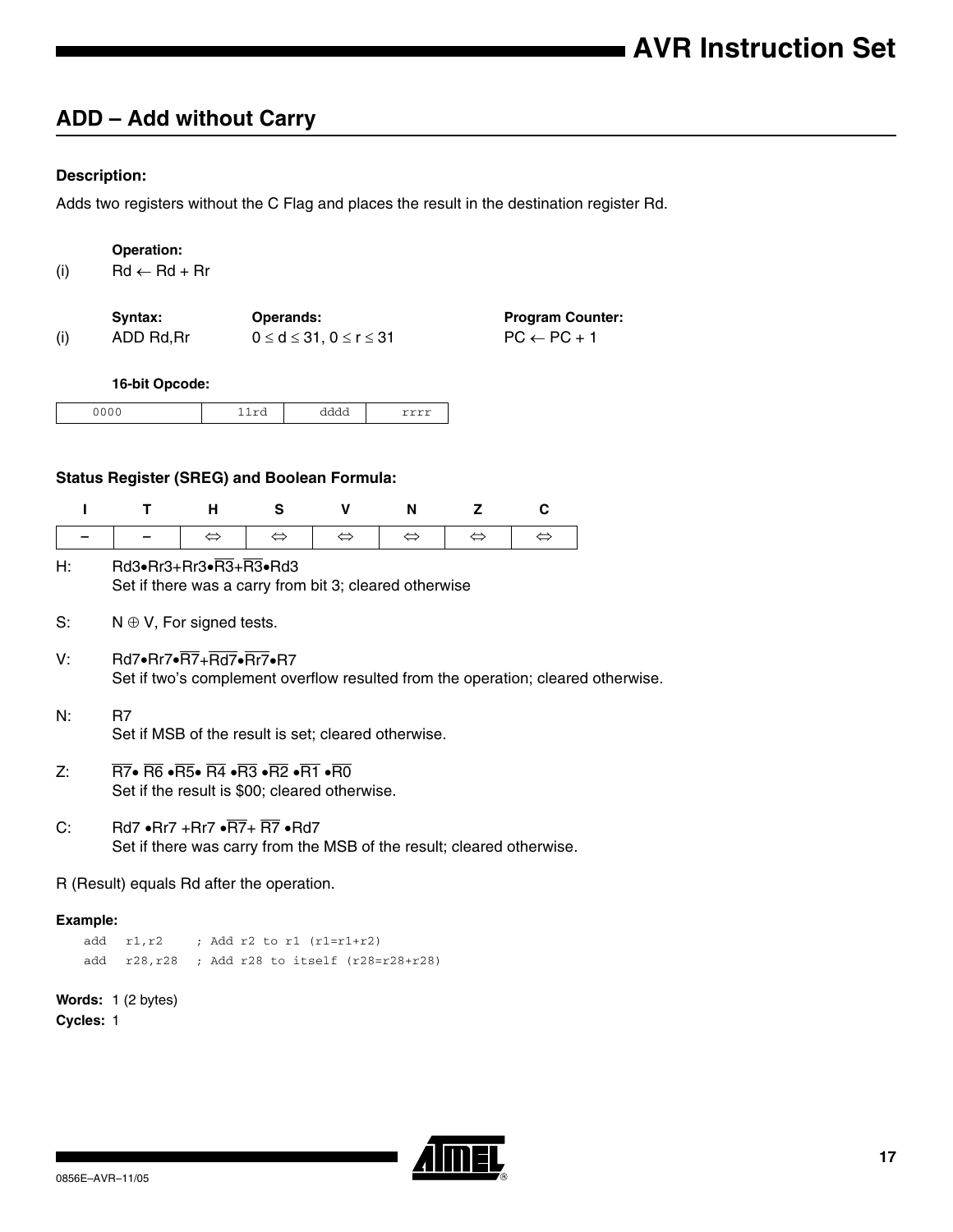# **ADIW – Add Immediate to Word**

#### **Description:**

Adds an immediate value (0 - 63) to a register pair and places the result in the register pair. This instruction operates on the upper four register pairs, and is well suited for operations on the pointer registers.

This instruction is not available in all devices. Refer to the device specific instruction set summary.

#### **Operation:**

(i)  $Rd+1:Rd \leftarrow Rd+1:Rd + K$ 

| (i) | Syntax:                                                            | <b>Operands:</b><br>ADIW Rd+1:Rd,K $d \in \{24, 26, 28, 30\}$ , $0 \le K \le 63$ | <b>Program Counter:</b><br>$PC \leftarrow PC + 1$ |
|-----|--------------------------------------------------------------------|----------------------------------------------------------------------------------|---------------------------------------------------|
|     | $\overline{AB}$ is the $\overline{AB}$ contract of $\overline{AB}$ |                                                                                  |                                                   |

#### **16-bit Opcode:**

| - |
|---|
|---|

#### **Status Register (SREG) and Boolean Formula:**

| ITHS V N Z C |  |  |  |
|--------------|--|--|--|
|              |  |  |  |

- S:  $N \oplus V$ , For signed tests.
- V:  $\overline{\text{Rdh7}} \cdot \text{R15}$ Set if two's complement overflow resulted from the operation; cleared otherwise.
- N: R15

Set if MSB of the result is set; cleared otherwise.

- Z: R15 •R14 •R13 •R12 •R11 •R10 •R9 •R8 •R7• R6• R5• R4• R3• R2 •R1• R0 Set if the result is \$0000; cleared otherwise.
- C:  $\overline{R15}$  Rdh7 Set if there was carry from the MSB of the result; cleared otherwise.
- R (Result) equals Rdh:Rdl after the operation (Rdh7-Rdh0 = R15-R8, Rdl7-Rdl0=R7-R0).

#### **Example:**

adiw r25:24,1 ; Add 1 to r25:r24 adiw  $ZH:ZL,63$  ; Add 63 to the Z-pointer( $r31:r30$ )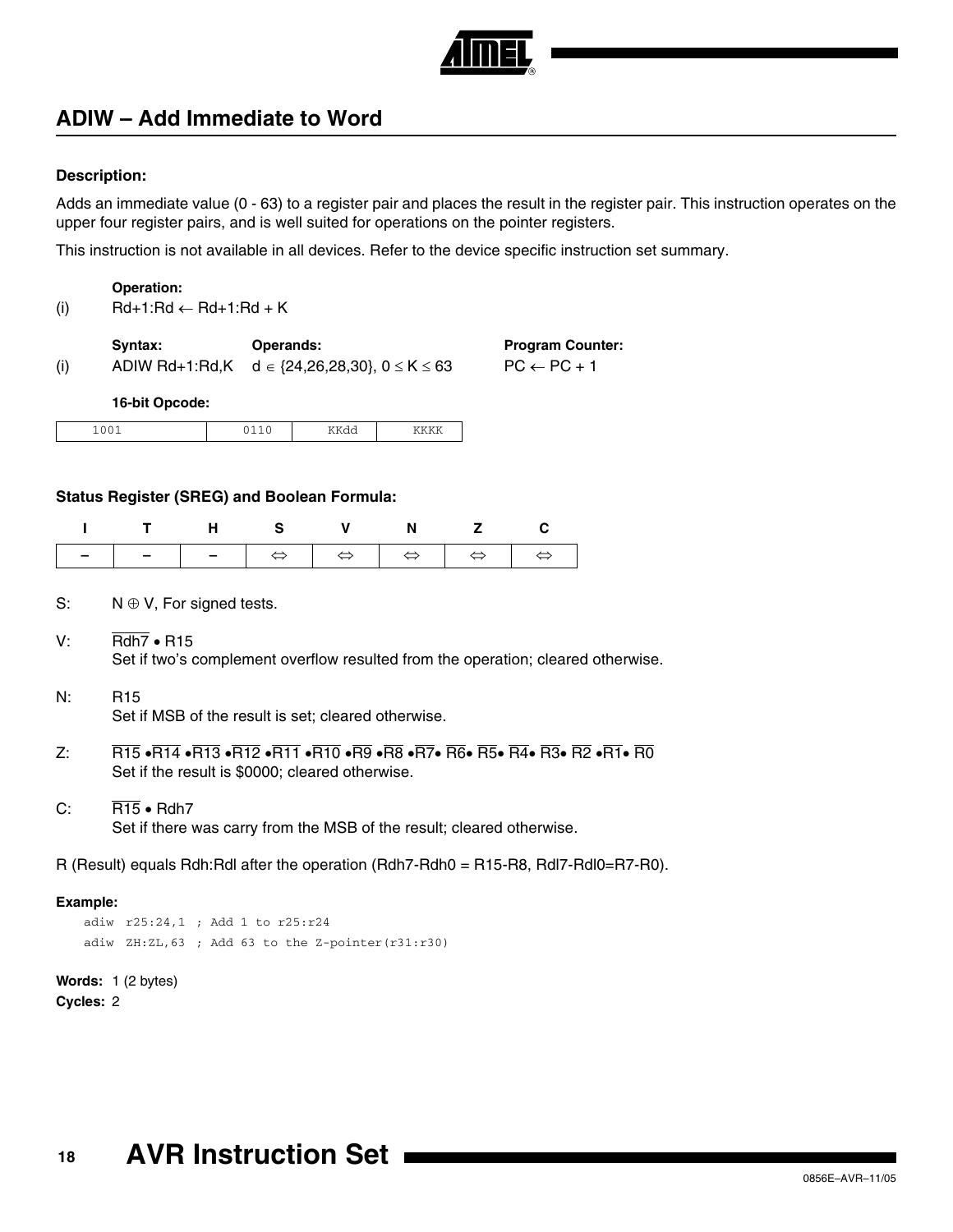# **AND – Logical AND**

# **Description:**

Performs the logical AND between the contents of register Rd and register Rr and places the result in the destination register Rd.

| <b>Operation:</b> |
|-------------------|
|-------------------|

(i) Rd ← Rd • Rr

|     | Syntax:   | <b>Operands:</b>                       | <b>Program Counter:</b> |
|-----|-----------|----------------------------------------|-------------------------|
| (i) | AND Rd.Rr | $0 \leq d \leq 31.$ $0 \leq r \leq 31$ | $PC \leftarrow PC + 1$  |

**16-bit Opcode:**

| ___ | . |  |
|-----|---|--|

### **Status Register (SREG) and Boolean Formula:**

| ITHS V N Z C |  |  |  |
|--------------|--|--|--|
|              |  |  |  |

- S: N ⊕ V, For signed tests.
- V: 0

Cleared

- N: R7 Set if MSB of the result is set; cleared otherwise.
- Z: R7 •R6 •R5 •R4 •R3• R2 •R1 •R0 Set if the result is \$00; cleared otherwise.

R (Result) equals Rd after the operation.

#### **Example:**

|  |  | and $r2, r3$ ; Bitwise and r2 and r3, result in r2 |  |  |  |
|--|--|----------------------------------------------------|--|--|--|
|  |  | ldi r16,1 ; Set bitmask 0000 0001 in r16           |  |  |  |
|  |  | and $r2, r16$ ; Isolate bit 0 in $r2$              |  |  |  |

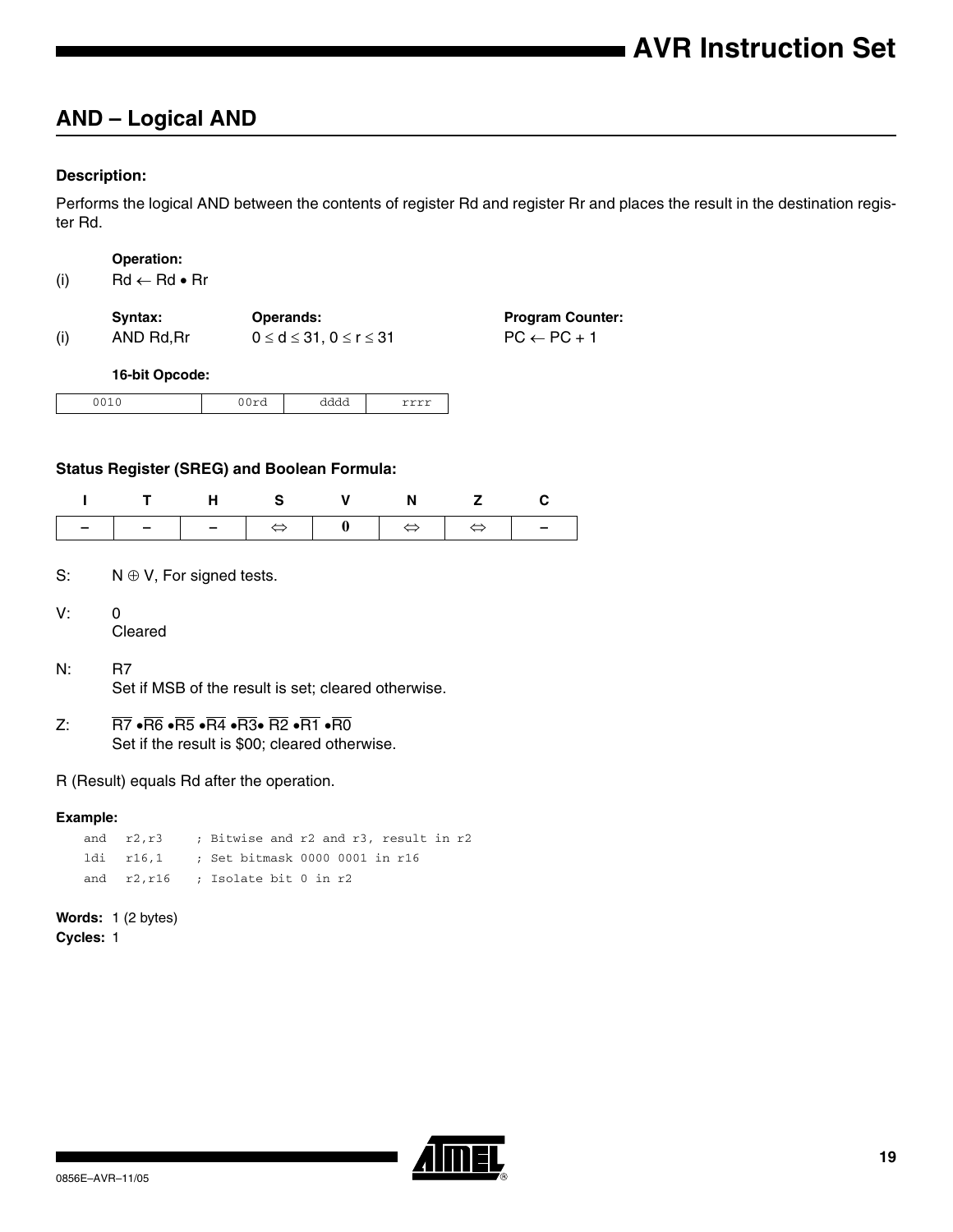

# **ANDI – Logical AND with Immediate**

### **Description:**

Performs the logical AND between the contents of register Rd and a constant and places the result in the destination register Rd.

> **Program Counter:**  $PC \leftarrow PC + 1$

#### **Operation:**

(i) Rd ← Rd • K

|     | Syntax:   | Operands:                                 |
|-----|-----------|-------------------------------------------|
| (i) | ANDI Rd,K | $16 \leq d \leq 31$ , $0 \leq K \leq 255$ |

**16-bit Opcode:**

| .<br>-- | . |  |
|---------|---|--|

### **Status Register (SREG) and Boolean Formula:**

|  | ITHS V N Z C |  |  |
|--|--------------|--|--|
|  |              |  |  |

- S: N ⊕ V, For signed tests.
- $V: 0$

 $\lceil$ 

Cleared

- N: R7 Set if MSB of the result is set; cleared otherwise.
- Z: R7 •R6• R5•R4 •R3• R2• R1• R0 Set if the result is \$00; cleared otherwise.

R (Result) equals Rd after the operation.

#### **Example:**

|  | andi $r17,50F$ ; Clear upper nibble of r17 |
|--|--------------------------------------------|
|  | andi $r18,510$ ; Isolate bit 4 in r18      |
|  | andi r19, \$AA ; Clear odd bits of r19     |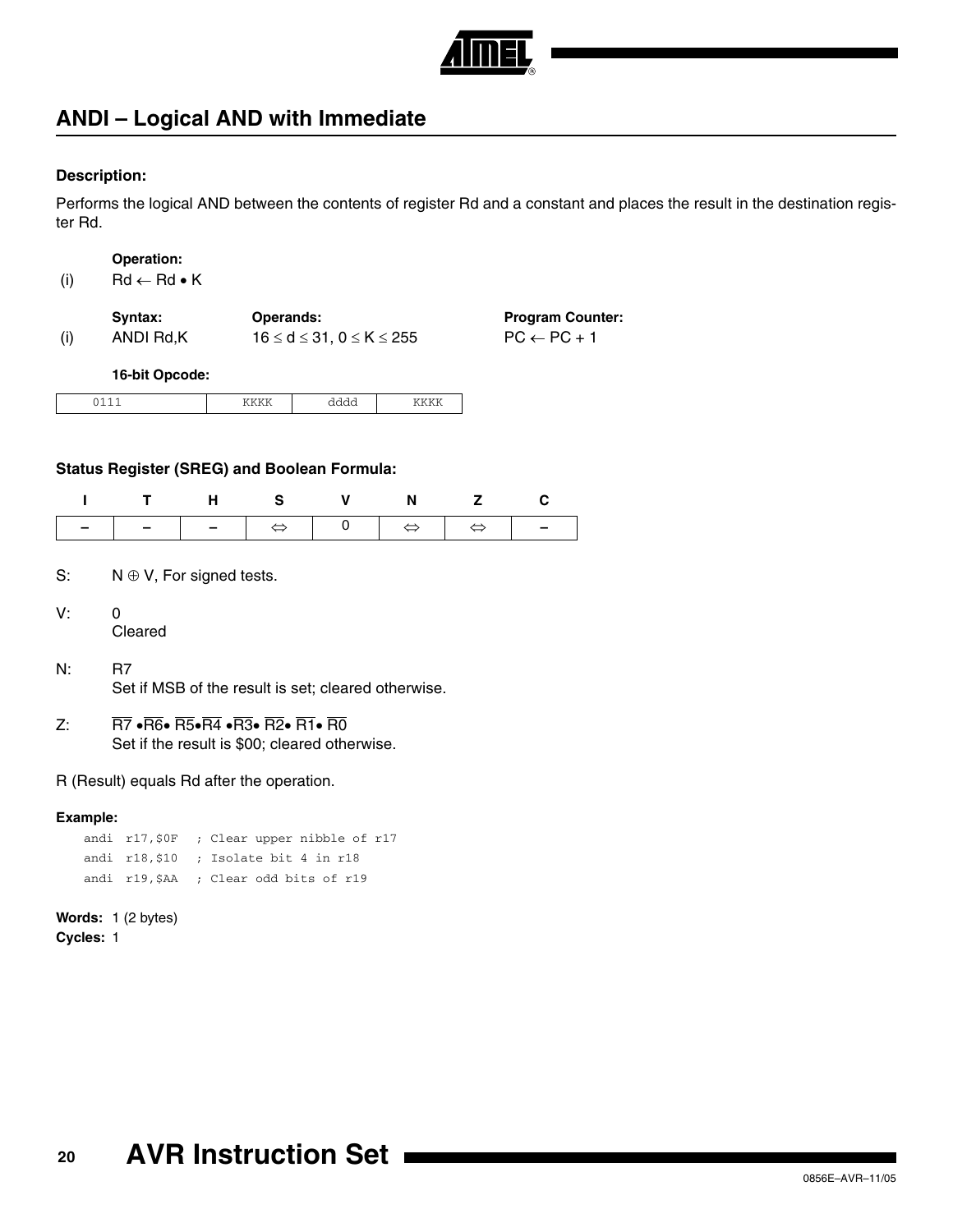# **ASR – Arithmetic Shift Right**

# **Description:**

Shifts all bits in Rd one place to the right. Bit 7 is held constant. Bit 0 is loaded into the C Flag of the SREG. This operation effectively divides a signed value by two without changing its sign. The Carry Flag can be used to round the result.

|                                           | Operation:                                                                                                                                                                                            |                 |                                                 |                   |                   |                   |                         |  |
|-------------------------------------------|-------------------------------------------------------------------------------------------------------------------------------------------------------------------------------------------------------|-----------------|-------------------------------------------------|-------------------|-------------------|-------------------|-------------------------|--|
| (i)                                       |                                                                                                                                                                                                       |                 |                                                 |                   |                   |                   |                         |  |
|                                           |                                                                                                                                                                                                       |                 |                                                 |                   |                   |                   |                         |  |
|                                           | b7---                                                                                                                                                                                                 | --h0            | C.                                              |                   |                   |                   |                         |  |
|                                           |                                                                                                                                                                                                       |                 |                                                 |                   |                   |                   |                         |  |
|                                           | Syntax:                                                                                                                                                                                               |                 | Operands:                                       |                   |                   |                   | <b>Program Counter:</b> |  |
| (i)                                       | ASR Rd                                                                                                                                                                                                |                 | $0 \leq d \leq 31$                              |                   |                   |                   | $PC \leftarrow PC + 1$  |  |
|                                           | 16-bit Opcode:                                                                                                                                                                                        |                 |                                                 |                   |                   |                   |                         |  |
|                                           | 1001                                                                                                                                                                                                  |                 | 010d                                            | dddd              | 0101              |                   |                         |  |
|                                           |                                                                                                                                                                                                       |                 |                                                 |                   |                   |                   |                         |  |
|                                           |                                                                                                                                                                                                       |                 |                                                 |                   |                   |                   |                         |  |
|                                           | <b>Status Register (SREG) and Boolean Formula:</b>                                                                                                                                                    |                 |                                                 |                   |                   |                   |                         |  |
| I                                         | т                                                                                                                                                                                                     | н               | S                                               | ٧                 | N                 | z                 | С                       |  |
|                                           |                                                                                                                                                                                                       |                 | $\Leftrightarrow$                               | $\Leftrightarrow$ | $\Leftrightarrow$ | $\Leftrightarrow$ | $\Leftrightarrow$       |  |
|                                           |                                                                                                                                                                                                       |                 |                                                 |                   |                   |                   |                         |  |
| S.                                        | $N \oplus V$ , For signed tests.                                                                                                                                                                      |                 |                                                 |                   |                   |                   |                         |  |
| V.                                        | $N \oplus C$ (For N and C after the shift)                                                                                                                                                            |                 |                                                 |                   |                   |                   |                         |  |
|                                           |                                                                                                                                                                                                       |                 |                                                 |                   |                   |                   |                         |  |
| N:                                        | R7<br>Set if MSB of the result is set; cleared otherwise.                                                                                                                                             |                 |                                                 |                   |                   |                   |                         |  |
|                                           |                                                                                                                                                                                                       |                 |                                                 |                   |                   |                   |                         |  |
| Z:                                        | $\overline{\text{R7}}$ • $\overline{\text{R6}}$ • $\overline{\text{R5}}$ • $\overline{\text{R4}}$ • $\overline{\text{R3}}$ • $\overline{\text{R2}}$ • $\overline{\text{R1}}$ • $\overline{\text{R0}}$ |                 |                                                 |                   |                   |                   |                         |  |
|                                           | Set if the result is \$00; cleared otherwise.                                                                                                                                                         |                 |                                                 |                   |                   |                   |                         |  |
| C:                                        | R <sub>d</sub> 0                                                                                                                                                                                      |                 |                                                 |                   |                   |                   |                         |  |
|                                           | Set if, before the shift, the LSB of Rd was set; cleared otherwise.                                                                                                                                   |                 |                                                 |                   |                   |                   |                         |  |
| R (Result) equals Rd after the operation. |                                                                                                                                                                                                       |                 |                                                 |                   |                   |                   |                         |  |
|                                           |                                                                                                                                                                                                       |                 |                                                 |                   |                   |                   |                         |  |
| Example:<br>ldi                           |                                                                                                                                                                                                       |                 |                                                 |                   |                   |                   |                         |  |
| asr                                       | r16, \$10<br>r16                                                                                                                                                                                      |                 | ; Load decimal 16 into r16<br>; $r16 = r16 / 2$ |                   |                   |                   |                         |  |
| ldi                                       | $r17,$ \$FC                                                                                                                                                                                           |                 | ; Load -4 in r17                                |                   |                   |                   |                         |  |
| asr                                       | r17                                                                                                                                                                                                   | ; $r17 = r17/2$ |                                                 |                   |                   |                   |                         |  |
|                                           |                                                                                                                                                                                                       |                 |                                                 |                   |                   |                   |                         |  |
|                                           | Words: 1 (2 bytes)                                                                                                                                                                                    |                 |                                                 |                   |                   |                   |                         |  |

**Cycles:** 1

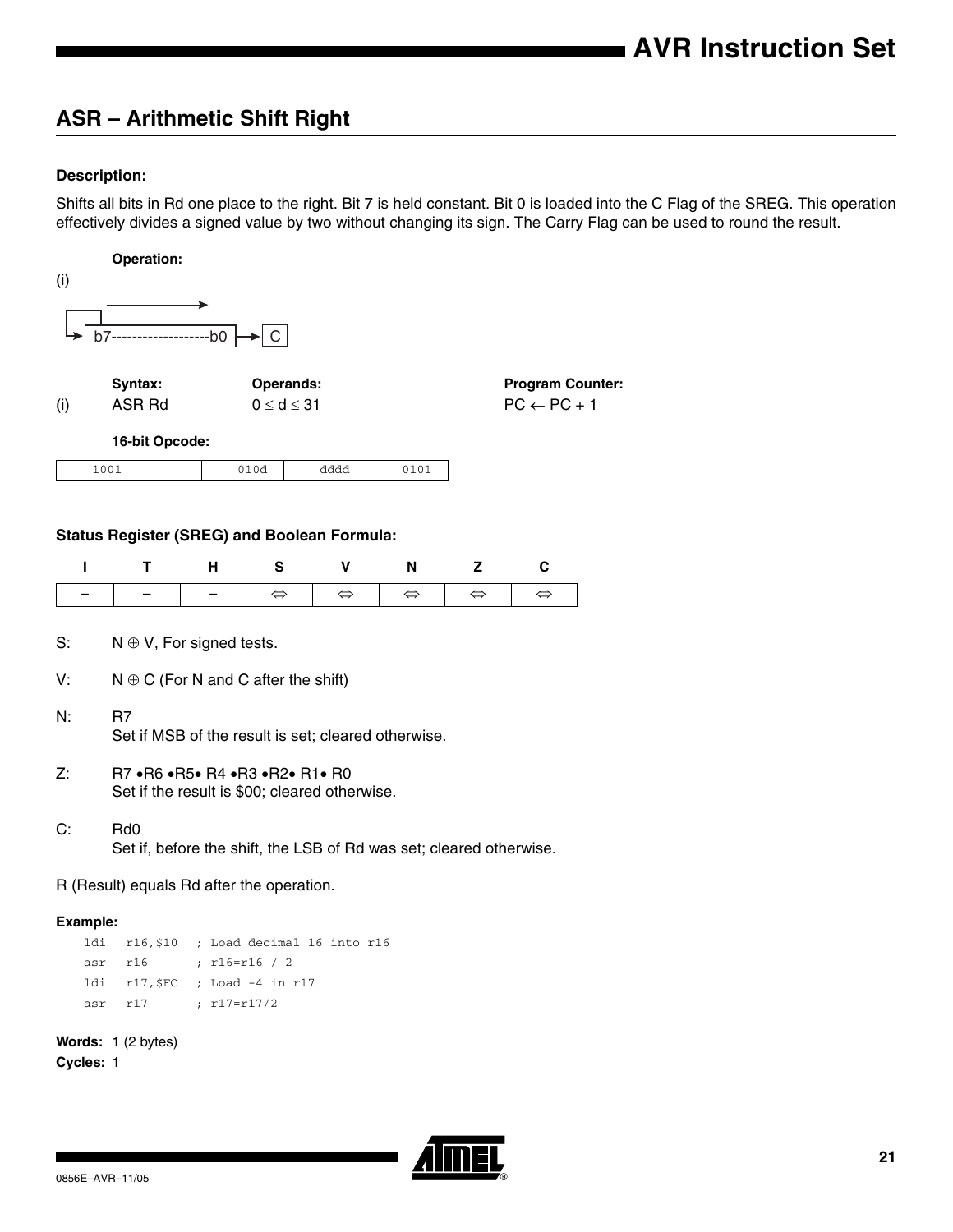# **BCLR – Bit Clear in SREG**

#### **Description:**

Clears a single Flag in SREG.

# **Operation:**

(i)  $SREG(s) \leftarrow 0$ 

|     | Syntax:       | <b>Operands:</b>  | <b>Program Counter:</b> |
|-----|---------------|-------------------|-------------------------|
| (i) | <b>BCLR s</b> | $0 \leq s \leq 7$ | $PC \leftarrow PC + 1$  |

#### **16-bit Opcode:**

| 100 <sup>2</sup><br>$\cap$<br>ددد<br>◡<br>$-0$<br>$ -$<br>----<br>. |
|---------------------------------------------------------------------|
|---------------------------------------------------------------------|

### **Status Register (SREG) and Boolean Formula:**

| ITHS V N Z C |  |  |  |
|--------------|--|--|--|
|              |  |  |  |

- I:  $0$  if  $s = 7$ ; Unchanged otherwise.
- $T: 0$  if  $s = 6$ ; Unchanged otherwise.
- H:  $0$  if  $s = 5$ ; Unchanged otherwise.
- S:  $0$  if  $s = 4$ ; Unchanged otherwise.
- $V: 0$  if  $s = 3$ ; Unchanged otherwise.
- N:  $0$  if  $s = 2$ ; Unchanged otherwise.
- $Z: 0$  if  $s = 1$ ; Unchanged otherwise.
- C:  $0$  if  $s = 0$ ; Unchanged otherwise.

#### **Example:**

| bclr |  | ; Clear Carry Flag   |
|------|--|----------------------|
| bclr |  | ; Disable interrupts |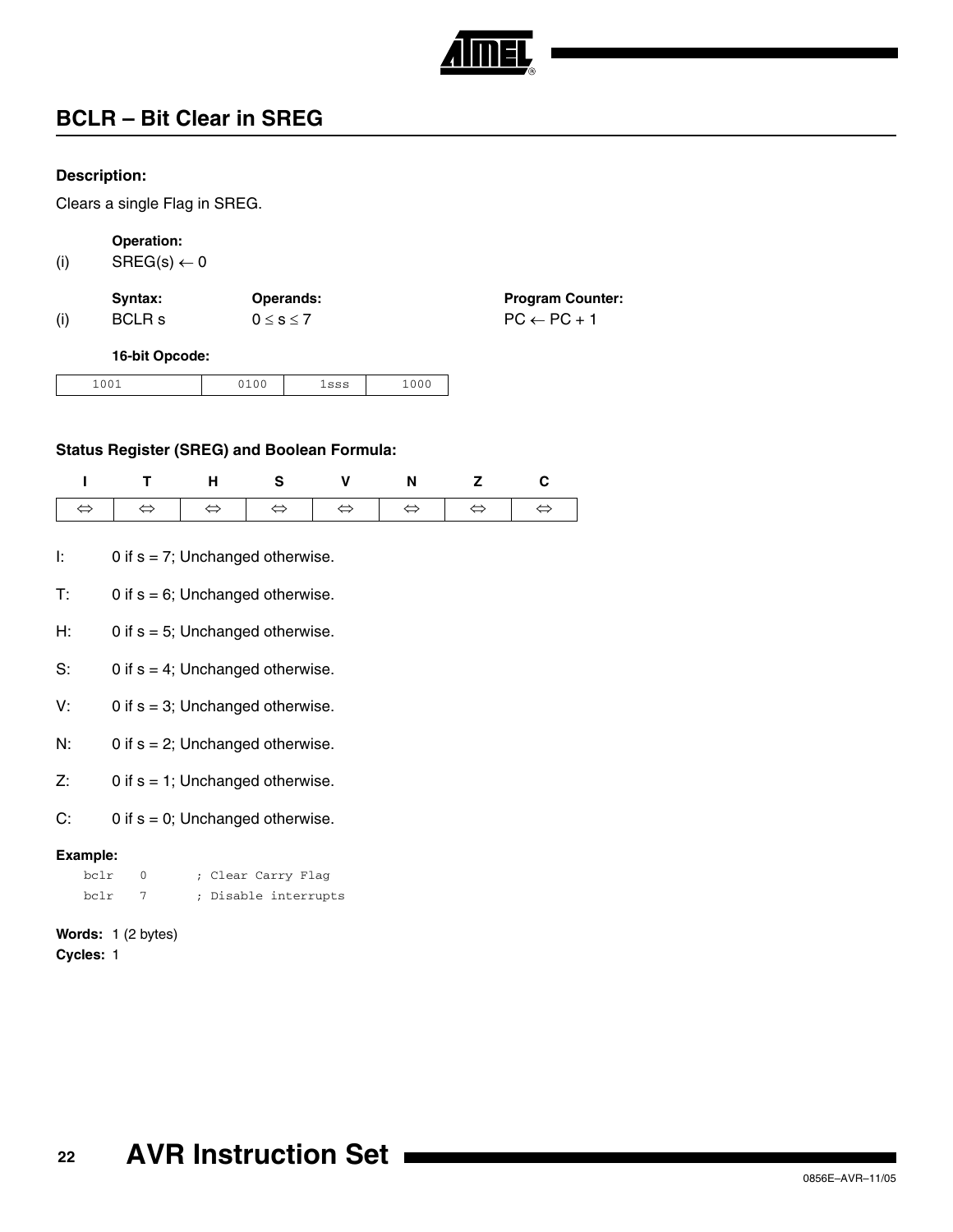# **BLD – Bit Load from the T Flag in SREG to a Bit in Register**

### **Description:**

Copies the T Flag in the SREG (Status Register) to bit b in register Rd.

# **Operation:**

(i)  $Rd(b) \leftarrow T$ 

|     | Syntax:  | Operands:                              | <b>Program Counter:</b> |
|-----|----------|----------------------------------------|-------------------------|
| (i) | BLD Rd.b | $0 \leq d \leq 31$ , $0 \leq b \leq 7$ | $PC \leftarrow PC + 1$  |

**16 bit Opcode:**

| - | ∽<br>. | uuu<br>. | ш.<br>תממו<br>------ |
|---|--------|----------|----------------------|
|---|--------|----------|----------------------|

# **Status Register (SREG) and Boolean Formula:**

|                               |  | THS V N Z |  |
|-------------------------------|--|-----------|--|
| -   -   -   -   -   -   -   - |  |           |  |

### **Example:**

|              |  | ; Copy bit                     |  |  |  |
|--------------|--|--------------------------------|--|--|--|
| $bst$ $r1.2$ |  | ; Store bit 2 of r1 in T Flag  |  |  |  |
| bld r0.4     |  | ; Load T Flag into bit 4 of r0 |  |  |  |

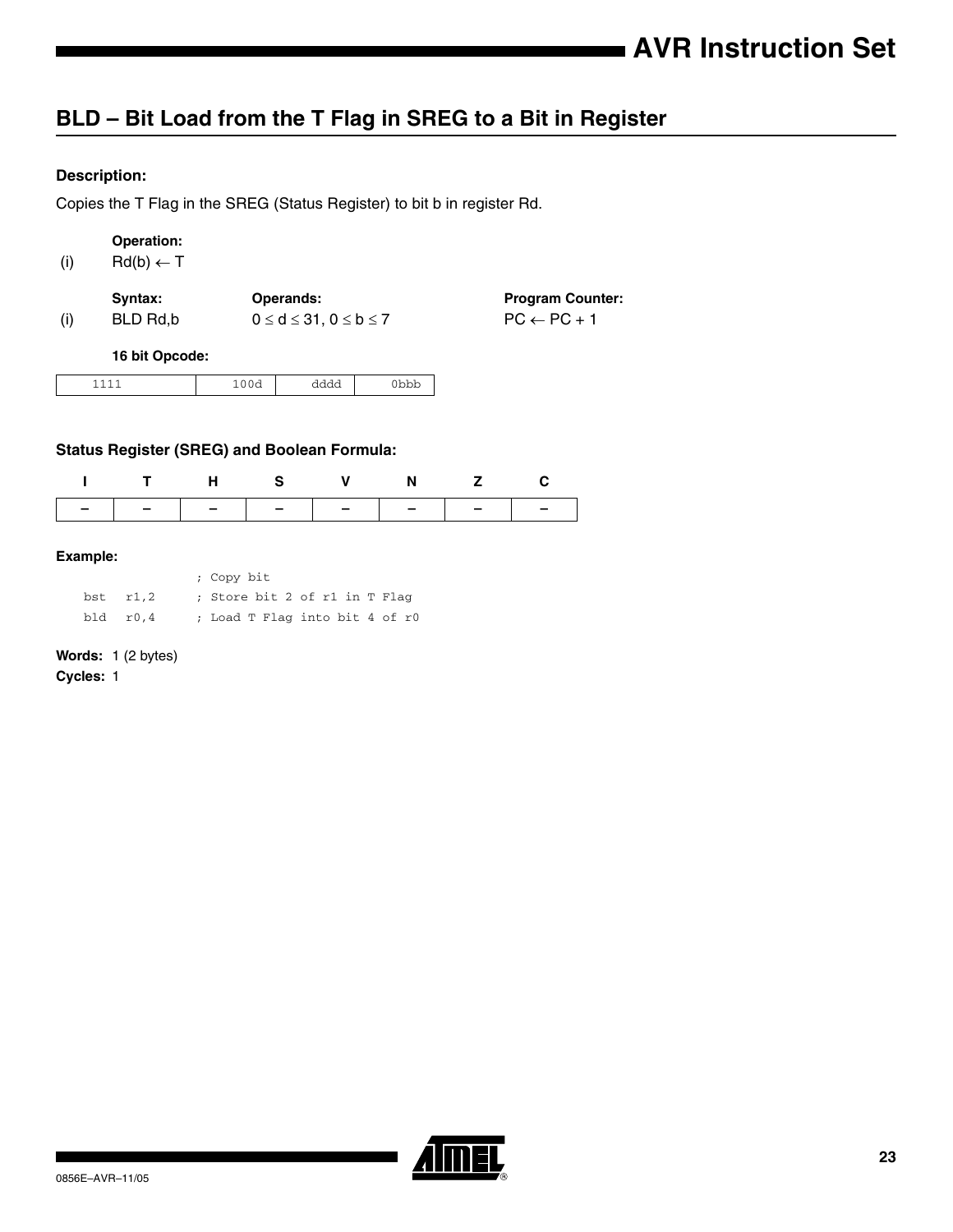

# **BRBC – Branch if Bit in SREG is Cleared**

### **Description:**

Conditional relative branch. Tests a single bit in SREG and branches relatively to PC if the bit is cleared. This instruction branches relatively to PC in either direction (PC - 63  $\le$  destination  $\le$  PC + 64). The parameter k is the offset from PC and is represented in two's complement form.

#### **Operation:**

(i) If SREG(s) = 0 then  $PC \leftarrow PC + k + 1$ , else  $PC \leftarrow PC + 1$ 

| Syntax:  | <b>Operands:</b>                            | <b>Program Counter:</b>    |
|----------|---------------------------------------------|----------------------------|
| BRBC s,k | $0 \leq s \leq 7$ , -64 $\leq$ k $\leq$ +63 | $PC \leftarrow PC + k + 1$ |

**Syntands:** Program Counter:  $PC \leftarrow PC + 1$ , if condition is false

**16-bit Opcode:**

|--|--|--|--|

### **Status Register (SREG) and Boolean Formula:**

|                               | T H S V |  | $\mathsf{Z}$ |  |
|-------------------------------|---------|--|--------------|--|
| -   -   -   -   -   -   -   - |         |  |              |  |

#### **Example:**

cpi r20,5 ; Compare r20 to the value 5 brbc 1,noteq ; Branch if Zero Flag cleared ... noteq:nop ; Branch destination (do nothing)

**Words:** 1 (2 bytes)

**Cycles:** 1 if condition is false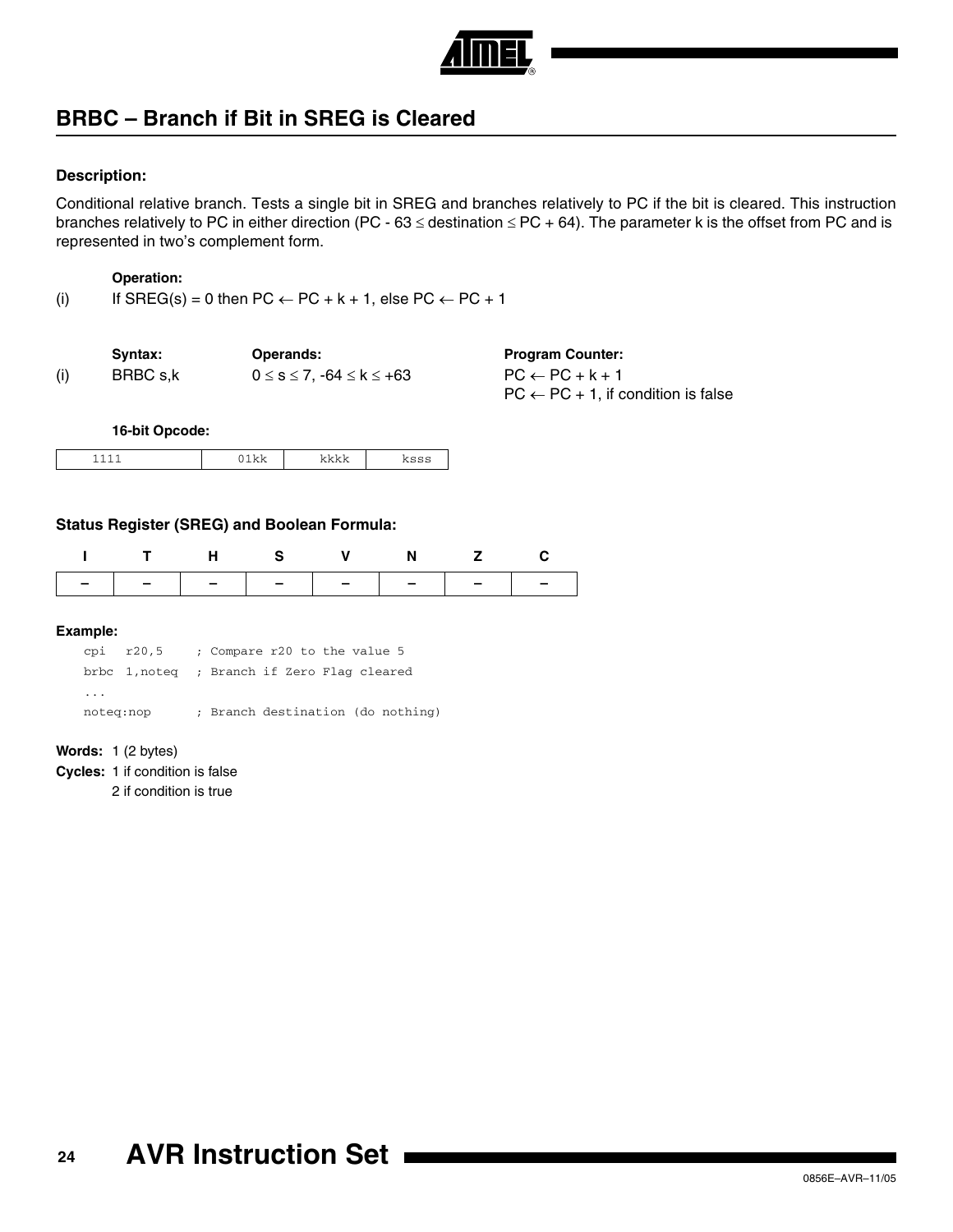# **BRBS – Branch if Bit in SREG is Set**

### **Description:**

Conditional relative branch. Tests a single bit in SREG and branches relatively to PC if the bit is set. This instruction branches relatively to PC in either direction (PC - 63  $\le$  destination  $\le$  PC + 64). The parameter k is the offset from PC and is represented in two's complement form.

### **Operation:**

(i) If SREG(s) = 1 then  $PC \leftarrow PC + k + 1$ , else  $PC \leftarrow PC + 1$ 

|     | Syntax:  | <b>Operands:</b>                            |
|-----|----------|---------------------------------------------|
| (i) | BRBS s,k | $0 \leq s \leq 7$ , -64 $\leq$ k $\leq$ +63 |

**Program Counter:**  $PC \leftarrow PC + k + 1$  $PC \leftarrow PC + 1$ , if condition is false

**16-bit Opcode:**

|--|--|--|--|

### **Status Register (SREG) and Boolean Formula:**

|  |                   | N |  |
|--|-------------------|---|--|
|  | ----------------- |   |  |

#### **Example:**

bst r0,3 ; Load T bit with bit 3 of r0 brbs 6,bitset ; Branch T bit was set ... bitset: nop ; Branch destination (do nothing)

#### **Words:** 1 (2 bytes)

**Cycles:** 1 if condition is false

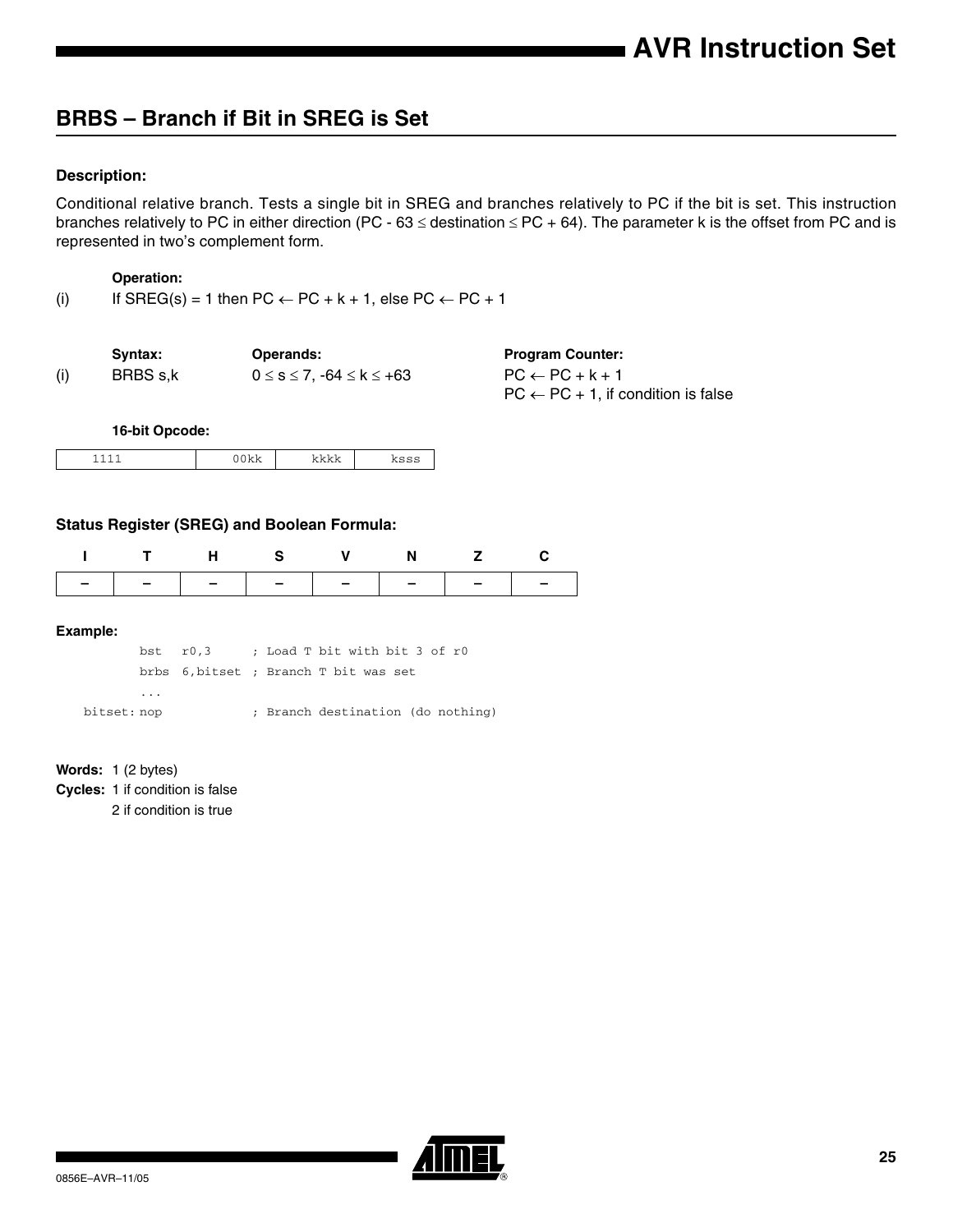# **BRCC – Branch if Carry Cleared**

#### **Description:**

Conditional relative branch. Tests the Carry Flag (C) and branches relatively to PC if C is cleared. This instruction branches relatively to PC in either direction (PC - 63  $\le$  destination  $\le$  PC + 64). The parameter k is the offset from PC and is represented in two's complement form. (Equivalent to instruction BRBC 0,k).

#### **Operation:**

(i) If  $C = 0$  then  $PC \leftarrow PC + k + 1$ , else  $PC \leftarrow PC + 1$ 

|     | Svntax: | <b>Operands:</b> | <b>Program Counter:</b>                        |
|-----|---------|------------------|------------------------------------------------|
| (i) | BRCC k  | -64 ≤ k ≤ +63    | $PC \leftarrow PC + k + 1$                     |
|     |         |                  | $PC \leftarrow PC + 1$ , if condition is false |

#### **16-bit Opcode:**

|--|--|--|--|

#### **Status Register (SREG) and Boolean Formula:**

|  |                   | N |  |
|--|-------------------|---|--|
|  | ----------------- |   |  |

#### **Example:**

add r22,r23 ; Add r23 to r22 brcc nocarry ; Branch if carry cleared ... nocarry: nop  $\hspace{1cm}$ ; Branch destination (do nothing)

#### **Words:** 1 (2 bytes)

**Cycles:** 1 if condition is false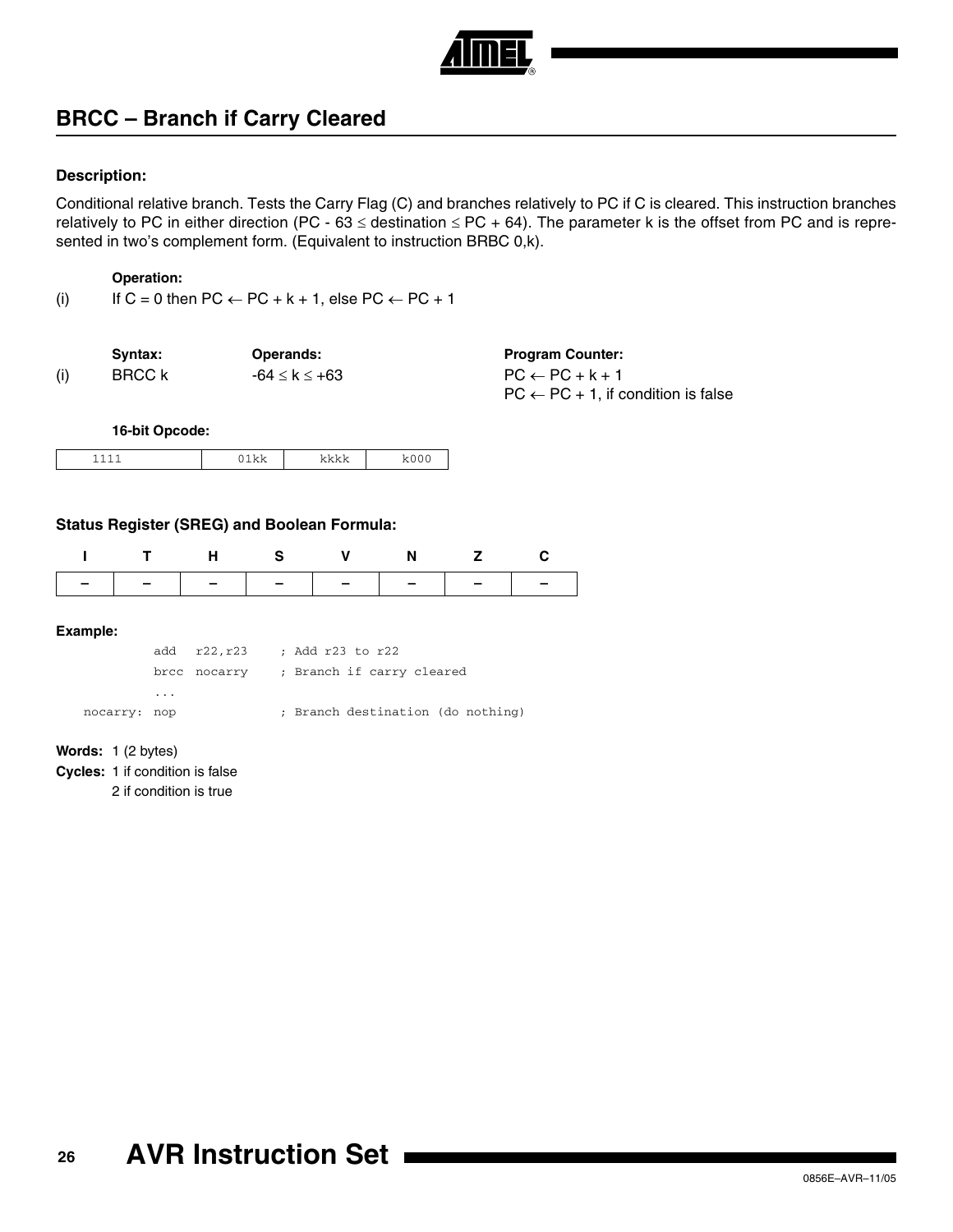# **BRCS – Branch if Carry Set**

### **Description:**

Conditional relative branch. Tests the Carry Flag (C) and branches relatively to PC if C is set. This instruction branches relatively to PC in either direction (PC - 63  $\le$  destination  $\le$  PC + 64). The parameter k is the offset from PC and is represented in two's complement form. (Equivalent to instruction BRBS 0,k).

#### **Operation:**

(i) If  $C = 1$  then  $PC \leftarrow PC + k + 1$ , else  $PC \leftarrow PC + 1$ 

|     | Svntax: | <b>Operands:</b> | <b>Program Counter:</b>                        |
|-----|---------|------------------|------------------------------------------------|
| (i) | BRCS k  | -64 ≤ k ≤ +63    | $PC \leftarrow PC + k + 1$                     |
|     |         |                  | $PC \leftarrow PC + 1$ , if condition is false |

**16-bit Opcode:**

| — —<br>-- - |  | <br>.<br>. | __ |
|-------------|--|------------|----|
|-------------|--|------------|----|

### **Status Register (SREG) and Boolean Formula:**

|  |                   | N |  |
|--|-------------------|---|--|
|  | ----------------- |   |  |

#### **Example:**

cpi r26,\$56 ; Compare r26 with \$56 brcs carry ; Branch if carry set ... carry: nop ; Branch destination (do nothing)

#### **Words:** 1 (2 bytes)

**Cycles:** 1 if condition is false

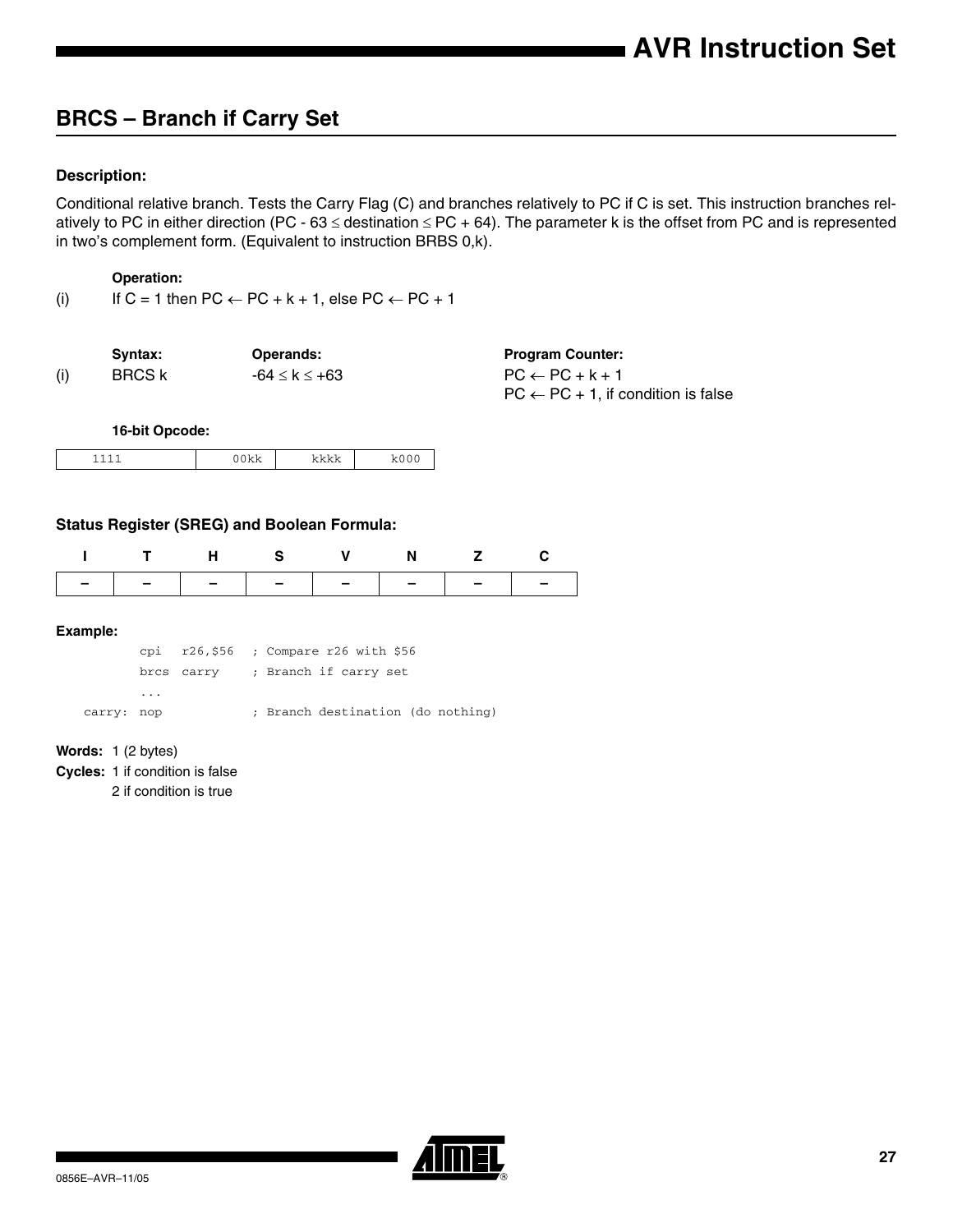

# **BREAK – Break**

### **Description:**

The BREAK instruction is used by the On-chip Debug system, and is normally not used in the application software. When the BREAK instruction is executed, the AVR CPU is set in the Stopped Mode. This gives the On-chip Debugger access to internal resources.

If any Lock bits are set, or either the JTAGEN or OCDEN Fuses are unprogrammed, the CPU will treat the BREAK instruction as a NOP and will not enter the Stopped mode.

This instruction is not available in all devices. Refer to the device specific instruction set summary.

#### **Operation:**

(i) On-chip Debug system break.

|     | Syntax:      | Operands:   | <b>Program Counter:</b> |
|-----|--------------|-------------|-------------------------|
| (i) | <b>BREAK</b> | <b>None</b> | $PC \leftarrow PC + 1$  |
|     |              |             |                         |

### **16-bit Opcode:**

| 0.04 | $A \cap A$ | $\sim$ $\sim$ |  |
|------|------------|---------------|--|
| ---- |            | $-0$          |  |

### **Status Register (SREG) and Boolean Formula:**

|                               | T H S V N |  |  |
|-------------------------------|-----------|--|--|
| -   -   -   -   -   -   -   - |           |  |  |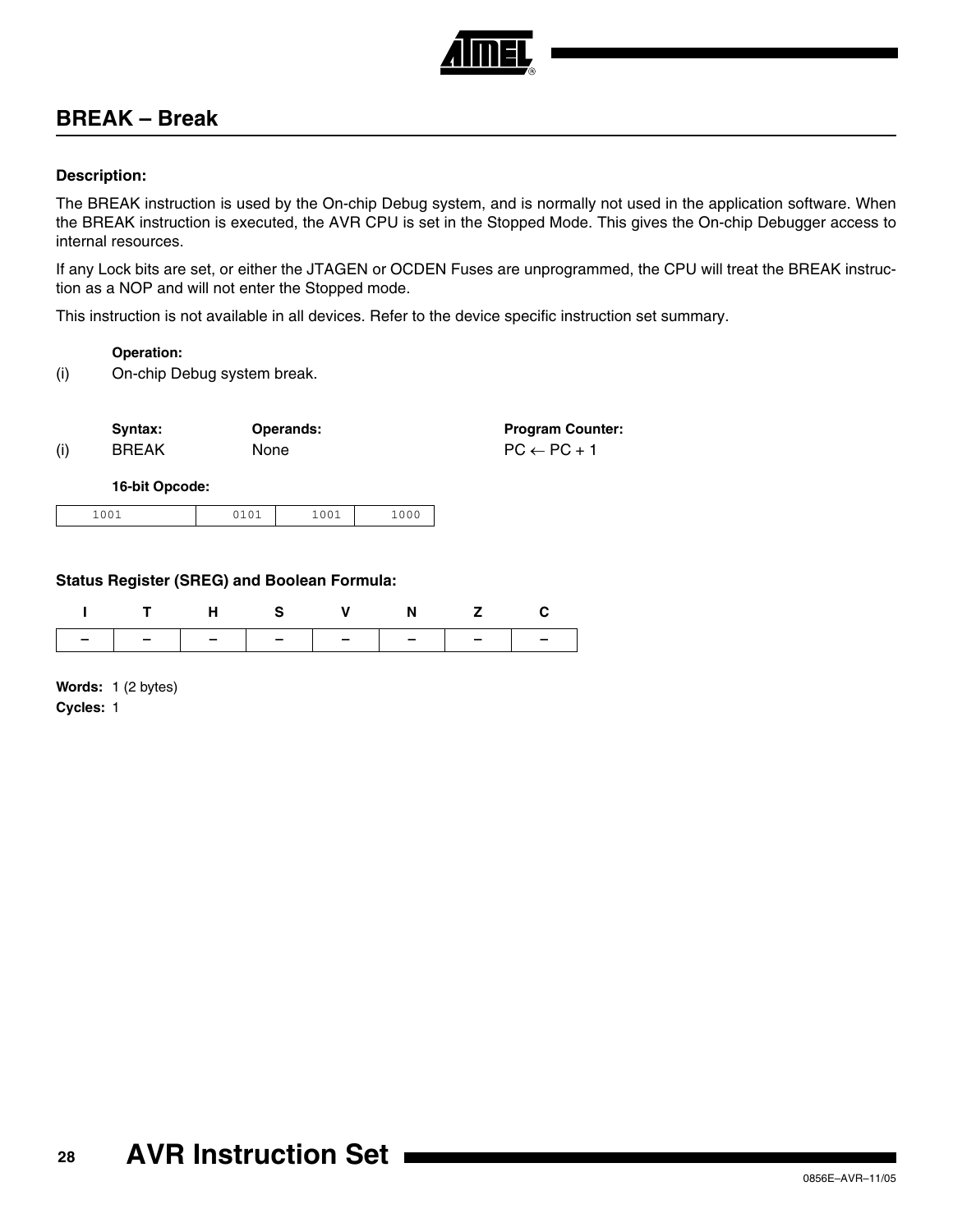# **BREQ – Branch if Equal**

# **Description:**

Conditional relative branch. Tests the Zero Flag (Z) and branches relatively to PC if Z is set. If the instruction is executed immediately after any of the instructions CP, CPI, SUB or SUBI, the branch will occur if and only if the unsigned or signed binary number represented in Rd was equal to the unsigned or signed binary number represented in Rr. This instruction branches relatively to PC in either direction (PC - 63  $\le$  destination  $\le$  PC + 64). The parameter k is the offset from PC and is represented in two's complement form. (Equivalent to instruction BRBS 1,k).

#### **Operation:**

(i) If Rd = Rr (Z = 1) then PC  $\leftarrow$  PC + k + 1, else PC  $\leftarrow$  PC + 1

|     | Syntax:       | <b>Operands:</b>      | Progi           |
|-----|---------------|-----------------------|-----------------|
| (i) | <b>BREQ k</b> | $-64 \leq k \leq +63$ | $PC \leftarrow$ |
|     |               |                       | DO 2            |

ram Counter:  $-PC + k + 1$  $PC \leftarrow PC + 1$ , if condition is false

**16-bit Opcode:**

|  | __ |
|--|----|

### **Status Register (SREG) and Boolean Formula:**

|  |  | ITHS V N Z C                  |  |
|--|--|-------------------------------|--|
|  |  | -   -   -   -   -   -   -   - |  |

#### **Example:**

|            | CD.                     | r1.r0      |  | ; Compare registers r1 and r0     |  |
|------------|-------------------------|------------|--|-----------------------------------|--|
|            |                         | breg equal |  | ; Branch if registers equal       |  |
|            | $\cdot$ $\cdot$ $\cdot$ |            |  |                                   |  |
| equal: nop |                         |            |  | ; Branch destination (do nothing) |  |

#### **Words:** 1 (2 bytes)

**Cycles:** 1 if condition is false

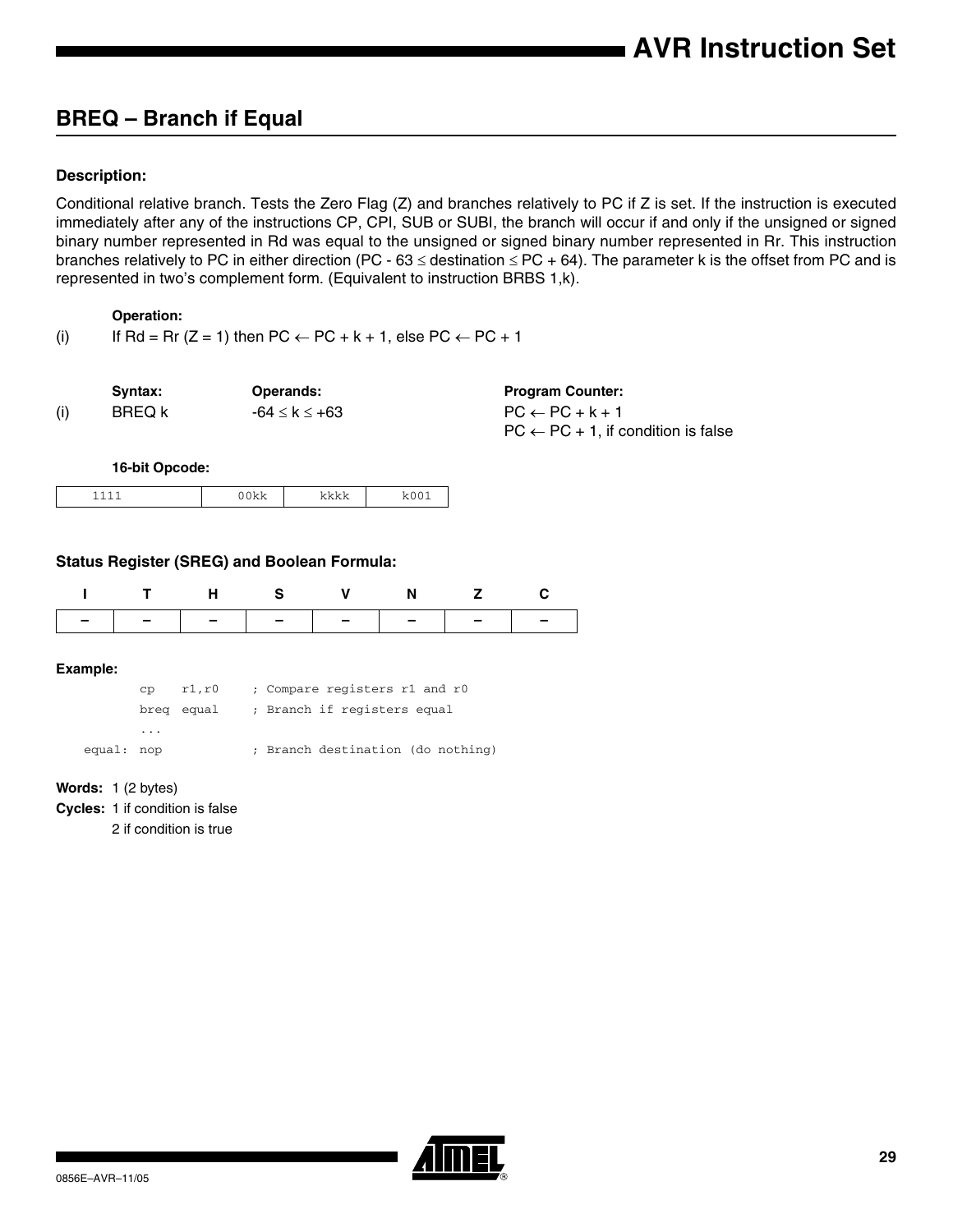

# **BRGE – Branch if Greater or Equal (Signed)**

### **Description:**

Conditional relative branch. Tests the Signed Flag (S) and branches relatively to PC if S is cleared. If the instruction is executed immediately after any of the instructions CP, CPI, SUB or SUBI, the branch will occur if and only if the signed binary number represented in Rd was greater than or equal to the signed binary number represented in Rr. This instruction branches relatively to PC in either direction (PC - 63  $\le$  destination  $\le$  PC + 64). The parameter k is the offset from PC and is represented in two's complement form. (Equivalent to instruction BRBC 4,k).

#### **Operation:**

(i) If Rd  $\geq$  Rr (N  $\oplus$  V = 0) then PC  $\leftarrow$  PC + k + 1, else PC  $\leftarrow$  PC + 1

| Syntax:       | <b>Operands:</b>      | <b>Program Counter:</b>                        |
|---------------|-----------------------|------------------------------------------------|
| <b>BRGE k</b> | $-64 \leq k \leq +63$ | $PC \leftarrow PC + k + 1$                     |
|               |                       | $PC \leftarrow PC + 1$ , if condition is false |

**16-bit Opcode:**

| - 12<br>$\sim$ |
|----------------|
|----------------|

#### **Status Register (SREG) and Boolean Formula:**

|          |          | н                                          | s | v                                          | N |  | С |  |  |  |
|----------|----------|--------------------------------------------|---|--------------------------------------------|---|--|---|--|--|--|
|          |          |                                            |   |                                            |   |  |   |  |  |  |
| Example: |          |                                            |   |                                            |   |  |   |  |  |  |
|          | cp       | ; Compare registers r11 and r12<br>r11,r12 |   |                                            |   |  |   |  |  |  |
|          | brge     |                                            |   | greated ; Branch if $r11 \ge r12$ (signed) |   |  |   |  |  |  |
|          | $\cdots$ |                                            |   |                                            |   |  |   |  |  |  |

greateq: nop (a) ; Branch destination (do nothing)

**Words:** 1 (2 bytes)

**Cycles:** 1 if condition is false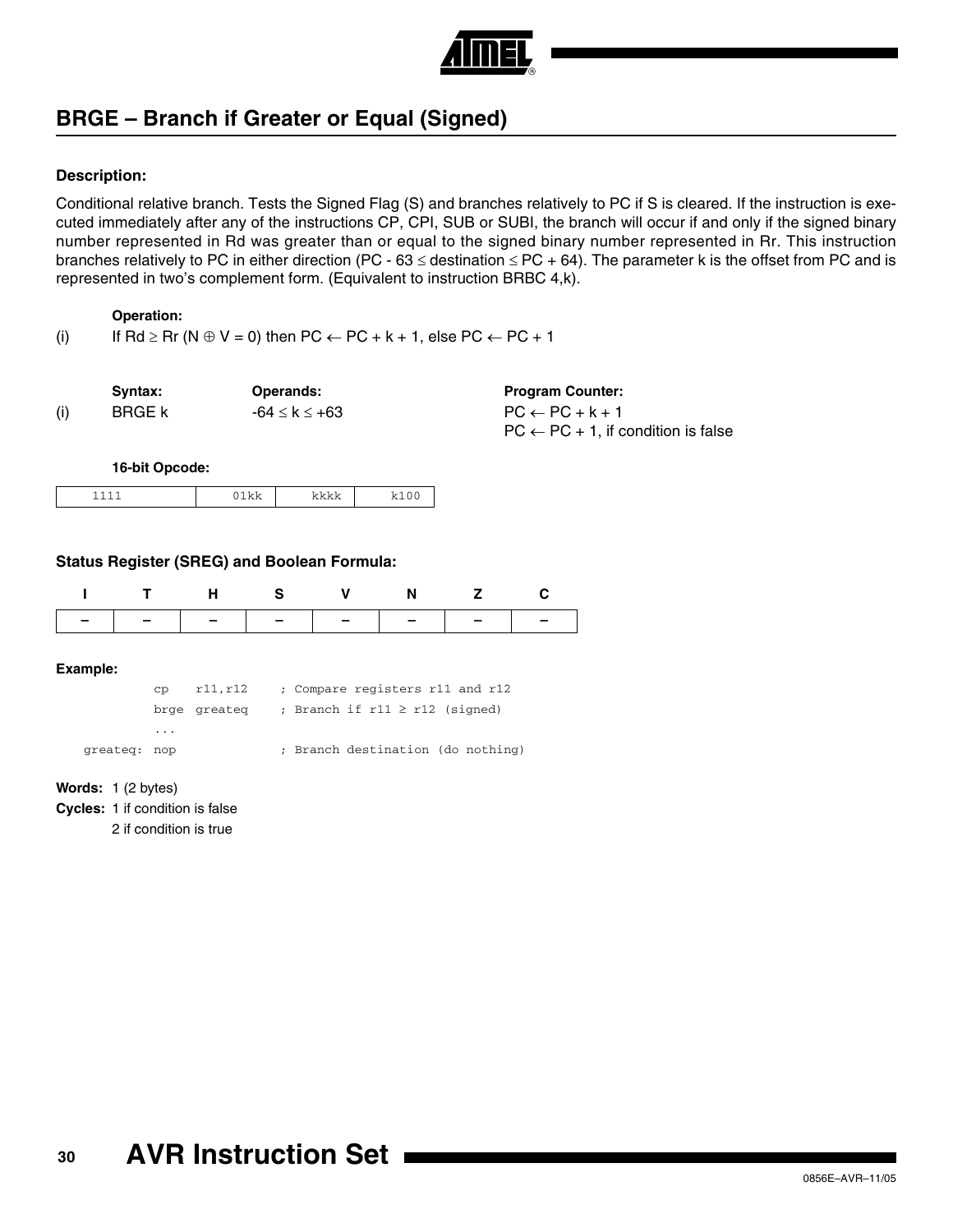# **BRHC – Branch if Half Carry Flag is Cleared**

# **Description:**

Conditional relative branch. Tests the Half Carry Flag (H) and branches relatively to PC if H is cleared. This instruction branches relatively to PC in either direction (PC - 63  $\le$  destination  $\le$  PC + 64). The parameter k is the offset from PC and is represented in two's complement form. (Equivalent to instruction BRBC 5,k).

### **Operation:**

(i) If  $H = 0$  then  $PC \leftarrow PC + k + 1$ , else  $PC \leftarrow PC + 1$ 

|                      | Svntax:               | <b>Operands:</b>           | <b>Program Counter:</b>                        |
|----------------------|-----------------------|----------------------------|------------------------------------------------|
| (i)<br><b>BRHC k</b> | $-64 \leq k \leq +63$ | $PC \leftarrow PC + k + 1$ |                                                |
|                      |                       |                            | $PC \leftarrow PC + 1$ , if condition is false |

**16-bit Opcode:**

| - | . . | $\sim$ 1 $\sim$ |  |
|---|-----|-----------------|--|
|   |     |                 |  |

### **Status Register (SREG) and Boolean Formula:**

|                                 |  | THS V N Z C |  |
|---------------------------------|--|-------------|--|
| l – l – l – l – l – l – l – l – |  |             |  |

#### **Example:**

|         | brhc hclear |  |                                   |  |  | ; Branch if Half Carry Flag cleared |
|---------|-------------|--|-----------------------------------|--|--|-------------------------------------|
|         | .           |  |                                   |  |  |                                     |
| hclear: | nop         |  | ; Branch destination (do nothing) |  |  |                                     |

**Words:** 1 (2 bytes)

**Cycles:** 1 if condition is false

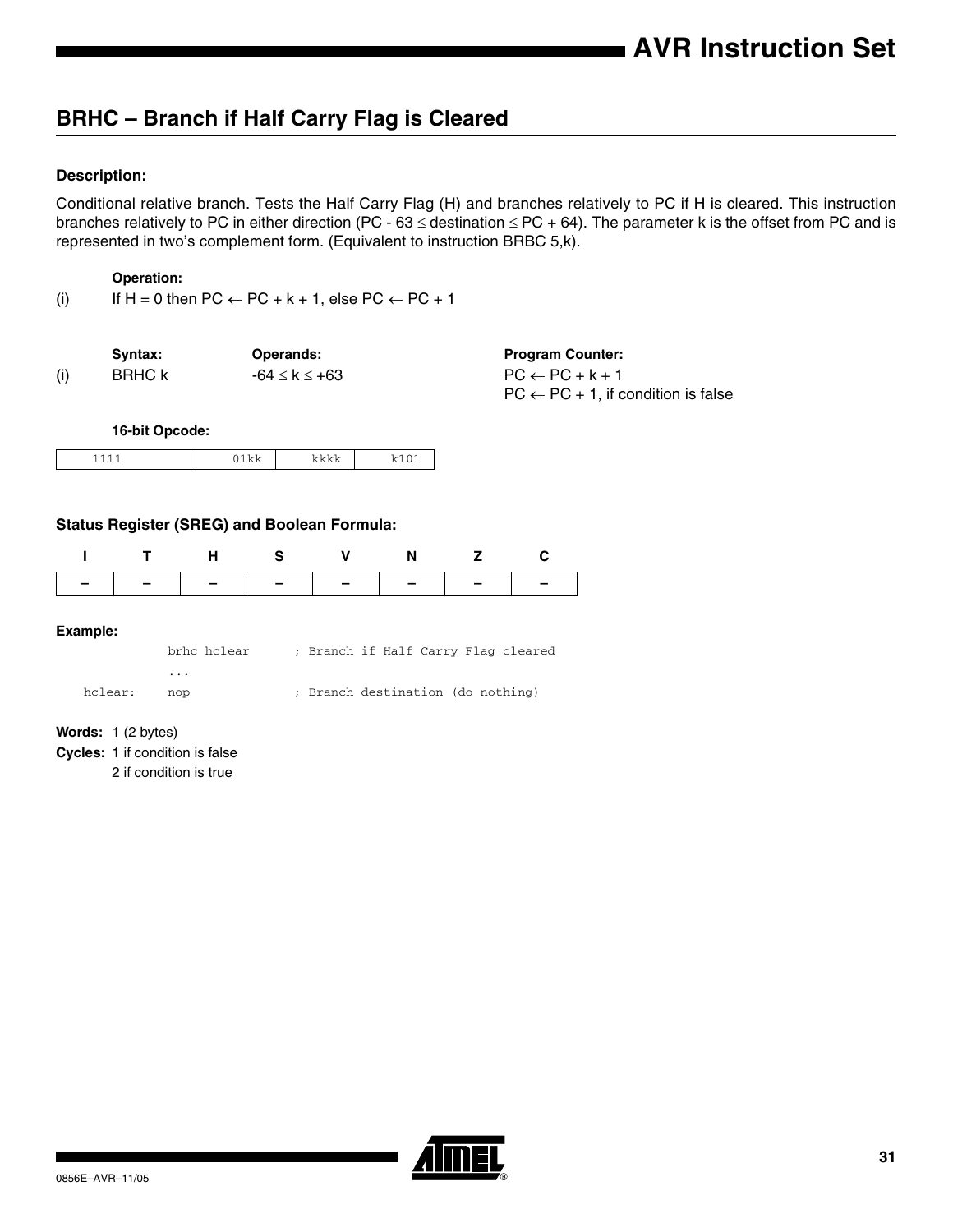

# **BRHS – Branch if Half Carry Flag is Set**

### **Description:**

Conditional relative branch. Tests the Half Carry Flag (H) and branches relatively to PC if H is set. This instruction branches relatively to PC in either direction (PC - 63  $\le$  destination  $\le$  PC + 64). The parameter k is the offset from PC and is represented in two's complement form. (Equivalent to instruction BRBS 5,k).

#### **Operation:**

(i) If H = 1 then  $PC \leftarrow PC + k + 1$ , else  $PC \leftarrow PC + 1$ 

|     | Syntax:        | <b>Operands:</b> | <b>Program Counter:</b>                        |
|-----|----------------|------------------|------------------------------------------------|
| (i) | <b>BRHS k</b>  | -64 ≤ k ≤ +63    | $PC \leftarrow PC + k + 1$                     |
|     |                |                  | $PC \leftarrow PC + 1$ , if condition is false |
|     | 16-bit Opcode: |                  |                                                |

|--|--|--|--|--|

### **Status Register (SREG) and Boolean Formula:**

|          |          | н    |  | N                               |  |
|----------|----------|------|--|---------------------------------|--|
|          |          |      |  |                                 |  |
|          |          |      |  |                                 |  |
| Example: |          |      |  |                                 |  |
|          | brhs     | hset |  | ; Branch if Half Carry Flag set |  |
|          | $\cdots$ |      |  |                                 |  |
| hset:    | nop      |      |  | Branch destination (do nothing) |  |

**Words:** 1 (2 bytes)

**Cycles:** 1 if condition is false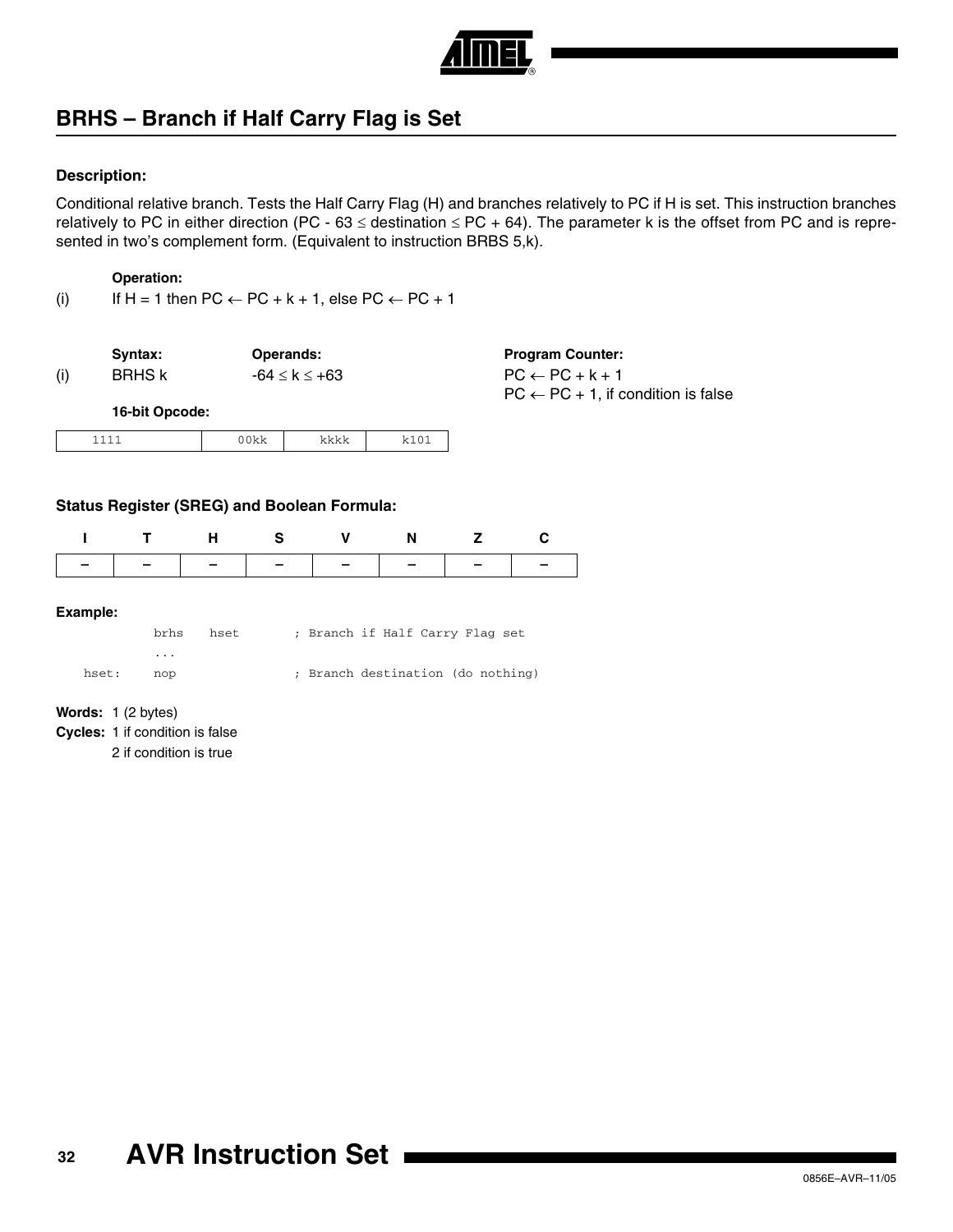# **BRID – Branch if Global Interrupt is Disabled**

# **Description:**

Conditional relative branch. Tests the Global Interrupt Flag (I) and branches relatively to PC if I is cleared. This instruction branches relatively to PC in either direction (PC - 63  $\le$  destination  $\le$  PC + 64). The parameter k is the offset from PC and is represented in two's complement form. (Equivalent to instruction BRBC 7,k).

#### **Operation:**

(i) If  $I = 0$  then  $PC \leftarrow PC + k + 1$ , else  $PC \leftarrow PC + 1$ 

|     | Svntax:       | <b>Operands:</b> | <b>Program Counter:</b>                        |
|-----|---------------|------------------|------------------------------------------------|
| (i) | <b>BRID K</b> | -64 ≤ k ≤ +63    | $PC \leftarrow PC + k + 1$                     |
|     |               |                  | $PC \leftarrow PC + 1$ , if condition is false |

**16-bit Opcode:**

|--|--|--|--|

### **Status Register (SREG) and Boolean Formula:**

|                                 | THS V N Z C |  |  |
|---------------------------------|-------------|--|--|
| I – I – I – I – I – I – I – I – |             |  |  |

#### **Example:**

brid intdis ; Branch if interrupt disabled ... intdis: nop ; Branch destination (do nothing)

**Words:** 1 (2 bytes)

**Cycles:** 1 if condition is false

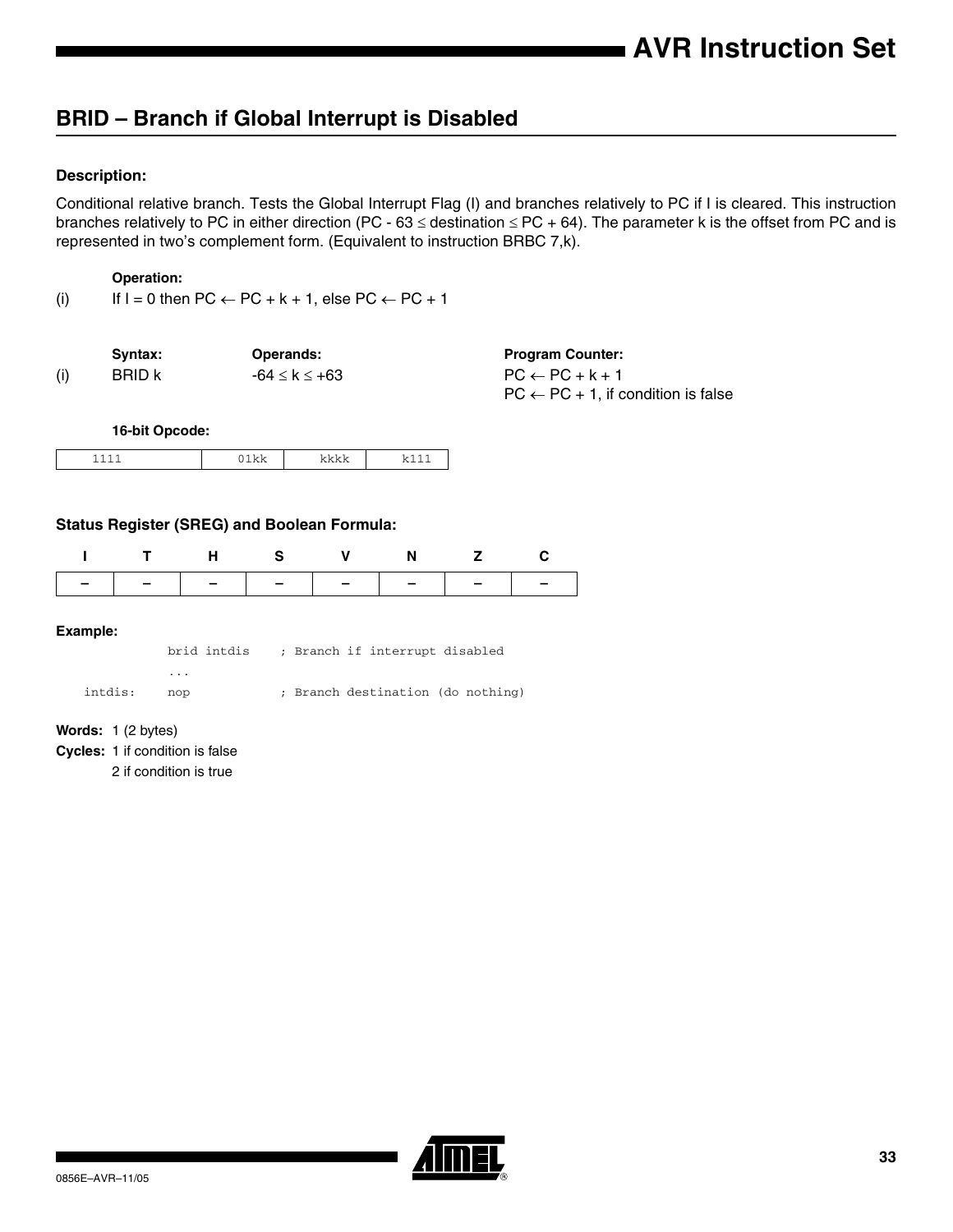

# **BRIE – Branch if Global Interrupt is Enabled**

### **Description:**

Conditional relative branch. Tests the Global Interrupt Flag (I) and branches relatively to PC if I is set. This instruction branches relatively to PC in either direction (PC - 63  $\le$  destination  $\le$  PC + 64). The parameter k is the offset from PC and is represented in two's complement form. (Equivalent to instruction BRBS 7,k).

### **Operation:**

(i) If  $I = 1$  then  $PC \leftarrow PC + k + 1$ , else  $PC \leftarrow PC + 1$ 

|     | Svntax:       | <b>Operands:</b>      | <b>Program Counter:</b>                        |
|-----|---------------|-----------------------|------------------------------------------------|
| (i) | <b>BRIE k</b> | $-64 \leq k \leq +63$ | $PC \leftarrow PC + k + 1$                     |
|     |               |                       | $PC \leftarrow PC + 1$ , if condition is false |

**16-bit Opcode:**

| . . | -- - |
|-----|------|

### **Status Register (SREG) and Boolean Formula:**

| THS V N Z C                   |  |  |  |
|-------------------------------|--|--|--|
| -   -   -   -   -   -   -   - |  |  |  |

#### **Example:**

 $\overline{\phantom{a}}$ 

|        | brie inten |  |  | ; Branch if interrupt enabled     |  |
|--------|------------|--|--|-----------------------------------|--|
|        | $\cdots$   |  |  |                                   |  |
| inten: | nop        |  |  | ; Branch destination (do nothing) |  |

**Words:** 1 (2 bytes)

**Cycles:** 1 if condition is false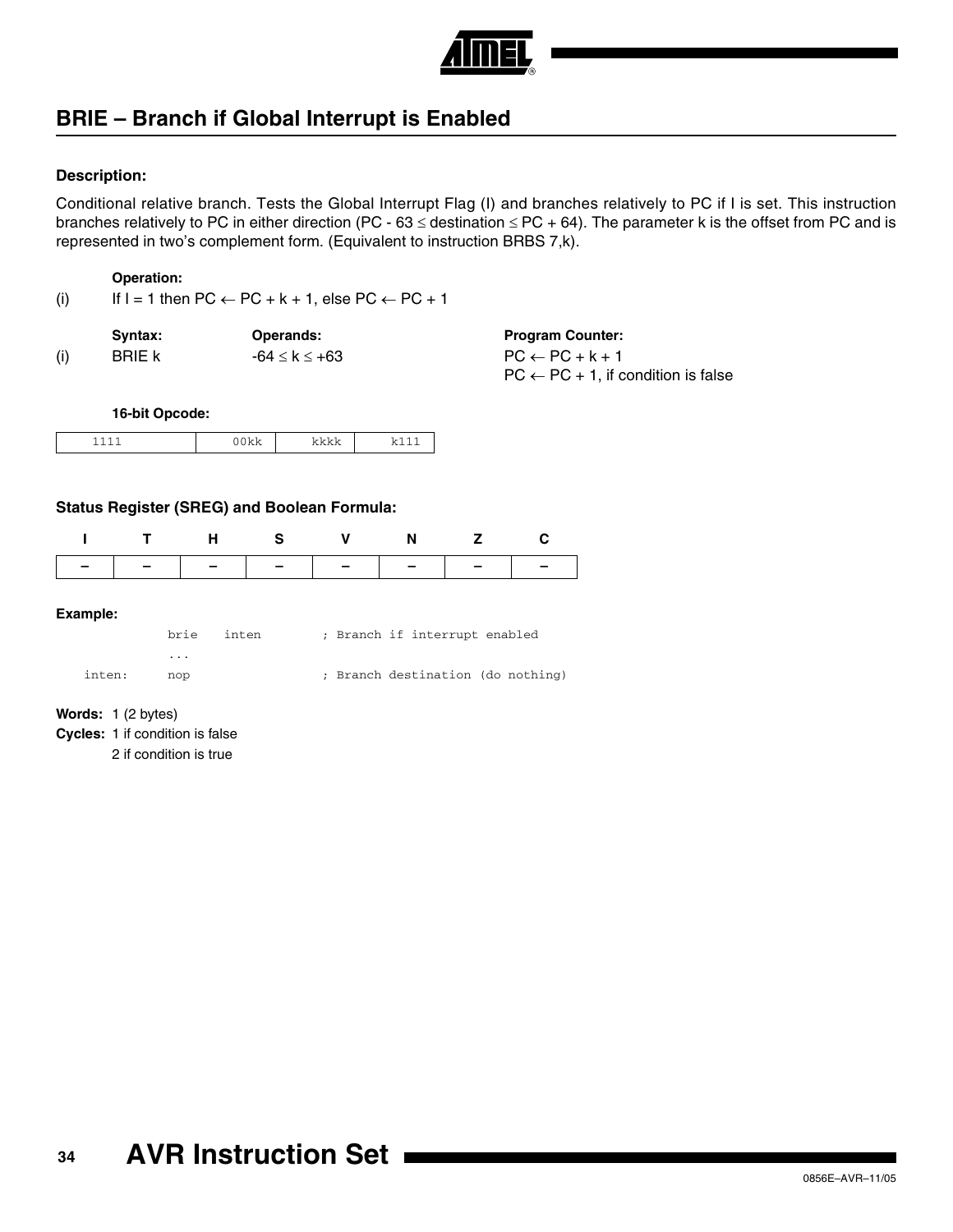# **BRLO – Branch if Lower (Unsigned)**

# **Description:**

Conditional relative branch. Tests the Carry Flag (C) and branches relatively to PC if C is set. If the instruction is executed immediately after any of the instructions CP, CPI, SUB or SUBI, the branch will occur if and only if the unsigned binary number represented in Rd was smaller than the unsigned binary number represented in Rr. This instruction branches relatively to PC in either direction (PC - 63  $\le$  destination  $\le$  PC + 64). The parameter k is the offset from PC and is represented in two's complement form. (Equivalent to instruction BRBS 0,k).

#### **Operation:**

| (i) |  | If Rd < Rr (C = 1) then PC $\leftarrow$ PC + k + 1, else PC $\leftarrow$ PC + 1 |  |  |
|-----|--|---------------------------------------------------------------------------------|--|--|
|     |  |                                                                                 |  |  |

|     | Svntax: | Operands:     | <b>Program Counter:</b>                        |
|-----|---------|---------------|------------------------------------------------|
| (i) | BRLO k  | -64 ≤ k ≤ +63 | $PC \leftarrow PC + k + 1$                     |
|     |         |               | $PC \leftarrow PC + 1$ , if condition is false |

**16-bit Opcode:**

| - | . . | . .<br>. . | __ |
|---|-----|------------|----|

### **Status Register (SREG) and Boolean Formula:**

| THS V N Z C                   |  |  |  |
|-------------------------------|--|--|--|
| -   -   -   -   -   -   -   - |  |  |  |

#### **Example:**

|       |          | $e$ or $r$ 19. $r$ 19 | ; Clear r19                        |
|-------|----------|-----------------------|------------------------------------|
| loop: | inc r19  |                       | : Increase r19                     |
|       | $\cdots$ |                       |                                    |
|       |          | cpi r19,\$10          | : Compare r19 with \$10            |
|       |          | brlo loop             | ; Branch if $r19 < $10$ (unsigned) |
|       | nop      |                       | ; Exit from loop (do nothing)      |

#### **Words:** 1 (2 bytes)

**Cycles:** 1 if condition is false

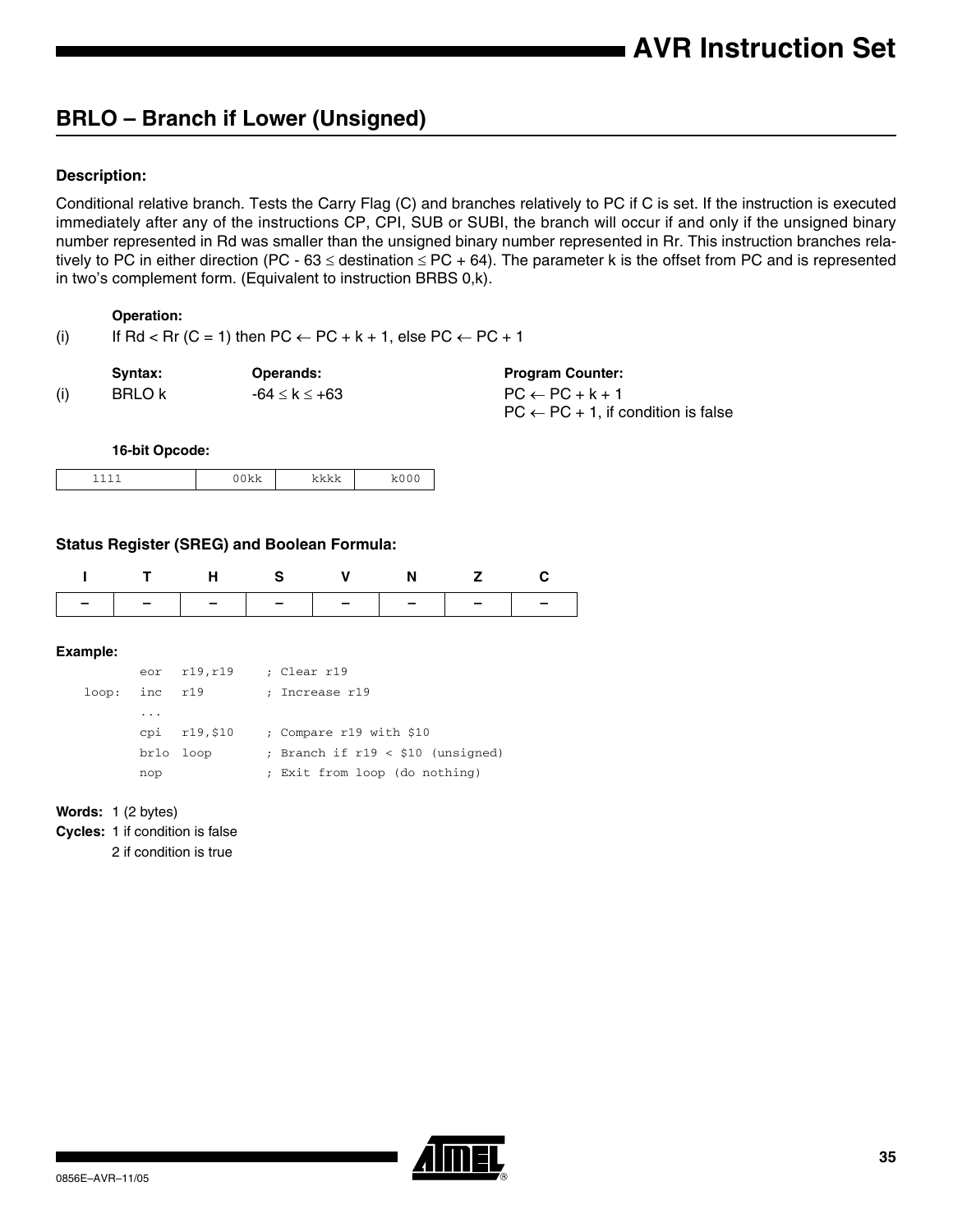# **BRLT – Branch if Less Than (Signed)**

# **Description:**

Conditional relative branch. Tests the Signed Flag (S) and branches relatively to PC if S is set. If the instruction is executed immediately after any of the instructions CP, CPI, SUB or SUBI, the branch will occur if and only if the signed binary number represented in Rd was less than the signed binary number represented in Rr. This instruction branches relatively to PC in either direction (PC - 63  $\le$  destination  $\le$  PC + 64). The parameter k is the offset from PC and is represented in two's complement form. (Equivalent to instruction BRBS 4,k).

### **Operation:**

(i) If Rd < Rr (N  $\oplus$  V = 1) then PC  $\leftarrow$  PC + k + 1, else PC  $\leftarrow$  PC + 1

|     | Svntax:       | <b>Operands:</b>      | <b>Program Counter:</b>                        |
|-----|---------------|-----------------------|------------------------------------------------|
| (i) | <b>BRLT k</b> | $-64 \leq k \leq +63$ | $PC \leftarrow PC + k + 1$                     |
|     |               |                       | $PC \leftarrow PC + 1$ , if condition is false |

**16-bit Opcode:**

| ---- |  |  |
|------|--|--|

### **Status Register (SREG) and Boolean Formula:**

**Example:**

|       |           | $cp$ $r16.r1$ | ; Compare r16 to r1               |
|-------|-----------|---------------|-----------------------------------|
|       | brlt less |               | ; Branch if $r16 < r1$ (signed)   |
|       | $\cdots$  |               |                                   |
| less: | nop       |               | ; Branch destination (do nothing) |

**Words:** 1 (2 bytes)

**Cycles:** 1 if condition is false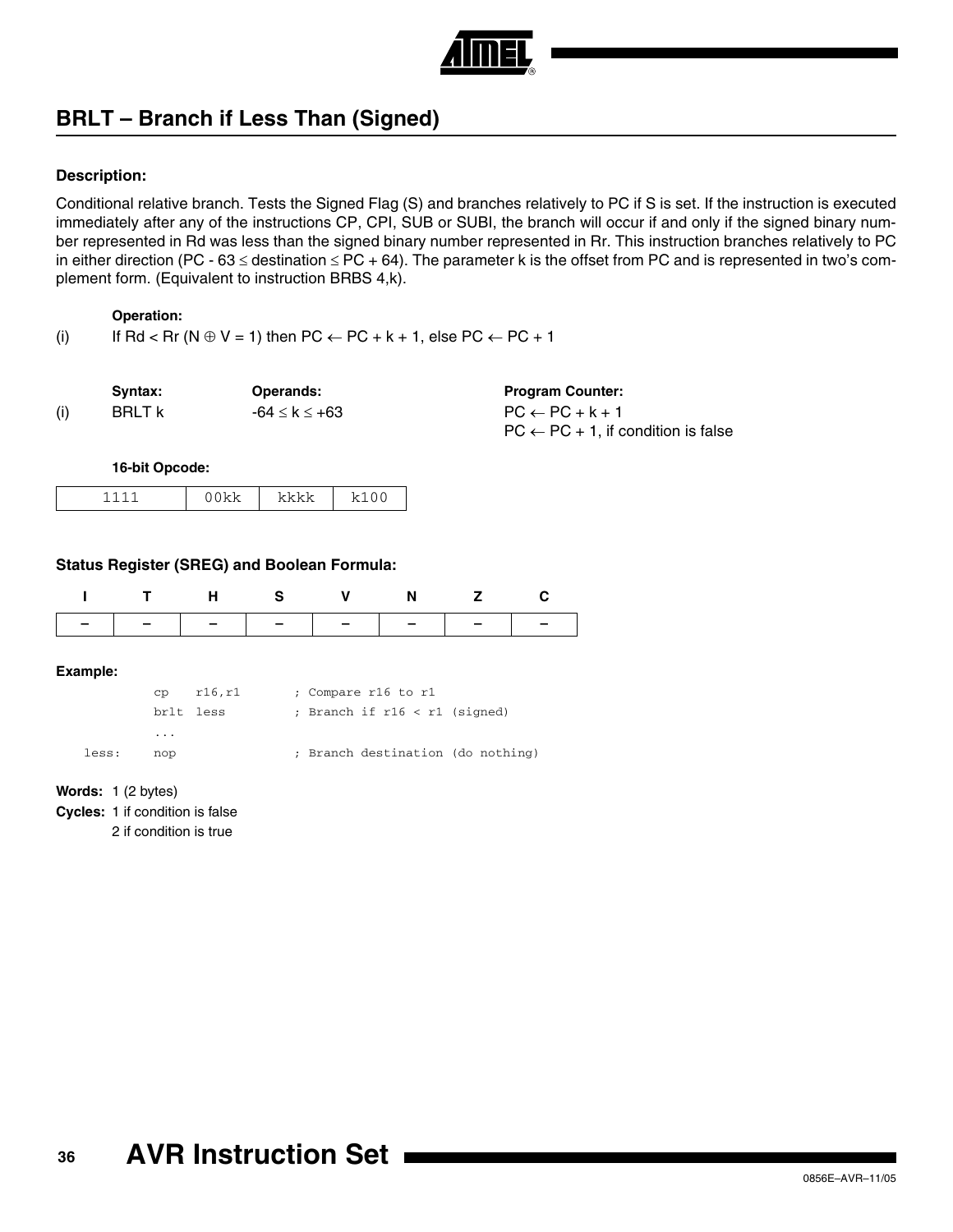### **BRMI – Branch if Minus**

#### **Description:**

Conditional relative branch. Tests the Negative Flag (N) and branches relatively to PC if N is set. This instruction branches relatively to PC in either direction (PC - 63  $\le$  destination  $\le$  PC + 64). The parameter k is the offset from PC and is represented in two's complement form. (Equivalent to instruction BRBS 2,k).

#### **Operation:**

(i) If  $N = 1$  then  $PC \leftarrow PC + k + 1$ , else  $PC \leftarrow PC + 1$ 

|     | Svntax: | Operands:     | <b>Program Counter:</b>                        |
|-----|---------|---------------|------------------------------------------------|
| (i) | BRMI k  | -64 ≤ k ≤ +63 | $PC \leftarrow PC + k + 1$                     |
|     |         |               | $PC \leftarrow PC + 1$ , if condition is false |

**16-bit Opcode:**

|  |  | . |  |
|--|--|---|--|
|--|--|---|--|

#### **Status Register (SREG) and Boolean Formula:**

| I = I = I = I = I = I = I = I = |  |  |  |
|---------------------------------|--|--|--|

#### **Example:**

|               |                         | subi r18,4 | ; Subtract 4 from r18 |                                      |
|---------------|-------------------------|------------|-----------------------|--------------------------------------|
|               | brmi                    |            |                       | negative ; Branch if result negative |
|               | $\cdot$ $\cdot$ $\cdot$ |            |                       |                                      |
| negative: nop |                         |            |                       | ; Branch destination (do nothing)    |

#### **Words:** 1 (2 bytes)

**Cycles:** 1 if condition is false

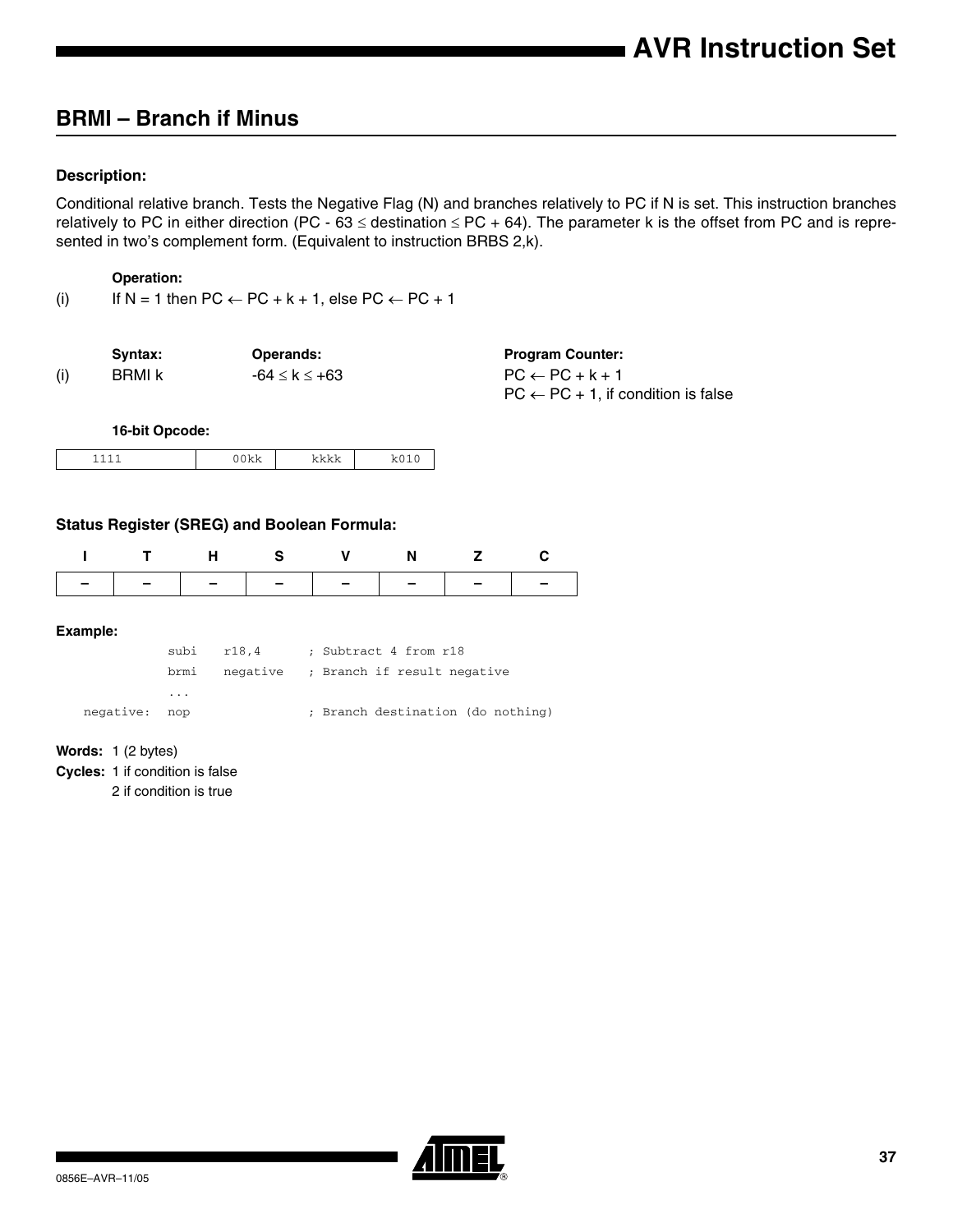## **BRNE – Branch if Not Equal**

#### **Description:**

Conditional relative branch. Tests the Zero Flag (Z) and branches relatively to PC if Z is cleared. If the instruction is executed immediately after any of the instructions CP, CPI, SUB or SUBI, the branch will occur if and only if the unsigned or signed binary number represented in Rd was not equal to the unsigned or signed binary number represented in Rr. This instruction branches relatively to PC in either direction (PC - 63  $\le$  destination  $\le$  PC + 64). The parameter k is the offset from PC and is represented in two's complement form. (Equivalent to instruction BRBC 1,k).

#### **Operation:**

(i) If Rd  $\neq$  Rr (Z = 0) then PC  $\leftarrow$  PC + k + 1, else PC  $\leftarrow$  PC + 1

|     | Syntax:       | <b>Operands:</b>      | <b>Program Counter:</b>                        |
|-----|---------------|-----------------------|------------------------------------------------|
| (i) | <b>BRNE k</b> | $-64 \leq k \leq +63$ | $PC \leftarrow PC + k + 1$                     |
|     |               |                       | $PC \leftarrow PC + 1$ . if condition is false |

#### **16-bit Opcode:**

#### **Status Register (SREG) and Boolean Formula:**

|  |  | ITHS V N Z C                  |  |
|--|--|-------------------------------|--|
|  |  | -   -   -   -   -   -   -   - |  |

#### **Example:**

|       | eor      | r27,r27 | ; Clear r27              |
|-------|----------|---------|--------------------------|
| loop: | inc      | r27     | : Increase r27           |
|       | $\cdots$ |         |                          |
|       | cpi      | r27.5   | ; Compare r27 to 5       |
|       | brne     | loop    | ; Branch if r27<>5       |
|       | nop      |         | ; Loop exit (do nothing) |

#### **Words:** 1 (2 bytes)

**Cycles:** 1 if condition is false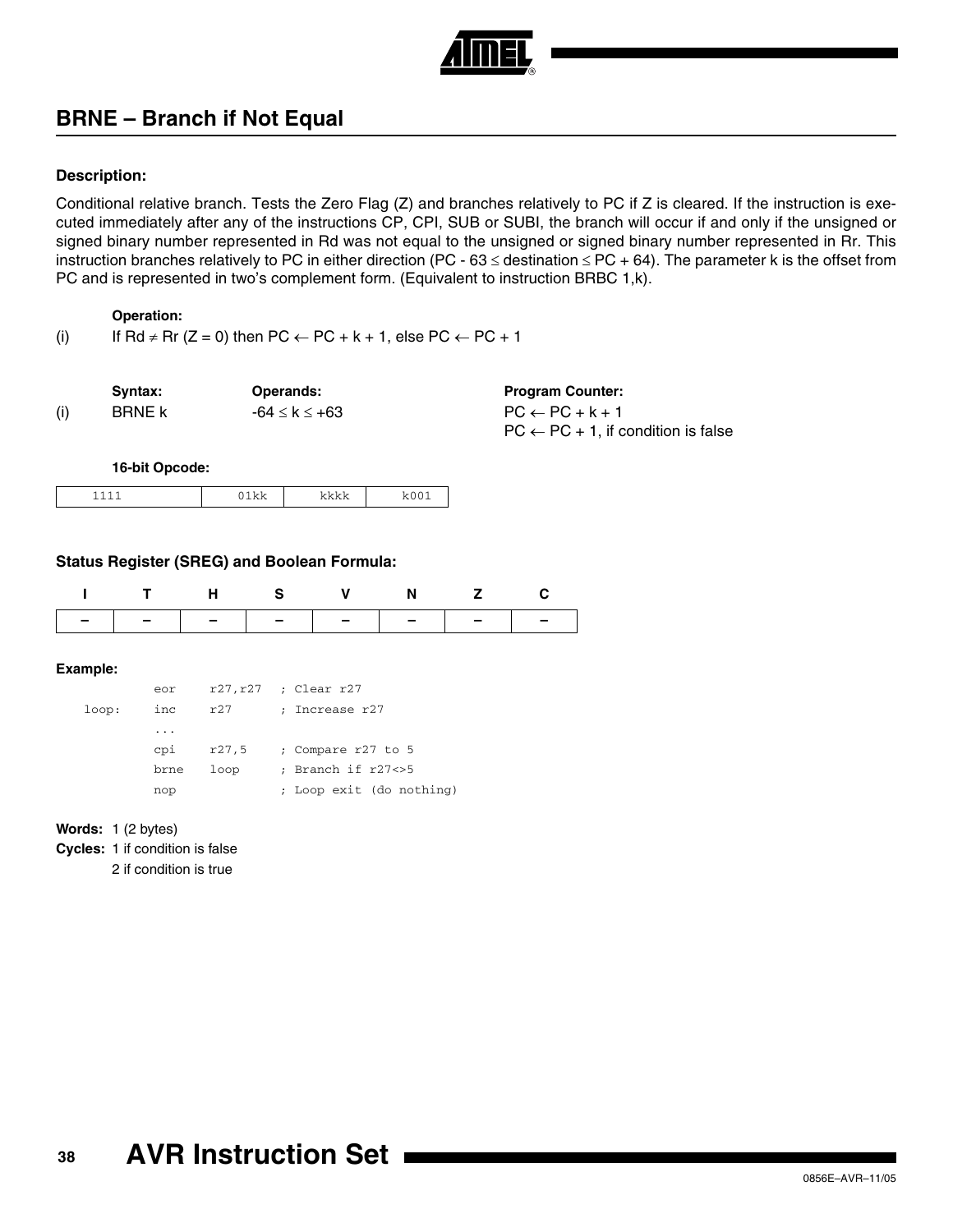### **BRPL – Branch if Plus**

#### **Description:**

Conditional relative branch. Tests the Negative Flag (N) and branches relatively to PC if N is cleared. This instruction branches relatively to PC in either direction (PC - 63  $\le$  destination  $\le$  PC + 64). The parameter k is the offset from PC and is represented in two's complement form. (Equivalent to instruction BRBC 2,k).

#### **Operation:**

(i) If  $N = 0$  then  $PC \leftarrow PC + k + 1$ , else  $PC \leftarrow PC + 1$ 

|     | Syntax: | <b>Operands:</b> | <b>Program Counter:</b>                        |
|-----|---------|------------------|------------------------------------------------|
| (i) | BRPL k  | -64 ≤ k ≤ +63    | $PC \leftarrow PC + k + 1$                     |
|     |         |                  | $PC \leftarrow PC + 1$ , if condition is false |

**16-bit Opcode:**

|--|

#### **Status Register (SREG) and Boolean Formula:**

|  | ITHS V N Z C |  |  |  |
|--|--------------|--|--|--|
|  |              |  |  |  |
|  |              |  |  |  |

#### **Example:**

|           |                         | subi r26,\$50 | ; Subtract \$50 from r26          |
|-----------|-------------------------|---------------|-----------------------------------|
|           |                         | brpl positive | ; Branch if r26 positive          |
|           | $\cdot$ $\cdot$ $\cdot$ |               |                                   |
| positive: | nop                     |               | ; Branch destination (do nothing) |

#### **Words:** 1 (2 bytes)

**Cycles:** 1 if condition is false

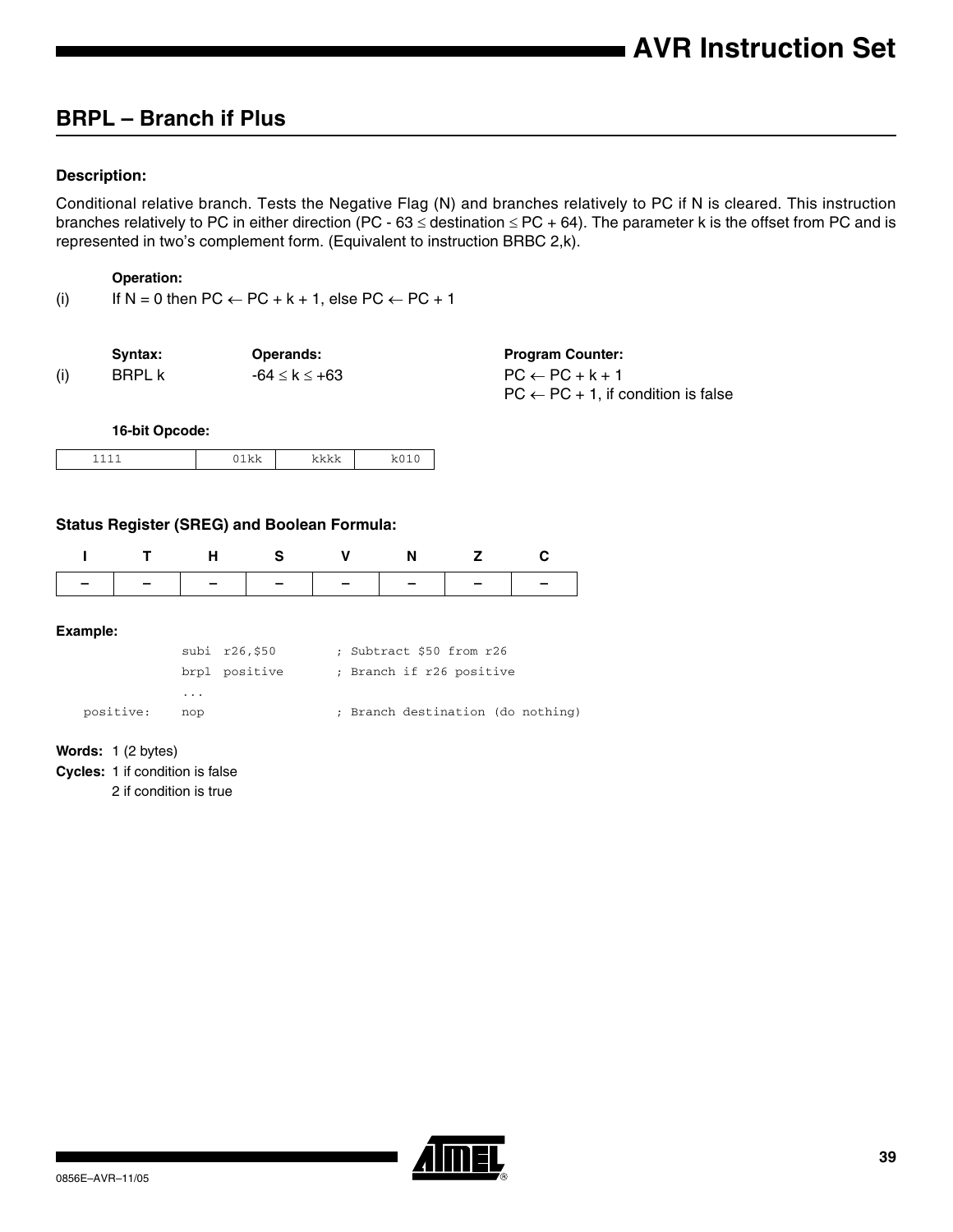

## **BRSH – Branch if Same or Higher (Unsigned)**

#### **Description:**

Conditional relative branch. Tests the Carry Flag (C) and branches relatively to PC if C is cleared. If the instruction is executed immediately after execution of any of the instructions CP, CPI, SUB or SUBI the branch will occur if and only if the unsigned binary number represented in Rd was greater than or equal to the unsigned binary number represented in Rr. This instruction branches relatively to PC in either direction (PC - 63  $\le$  destination  $\le$  PC + 64). The parameter k is the offset from PC and is represented in two's complement form. (Equivalent to instruction BRBC 0,k).

#### **Operation:**

(i) If Rd  $\geq$ Rr (C = 0) then PC  $\leftarrow$  PC + k + 1, else PC  $\leftarrow$  PC + 1

| Svntax:       | <b>Operands:</b>      | <b>Program Counter:</b>                        |
|---------------|-----------------------|------------------------------------------------|
| <b>BRSH k</b> | $-64 \leq k \leq +63$ | $PC \leftarrow PC + k + 1$                     |
|               |                       | $PC \leftarrow PC + 1$ , if condition is false |

**16-bit Opcode:**

|  |  |  | __ |
|--|--|--|----|
|--|--|--|----|

#### **Status Register (SREG) and Boolean Formula:**

|          | н | э |  | c |
|----------|---|---|--|---|
|          |   |   |  |   |
|          |   |   |  |   |
| Example: |   |   |  |   |

|         |                         | subi r19,4  | ; Subtract 4 from r19               |
|---------|-------------------------|-------------|-------------------------------------|
|         |                         | brsh highsm | ; Branch if $r19 \geq 4$ (unsigned) |
|         | $\cdot$ $\cdot$ $\cdot$ |             |                                     |
| highsm: | nop                     |             | ; Branch destination (do nothing)   |

**Words:** 1 (2 bytes)

**Cycles:** 1 if condition is false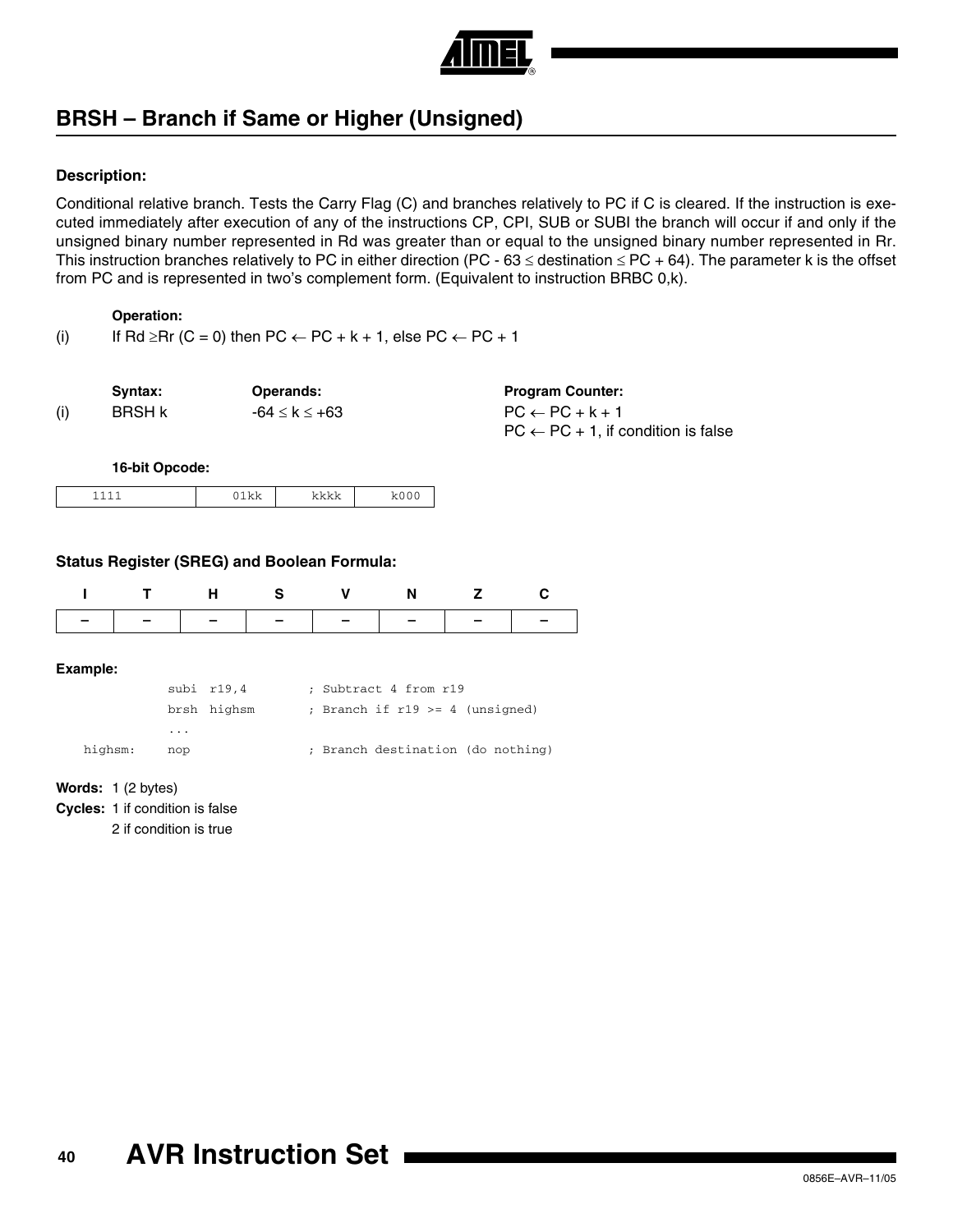### **BRTC – Branch if the T Flag is Cleared**

#### **Description:**

Conditional relative branch. Tests the T Flag and branches relatively to PC if T is cleared. This instruction branches relatively to PC in either direction (PC - 63  $\le$  destination  $\le$  PC + 64). The parameter k is the offset from PC and is represented in two's complement form. (Equivalent to instruction BRBC 6,k).

#### **Operation:**

(i) If  $T = 0$  then  $PC \leftarrow PC + k + 1$ , else  $PC \leftarrow PC + 1$ 

|     | Svntax: | <b>Operands:</b> | <b>Program Counter:</b>                        |
|-----|---------|------------------|------------------------------------------------|
| (i) | BRTC k  | -64 ≤ k ≤ +63    | $PC \leftarrow PC + k + 1$                     |
|     |         |                  | $PC \leftarrow PC + 1$ , if condition is false |

**16-bit Opcode:**

|  |  |  | the contract of the contract of the contract of the contract of the contract of |
|--|--|--|---------------------------------------------------------------------------------|
|--|--|--|---------------------------------------------------------------------------------|

#### **Status Register (SREG) and Boolean Formula:**

|                                 |  | THS V N Z C |  |
|---------------------------------|--|-------------|--|
| l – l – l – l – l – l – l – l – |  |             |  |

#### **Example:**

|         | $bst$ $r3.5$ |  | ; Store bit 5 of r3 in T Flag                |  |  |
|---------|--------------|--|----------------------------------------------|--|--|
|         |              |  | brtc tclear ; Branch if this bit was cleared |  |  |
|         | .            |  |                                              |  |  |
| tclear: | nop          |  | ; Branch destination (do nothing)            |  |  |

#### **Words:** 1 (2 bytes)

**Cycles:** 1 if condition is false

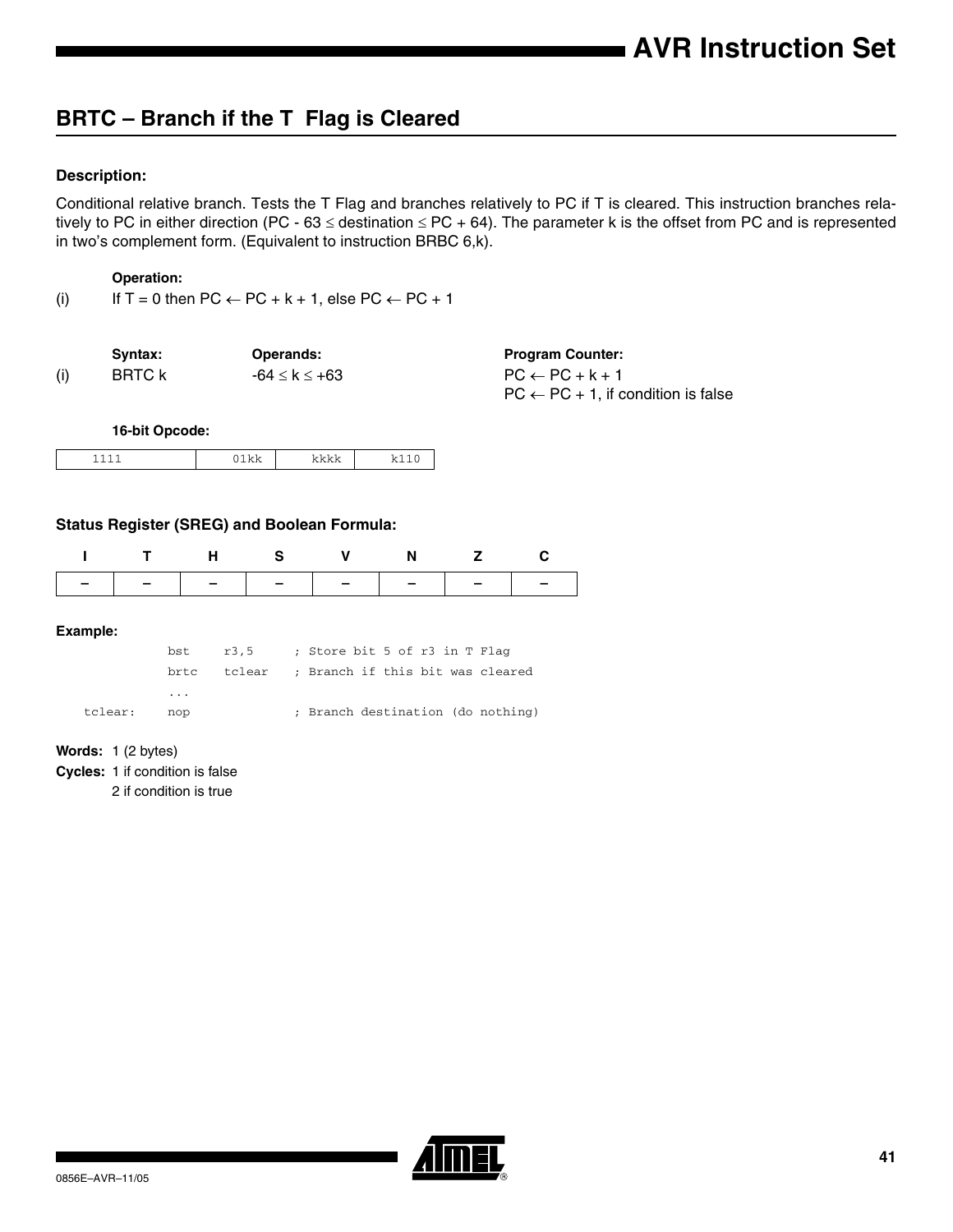# **BRTS – Branch if the T Flag is Set**

#### **Description:**

Conditional relative branch. Tests the T Flag and branches relatively to PC if T is set. This instruction branches relatively to PC in either direction (PC - 63  $\le$  destination  $\le$  PC + 64). The parameter k is the offset from PC and is represented in two's complement form. (Equivalent to instruction BRBS 6,k).

#### **Operation:**

(i) If  $T = 1$  then  $PC \leftarrow PC + k + 1$ , else  $PC \leftarrow PC + 1$ 

|     | Syntax:       | <b>Operands:</b> | <b>Program Counter:</b>                        |
|-----|---------------|------------------|------------------------------------------------|
| (i) | <b>BRTS k</b> | -64 ≤ k ≤ +63    | $PC \leftarrow PC + k + 1$                     |
|     |               |                  | $PC \leftarrow PC + 1$ , if condition is false |

**16-bit Opcode:**

|--|

#### **Status Register (SREG) and Boolean Formula:**

|                               | H S V | N. |  |
|-------------------------------|-------|----|--|
| -   -   -   -   -   -   -   - |       |    |  |

#### **Example:**

|       |                         | bst r3.5 | ; Store bit 5 of r3 in T Flag |  |  |                                   |
|-------|-------------------------|----------|-------------------------------|--|--|-----------------------------------|
|       | brts tset               |          | ; Branch if this bit was set  |  |  |                                   |
|       | $\cdot$ $\cdot$ $\cdot$ |          |                               |  |  |                                   |
| tset: | nop                     |          |                               |  |  | ; Branch destination (do nothing) |

#### **Words:** 1 (2 bytes)

**Cycles:** 1 if condition is false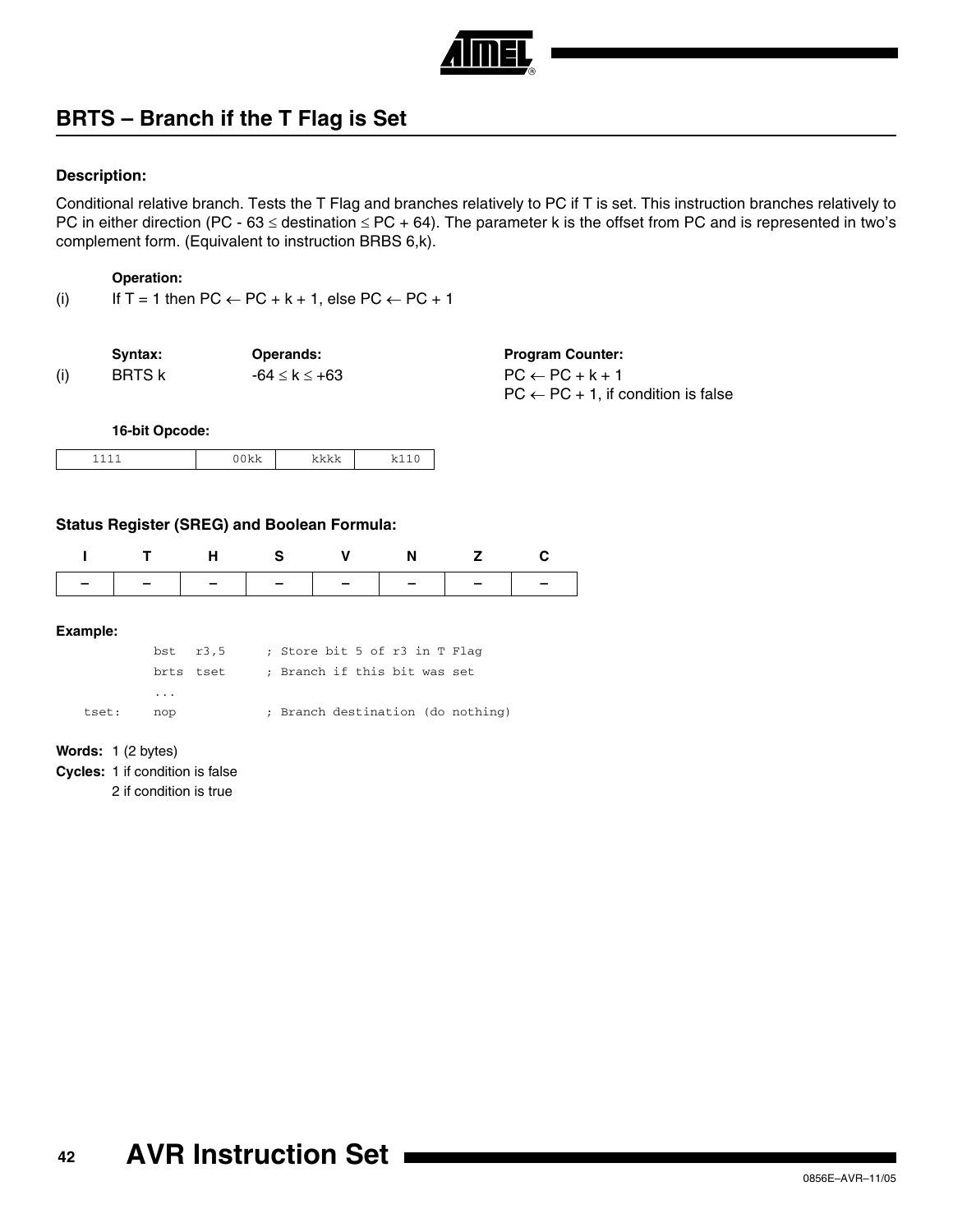### **BRVC – Branch if Overflow Cleared**

#### **Description:**

Conditional relative branch. Tests the Overflow Flag (V) and branches relatively to PC if V is cleared. This instruction branches relatively to PC in either direction (PC - 63 ≤ destination ≤ PC + 64). The parameter k is the offset from PC and is represented in two's complement form. (Equivalent to instruction BRBC 3,k).

#### **Operation:**

(i) If  $V = 0$  then  $PC \leftarrow PC + k + 1$ , else  $PC \leftarrow PC + 1$ 

|     | Svntax: | <b>Operands:</b>      | <b>Program Counter:</b>                        |
|-----|---------|-----------------------|------------------------------------------------|
| (i) | BRVC k  | $-64 \leq k \leq +63$ | $PC \leftarrow PC + k + 1$                     |
|     |         |                       | $PC \leftarrow PC + 1$ , if condition is false |

**16-bit Opcode:**

| $\sim$ 1 $\sim$ | ∼ | $\epsilon$ and<br>- |
|-----------------|---|---------------------|

#### **Status Register (SREG) and Boolean Formula:**

| ITHS V N Z C                  |  |  |  |
|-------------------------------|--|--|--|
| -   -   -   -   -   -   -   - |  |  |  |

#### **Example:**

|             |   | add $r3.r4$ ; Add $r4$ to $r3$      |  |  |  |                                   |
|-------------|---|-------------------------------------|--|--|--|-----------------------------------|
|             |   | brvc noover ; Branch if no overflow |  |  |  |                                   |
|             | . |                                     |  |  |  |                                   |
| noover: nop |   |                                     |  |  |  | ; Branch destination (do nothing) |

#### **Words:** 1 (2 bytes)

**Cycles:** 1 if condition is false

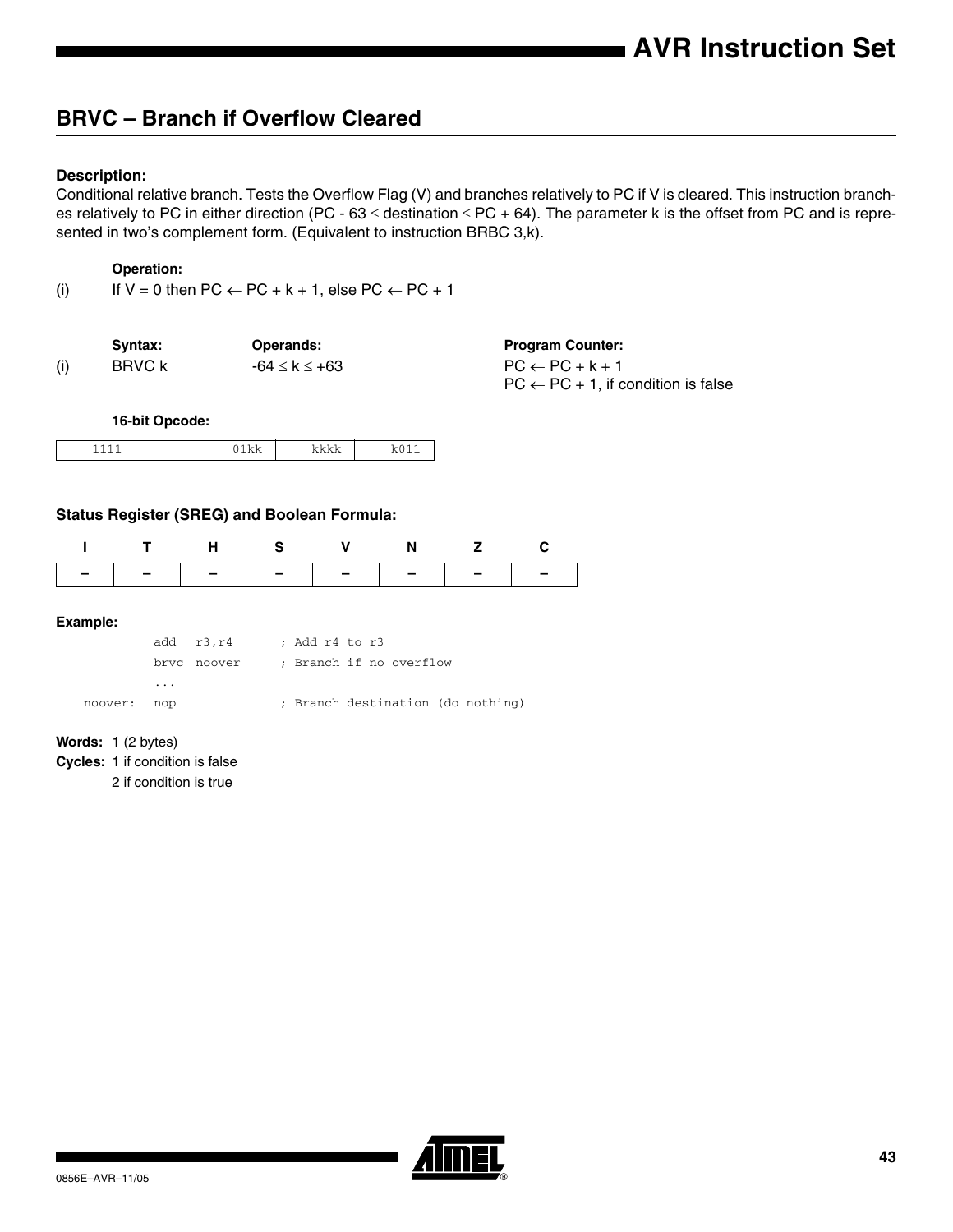### **BRVS – Branch if Overflow Set**

#### **Description:**

Conditional relative branch. Tests the Overflow Flag (V) and branches relatively to PC if V is set. This instruction branches relatively to PC in either direction (PC - 63  $\le$  destination  $\le$  PC + 64). The parameter k is the offset from PC and is represented in two's complement form. (Equivalent to instruction BRBS 3,k).

#### **Operation:**

(i) If  $V = 1$  then  $PC \leftarrow PC + k + 1$ , else  $PC \leftarrow PC + 1$ 

|     | Syntax: | <b>Operands:</b> | <b>Program Counter:</b>                        |
|-----|---------|------------------|------------------------------------------------|
| (i) | BRVS k  | -64 ≤ k ≤ +63    | $PC \leftarrow PC + k + 1$                     |
|     |         |                  | $PC \leftarrow PC + 1$ , if condition is false |

**16-bit Opcode:**

|--|--|--|--|

#### **Status Register (SREG) and Boolean Formula:**

|                 | HS V N Z C |  |  |
|-----------------|------------|--|--|
| --------------- |            |  |  |

#### **Example:**

add r3,r4 ; Add r4 to r3 brvs overfl ; Branch if overflow ... overfl: nop ; Branch destination (do nothing)

#### **Words:** 1 (2 bytes)

**Cycles:** 1 if condition is false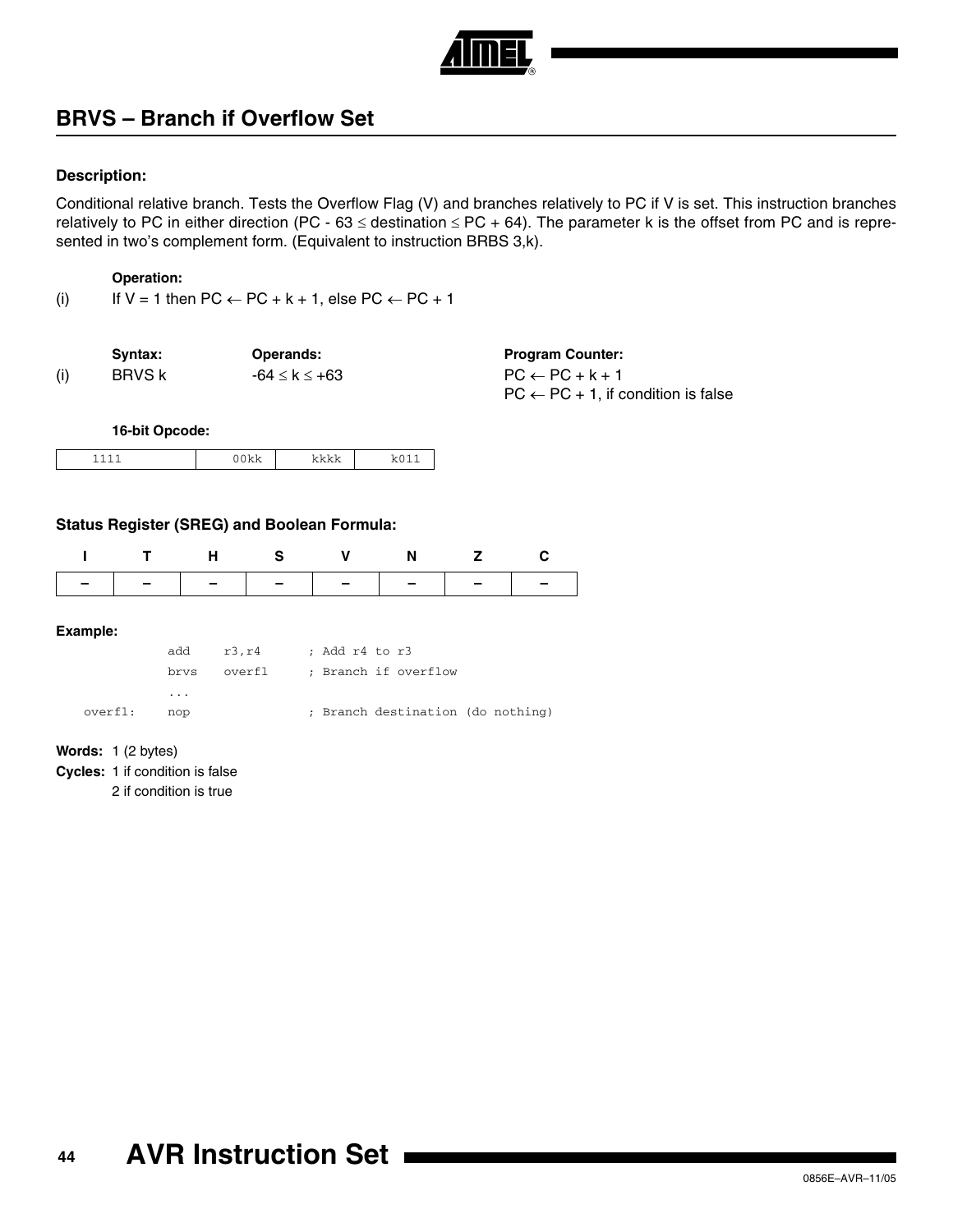### **BSET – Bit Set in SREG**

#### **Description:**

Sets a single Flag or bit in SREG.

### **Operation:**

(i)  $SREG(s) \leftarrow 1$ 

|     | Syntax:       | <b>Operands:</b>  | <b>Program Counter:</b> |
|-----|---------------|-------------------|-------------------------|
| (i) | <b>BSET s</b> | $0 \leq s \leq 7$ | $PC \leftarrow PC + 1$  |

#### **16-bit Opcode:**

| 1 0 0 1<br>$+00+$ | $\sim$ $\sim$ $\sim$ | - ה | 200 <sub>1</sub><br>$\sim$ |
|-------------------|----------------------|-----|----------------------------|
|-------------------|----------------------|-----|----------------------------|

#### **Status Register (SREG) and Boolean Formula:**

|  |  | ITHS V N Z C |  |
|--|--|--------------|--|
|  |  |              |  |

- I:  $1$  if  $s = 7$ ; Unchanged otherwise.
- $T: 1$  if  $s = 6$ ; Unchanged otherwise.
- H:  $1$  if  $s = 5$ ; Unchanged otherwise.
- S:  $1$  if  $s = 4$ ; Unchanged otherwise.
- V:  $1$  if  $s = 3$ ; Unchanged otherwise.
- N:  $1$  if  $s = 2$ ; Unchanged otherwise.
- $Z: 1$  if  $s = 1$ ; Unchanged otherwise.
- C:  $1$  if  $s = 0$ ; Unchanged otherwise.

#### **Example:**

| bset  | ; Set T Flaq       |
|-------|--------------------|
| bset. | ; Enable interrupt |

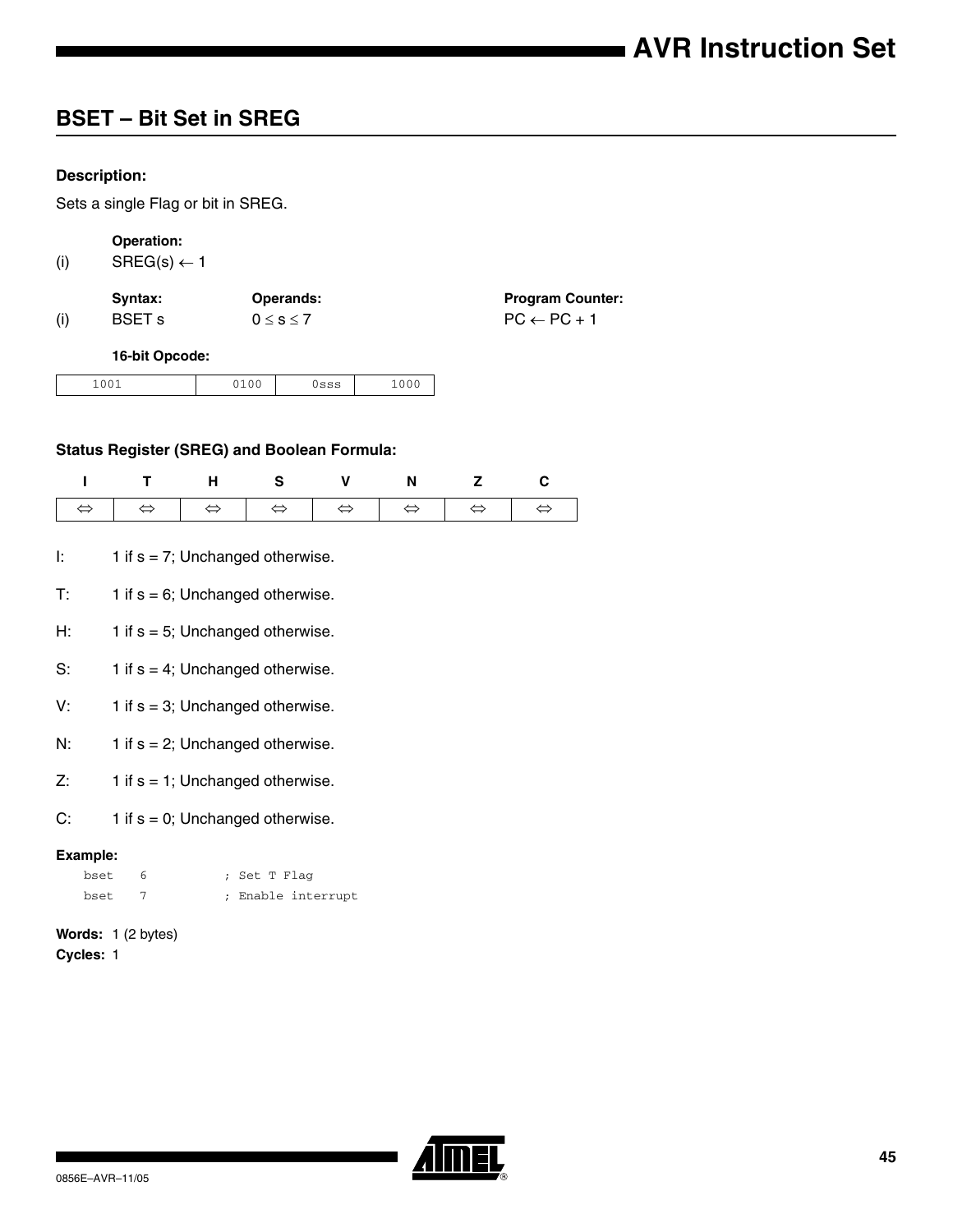

## **BST – Bit Store from Bit in Register to T Flag in SREG**

#### **Description:**

Stores bit b from Rd to the T Flag in SREG (Status Register).

| <b>Operation:</b> |
|-------------------|
|-------------------|

```
(i) T \leftarrow Rd(b)
```

| Svntax:  | <b>Operands:</b>                    | <b>Program Counter:</b> |
|----------|-------------------------------------|-------------------------|
| BST Rd,b | $0 \leq d \leq 31, 0 \leq b \leq 7$ | $PC \leftarrow PC + 1$  |

**16-bit Opcode:**

| - - | ◡ | . . | <u>uu</u> |
|-----|---|-----|-----------|
|     |   | .   | .         |

#### **Status Register (SREG) and Boolean Formula:**

|  |  | THS V N Z |  |
|--|--|-----------|--|
|  |  |           |  |

T: 0 if bit b in Rd is cleared. Set to 1 otherwise.

#### **Example:**

|     | ; Copy bit                            |
|-----|---------------------------------------|
|     | bst r1,2; Store bit 2 of r1 in T Flag |
| bld | r0,4, ; Load T into bit 4 of r0       |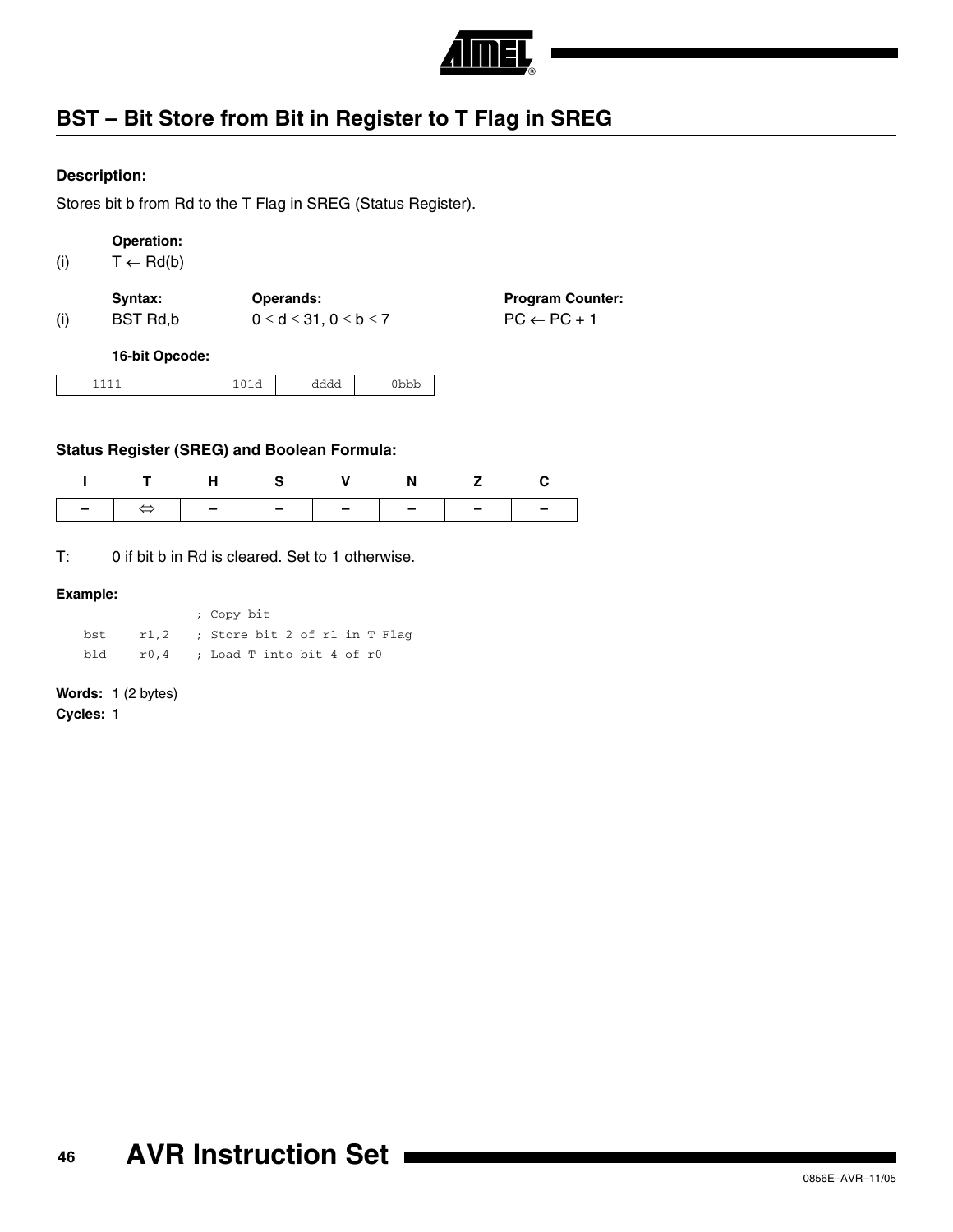## **CALL – Long Call to a Subroutine**

#### **Description:**

Calls to a subroutine within the entire Program memory. The return address (to the instruction after the CALL) will be stored onto the Stack. (See also RCALL). The Stack Pointer uses a post-decrement scheme during CALL.

This instruction is not available in all devices. Refer to the device specific instruction set summary.

|      | <b>Operation:</b> |                 |                                                             |                                           |
|------|-------------------|-----------------|-------------------------------------------------------------|-------------------------------------------|
| (i)  | $PC \leftarrow k$ |                 | Devices with 16 bits PC, 128K bytes Program memory maximum. |                                           |
| (ii) | $PC \leftarrow k$ |                 | Devices with 22 bits PC, 8M bytes Program memory maximum.   |                                           |
|      | Syntax:           | Operands:       | <b>Program Counter</b>                                      | Stack:                                    |
| (i)  | CALL k            | $0 \le k < 64K$ | $PC \leftarrow k$                                           | $STACK \leftarrow PC+2$                   |
|      |                   |                 |                                                             | $SP \leftarrow SP-2$ , (2 bytes, 16 bits) |
| (ii) | CALL k            | $0 \le k < 4M$  | $PC \leftarrow k$                                           | $STACK \leftarrow PC+2$                   |
|      |                   |                 |                                                             | $SP \leftarrow SP-3$ (3 bytes, 22 bits)   |

#### **32-bit Opcode:**

| 1001<br>ັ<br>ັ<br><b>__</b> | $0101 -$<br>◡ | ما ما ما ما<br>. | × |
|-----------------------------|---------------|------------------|---|
| $1 - 1 - 1 - 1 -$           | レレレレ          | ما ما ما ما      |   |
| . .                         | . .           | .                |   |

#### **Status Register (SREG) and Boolean Formula:**

|                               | T H S V N |  |  |
|-------------------------------|-----------|--|--|
| -   -   -   -   -   -   -   - |           |  |  |

#### **Example:**

|        | mov  | r16.r0   | ; Copy r0 to r16                   |
|--------|------|----------|------------------------------------|
|        | ca11 | check    | : Call subroutine                  |
|        | nop  |          | ; Continue (do nothing)            |
|        | .    |          |                                    |
| check: | cpi  | r16,\$42 | ; Check if r16 has a special value |
|        | breg | error    | ; Branch if equal                  |
|        | ret. |          | : Return from subroutine           |
|        | .    |          |                                    |
| error: | rimp | error    | ; Infinite loop                    |

#### **Words:** 2 (4 bytes)

**Cycles:** 4, devices with 16 bit PC

5, devices with 22 bit PC

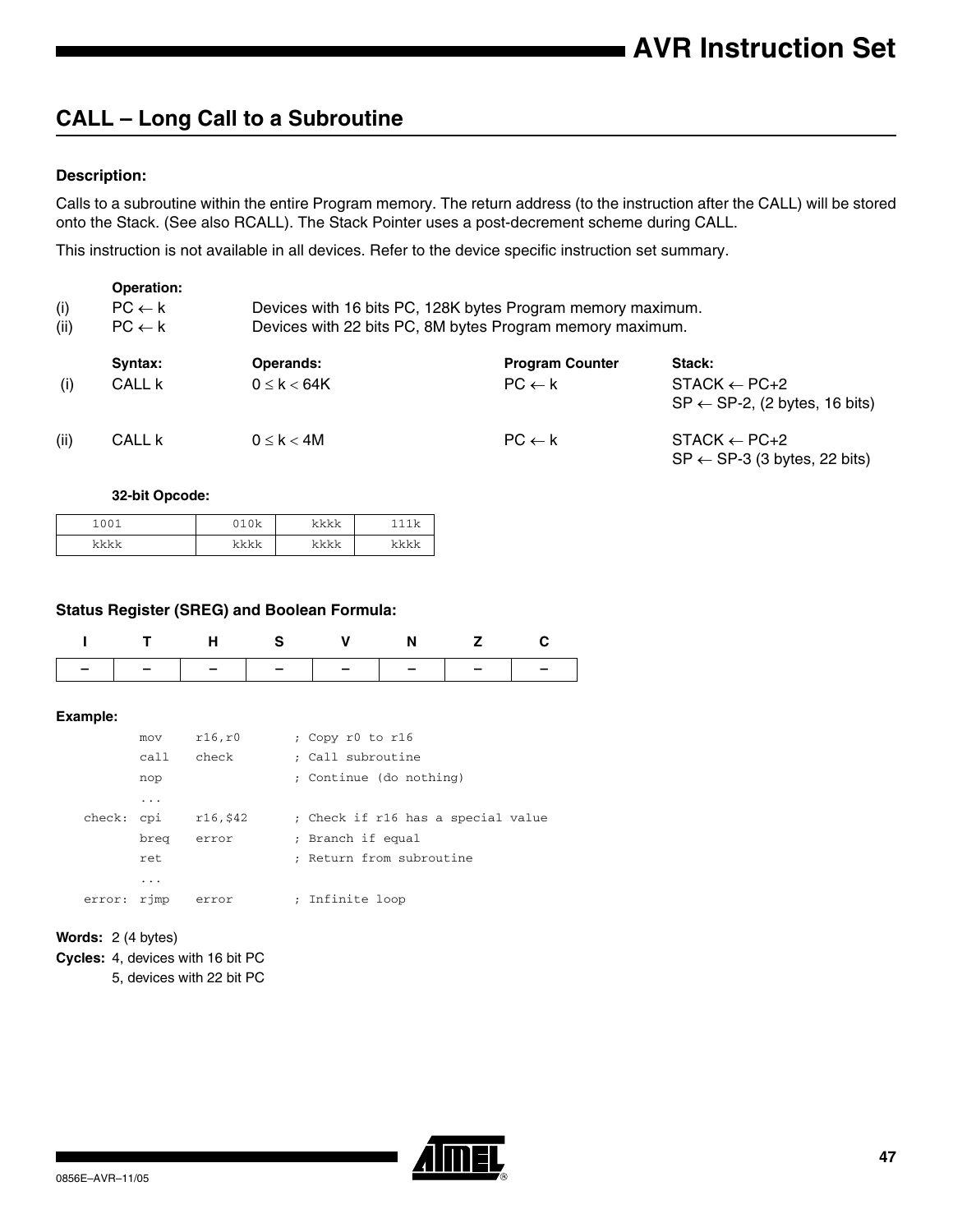# **CBI – Clear Bit in I/O Register**

### **Description:**

Clears a specified bit in an I/O Register. This instruction operates on the lower 32 I/O Registers – addresses 0-31.

| <b>Operation:</b> |  |
|-------------------|--|
| .                 |  |

| (i) | $I/O(A,b) \leftarrow 0$ |
|-----|-------------------------|
|     |                         |

| Svntax: | <b>Operands:</b>                    | <b>Program Counter:</b> |
|---------|-------------------------------------|-------------------------|
| CBI A.b | $0 \leq A \leq 31, 0 \leq b \leq 7$ | $PC \leftarrow PC + 1$  |

**16-bit Opcode:**

|--|--|--|--|

#### **Status Register (SREG) and Boolean Formula:**

|                               |  | T H S V N Z |  |
|-------------------------------|--|-------------|--|
| _   _   _   _   _   _   _   _ |  |             |  |

#### **Example:**

cbi \$12,7 ; Clear bit 7 in Port D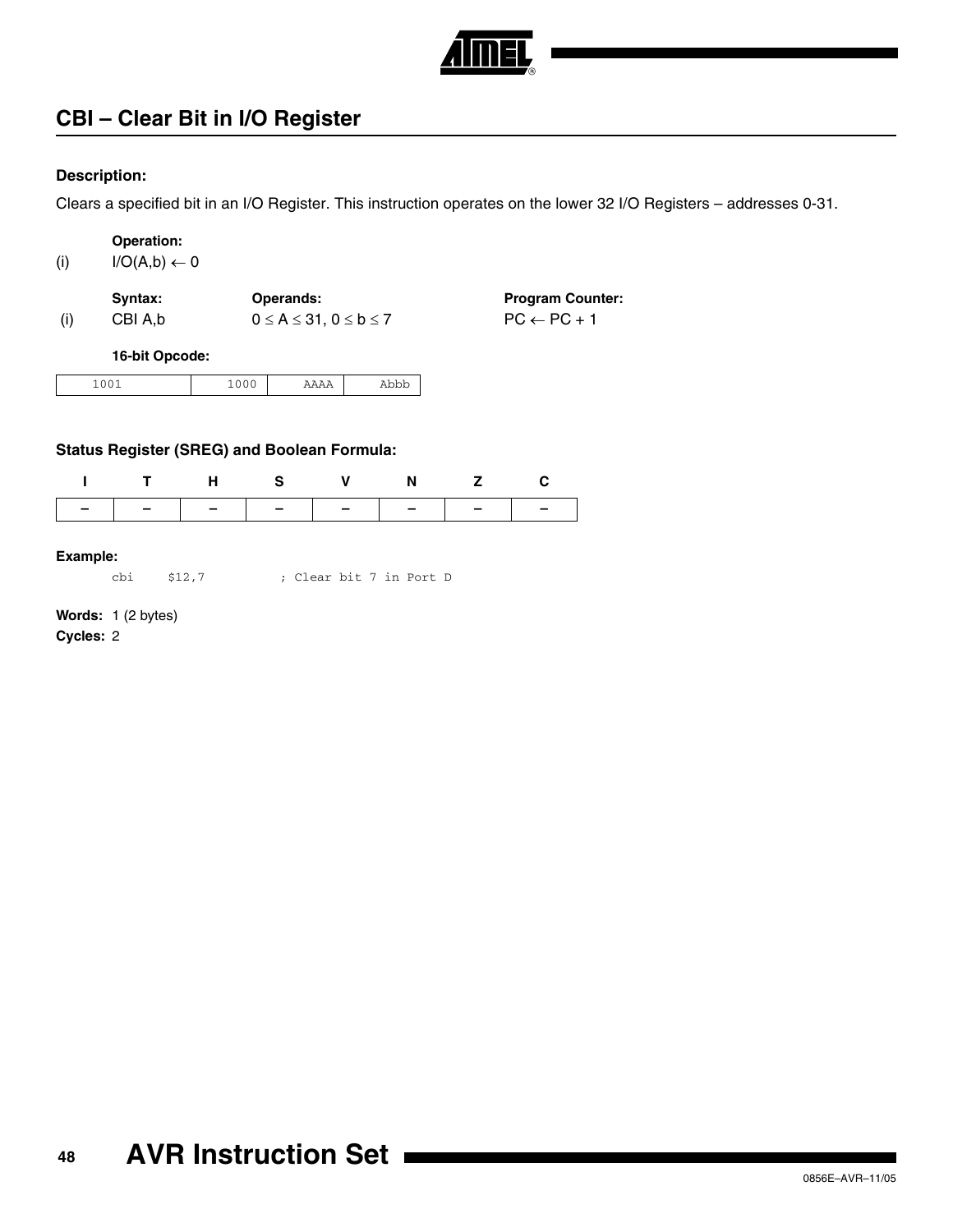### **CBR – Clear Bits in Register**

#### **Description:**

Clears the specified bits in register Rd. Performs the logical AND between the contents of register Rd and the complement of the constant mask K. The result will be placed in register Rd.

**Operation:**

(i)  $Rd \leftarrow Rd \bullet (\$ FF - K)$ 

|     | Syntax:  | Operands:                             | <b>Program Counter:</b> |
|-----|----------|---------------------------------------|-------------------------|
| (i) | CBR Rd.K | $16 \le d \le 31$ . $0 \le K \le 255$ | $PC \leftarrow PC + 1$  |

**16-bit Opcode:** (see ANDI with K complemented)

#### **Status Register (SREG) and Boolean Formula:**

| ITHS V N Z C |  |  |  |
|--------------|--|--|--|
|              |  |  |  |

- S: N ⊕ V, For signed tests.
- V: 0 Cleared
- N: R7 Set if MSB of the result is set; cleared otherwise.
- Z:  $\overline{R7}$   $\overline{R6}$   $\overline{R5}$   $\overline{R4}$   $\overline{R3}$   $\overline{R2}$   $\overline{R1}$   $\overline{R0}$ Set if the result is \$00; cleared otherwise.
- R (Result) equals Rd after the operation.

#### **Example:**

cbr r16,\$F0 ; Clear upper nibble of r16 cbr r18,1 ; Clear bit 0 in r18

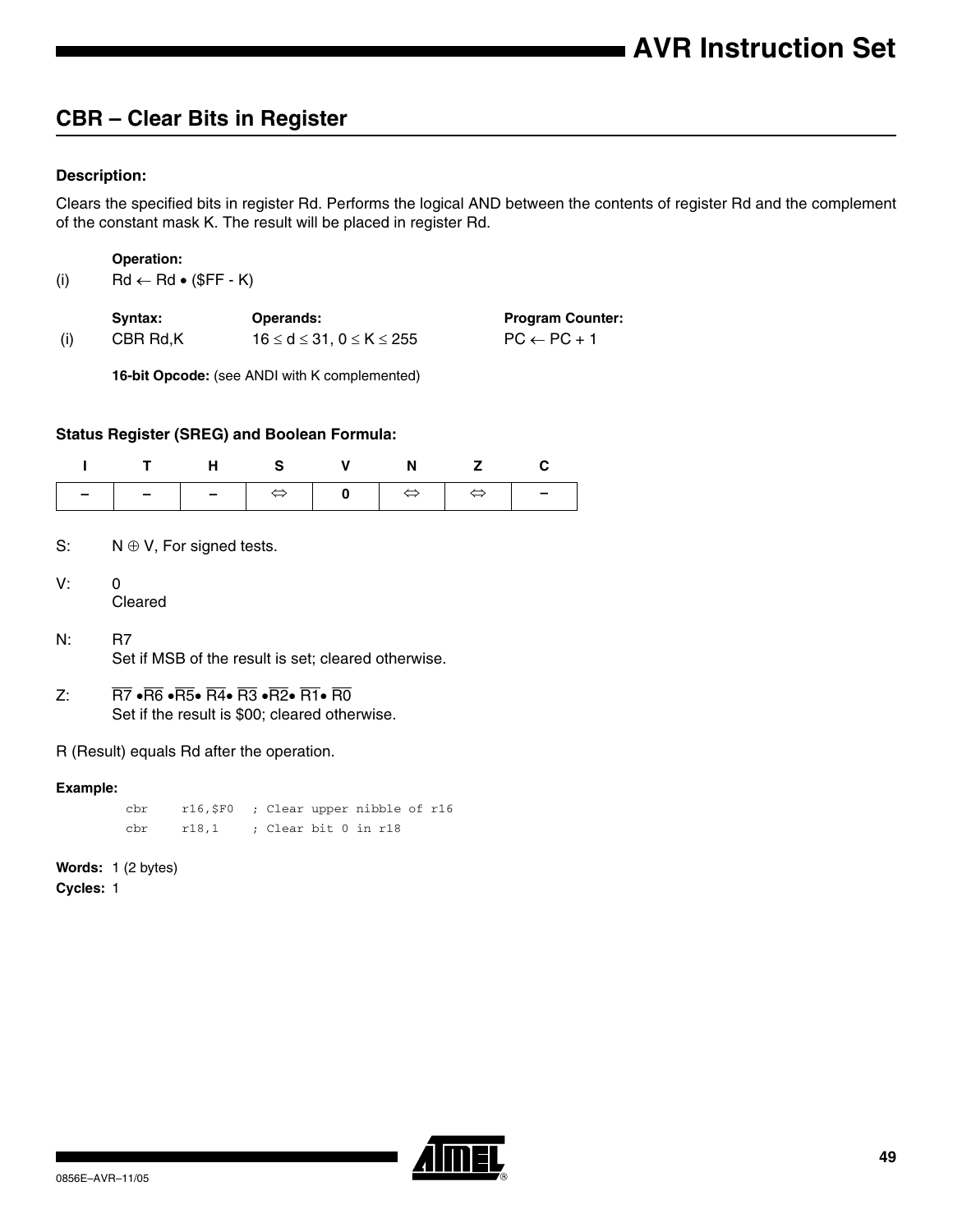# **CLC – Clear Carry Flag**

#### **Description:**

Clears the Carry Flag (C) in SREG (Status Register).

### **Operation:**

(i)  $C \leftarrow 0$ 

|     | Syntax: | <b>Operands:</b> | <b>Program Counter:</b> |
|-----|---------|------------------|-------------------------|
| (i) | CLC.    | None             | $PC \leftarrow PC + 1$  |

#### **16-bit Opcode:**

| 1001   | 2400 | 1 N N N | $\sim$ $\sim$ $\sim$ |
|--------|------|---------|----------------------|
| $+00+$ |      | ∸∪∪     | <u>-</u> v v         |

#### **Status Register (SREG) and Boolean Formula:**

|                               |  | T H S V N Z C |  |
|-------------------------------|--|---------------|--|
| -   -   -   -   -   -   -   0 |  |               |  |

C: 0

Carry Flag cleared

#### **Example:**

|     | add r0, r0 ; Add r0 to itself |  |  |                    |
|-----|-------------------------------|--|--|--------------------|
| c1c |                               |  |  | ; Clear Carry Flag |

### **Words:** 1 (2 bytes)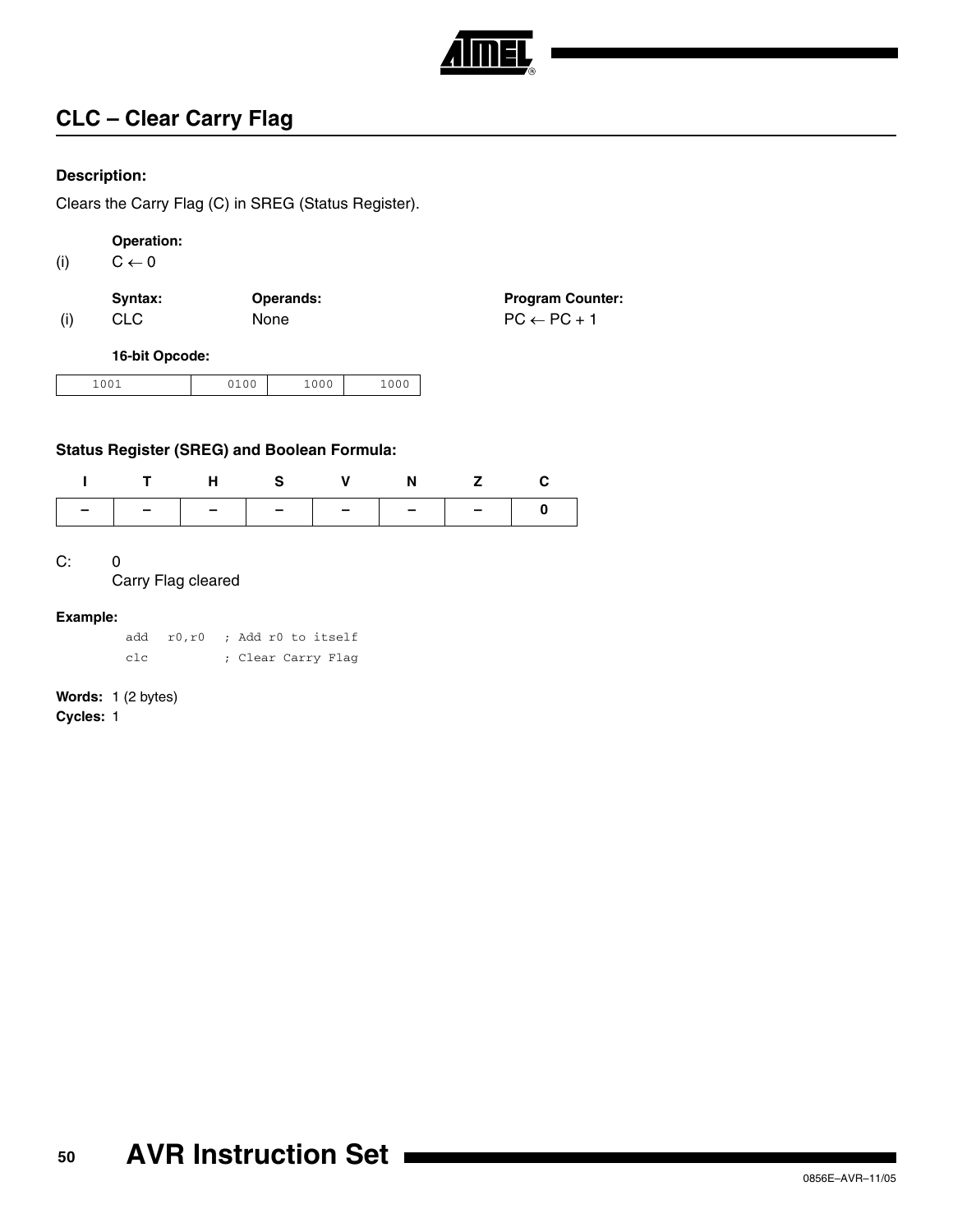## **CLH – Clear Half Carry Flag**

#### **Description:**

Clears the Half Carry Flag (H) in SREG (Status Register).

### **Operation:**

 $(i)$   $H \leftarrow 0$ 

|     | Syntax: | Operands: | <b>Program Counter:</b> |
|-----|---------|-----------|-------------------------|
| (i) | CLH.    | None      | $PC \leftarrow PC + 1$  |

#### **16-bit Opcode:**

| 001<br>$+00+$ | .<br>۱ | 1.1.0.1<br>ັ<br>$-$ | - -<br>∸∽ |
|---------------|--------|---------------------|-----------|
|               |        |                     |           |

#### **Status Register (SREG) and Boolean Formula:**

| ITHS V N Z C |  |  |  |
|--------------|--|--|--|
|              |  |  |  |

H: 0

Half Carry Flag cleared

#### **Example:**

clh ; Clear the Half Carry Flag

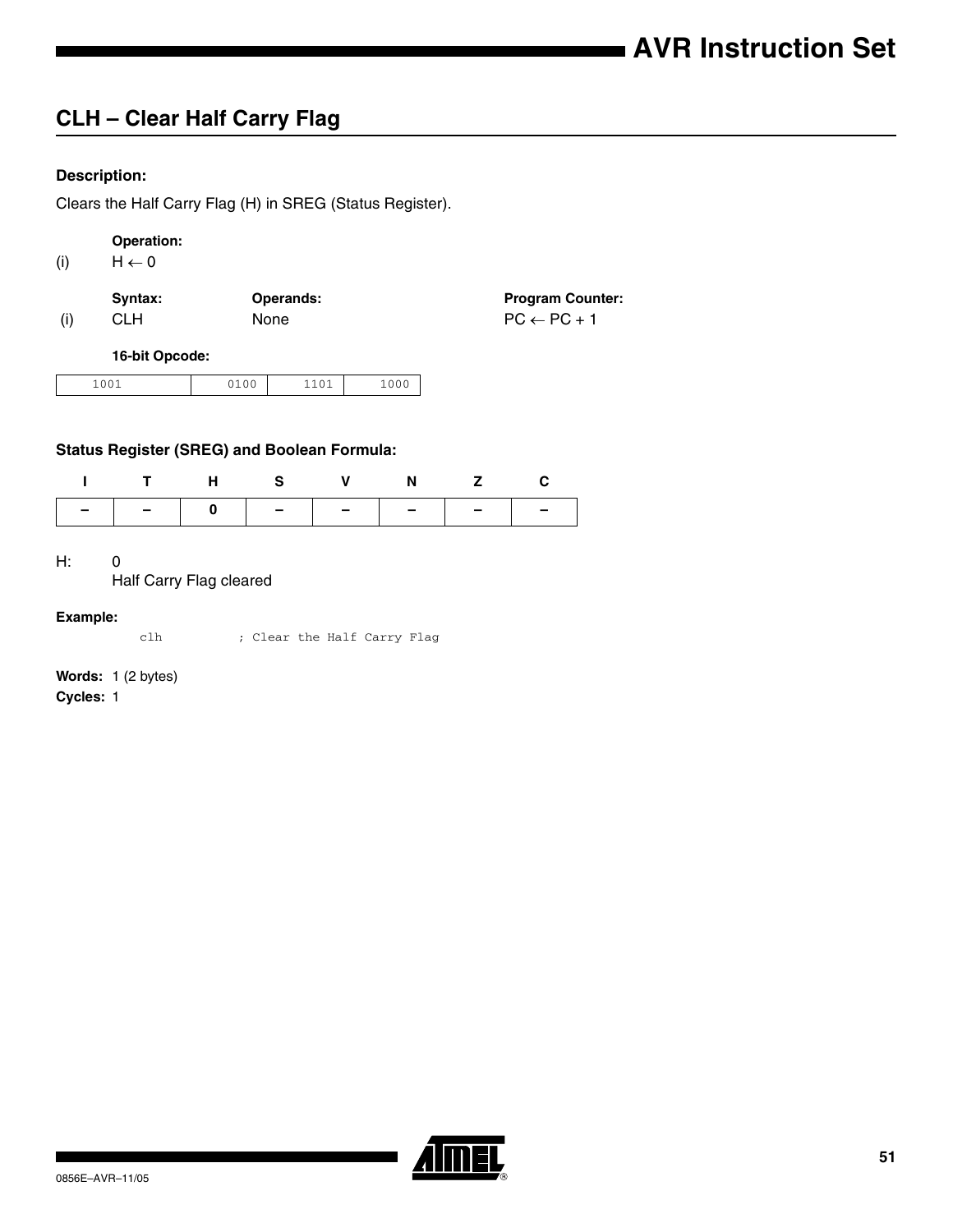# **CLI – Clear Global Interrupt Flag**

#### **Description:**

Clears the Global Interrupt Flag (I) in SREG (Status Register). The interrupts will be immediately disabled. No interrupt will be executed after the CLI instruction, even if it occurs simultaneously with the CLI instruction.

#### **Operation:**

| (i) | $\leftarrow 0$ |  |
|-----|----------------|--|
|     |                |  |

|     | Syntax: | <b>Operands:</b> | <b>Program Counter:</b> |
|-----|---------|------------------|-------------------------|
| (i) | CLI     | None             | $PC \leftarrow PC + 1$  |

**16-bit Opcode:**

| 1 0 0 1<br>$-0$ $-$ |  | -- |
|---------------------|--|----|
|                     |  |    |

#### **Status Register (SREG) and Boolean Formula:**

|                               |  | T H S V N Z C |  |
|-------------------------------|--|---------------|--|
| 0   -   -   -   -   -   -   - |  |               |  |

I: 0

 $\Box$ 

Global Interrupt Flag cleared

#### **Example:**

| ın  |            | temp, SREG ; Store SREG value (temp must be defined by user) |
|-----|------------|--------------------------------------------------------------|
| c1i |            | ; Disable interrupts during timed sequence                   |
| sbi |            | EECR, EEMWE; Start EEPROM write                              |
| sbi | EECR, EEWE |                                                              |
| out |            | SREG, temp; Restore SREG value (I-Flaq)                      |

**Words:** 1 (2 bytes)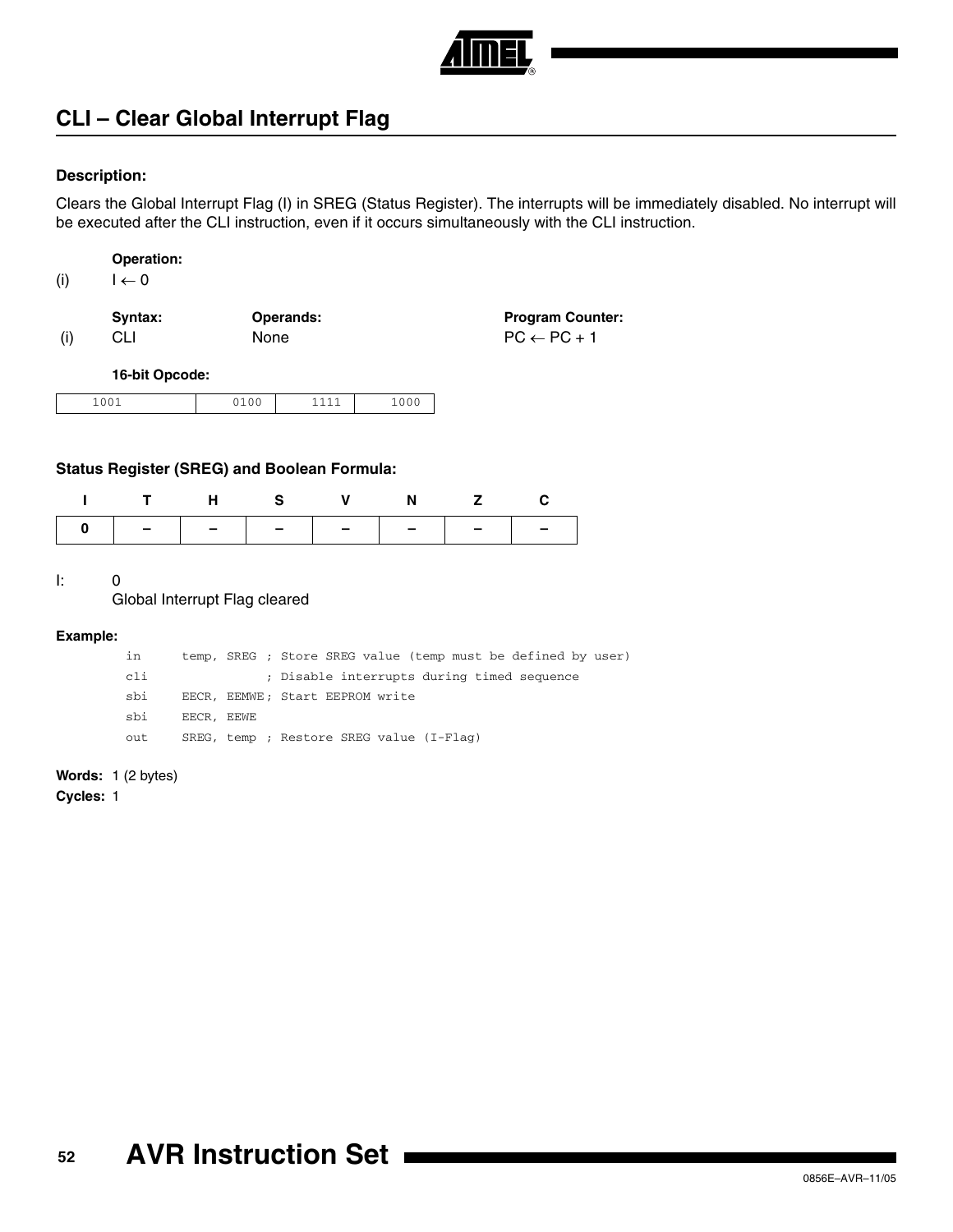# **CLN – Clear Negative Flag**

#### **Description:**

Clears the Negative Flag (N) in SREG (Status Register).

### **Operation:**

(i)  $N \leftarrow 0$ 

|     | Syntax: | Operands:   | <b>Program Counter:</b> |
|-----|---------|-------------|-------------------------|
| (i) | CLN.    | <b>None</b> | $PC \leftarrow PC + 1$  |

#### **16-bit Opcode:**

| 1001 | 2400 | 010      | $\sim$ $\sim$ |
|------|------|----------|---------------|
| $-0$ |      | $-0$ $-$ | $ -$          |

#### **Status Register (SREG) and Boolean Formula:**

| ITHS V N Z C |  |  |  |
|--------------|--|--|--|
|              |  |  |  |

N: 0

#### Negative Flag cleared

#### **Example:**

| add | r2.r3 | ; Add r3 to r2        |
|-----|-------|-----------------------|
| cln |       | ; Clear Negative Flag |

## **Words:** 1 (2 bytes)

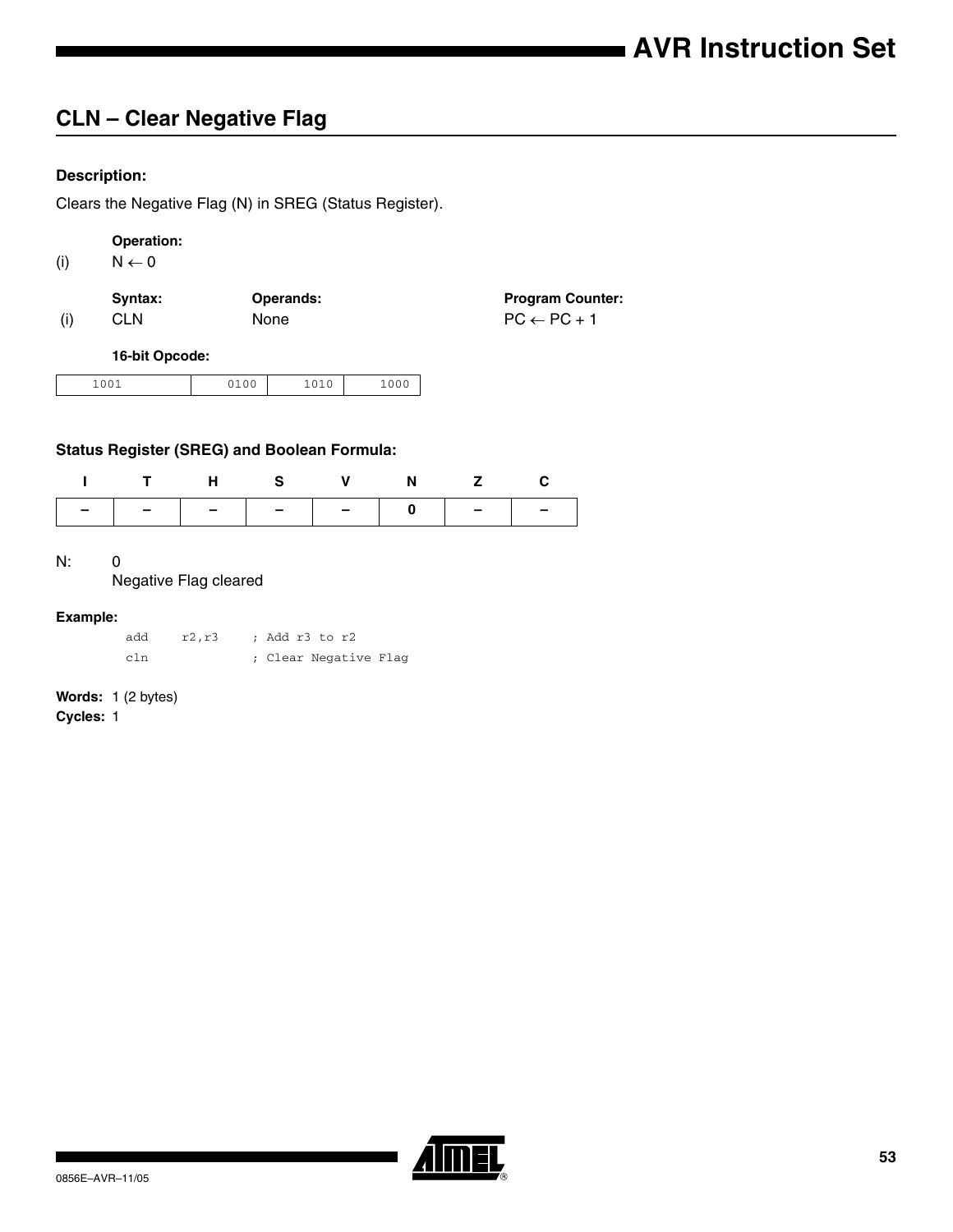# **CLR – Clear Register**

#### **Description:**

Clears a register. This instruction performs an Exclusive OR between a register and itself. This will clear all bits in the register.

#### **Operation:**

| (i) | $Rd \leftarrow Rd \oplus Rd$ |  |  |
|-----|------------------------------|--|--|
|     |                              |  |  |

|     | Svntax: | Operands:        | <b>Program Counter:</b> |
|-----|---------|------------------|-------------------------|
| (i) | CLR Rd  | $0 \le d \le 31$ | $PC \leftarrow PC + 1$  |

**16-bit Opcode:** (see EOR Rd,Rd)

| . .<br>້<br>----<br>.<br>. |
|----------------------------|
|----------------------------|

#### **Status Register (SREG) and Boolean Formula:**

| ı  | т                                         | н | S         | v | N | Z | С |  |
|----|-------------------------------------------|---|-----------|---|---|---|---|--|
|    |                                           |   | $\pmb{0}$ | 0 | 0 | 1 |   |  |
| S: | 0<br>Cleared                              |   |           |   |   |   |   |  |
| V. | 0<br>Cleared                              |   |           |   |   |   |   |  |
| N: | 0<br>Cleared                              |   |           |   |   |   |   |  |
| Z: | 1<br>Set                                  |   |           |   |   |   |   |  |
|    | R (Result) equals Rd after the operation. |   |           |   |   |   |   |  |

#### **Example:**

clr r18 ; clear r18 loop: inc r18 ; increase r18 ... cpi r18,\$50 ; Compare r18 to \$50 brne loop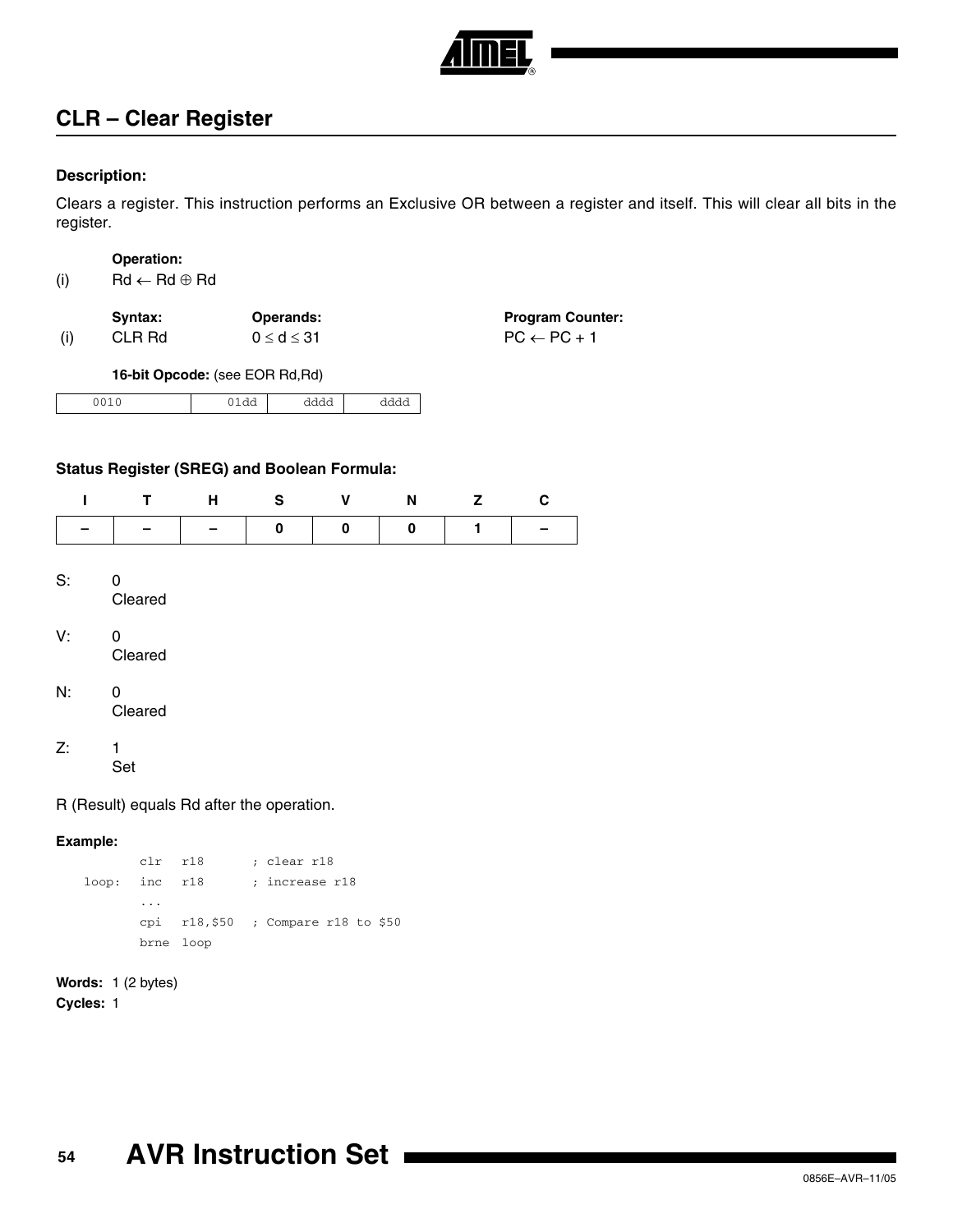# **CLS – Clear Signed Flag**

#### **Description:**

Clears the Signed Flag (S) in SREG (Status Register).

### **Operation:**

(i)  $S \leftarrow 0$ 

|     | Syntax:    | <b>Operands:</b> | <b>Program Counter:</b> |
|-----|------------|------------------|-------------------------|
| (i) | <b>CLS</b> | <b>None</b>      | $PC \leftarrow PC + 1$  |

#### **16-bit Opcode:**

| 1.001<br><u>. на с</u><br>◡<br>- | $\sim$ $\sim$<br>. | $\sim$ $\sim$ $\sim$<br>$   -$ | $\sim$ $\sim$ $\sim$ |
|----------------------------------|--------------------|--------------------------------|----------------------|
|----------------------------------|--------------------|--------------------------------|----------------------|

#### **Status Register (SREG) and Boolean Formula:**

| ITHS V N Z C                  |  |  |  |
|-------------------------------|--|--|--|
| -   -   -   0   -   -   -   - |  |  |  |

#### S: 0

#### Signed Flag cleared

#### **Example:**

|     | add r2,r3 | ; Add r3 to r2 |  |                     |
|-----|-----------|----------------|--|---------------------|
| cls |           |                |  | ; Clear Signed Flag |

## **Words:** 1 (2 bytes)

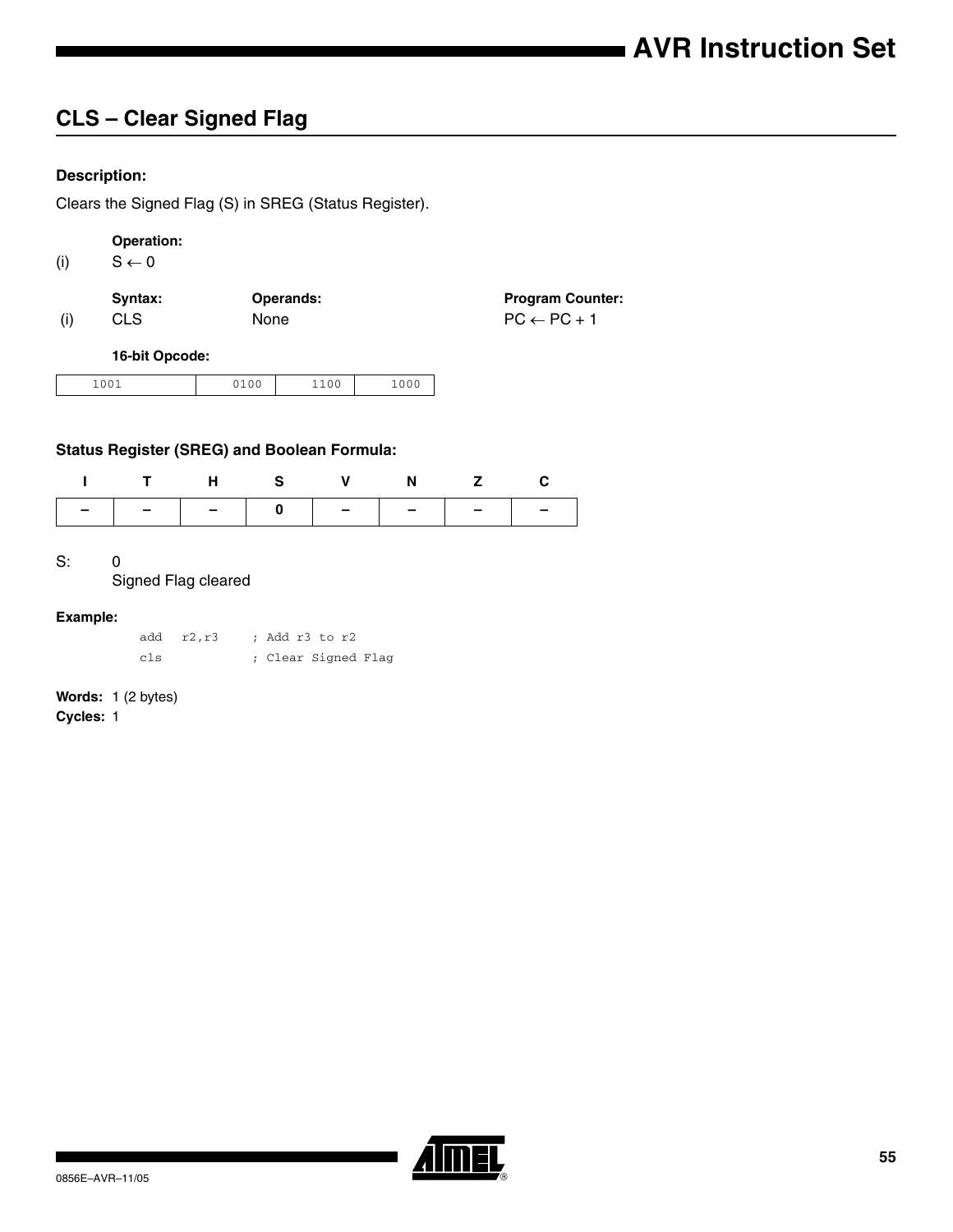# **CLT – Clear T Flag**

#### **Description:**

Clears the T Flag in SREG (Status Register).

### **Operation:**

(i)  $T \leftarrow 0$ 

| Syntax: | <b>Operands:</b> | <b>Program Counter:</b> |
|---------|------------------|-------------------------|
| CLT     | None             | $PC \leftarrow PC + 1$  |

**16-bit Opcode:**

| $\sim$ $\sim$<br>- | . |  | --- |
|--------------------|---|--|-----|
|--------------------|---|--|-----|

#### **Status Register (SREG) and Boolean Formula:**

| THS V N Z C                   |  |  |  |
|-------------------------------|--|--|--|
| -   0   -   -   -   -   -   - |  |  |  |

T: 0

T Flag cleared

#### **Example:**

clt ; Clear T Flag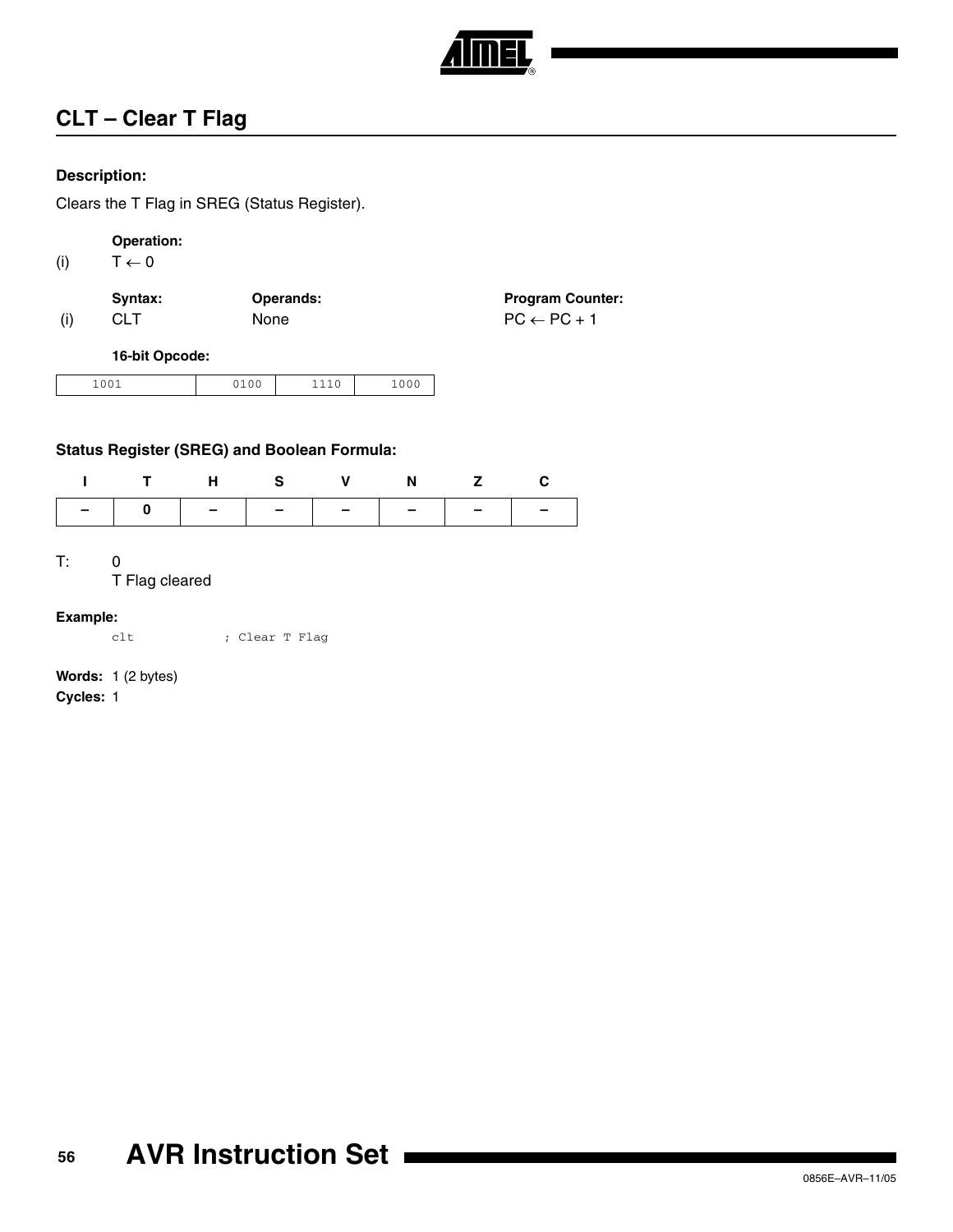### **CLV – Clear Overflow Flag**

#### **Description:**

Clears the Overflow Flag (V) in SREG (Status Register).

### **Operation:**

(i)  $V \leftarrow 0$ 

|     | Syntax: | <b>Operands:</b> | <b>Program Counter:</b> |
|-----|---------|------------------|-------------------------|
| (i) | CLV.    | None             | $PC \leftarrow PC + 1$  |

#### **16-bit Opcode:**

| $\sim$ $\sim$ $\sim$<br><b>__</b><br>ີ<br>- | $\sim$ $\sim$<br>. | .<br>-- | $\sim$ $\sim$ $\sim$<br>$ \sim$ |
|---------------------------------------------|--------------------|---------|---------------------------------|
|---------------------------------------------|--------------------|---------|---------------------------------|

#### **Status Register (SREG) and Boolean Formula:**

|                               | T H |  | S V N Z |  |
|-------------------------------|-----|--|---------|--|
| -   -   -   -   0   -   -   - |     |  |         |  |

#### V: 0

Overflow Flag cleared

#### **Example:**

add r2,r3 ; Add r3 to r2 clv ; Clear Overflow Flag

## **Words:** 1 (2 bytes)

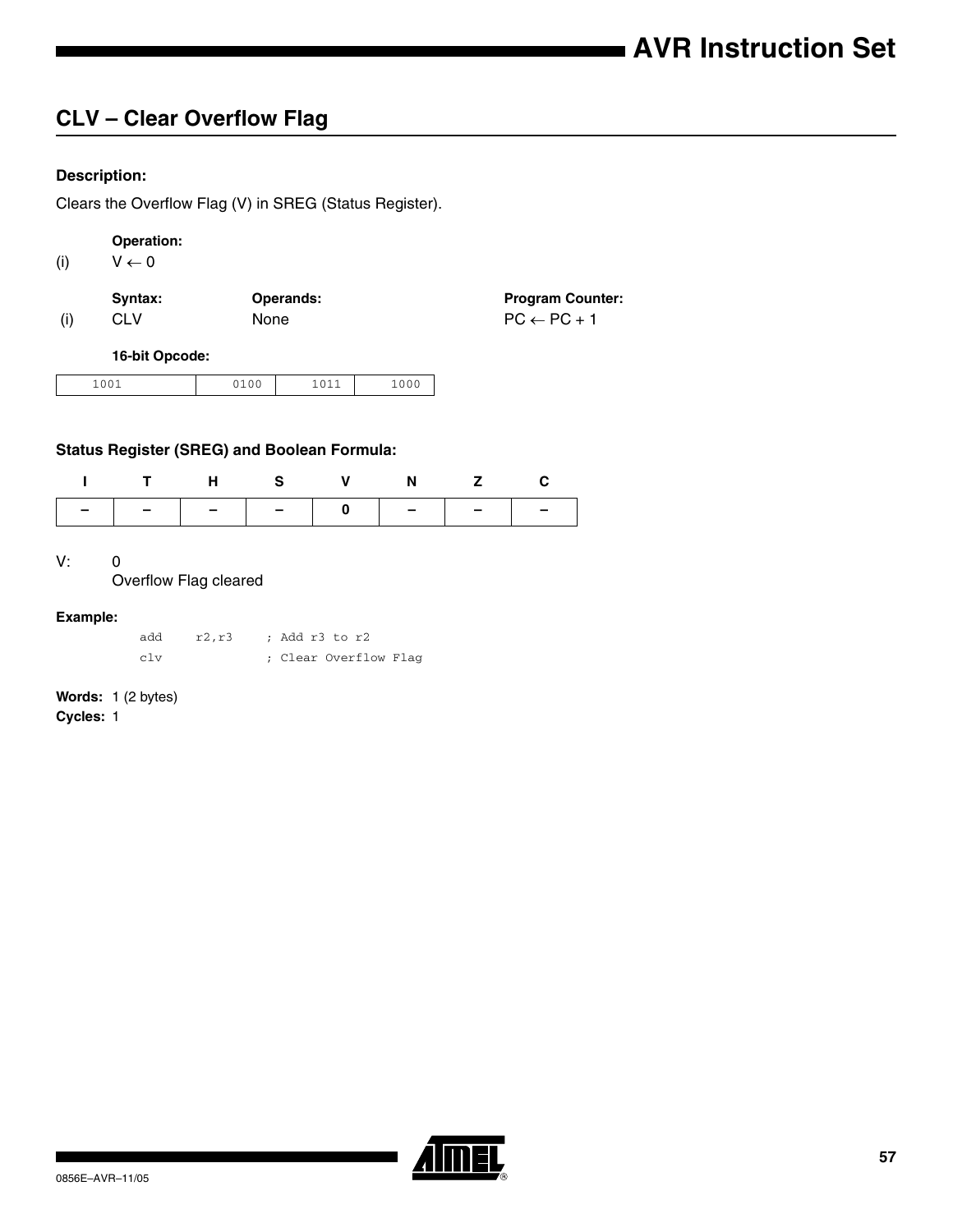## **CLZ – Clear Zero Flag**

#### **Description:**

Clears the Zero Flag (Z) in SREG (Status Register).

### **Operation:**

(i)  $Z \leftarrow 0$ 

|     | Syntax: | <b>Operands:</b> | <b>Program Counter:</b> |
|-----|---------|------------------|-------------------------|
| (i) | CLZ.    | None             | $PC \leftarrow PC + 1$  |

#### **16-bit Opcode:**

| $-00-$<br>$+00+$ |
|------------------|
|------------------|

#### **Status Register (SREG) and Boolean Formula:**

|  | ITHS V N Z C |  |  |
|--|--------------|--|--|
|  |              |  |  |

#### Z: 0

Zero Flag cleared

### **Example:**

| add | r2,r3 | ; Add r3 to r2 |  |  |
|-----|-------|----------------|--|--|
| c1z |       | ; Clear zero   |  |  |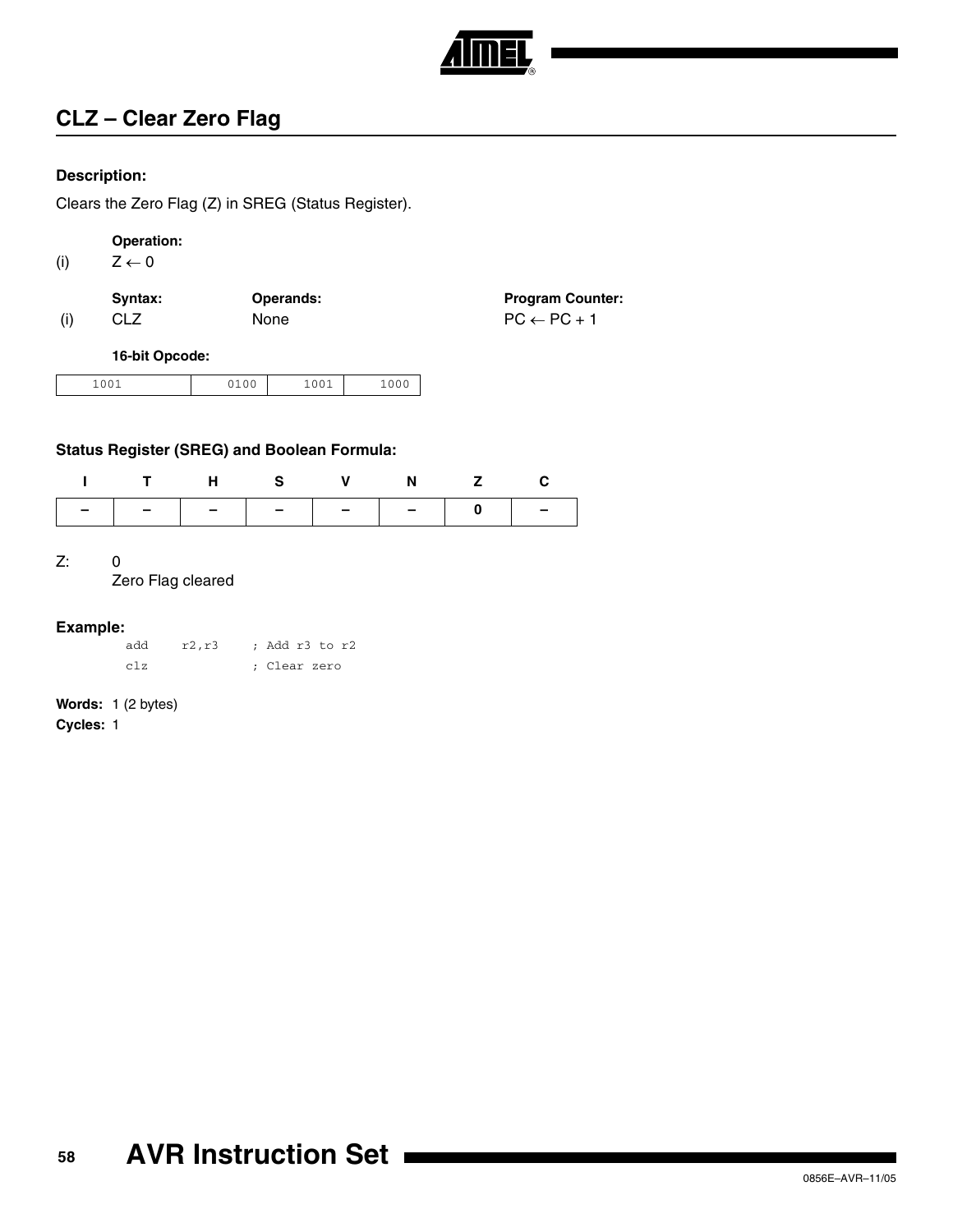# **COM – One's Complement**

### **Description:**

This instruction performs a One's Complement of register Rd.

| (i)      | Operation:<br>$Rd \leftarrow$ \$FF - Rd                                             |            |                                 |                  |                                   |                   |                                                   |  |
|----------|-------------------------------------------------------------------------------------|------------|---------------------------------|------------------|-----------------------------------|-------------------|---------------------------------------------------|--|
| (i)      | Syntax:<br>COM Rd                                                                   |            | Operands:<br>$0 \leq d \leq 31$ |                  |                                   |                   | <b>Program Counter:</b><br>$PC \leftarrow PC + 1$ |  |
|          | 16-bit Opcode:                                                                      |            |                                 |                  |                                   |                   |                                                   |  |
|          | 1001                                                                                | 010d       |                                 | dddd             | 0000                              |                   |                                                   |  |
|          | <b>Status Register (SREG) and Boolean Formula:</b>                                  |            |                                 |                  |                                   |                   |                                                   |  |
| L        | т                                                                                   | н          | s                               | v                | N                                 | z                 | C                                                 |  |
|          |                                                                                     | —          | $\Leftrightarrow$               | 0                | $\Leftrightarrow$                 | $\Leftrightarrow$ | 1                                                 |  |
| S:       | $N \oplus V$<br>For signed tests.                                                   |            |                                 |                  |                                   |                   |                                                   |  |
| V.       | 0<br>Cleared.                                                                       |            |                                 |                  |                                   |                   |                                                   |  |
| N:       | R7<br>Set if MSB of the result is set; cleared otherwise.                           |            |                                 |                  |                                   |                   |                                                   |  |
| Z:       | R7 • R6• R5• R4 • R3 • R2• R1 • R0<br>Set if the result is \$00; Cleared otherwise. |            |                                 |                  |                                   |                   |                                                   |  |
| C:       | 1<br>Set.                                                                           |            |                                 |                  |                                   |                   |                                                   |  |
|          | R (Result) equals Rd after the operation.                                           |            |                                 |                  |                                   |                   |                                                   |  |
| Example: |                                                                                     |            |                                 |                  |                                   |                   |                                                   |  |
|          | com<br>breg                                                                         | r4<br>zero |                                 | ; Branch if zero | ; Take one's complement of r4     |                   |                                                   |  |
|          | nop<br>zero:                                                                        |            |                                 |                  | ; Branch destination (do nothing) |                   |                                                   |  |
|          | Words: 1 (2 bytes)                                                                  |            |                                 |                  |                                   |                   |                                                   |  |

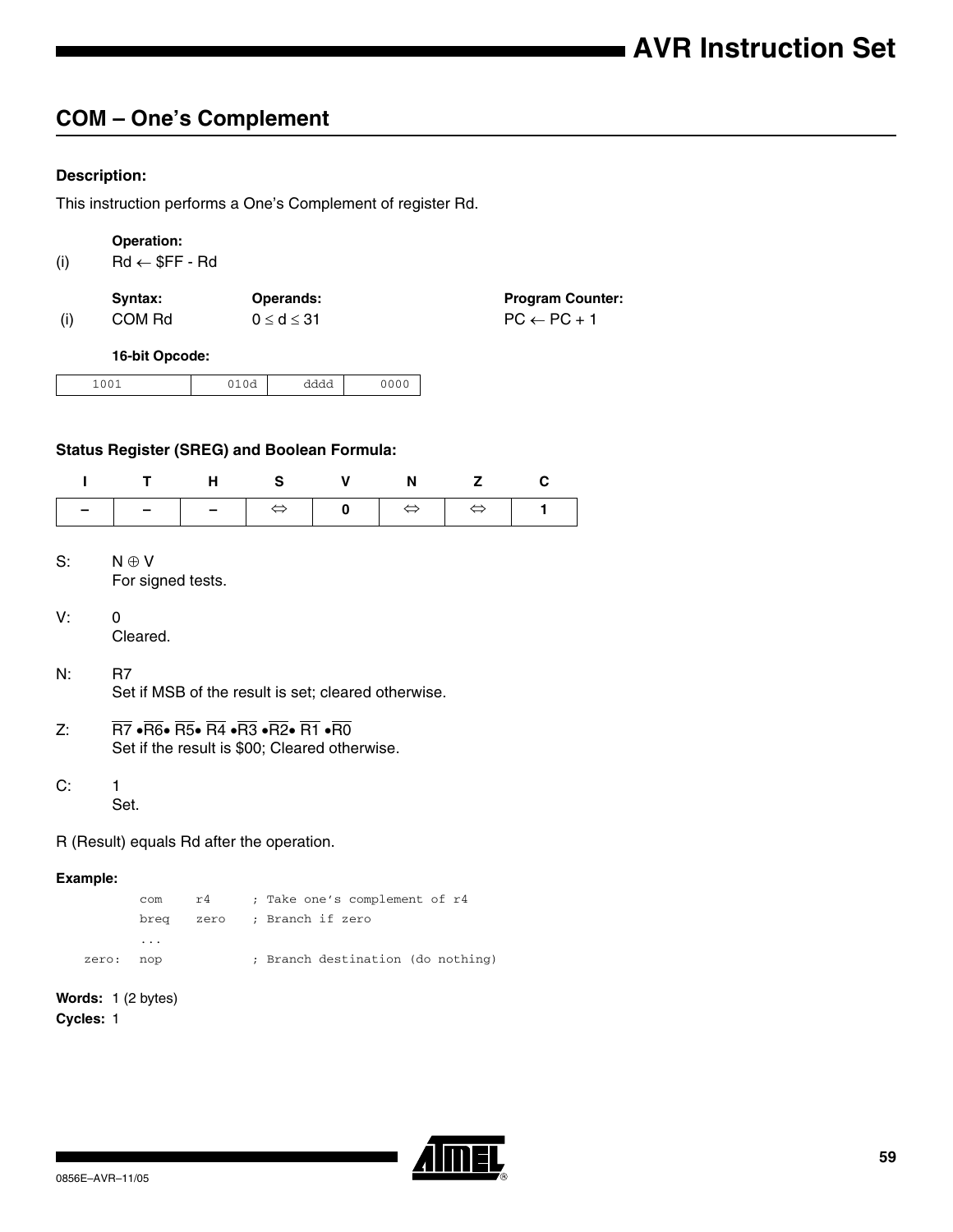### **CP – Compare**

#### **Description:**

This instruction performs a compare between two registers Rd and Rr. None of the registers are changed. All conditional branches can be used after this instruction.

| Operation: |
|------------|
|------------|

| (i) | Rd - Rr |
|-----|---------|
|-----|---------|

|     | Svntax:  | <b>Operands:</b>                     | <b>Program Counter:</b> |
|-----|----------|--------------------------------------|-------------------------|
| (i) | CP Rd.Rr | $0 \leq d \leq 31, 0 \leq r \leq 31$ | $PC \leftarrow PC + 1$  |

#### **16-bit Opcode:**

| 0.001<br><u>—</u> | ---<br>ີ<br>-- -<br>$- -$ | uuuu<br>------- | ------ |
|-------------------|---------------------------|-----------------|--------|

#### **Status Register (SREG) and Boolean Formula:**

| ITHS V N Z C |  |  |  |
|--------------|--|--|--|
|              |  |  |  |

- H: Rd3 •Rr3+ Rr3 •R3 +R3• Rd3 Set if there was a borrow from bit 3; cleared otherwise
- S: N ⊕ V, For signed tests.
- V: Rd7• Rr7 •R7+ Rd7 •Rr7 •R7 Set if two's complement overflow resulted from the operation; cleared otherwise.
- N: R7 Set if MSB of the result is set; cleared otherwise.
- Z:  $\overline{R7}$   $\overline{R6}$   $\overline{R5}$   $\overline{R4}$   $\overline{R3}$   $\overline{R2}$   $\overline{R1}$   $\overline{R0}$ Set if the result is \$00; cleared otherwise.
- C:  $\overline{Rd7}$  Rr7 + Rr7 R7 + R7 Rd7 Set if the absolute value of the contents of Rr is larger than the absolute value of Rd; cleared otherwise.

R (Result) after the operation.

#### **Example:**

cp r4,r19 ; Compare r4 with r19 brne noteq ; Branch if r4 <> r19 ... noteq: nop ; Branch destination (do nothing)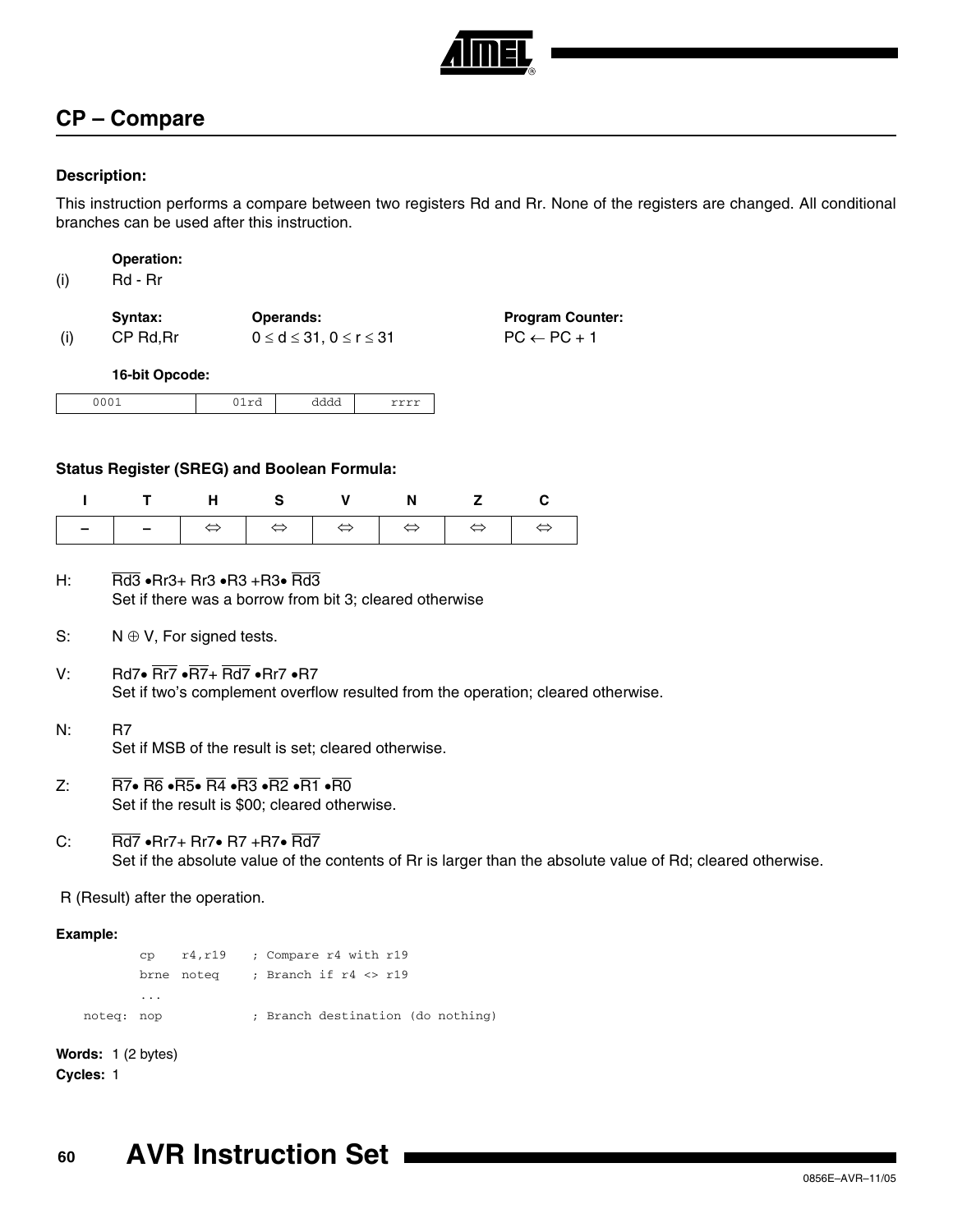### **CPC – Compare with Carry**

#### **Description:**

This instruction performs a compare between two registers Rd and Rr and also takes into account the previous carry. None of the registers are changed. All conditional branches can be used after this instruction.

| (i) | Rd - Rr - C |                                      |                         |
|-----|-------------|--------------------------------------|-------------------------|
| (i) | Syntax:     | <b>Operands:</b>                     | <b>Program Counter:</b> |
|     | CPC Rd, Rr  | $0 \leq d \leq 31, 0 \leq r \leq 31$ | $PC \leftarrow PC + 1$  |

**16-bit Opcode:**

**Operation:**

| --<br>--- - | aaaa |  |
|-------------|------|--|

#### **Status Register (SREG) and Boolean Formula:**

|  |  | ITHS V N Z C |  |
|--|--|--------------|--|
|  |  |              |  |

- H: Rd3 •Rr3+ Rr3 •R3 +R3 •Rd3 Set if there was a borrow from bit 3; cleared otherwise
- S: N ⊕ V, For signed tests.
- V: Rd7  $\overline{RT}$   $\overline{R7}$ +  $\overline{Rd7}$   $\overline{R17}$   $\overline{R7}$ Set if two's complement overflow resulted from the operation; cleared otherwise.
- N: R7 Set if MSB of the result is set; cleared otherwise.
- Z:  $\overline{R7}$   $\overline{R6}$   $\overline{R5}$   $\overline{R4}$   $\overline{R3}$   $\overline{R2}$   $\overline{R1}$   $\overline{R0}$  Z Previous value remains unchanged when the result is zero; cleared otherwise.
- C:  $\overline{Rd7}$  Rr7 + Rr7 R7 + R7  $\overline{Rd7}$ Set if the absolute value of the contents of Rr plus previous carry is larger than the absolute value of Rd; cleared otherwise.

 R (Result) after the operation. **Example:**

|        |      |        | : Compare r3:r2 with r1:r0        |
|--------|------|--------|-----------------------------------|
|        | CD   | r2, r0 | ; Compare low byte                |
|        | CDC  | r3, r1 | ; Compare high byte               |
|        | brne | noteg  | ; Branch if not equal             |
|        | .    |        |                                   |
| noteg: | nop  |        | ; Branch destination (do nothing) |
|        |      |        |                                   |

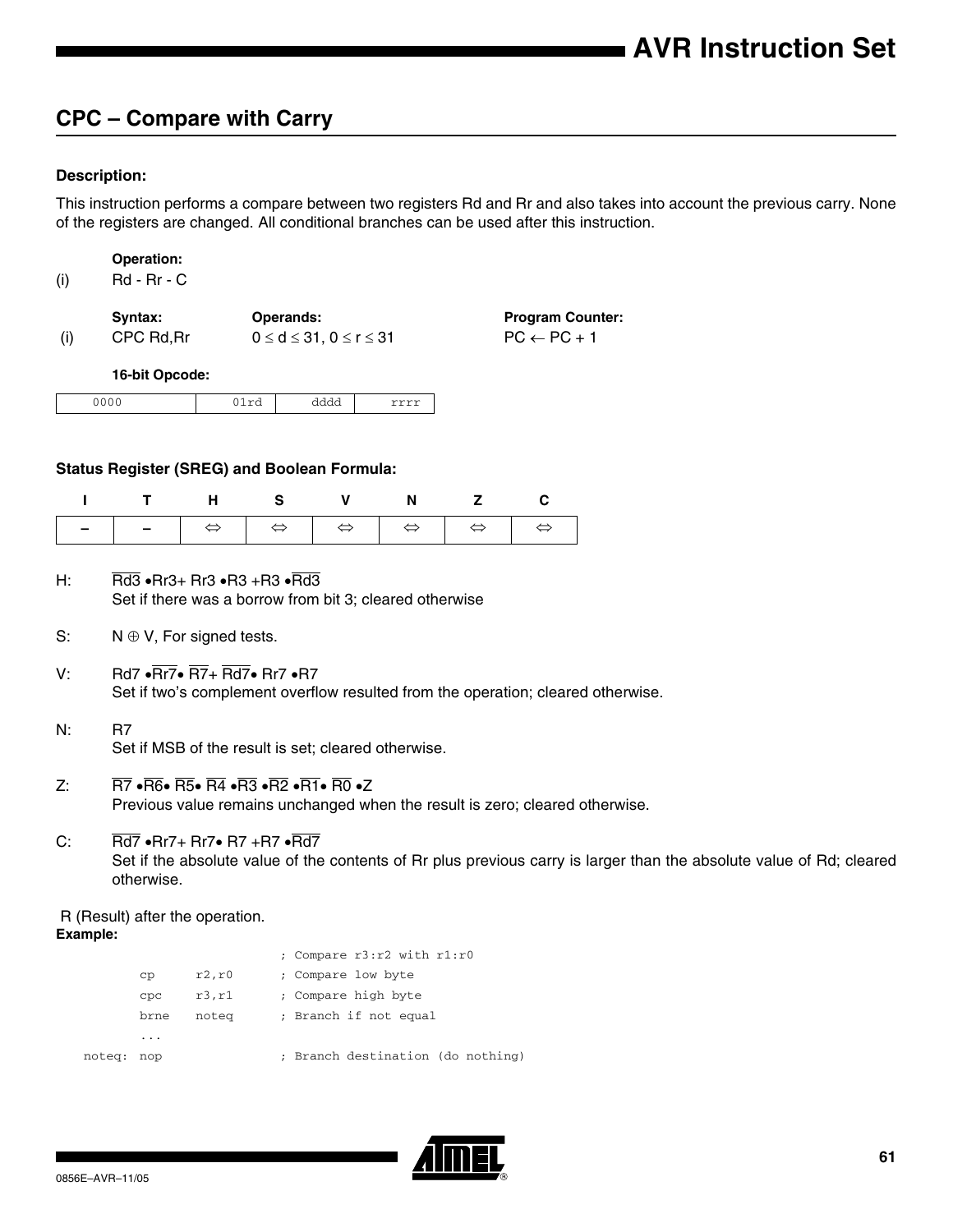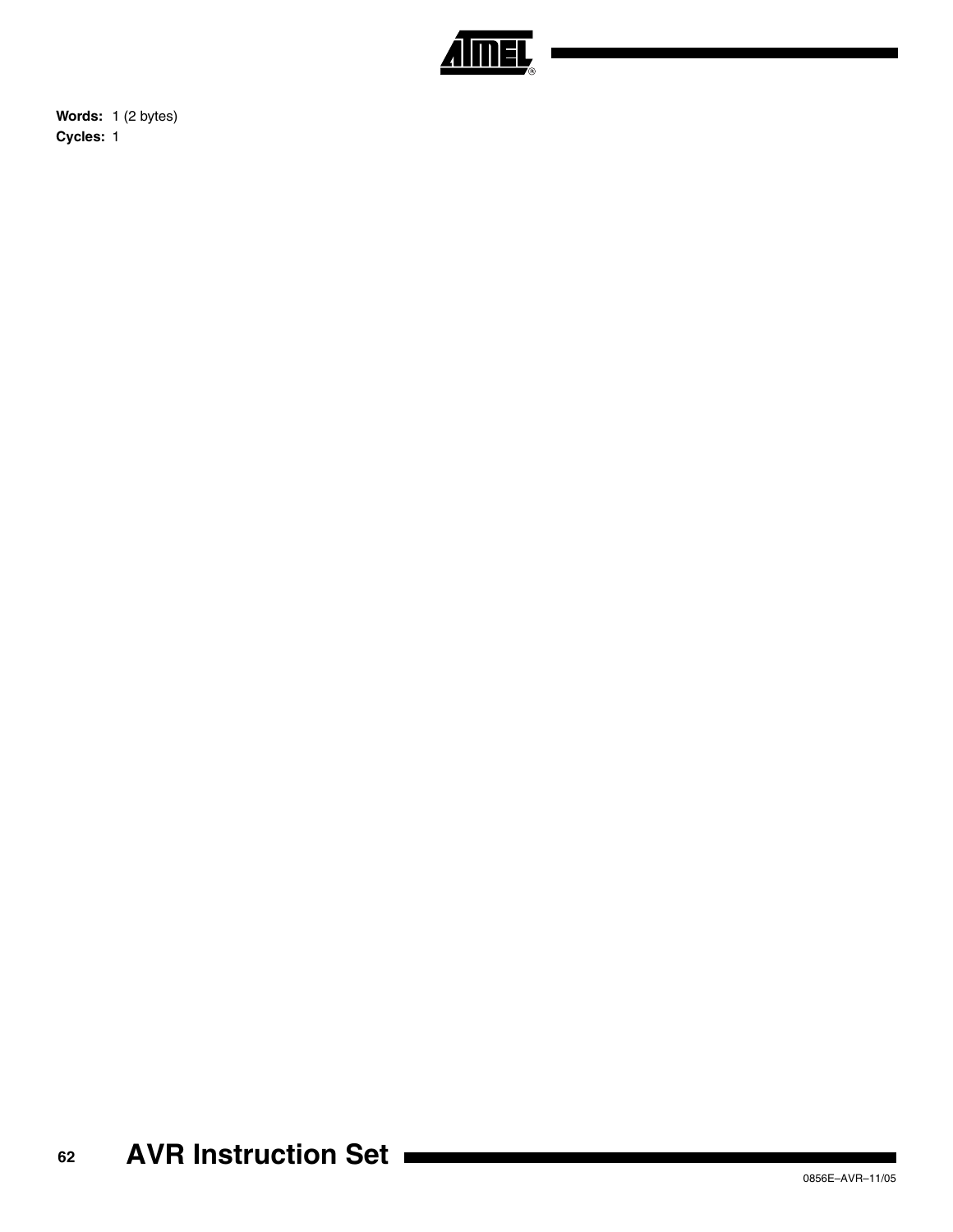### **CPI – Compare with Immediate**

#### **Description:**

This instruction performs a compare between register Rd and a constant. The register is not changed. All conditional branches can be used after this instruction.

|     | Svntax:  | Operands:                                 | <b>Program Counter:</b> |
|-----|----------|-------------------------------------------|-------------------------|
| (i) | CPI Rd,K | $16 \leq d \leq 31$ , $0 \leq K \leq 255$ | $PC \leftarrow PC + 1$  |

**16-bit Opcode:**

| . .<br>. .<br>u | . | . . |
|-----------------|---|-----|

#### **Status Register (SREG) and Boolean Formula:**

| ITHS V N Z C |  |  |  |
|--------------|--|--|--|
|              |  |  |  |

- H: Rd3 •K3+ K3• R3+ R3 •Rd3 Set if there was a borrow from bit 3; cleared otherwise
- S: N ⊕ V, For signed tests.
- V: Rd7  $\cdot$   $\overline{K7}$   $\cdot$   $\overline{RT}$   $\cdot$   $\overline{Rd7}$   $\cdot$  K7  $\cdot$  R7 Set if two's complement overflow resulted from the operation; cleared otherwise.
- N: R7 Set if MSB of the result is set; cleared otherwise.
- Z:  $\overline{RT}$   $\overline{R6}$   $\overline{R5}$   $\overline{R4}$   $\overline{R3}$   $\overline{R2}$   $\overline{R1}$   $\overline{R0}$ Set if the result is \$00; cleared otherwise.
- C:  $\overline{Rd7}$  K7 + K7 R7 + R7  $\overline{Rd7}$ Set if the absolute value of K is larger than the absolute value of Rd; cleared otherwise.

R (Result) after the operation.

#### **Example:**

cpi r19,3 ; Compare r19 with 3 brne error ; Branch if r19<>3 ... error: nop ; Branch destination (do nothing)

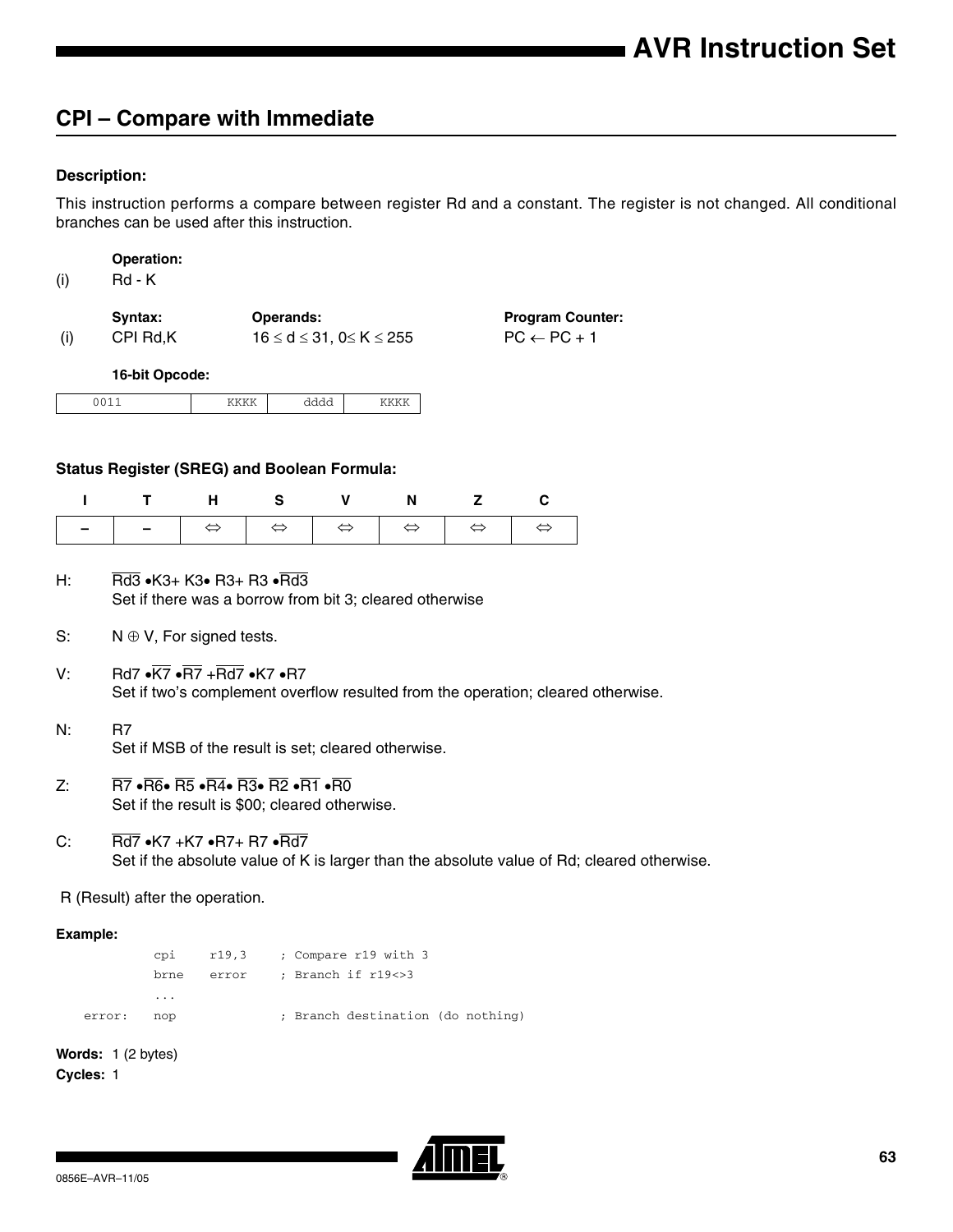# **CPSE – Compare Skip if Equal**

#### **Description:**

This instruction performs a compare between two registers Rd and Rr, and skips the next instruction if Rd = Rr.

#### **Operation:**

(i) If Rd = Rr then  $PC \leftarrow PC + 2$  (or 3) else  $PC \leftarrow PC + 1$ 

| Svntax:     | <b>Operands:</b>                     | <b>Program Counter:</b>     |
|-------------|--------------------------------------|-----------------------------|
| CPSE Rd, Rr | $0 \leq d \leq 31, 0 \leq r \leq 31$ | $PC \leftarrow PC + 1$ , Co |

| <b>Program Counter:</b> |  |
|-------------------------|--|
|-------------------------|--|

 $PC \leftarrow PC + 1$ , Condition false - no skip  $PC \leftarrow PC + 2$ , Skip a one word instruction  $PC \leftarrow PC + 3$ , Skip a two word instruction

#### **16-bit Opcode:**

|--|

#### **Status Register (SREG) and Boolean Formula:**

| THS V N Z C   |  |  |  |
|---------------|--|--|--|
| ------------- |  |  |  |

#### **Example:**

| inc. | r4     | ; Increase r4             |
|------|--------|---------------------------|
| cpse | r4, r0 | ; Compare r4 to r0        |
| neg  | r4     | ; Only executed if r4<>r0 |
| nop  |        | ; Continue (do nothing)   |

#### **Words:** 1 (2 bytes)

**Cycles:** 1 if condition is false (no skip)

2 if condition is true (skip is executed) and the instruction skipped is 1 word

3 if condition is true (skip is executed) and the instruction skipped is 2 words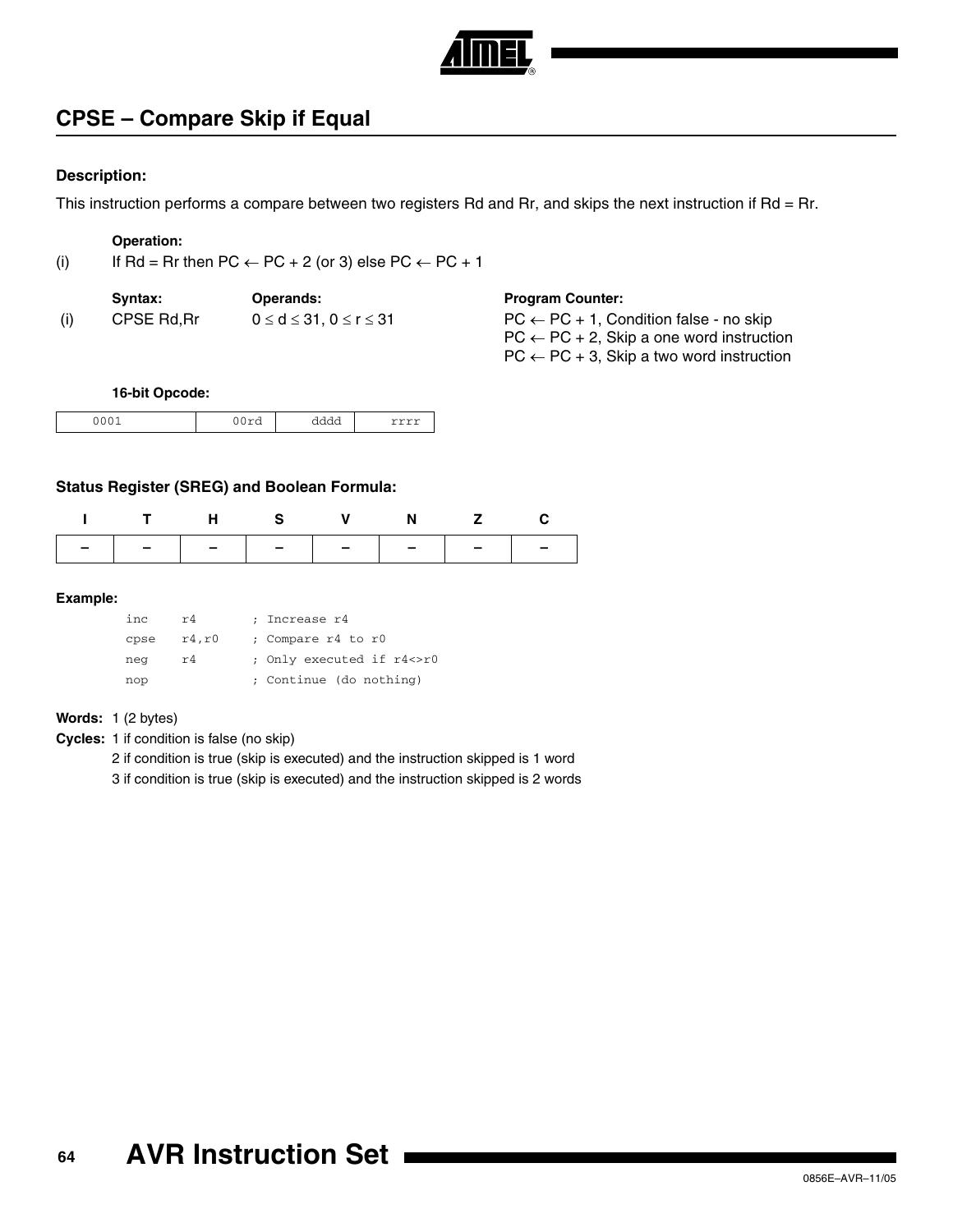### **DEC – Decrement**

#### **Description:**

Subtracts one -1- from the contents of register Rd and places the result in the destination register Rd.

The C Flag in SREG is not affected by the operation, thus allowing the DEC instruction to be used on a loop counter in multiple-precision computations.

When operating on unsigned values, only BREQ and BRNE branches can be expected to perform consistently. When operating on two's complement values, all signed branches are available.

**Operation:** (i)  $Rd \leftarrow Rd - 1$ 

|     | Syntax: | <b>Operands:</b> | <b>Program Cour</b>    |
|-----|---------|------------------|------------------------|
| (i) | DEC Rd  | $0 \le d \le 31$ | $PC \leftarrow PC + 1$ |

**Program Counter:** 

**16-bit Opcode:**

| $\sim$ $\sim$ $\sim$ $\sim$<br>$+00+$ | $\sim$<br>-<br>∪⊥∪u | --<br>uuuu | _____ |
|---------------------------------------|---------------------|------------|-------|
|---------------------------------------|---------------------|------------|-------|

#### **Status Register and Boolean Formula:**

| ITHS V N Z C |  |  |  |
|--------------|--|--|--|
|              |  |  |  |

- S: N ⊕ V For signed tests.
- V: R7 •R6 •R5 •R4• R3• R2 •R1• R0 Set if two's complement overflow resulted from the operation; cleared otherwise. Two's complement overflow occurs if and only if Rd was \$80 before the operation.
- N: R7 Set if MSB of the result is set; cleared otherwise.
- Z:  $\overline{R7}$   $\overline{R6}$   $\overline{R5}$   $\overline{R4}$   $\overline{R3}$   $\overline{R2}$   $\overline{R1}$   $\overline{R0}$ Set if the result is \$00; Cleared otherwise.
- R (Result) equals Rd after the operation.

#### **Example:**

```
ldi r17,$10 ; Load constant in r17
   loop: add r1, r2 ; Add r2 to r1
         dec r17 ; Decrement r17
         brne loop ; Branch if r17<>0
         nop ; Continue (do nothing)
Words: 1 (2 bytes)
Cycles: 1
```
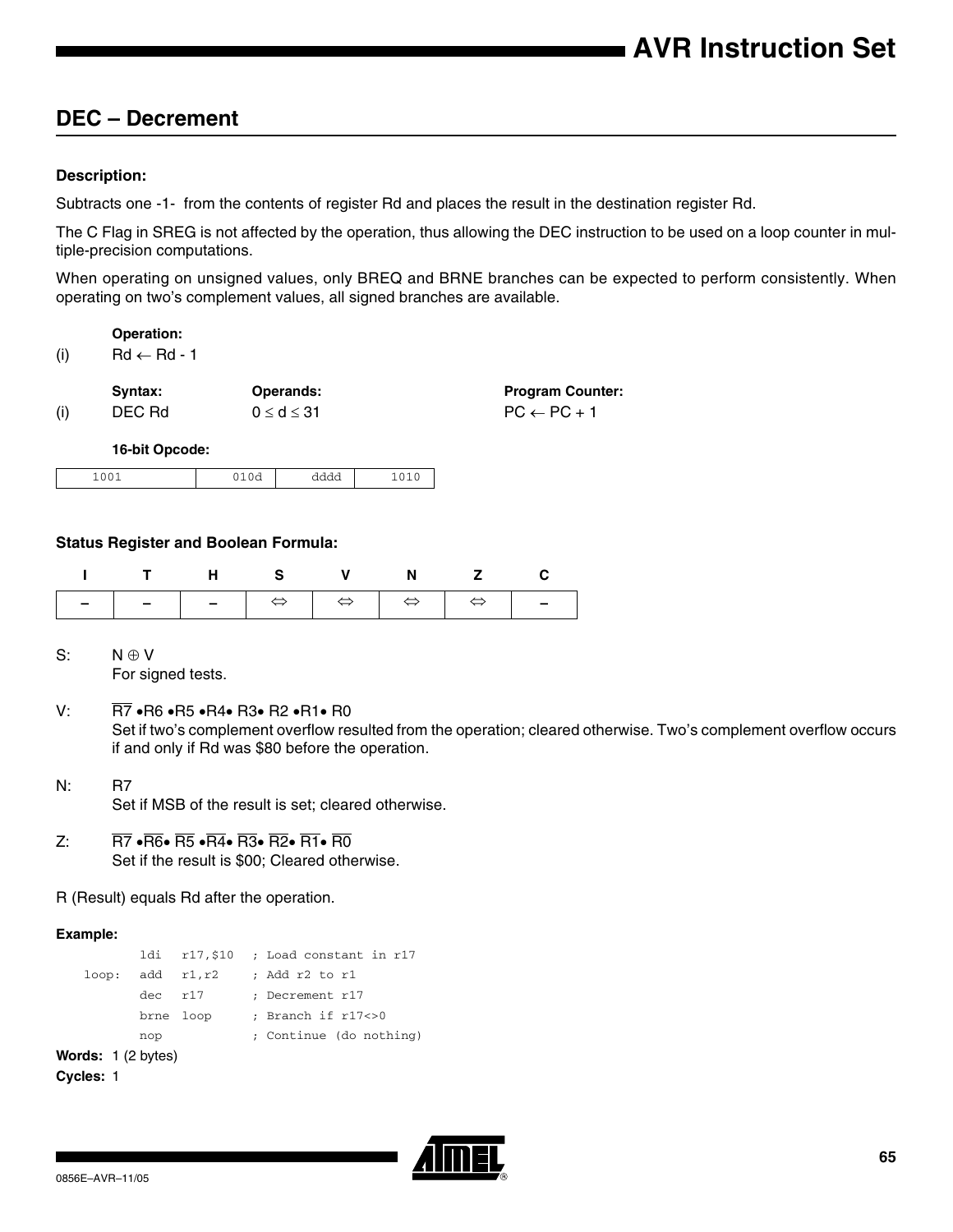

### **EICALL – Extended Indirect Call to Subroutine**

#### **Description:**

Indirect call of a subroutine pointed to by the Z (16 bits) Pointer Register in the Register File and the EIND Register in the I/O space. This instruction allows for indirect calls to the entire 4M (words) Program memory space. See also ICALL. The Stack Pointer uses a post-decrement scheme during EICALL.

This instruction is not available in all devices. Refer to the device specific instruction set summary.

|     | <b>Operation:</b>             |
|-----|-------------------------------|
| (i) | $PC(15:0) \leftarrow Z(15:0)$ |
|     | $PC(21:16) \leftarrow EIND$   |

| Svntax:       | <b>Operands:</b> | <b>Program Counter:</b> | Stack:                                    |
|---------------|------------------|-------------------------|-------------------------------------------|
| <b>EICALL</b> | None             | See Operation           | $STACK \leftarrow PC + 1$                 |
|               |                  |                         | $SP \leftarrow SP - 3$ (3 bytes, 22 bits) |

#### **16-bit Opcode:**

| $. \cap \cap \gamma$<br>---- | 101<br>ັ<br>---- | 000 <sup>2</sup> | 00 <sup>2</sup><br>$+00+$ |
|------------------------------|------------------|------------------|---------------------------|

#### **Status Register (SREG) and Boolean Formula:**

|                               | HS V N Z |  |  |
|-------------------------------|----------|--|--|
| - - - - - - - - - - - - - - - |          |  |  |

#### **Example:**

ldi r16,\$05 ; Set up EIND and Z-pointer out EIND,r16 ldi r30,\$00 ldi r31,\$10 eicall ; Call to \$051000

#### **Words:** 1 (2 bytes)

**Cycles:** 4 (only implemented in devices with 22 bit PC)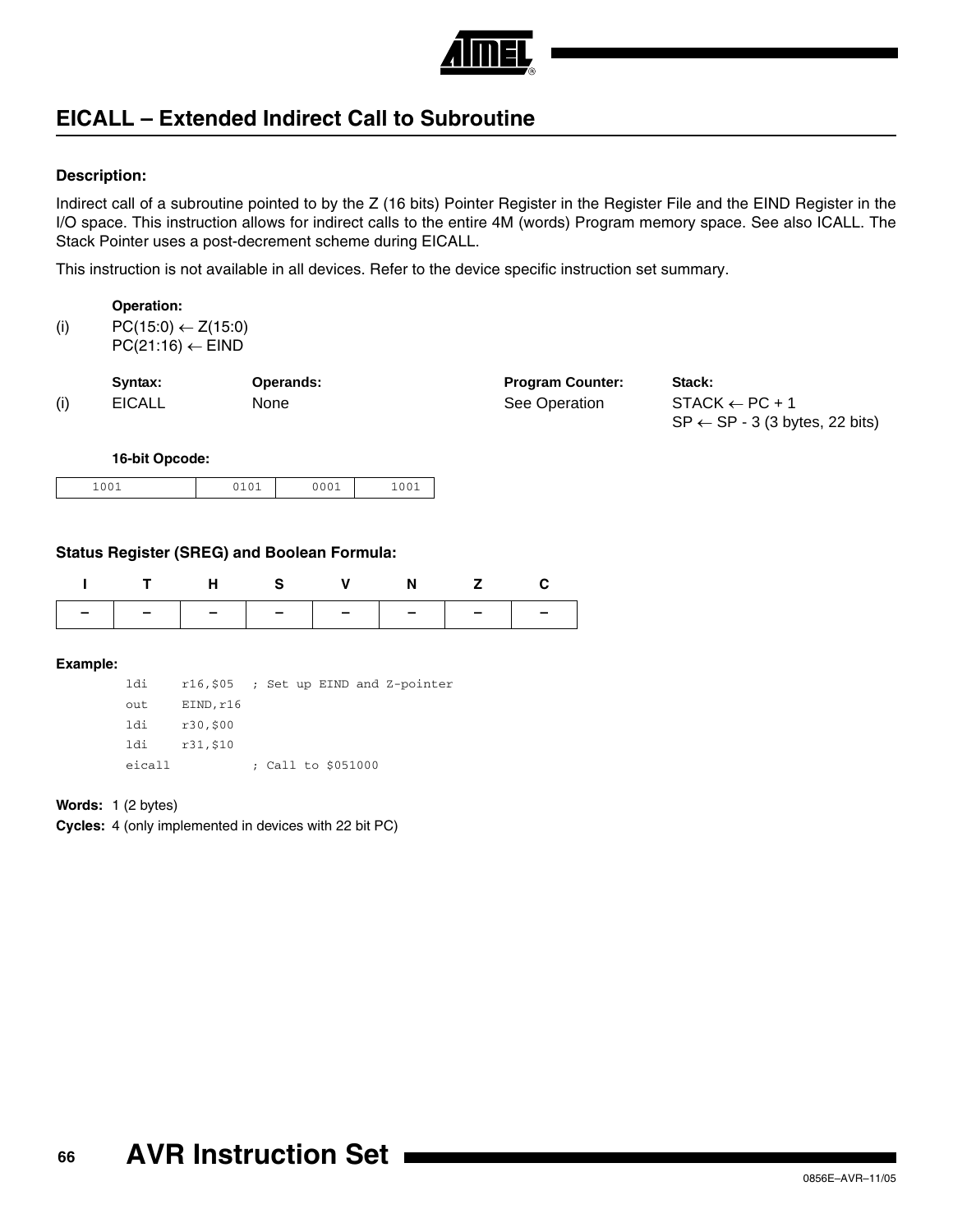### **EIJMP – Extended Indirect Jump**

#### **Description:**

Indirect jump to the address pointed to by the Z (16 bits) Pointer Register in the Register File and the EIND Register in the I/O space. This instruction allows for indirect jumps to the entire 4M (words) Program memory space. See also IJMP.

This instruction is not available in all devices. Refer to the device specific instruction set summary.

|     | Operation:                    |
|-----|-------------------------------|
| (i) | $PC(15:0) \leftarrow Z(15:0)$ |

 $PC(21:16) \leftarrow EIND$ 

|     | Syntax:      | Operands: | <b>Program Counter:</b> | Stack:       |
|-----|--------------|-----------|-------------------------|--------------|
| (i) | <b>EIJMP</b> | None      | See Operation           | Not Affected |
|     |              |           |                         |              |

**16-bit Opcode:**

| 001<br>$+00+$ | 010c<br>◡<br><b>__</b> | 0001 | 1001 |
|---------------|------------------------|------|------|

#### **Status Register (SREG) and Boolean Formula:**

| THS V N Z C                   |  |  |  |
|-------------------------------|--|--|--|
| -   -   -   -   -   -   -   - |  |  |  |

#### **Example:**

| ldi   |           |  |                    | $r16,505$ ; Set up EIND and Z-pointer |
|-------|-----------|--|--------------------|---------------------------------------|
| out   | EIND, r16 |  |                    |                                       |
| ldi   | r30,500   |  |                    |                                       |
| ldi   | r31,\$10  |  |                    |                                       |
| eijmp |           |  | ; Jump to \$051000 |                                       |

#### **Words:** 1 (2 bytes)

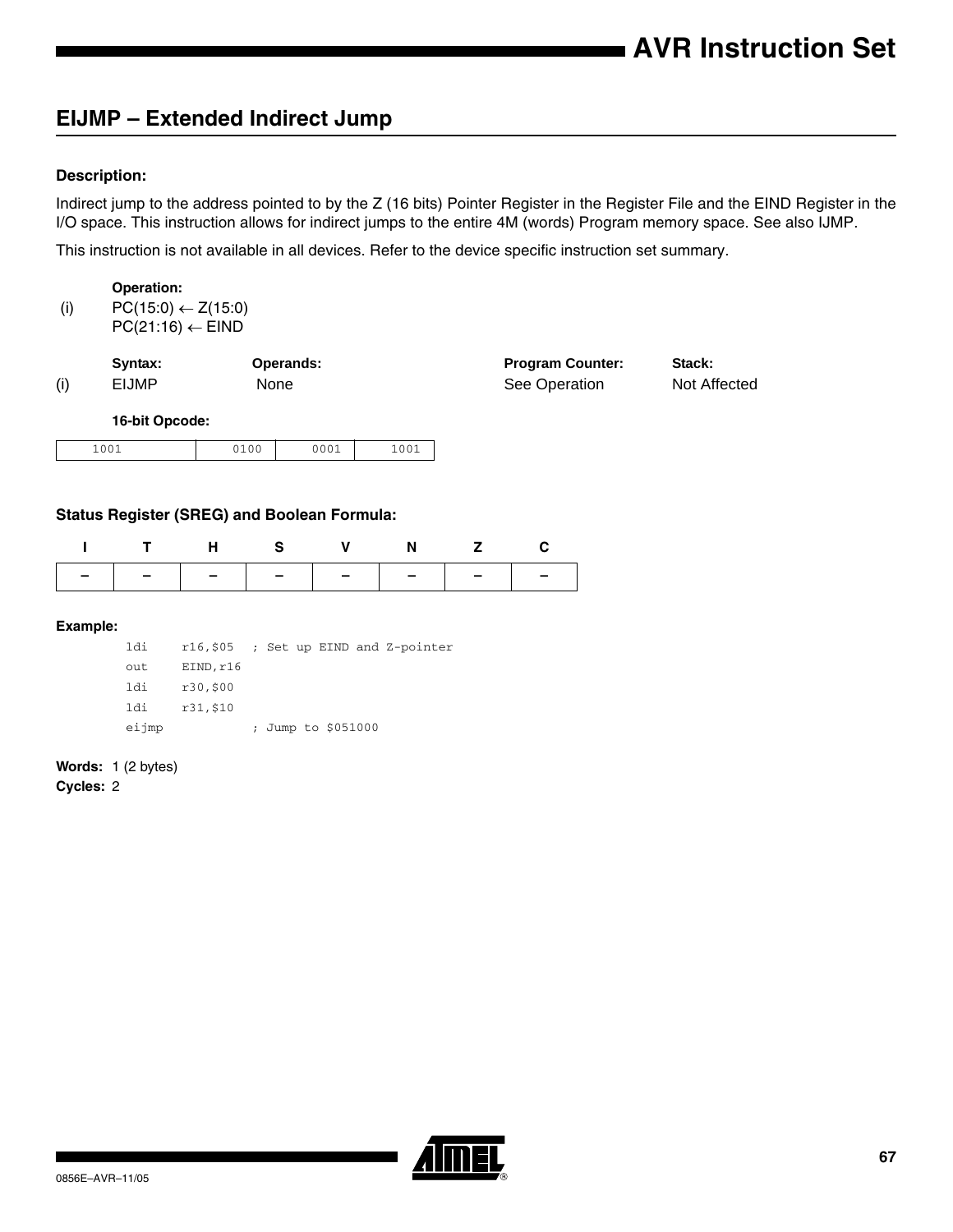

### **ELPM – Extended Load Program Memory**

#### **Description:**

Loads one byte pointed to by the Z-register and the RAMPZ Register in the I/O space, and places this byte in the destination register Rd. This instruction features a 100% space effective constant initialization or constant data fetch. The Program memory is organized in 16-bit words while the Z-pointer is a byte address. Thus, the least significant bit of the Z-pointer selects either low byte ( $Z_{LSB} = 0$ ) or high byte ( $Z_{LSB} = 1$ ). This instruction can address the entire Program memory space. The Z-pointer Register can either be left unchanged by the operation, or it can be incremented. The incrementation applies to the entire 24-bit concatenation of the RAMPZ and Z-pointer Registers.

Devices with Self-Programming capability can use the ELPM instruction to read the Fuse and Lock bit value. Refer to the device documentation for a detailed description.

RAMPZ:Z: Unchanged, R0 implied destination register

RAMPZ:Z: Unchanged RAMPZ:Z: Post incremented

**Program Counter:**  $PC \leftarrow PC + 1$  $PC \leftarrow PC + 1$  $PC \leftarrow PC + 1$ 

This instruction is not available in all devices. Refer to the device specific instruction set summary.

The result of these combinations is undefined:

ELPM r30, Z+ ELPM r31, Z+

#### **Operation: Comment:**

| (i) |  | $RO \leftarrow (RAMPZ:Z)$ |
|-----|--|---------------------------|
|     |  |                           |

| (ii)<br>$Rd \leftarrow (RAMPZ:Z)$ |  |
|-----------------------------------|--|
|-----------------------------------|--|

|       | $\sqrt{2}$ $\sqrt{2}$ $\sqrt{2}$ $\sqrt{2}$ $\sqrt{2}$ $\sqrt{2}$ $\sqrt{2}$ $\sqrt{2}$ $\sqrt{2}$ $\sqrt{2}$ $\sqrt{2}$ $\sqrt{2}$ $\sqrt{2}$ $\sqrt{2}$ $\sqrt{2}$ $\sqrt{2}$ $\sqrt{2}$ $\sqrt{2}$ $\sqrt{2}$ $\sqrt{2}$ $\sqrt{2}$ $\sqrt{2}$ $\sqrt{2}$ $\sqrt{2}$ $\sqrt{2}$ $\sqrt{2}$ $\sqrt{2}$ $\sqrt{2$ |                                                                                                        |
|-------|--------------------------------------------------------------------------------------------------------------------------------------------------------------------------------------------------------------------------------------------------------------------------------------------------------------------|--------------------------------------------------------------------------------------------------------|
| (iii) |                                                                                                                                                                                                                                                                                                                    | $\mathsf{Rd} \leftarrow (\mathsf{RAMPZ:Z}) \quad (\mathsf{RAMPZ:Z}) \leftarrow (\mathsf{RAMPZ:Z}) + 2$ |

|       | Syntax:       | Operands:        |  |
|-------|---------------|------------------|--|
| (i)   | ELPM          | None, R0 implied |  |
| (ii)  | ELPM Rd. Z    | $0 \le d \le 31$ |  |
| (iii) | $ELPM Rd, Z+$ | $0 \le d \le 31$ |  |

#### **16 bit Opcode:**

| 'i)  | 1001 | 0101 | 1101 | 1000 |
|------|------|------|------|------|
| .ii' | 1001 | 000d | dddd | 0110 |
| 'iii | 1001 | 000d | dddd | 0111 |

#### **Status Register (SREG) and Boolean Formula:**

| ITHS V N Z C                  |  |  |  |
|-------------------------------|--|--|--|
| -   -   -   -   -   -   -   - |  |  |  |

#### **Example:**

|            | ldi        |                       | ZL, byte3(Table 1<<1); Initialize Z-pointer     |
|------------|------------|-----------------------|-------------------------------------------------|
|            | out        | RAMPZ, ZL             |                                                 |
|            | ldi        | ZH, byte2(Table 1<<1) |                                                 |
|            | ldi        | ZL, byte1(Table 1<<1) |                                                 |
|            |            | elpm $r16$ , $Z+$     | ; Load constant from Program                    |
|            |            |                       | ; memory pointed to by RAMPZ: Z (Z is r31:r30)  |
| $\ddots$ . |            |                       |                                                 |
|            | Table 1:   |                       |                                                 |
|            | .dw 0x3738 |                       | ; 0x38 is addressed when $Z_{\text{res}} = 0$   |
|            |            |                       | : $0x37$ is addressed when $Z_{\text{ren}} = 1$ |

# **<sup>68</sup> AVR Instruction Set**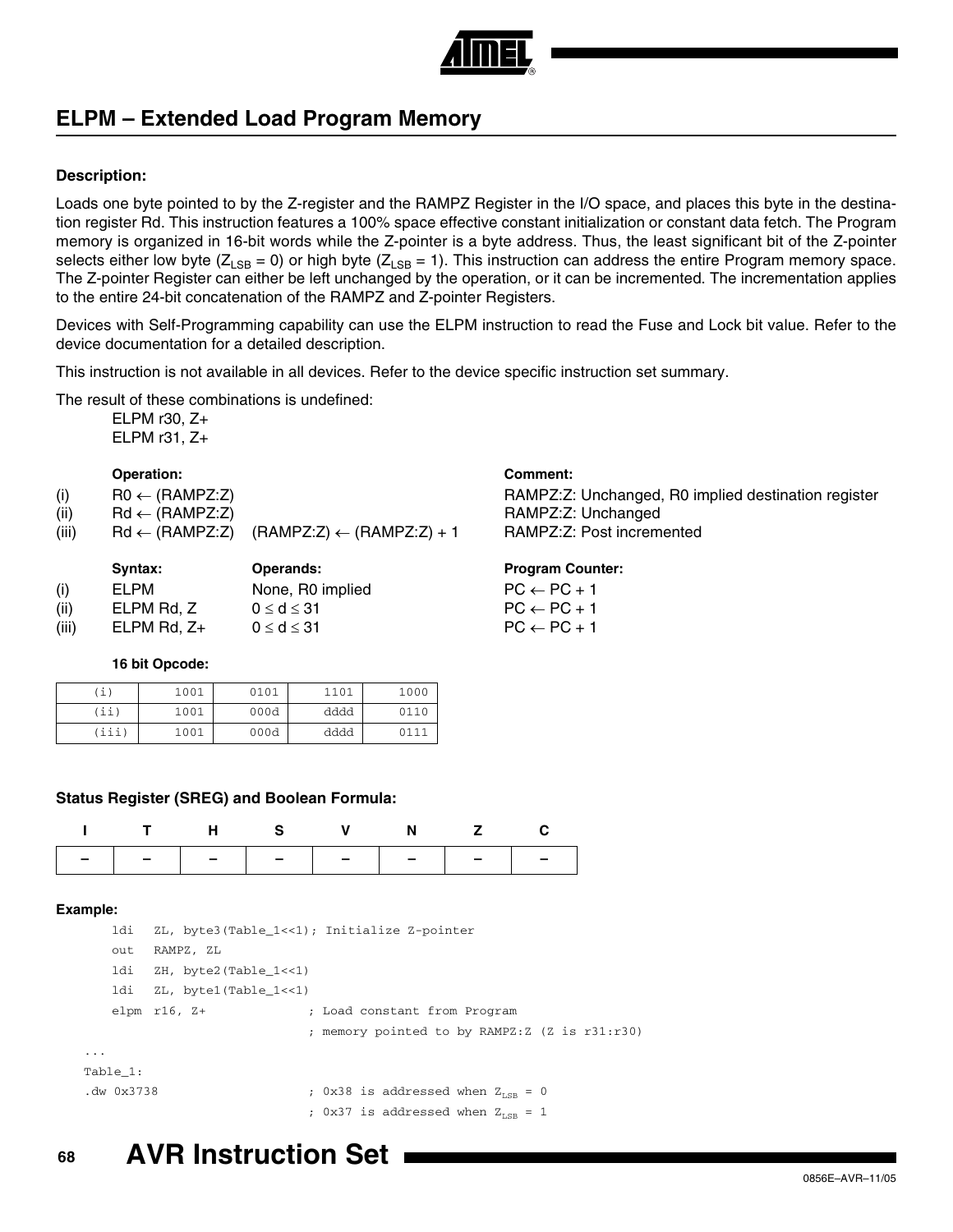# **AVR Instruction Set**

...

**Words:** 1 (2 bytes) **Cycles:** 3

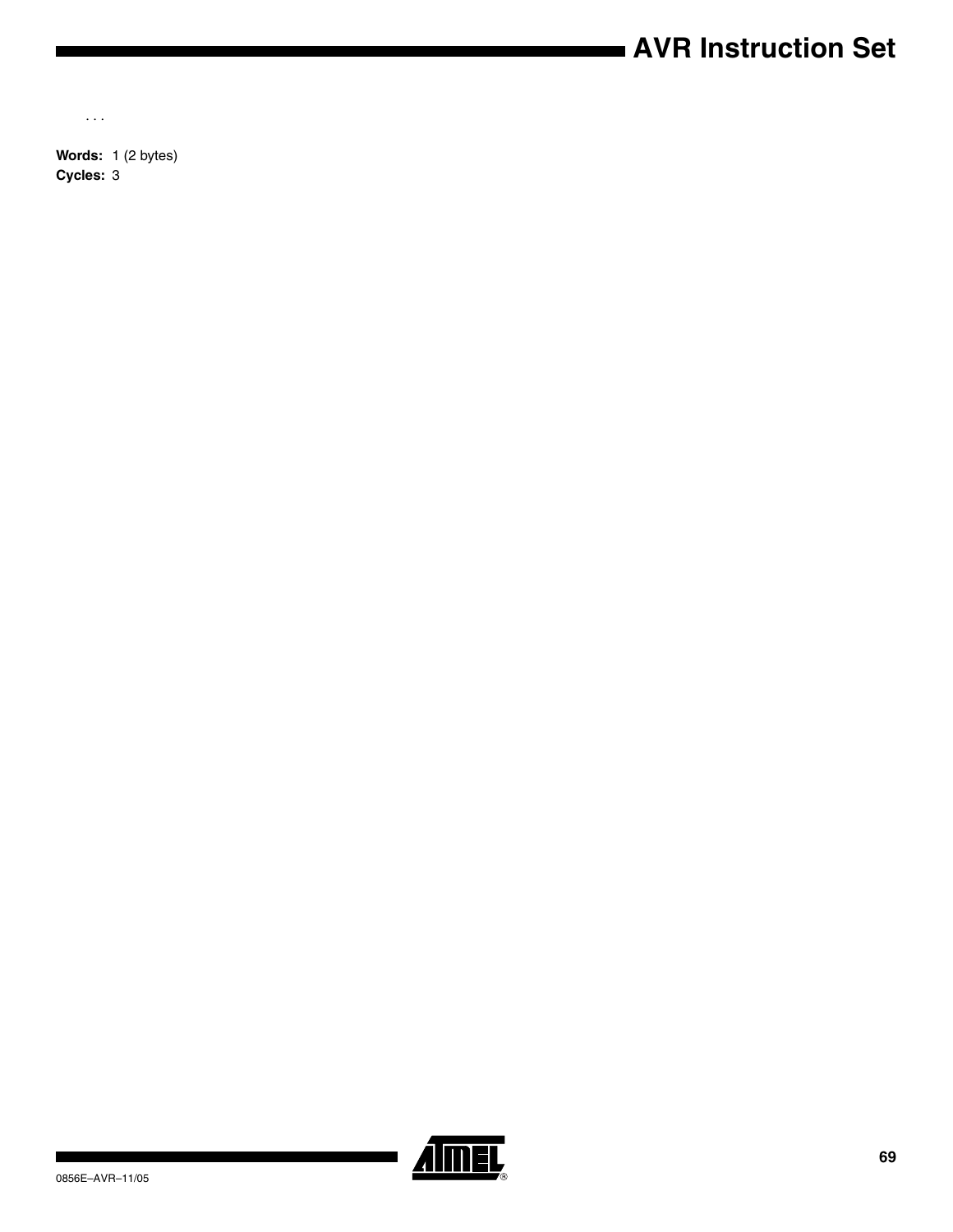### **EOR – Exclusive OR**

#### **Description:**

Performs the logical EOR between the contents of register Rd and register Rr and places the result in the destination register Rd.

**Operation:**

(i)  $Rd \leftarrow Rd$  ⊕ Rr

|     | Syntax:    | <b>Operands:</b>                     | <b>Program Counter:</b> |
|-----|------------|--------------------------------------|-------------------------|
| (i) | EOR Rd, Rr | $0 \leq d \leq 31, 0 \leq r \leq 31$ | $PC \leftarrow PC + 1$  |

**16-bit Opcode:**

#### **Status Register (SREG) and Boolean Formula:**

|  | ITHS V N Z C |  |  |
|--|--------------|--|--|
|  |              |  |  |

- S: N ⊕ V, For signed tests.
- V: 0 Cleared
- N: R7 Set if MSB of the result is set; cleared otherwise.
- Z:  $\overline{R7}$   $\overline{R6}$   $\overline{R5}$   $\overline{R4}$   $\overline{R3}$   $\overline{R2}$   $\overline{R1}$   $\overline{R0}$ Set if the result is \$00; cleared otherwise.

R (Result) equals Rd after the operation.

#### **Example:**

eor r4,r4 ; Clear r4 eor r0,r22 ; Bitwise exclusive or between r0 and r22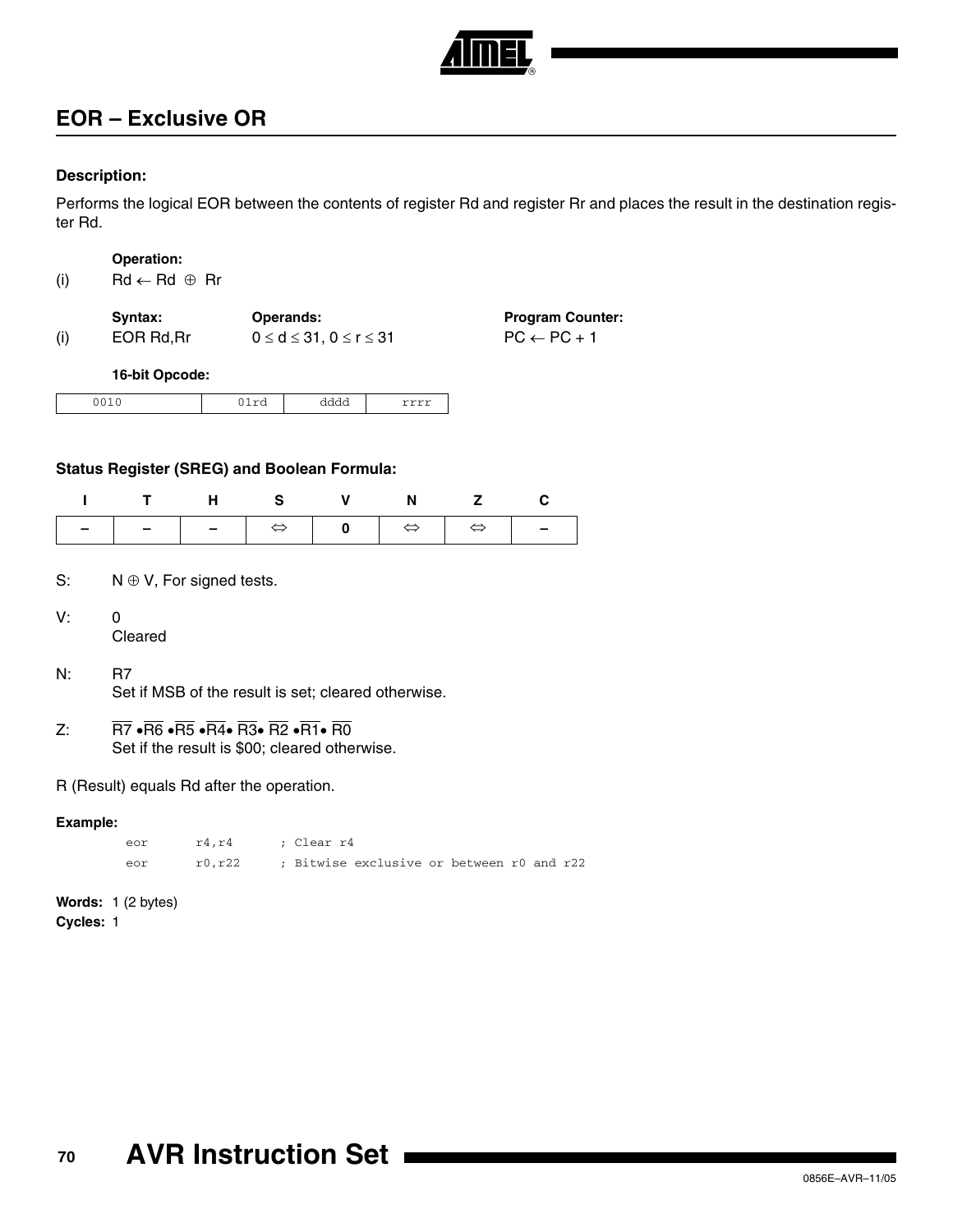## **FMUL – Fractional Multiply Unsigned**

#### **Description:**

This instruction performs 8-bit  $\times$  8-bit  $\rightarrow$  16-bit unsigned multiplication and shifts the result one bit left.



Let (N.Q) denote a fractional number with N binary digits left of the radix point, and Q binary digits right of the radix point. A multiplication between two numbers in the formats (N1.Q1) and (N2.Q2) results in the format ((N1+N2).(Q1+Q2)). For signal processing applications, the format (1.7) is widely used for the inputs, resulting in a (2.14) format for the product. A left shift is required for the high byte of the product to be in the same format as the inputs. The FMUL instruction incorporates the shift operation in the same number of cycles as MUL.

The (1.7) format is most commonly used with signed numbers, while FMUL performs an unsigned multiplication. This instruction is therefore most useful for calculating one of the partial products when performing a signed multiplication with 16-bit inputs in the (1.15) format, yielding a result in the (1.31) format. Note: the result of the FMUL operation may suffer from a 2's complement overflow if interpreted as a number in the (1.15) format. The MSB of the multiplication before shifting must be taken into account, and is found in the carry bit. See the following example.

The multiplicand Rd and the multiplier Rr are two registers containing unsigned fractional numbers where the implicit radix point lies between bit 6 and bit 7. The 16-bit unsigned fractional product with the implicit radix point between bit 14 and bit 15 is placed in R1 (high byte) and R0 (low byte).

This instruction is not available in all devices. Refer to the device specific instruction set summary.

|     | <b>Operation:</b> |                                                                                                         |
|-----|-------------------|---------------------------------------------------------------------------------------------------------|
| (i) |                   | R1:R0 $\leftarrow$ Rd $\times$ Rr (unsigned (1.15) $\leftarrow$ unsigned (1.7) $\times$ unsigned (1.7)) |

|     | Syntax:     | Operands:                                 | <b>Program Counter:</b> |
|-----|-------------|-------------------------------------------|-------------------------|
| (i) | FMUL Rd, Rr | $16 \leq d \leq 23$ , $16 \leq r \leq 23$ | $PC \leftarrow PC + 1$  |

#### **16-bit Opcode:**

#### **Status Register (SREG) and Boolean Formula:**

| ITHS V N Z C        |  |  |  |
|---------------------|--|--|--|
| - - - - - - - - - 0 |  |  |  |

C: R16

Set if bit 15 of the result before left shift is set; cleared otherwise.

Z: R15 •R14 •R13 •R12 •R11 •R10 •R9 •R8 •R7• R6• R5• R4• R3• R2 •R1• R0 Set if the result is \$0000; cleared otherwise.

R (Result) equals R1,R0 after the operation.

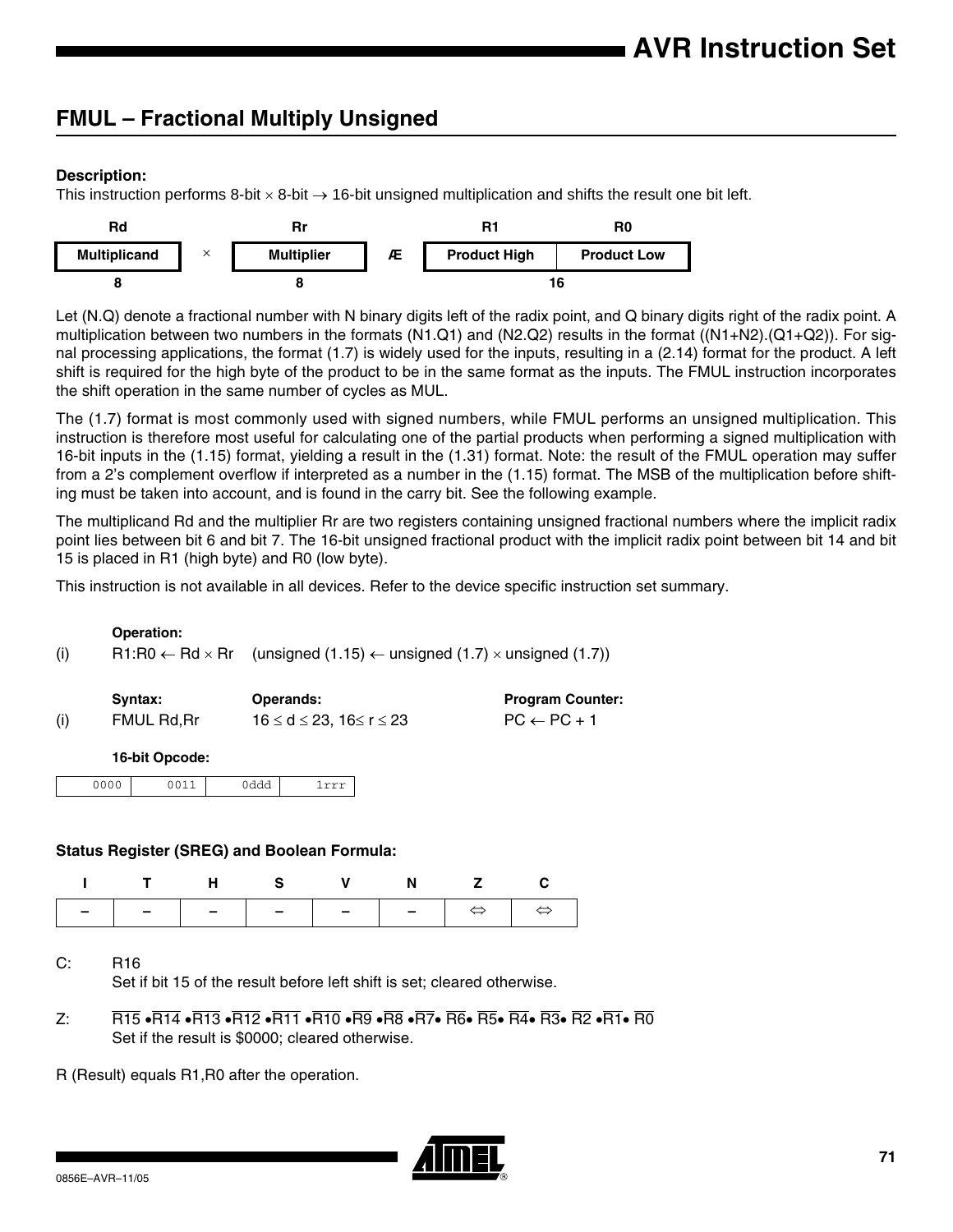

```
Example:
```

```
;******************************************************************************
   ;* DESCRIPTION
   ;*Signed fractional multiply of two 16-bit numbers with 32-bit result.
   ;* USAGE
   ;*r19:r18:r17:r16 = ( r23:r22 * r21:r20 ) << 1
   ;******************************************************************************
   fmuls16x16_32:
     clrr2
     fmulsr23, r21;((signed)ah * (signed)bh) << 1
     movwr19:r18, r1:r0
     fmulr22, r20;(al * bl) << 1
     adcr18, r2
     movwr17:r16, r1:r0
     fmulsur23, r20;((signed)ah * bl) << 1
     sbcr19, r2
     addr17, r0
     adcr18, r1
     adcr19, r2
     fmulsur21, r22; ((signed)bh * al) << 1
     sbcr19, r2
     addr17, r0
     adcr18, r1
     adcr19, r2
Words: 1 (2 bytes)
```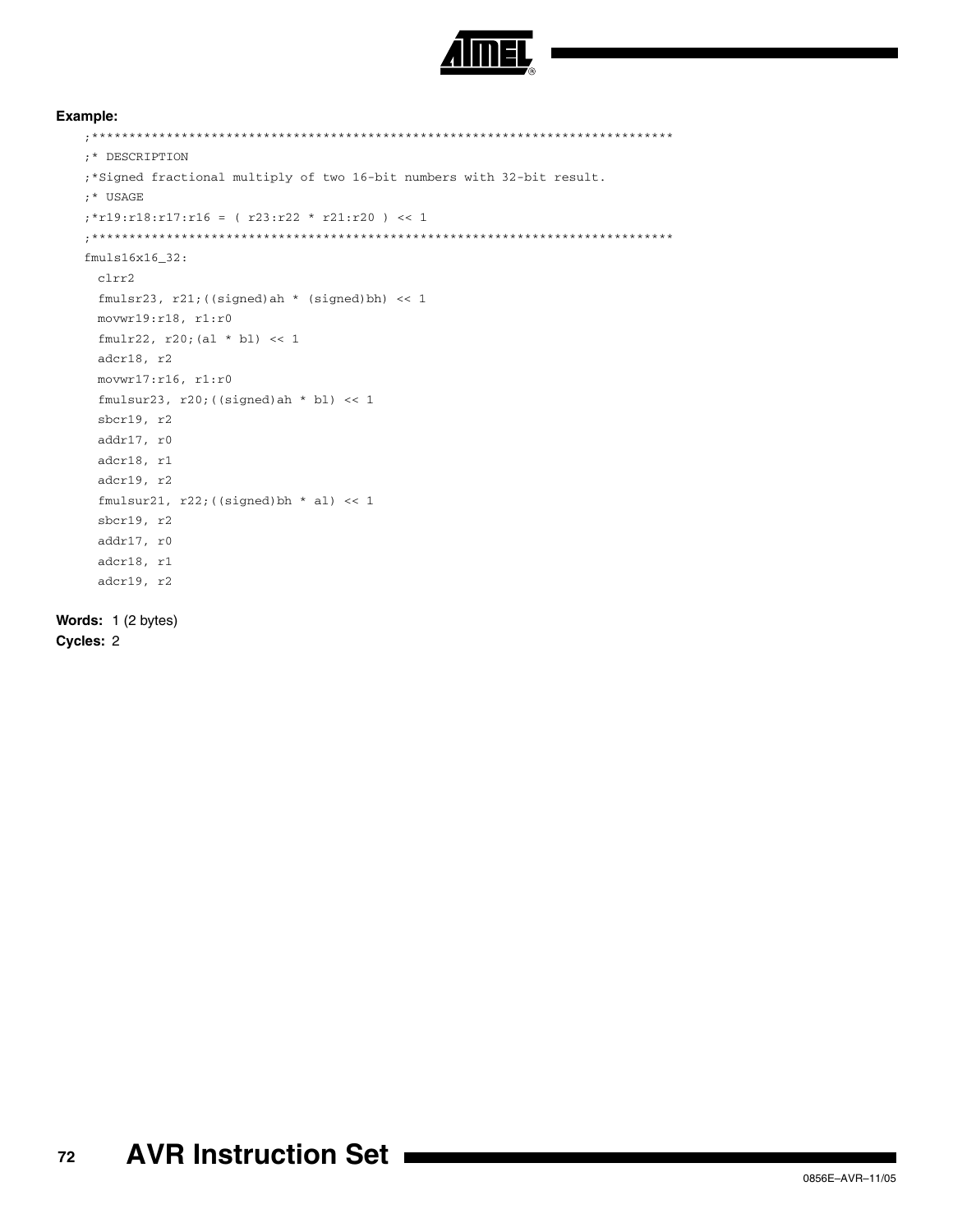# **FMULS – Fractional Multiply Signed**

# **Description:**

This instruction performs 8-bit  $\times$  8-bit  $\rightarrow$  16-bit signed multiplication and shifts the result one bit left.



Let (N.Q) denote a fractional number with N binary digits left of the radix point, and Q binary digits right of the radix point. A multiplication between two numbers in the formats (N1.Q1) and (N2.Q2) results in the format ((N1+N2).(Q1+Q2)). For signal processing applications, the format (1.7) is widely used for the inputs, resulting in a (2.14) format for the product. A left shift is required for the high byte of the product to be in the same format as the inputs. The FMULS instruction incorporates the shift operation in the same number of cycles as MULS.

The multiplicand Rd and the multiplier Rr are two registers containing signed fractional numbers where the implicit radix point lies between bit 6 and bit 7. The 16-bit signed fractional product with the implicit radix point between bit 14 and bit 15 is placed in R1 (high byte) and R0 (low byte).

Note that when multiplying 0x80 (-1) with 0x80 (-1), the result of the shift operation is 0x8000 (-1). The shift operation thus gives a two's complement overflow. This must be checked and handled by software.

This instruction is not available in all devices. Refer to the device specific instruction set summary.

#### **Operation:**

(i)  $R1:R0 \leftarrow Rd \times Rr$  (signed (1.15)  $\leftarrow$  signed (1.7)  $\times$  signed (1.7))

|     | Syntax:             | <b>Operands:</b>        | <b>Program Counter:</b> |
|-----|---------------------|-------------------------|-------------------------|
| (i) | <b>FMULS Rd, Rr</b> | 16 ≤ d ≤ 23, 16≤ r ≤ 23 | $PC \leftarrow PC + 1$  |

#### **16-bit Opcode:**

| 0000 | วก11    | 1ddd |  |
|------|---------|------|--|
|      | - - - - |      |  |

#### **Status Register (SREG) and Boolean Formula:**

| ITHS V N Z C |  |  |  |
|--------------|--|--|--|
|              |  |  |  |

C: R16

Set if bit 15 of the result before left shift is set; cleared otherwise.

Z: R15 •R14 •R13 •R12 •R11 •R10 •R9 •R8 •R7• R6• R5• R4• R3• R2 •R1• R0 Set if the result is \$0000; cleared otherwise.

#### R (Result) equals R1,R0 after the operation.

#### **Example:**

fmuls r23,r22 ; Multiply signed r23 and r22 in (1.7) format, result in (1.15) format movw r23:r22,r1:r0 ; Copy result back in r23:r22

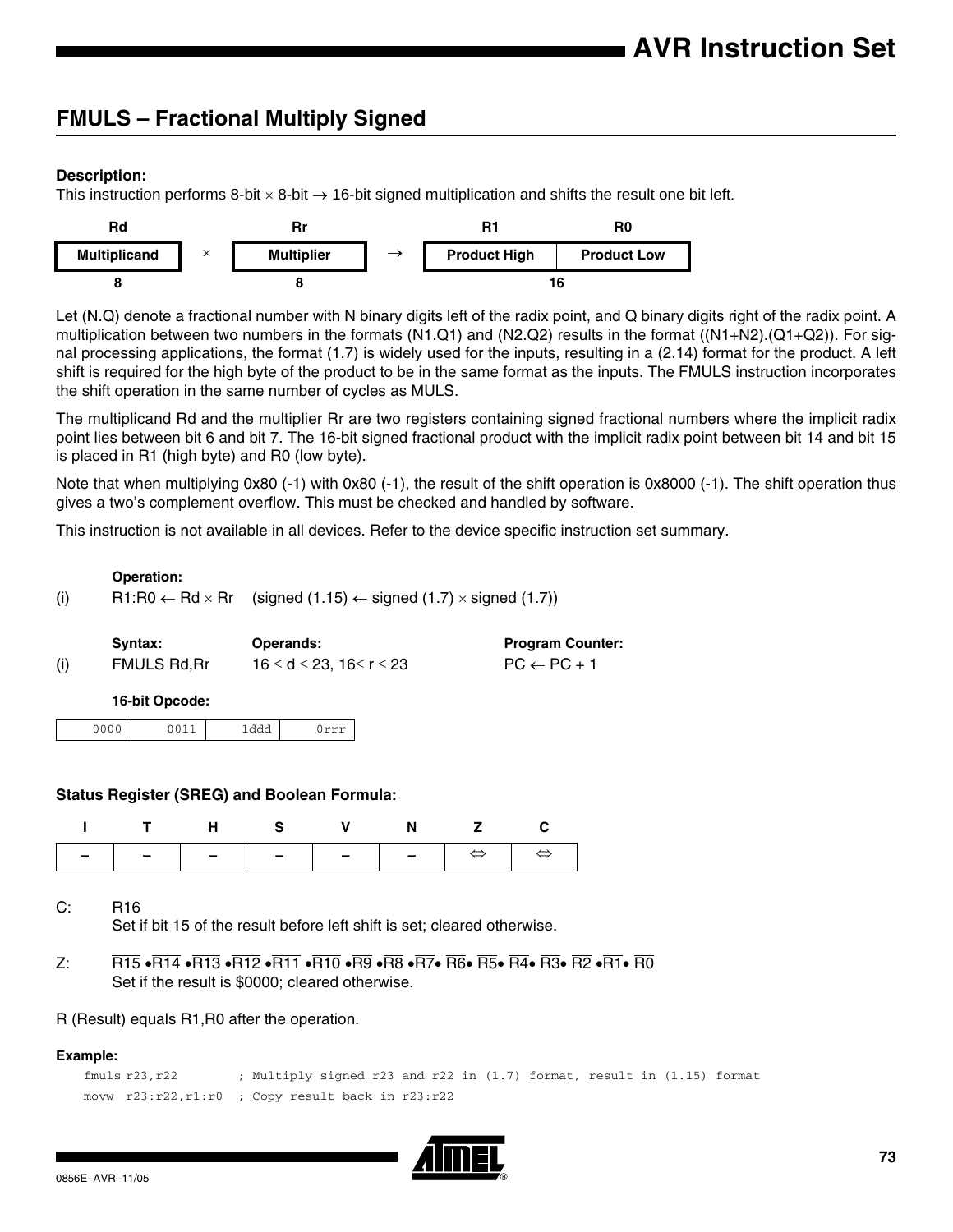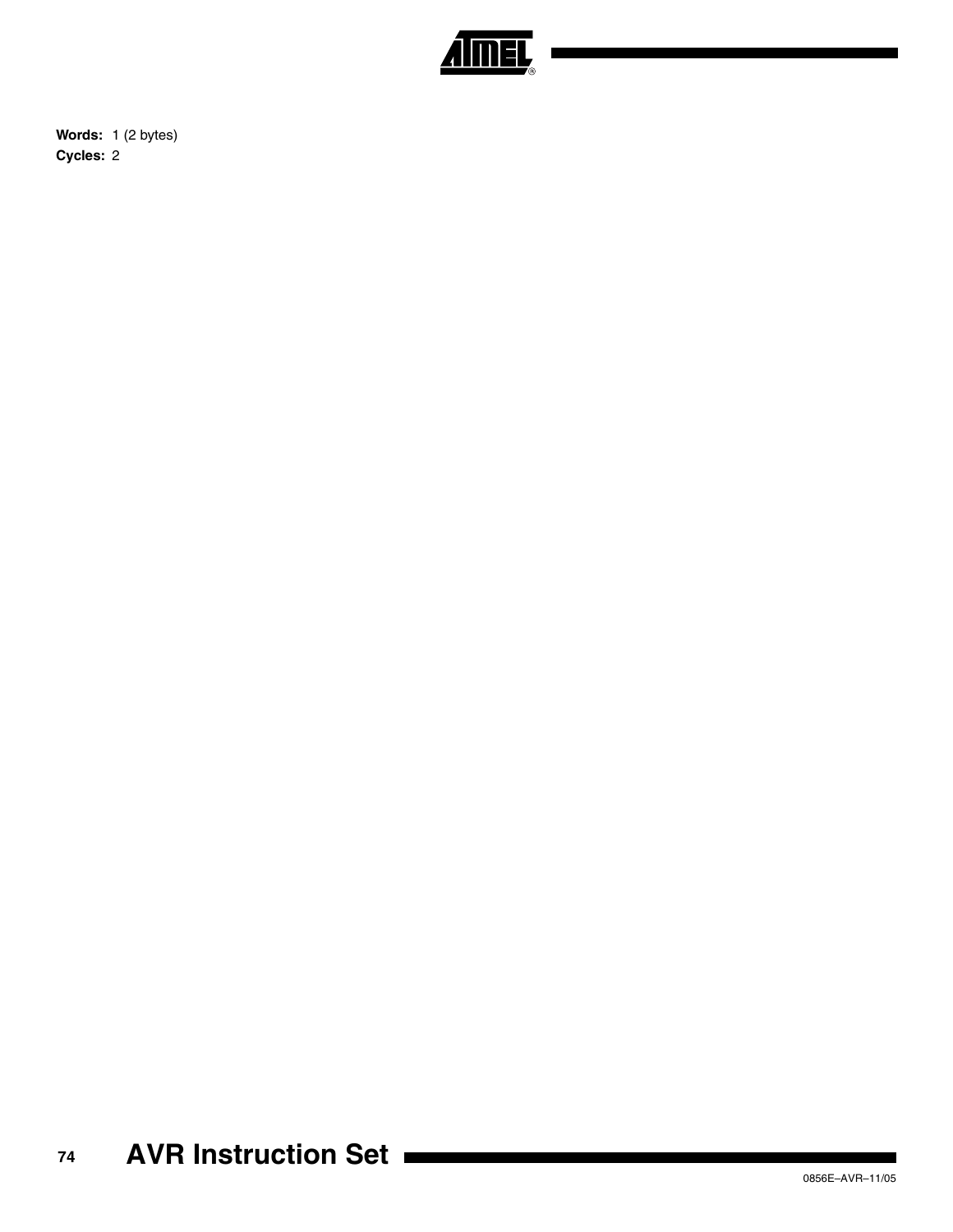# **FMULSU – Fractional Multiply Signed with Unsigned**

# **Description:**

This instruction performs 8-bit  $\times$  8-bit  $\rightarrow$  16-bit signed multiplication and shifts the result one bit left.



Let (N.Q) denote a fractional number with N binary digits left of the radix point, and Q binary digits right of the radix point. A multiplication between two numbers in the formats (N1.Q1) and (N2.Q2) results in the format ((N1+N2).(Q1+Q2)). For signal processing applications, the format (1.7) is widely used for the inputs, resulting in a (2.14) format for the product. A left shift is required for the high byte of the product to be in the same format as the inputs. The FMULSU instruction incorporates the shift operation in the same number of cycles as MULSU.

The (1.7) format is most commonly used with signed numbers, while FMULSU performs a multiplication with one unsigned and one signed input. This instruction is therefore most useful for calculating two of the partial products when performing a signed multiplication with 16-bit inputs in the (1.15) format, yielding a result in the (1.31) format. Note: the result of the FMULSU operation may suffer from a 2's complement overflow if interpreted as a number in the (1.15) format. The MSB of the multiplication before shifting must be taken into account, and is found in the carry bit. See the following example.

The multiplicand Rd and the multiplier Rr are two registers containing fractional numbers where the implicit radix point lies between bit 6 and bit 7. The multiplicand Rd is a signed fractional number, and the multiplier Rr is an unsigned fractional number. The 16-bit signed fractional product with the implicit radix point between bit 14 and bit 15 is placed in R1 (high byte) and R0 (low byte).

This instruction is not available in all devices. Refer to the device specific instruction set summary.

### **Operation:**

(i)  $R1:R0 \leftarrow Rd \times Rr$  (signed (1.15)  $\leftarrow$  signed (1.7)  $\times$  unsigned (1.7))

|     | Syntax:              | Operands:               | <b>Program Counter:</b> |
|-----|----------------------|-------------------------|-------------------------|
| (i) | <b>FMULSU Rd, Rr</b> | 16 ≤ d ≤ 23, 16≤ r ≤ 23 | $PC \leftarrow PC + 1$  |

#### **16-bit Opcode:**

| $-$ <u>aaa</u><br>÷ |
|---------------------|
|---------------------|

# **Status Register (SREG) and Boolean Formula:**

|            | THS V N Z C |  |  |  |
|------------|-------------|--|--|--|
| $\sim$ $-$ |             |  |  |  |

C: R16

Set if bit 15 of the result before left shift is set; cleared otherwise.

Z: R15 •R14 •R13 •R12 •R11 •R10 •R9 •R8 •R7• R6• R5• R4• R3• R2 •R1• R0 Set if the result is \$0000; cleared otherwise.

R (Result) equals R1,R0 after the operation.

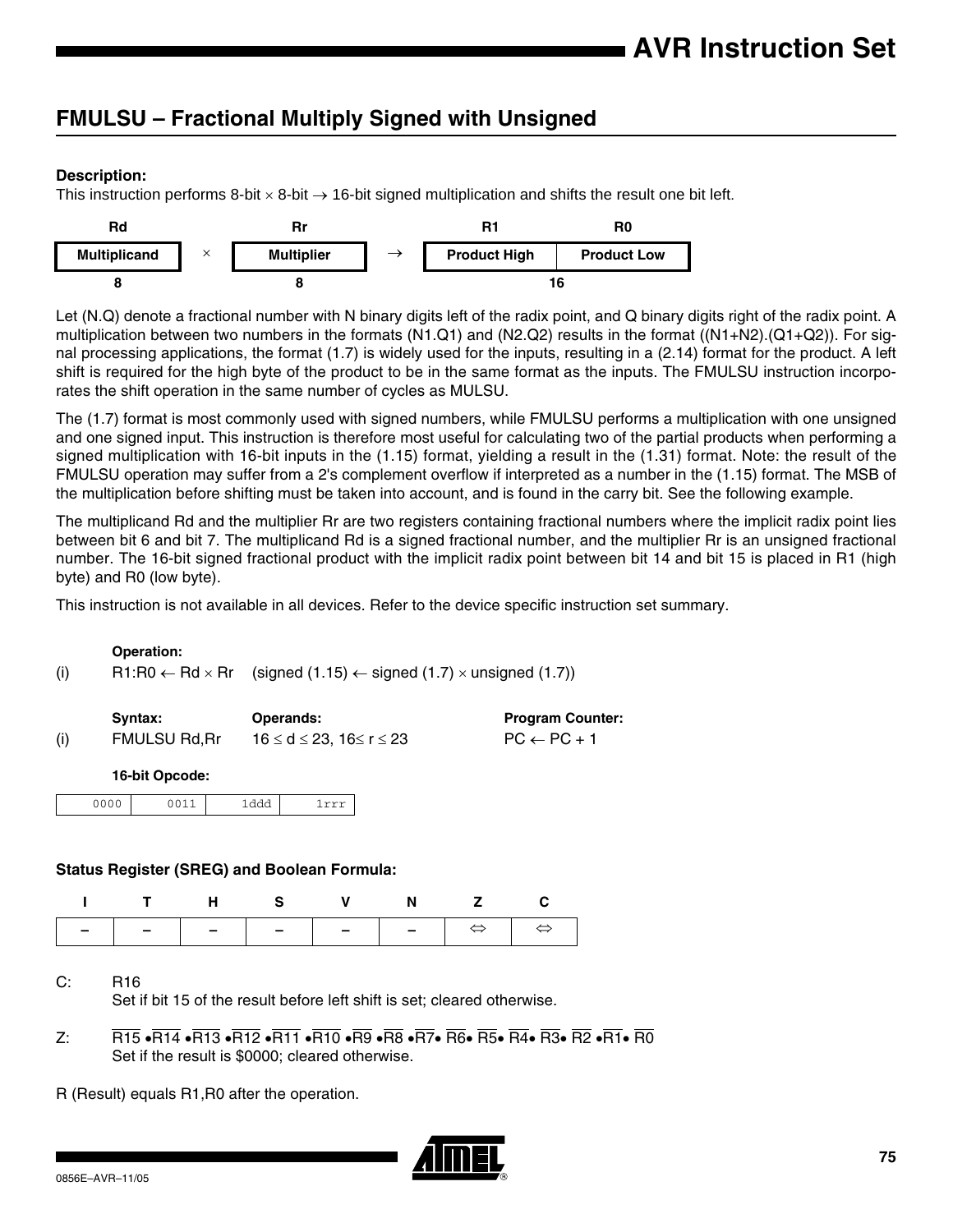

#### **Example:**

```
;******************************************************************************
;* DESCRIPTION
;*Signed fractional multiply of two 16-bit numbers with 32-bit result.
;* USAGE
;*r19:r18:r17:r16 = ( r23:r22 * r21:r20 ) << 1
;******************************************************************************
fmuls16x16_32:
 clrr2
 fmulsr23, r21; ((signed)ah * (signed)bh) << 1
 movwr19:r18, r1:r0
 fmulr22, r20;(al * bl) << 1
 adcr18, r2
 movwr17:r16, r1:r0
 fmulsur23, r20; ((signed)ah * bl) << 1
 sbcr19, r2
 addr17, r0
 adcr18, r1
 adcr19, r2
 fmulsur21, r22; ((signed)bh * al) << 1
 sbcr19, r2
 addr17, r0
 adcr18, r1
 adcr19, r2
```

```
Words: 1 (2 bytes)
Cycles: 2
```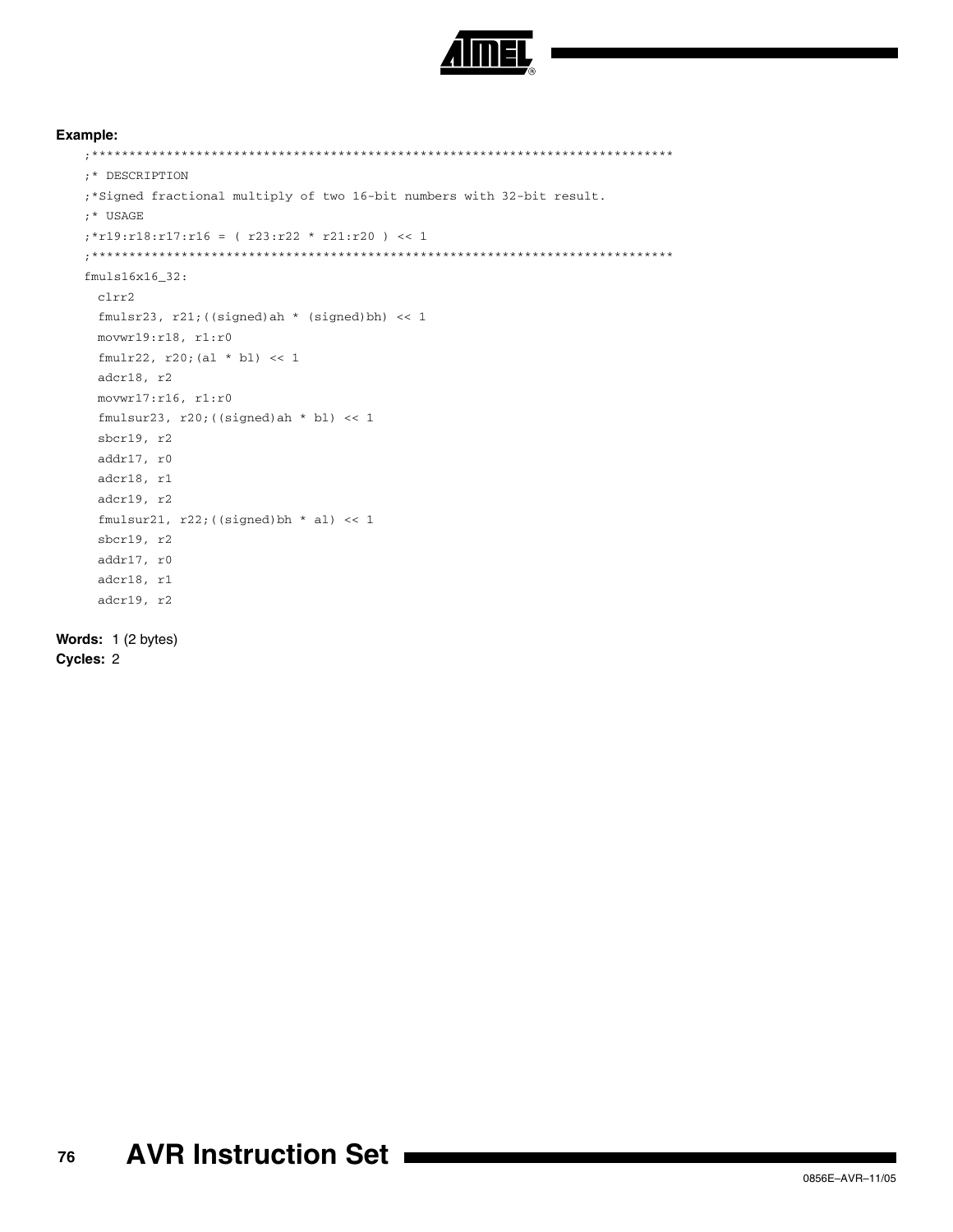# **ICALL – Indirect Call to Subroutine**

### **Description:**

Calls to a subroutine within the entire 4M (words) Program memory. The return address (to the instruction after the CALL) will be stored onto the Stack. See also RCALL. The Stack Pointer uses a post-decrement scheme during CALL.

This instruction is not available in all devices. Refer to the device specific instruction set summary.

#### **Operation:**

- (i) PC(15:0)  $\leftarrow$  Z(15:0) Devices with 16 bits PC, 128K bytes Program memory maximum.
- (ii) PC(15:0)  $\leftarrow$  Z(15:0) Devices with 22 bits PC, 8M bytes Program memory maximum.
- $PC(21:16) \leftarrow 0$

| (i)  | Syntax:<br><b>ICALL</b> | Operands:<br>None | <b>Program Counter:</b><br>See Operation | Stack:<br>$STACK \leftarrow PC + 1$<br>$SP \leftarrow SP - 2$ (2 bytes, 16 bits) |
|------|-------------------------|-------------------|------------------------------------------|----------------------------------------------------------------------------------|
| (ii) | <b>ICALL</b>            | <b>None</b>       | See Operation                            | $STACK \leftarrow PC + 1$<br>$SP \leftarrow SP - 3$ (3 bytes, 22 bits)           |

### **16-bit Opcode:**

#### **Status Register (SREG) and Boolean Formula:**

|                               | H S V N Z C |  |  |
|-------------------------------|-------------|--|--|
| -   -   -   -   -   -   -   - |             |  |  |

#### **Example:**

mov r30,r0 ; Set offset to call table icall  $;$  Call routine pointed to by r31:r30

**Words:** 1 (2 bytes)

- **Cycles:** 3 devices with 16 bit PC
- 4 devices with 22 bit PC

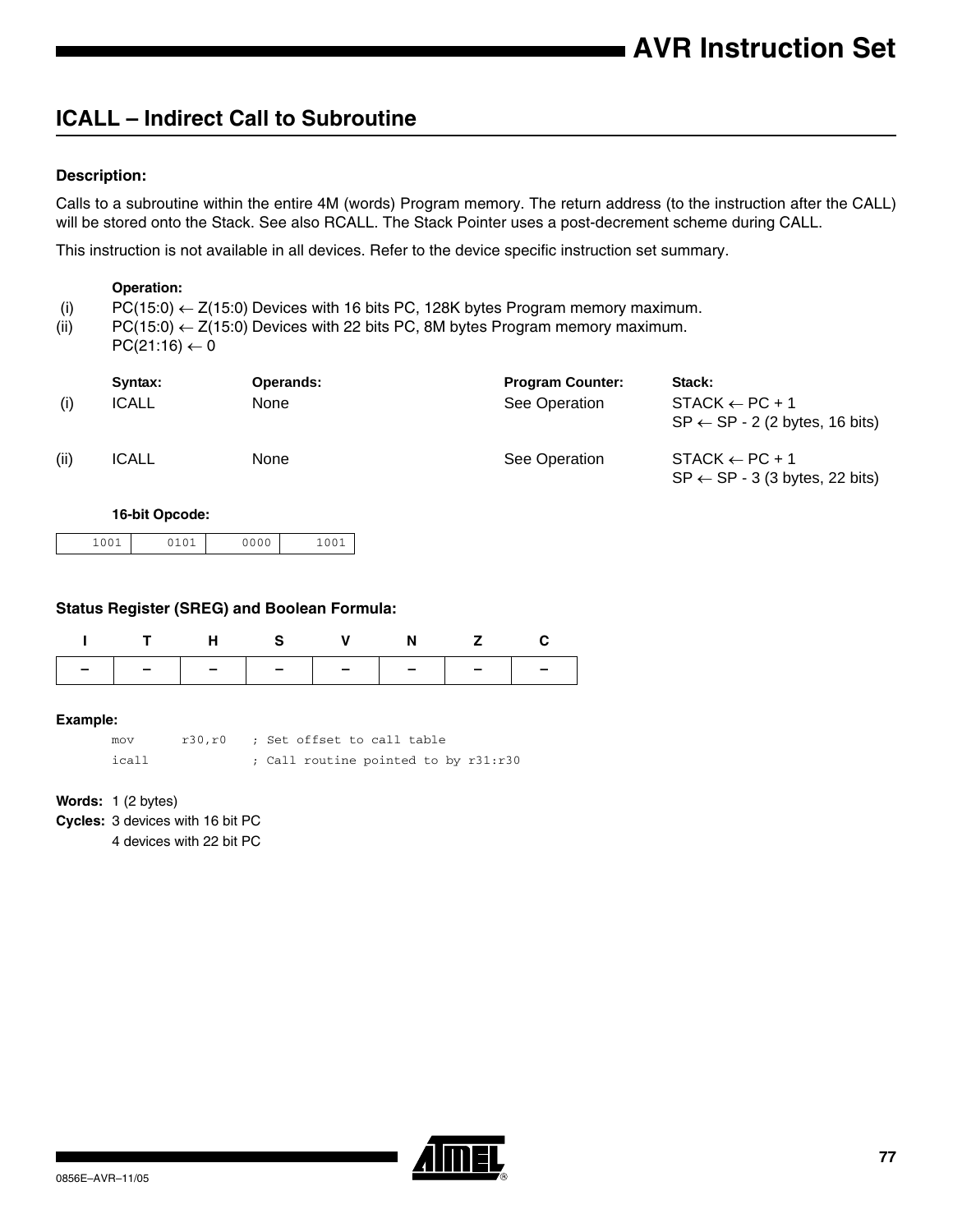# **IJMP – Indirect Jump**

#### **Description:**

Indirect jump to the address pointed to by the Z (16 bits) Pointer Register in the Register File. The Z-pointer Register is 16 bits wide and allows jump within the lowest 64K words (128K bytes) section of Program memory.

This instruction is not available in all devices. Refer to the device specific instruction set summary.

#### **Operation:**

- (i)  $PC \leftarrow Z(15:0)$  Devices with 16 bits PC, 128K bytes Program memory maximum.
- (ii) PC(15:0)  $\leftarrow$  Z(15:0) Devices with 22 bits PC, 8M bytes Program memory maximum.
- $PC(21:16) \leftarrow 0$

|           | Syntax:     | Operands: | <b>Program Counter:</b> | Stack:       |
|-----------|-------------|-----------|-------------------------|--------------|
| (i), (ii) | <b>IJMP</b> | None      | See Operation           | Not Affected |

#### **16-bit Opcode:**

| 100 <sup>4</sup><br>0100 | 0000 | 100 <sup>7</sup> |
|--------------------------|------|------------------|
|--------------------------|------|------------------|

#### **Status Register (SREG) and Boolean Formula:**

|          |             |                                                                                  |  |  | N |  |  |
|----------|-------------|----------------------------------------------------------------------------------|--|--|---|--|--|
|          |             |                                                                                  |  |  |   |  |  |
| Example: | mov<br>ijmp | ; Set offset to jump table<br>r30, r0<br>; Jump to routine pointed to by r31:r30 |  |  |   |  |  |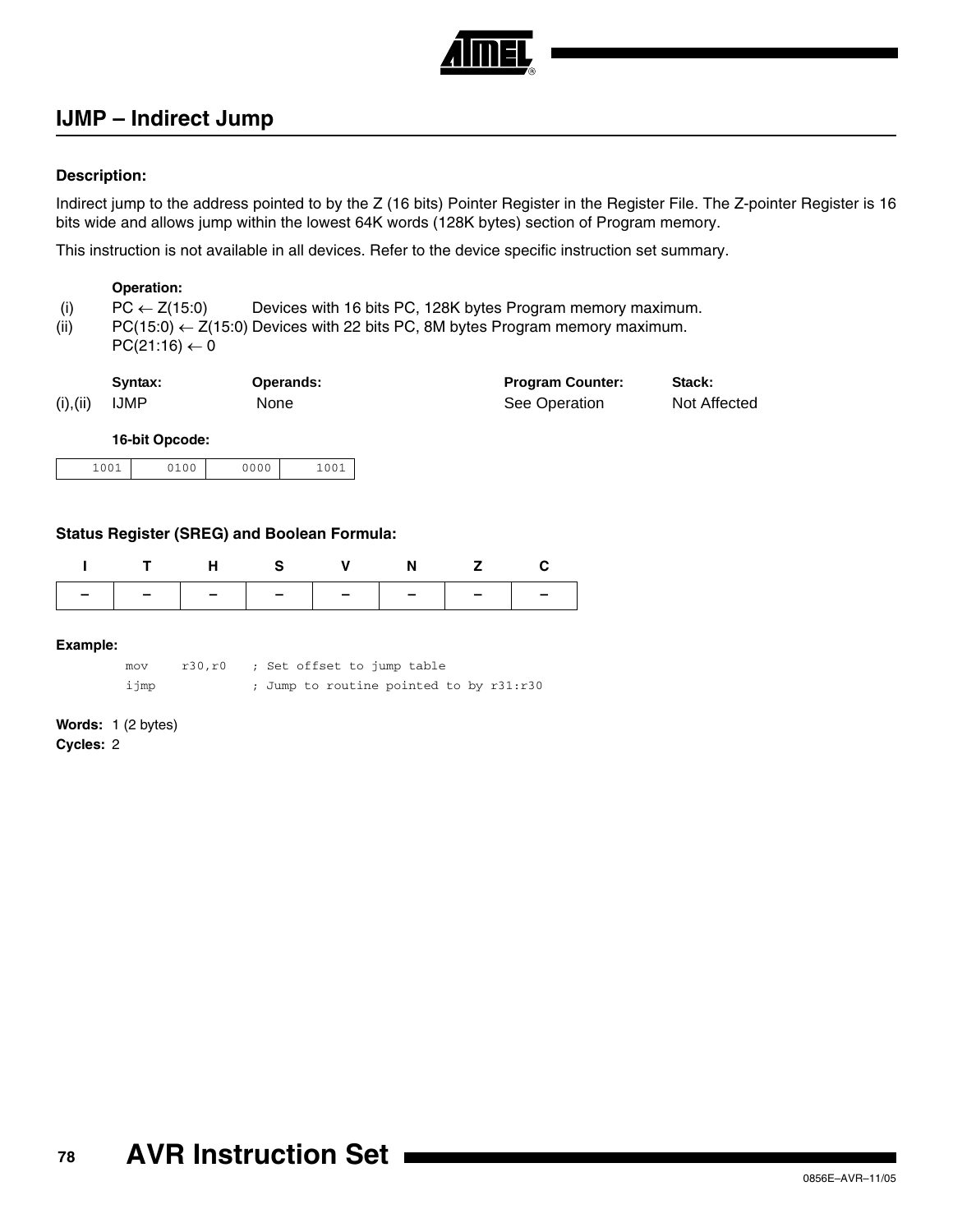# **IN - Load an I/O Location to Register**

### **Description:**

Loads data from the I/O Space (Ports, Timers, Configuration Registers etc.) into register Rd in the Register File.

| (i) |      | <b>Operation:</b><br>$Rd \leftarrow I/O(A)$ |      |                                                      |  |                                                   |
|-----|------|---------------------------------------------|------|------------------------------------------------------|--|---------------------------------------------------|
| (i) |      | Syntax:<br>IN Rd, A                         |      | Operands:<br>$0 \leq d \leq 31$ , $0 \leq A \leq 63$ |  | <b>Program Counter:</b><br>$PC \leftarrow PC + 1$ |
|     |      | 16-bit Opcode:                              |      |                                                      |  |                                                   |
|     | 1011 | 0AAd                                        | dddd | AAAA                                                 |  |                                                   |

### **Status Register (SREG) and Boolean Formula:**

| THS V N Z C    |  |  |  |
|----------------|--|--|--|
| -------------- |  |  |  |

#### **Example:**

|       | in                      | r25,\$16 | ; Read Port B                     |
|-------|-------------------------|----------|-----------------------------------|
|       | cpi                     | r25.4    | ; Compare read value to constant  |
|       | brea                    | exit     | ; Branch if r25=4                 |
|       | $\cdot$ $\cdot$ $\cdot$ |          |                                   |
| exit: | nop                     |          | ; Branch destination (do nothing) |

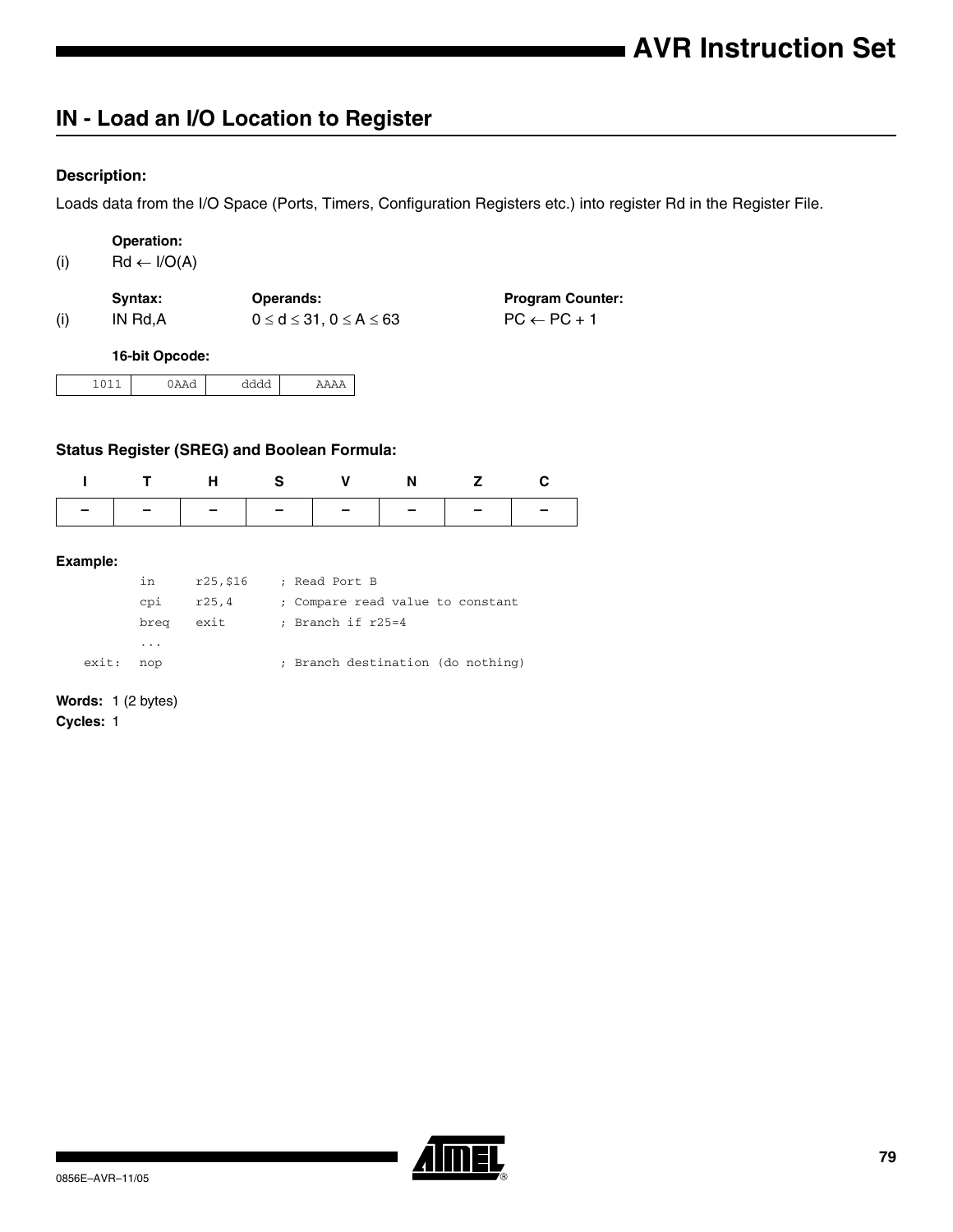# **INC – Increment**

# **Description:**

Adds one -1- to the contents of register Rd and places the result in the destination register Rd.

The C Flag in SREG is not affected by the operation, thus allowing the INC instruction to be used on a loop counter in multiple-precision computations.

When operating on unsigned numbers, only BREQ and BRNE branches can be expected to perform consistently. When operating on two's complement values, all signed branches are available.

**Operation:** (i)  $Rd \leftarrow Rd + 1$ 

|     | Svntax: | <b>Operands:</b> | <b>Program Cour</b>    |
|-----|---------|------------------|------------------------|
| (i) | INC Rd  | $0 \le d \le 31$ | $PC \leftarrow PC + 1$ |

**Program Counter:** 

**16-bit Opcode:**

| 100 <sup>2</sup> | በ1 በብ | Adda<br>$   -$ | $   -$ |
|------------------|-------|----------------|--------|
|------------------|-------|----------------|--------|

# **Status Register and Boolean Formula:**

|  | ITHS V N Z C |  |  |
|--|--------------|--|--|
|  |              |  |  |

- S: N ⊕ V For signed tests.
- V: R7  $\overline{R6}$   $\overline{R5}$   $\overline{R4}$   $\overline{R3}$   $\overline{R2}$   $\overline{R1}$   $\overline{R0}$ Set if two's complement overflow resulted from the operation; cleared otherwise. Two's complement overflow occurs if and only if Rd was \$7F before the operation.
- N: R7 Set if MSB of the result is set; cleared otherwise.
- Z:  $\overline{R7}$   $\overline{R6}$   $\overline{R5}$   $\overline{R4}$   $\overline{R3}$   $\overline{R2}$   $\overline{R1}$   $\overline{R0}$ Set if the result is \$00; Cleared otherwise.
- R (Result) equals Rd after the operation.

#### **Example:**

|       | c1r  | r22      | ; clear r22             |
|-------|------|----------|-------------------------|
| loop: | inc  | r22      | ; increment r22         |
|       | .    |          |                         |
|       | cpi  | r22,\$4F | ; Compare r22 to \$4f   |
|       | brne | loop     | ; Branch if not equal   |
|       | nop  |          | ; Continue (do nothing) |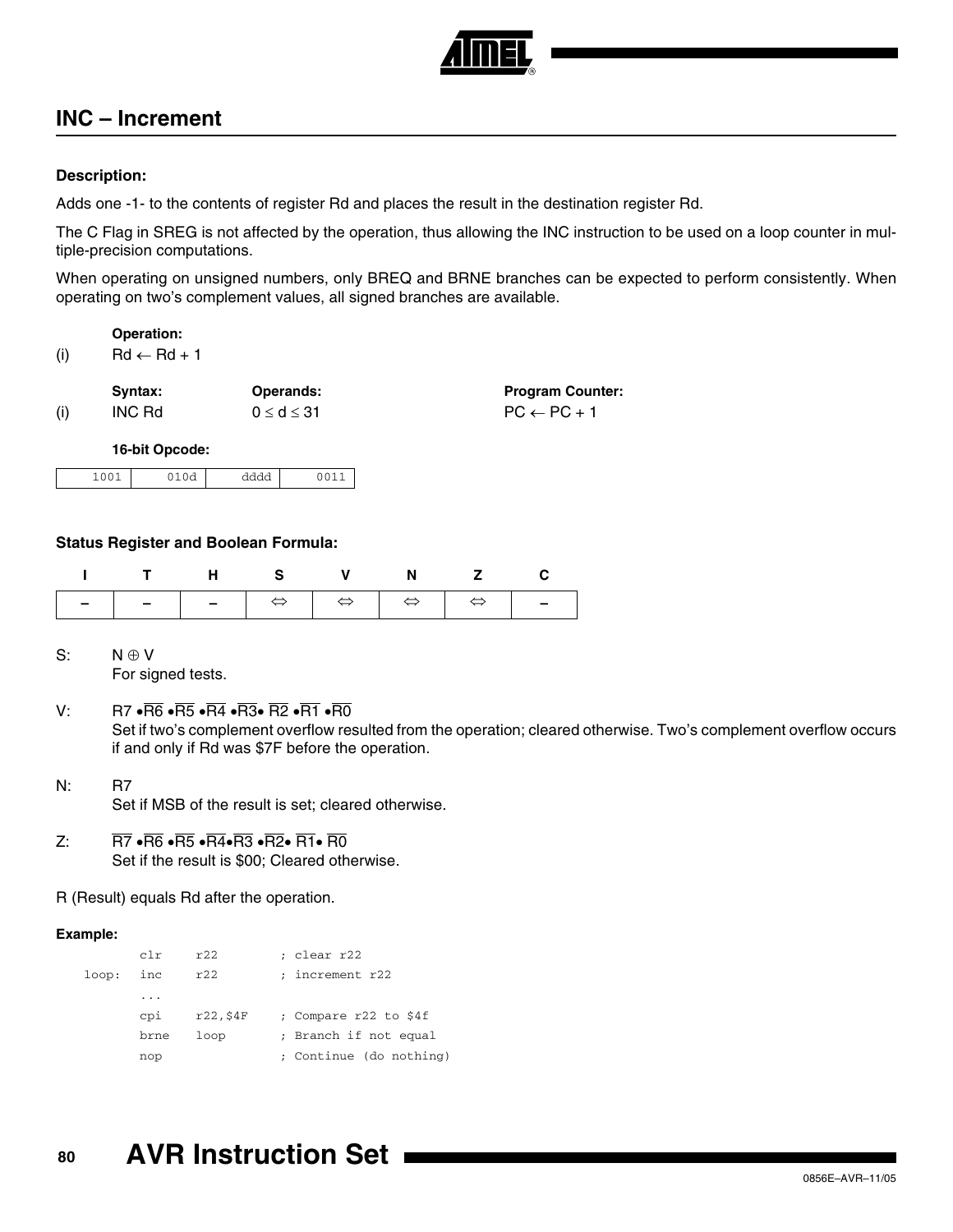# **AVR Instruction Set**

**Words:** 1 (2 bytes) **Cycles:** 1

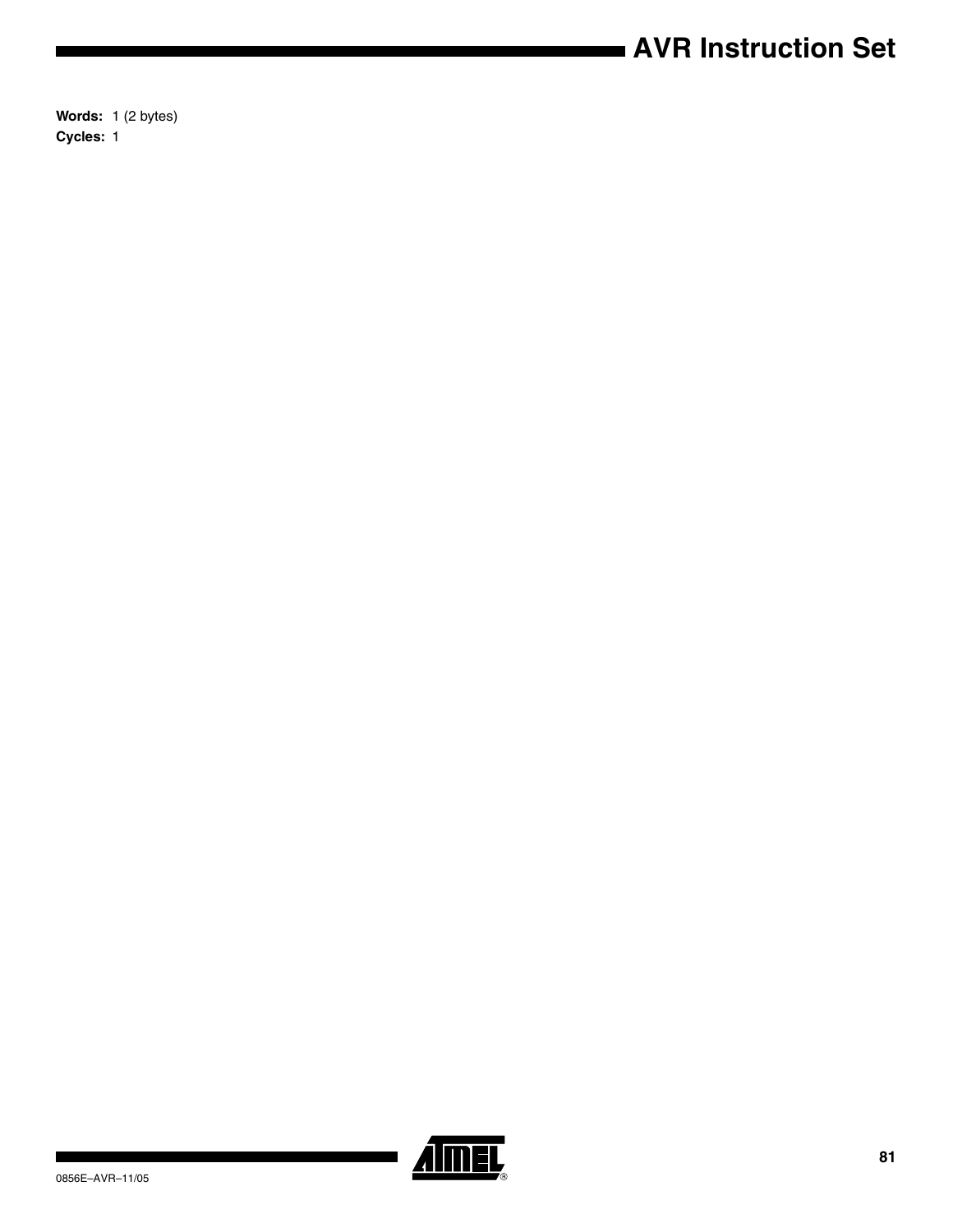

# **JMP – Jump**

#### **Description:**

Jump to an address within the entire 4M (words) Program memory. See also RJMP.

This instruction is not available in all devices. Refer to the device specific instruction set summary.

# **Operation:**

(i)  $\mathsf{PC} \leftarrow \mathsf{k}$ 

|     | Syntax: | <b>Operands:</b> | <b>Program Counter:</b> | Stack:    |
|-----|---------|------------------|-------------------------|-----------|
| (i) | JMP k   | $0 \leq k < 4M$  | $PC \leftarrow k$       | Unchanged |

**32-bit Opcode:**

| $-100.5$ | $\bigcap$ | レレレレ | ሰሁ   |
|----------|-----------|------|------|
| とととと     | レレレレ      | レレレレ | トレレト |

### **Status Register (SREG) and Boolean Formula:**

|  |  | HS V N Z C |  |
|--|--|------------|--|
|  |  |            |  |

#### **Example:**

| mov         | r1.r0  | ; Copy r0 to r1                 |
|-------------|--------|---------------------------------|
| jmp         | farplc | ; Unconditional jump            |
| .           |        |                                 |
| farplc: nop |        | ; Jump destination (do nothing) |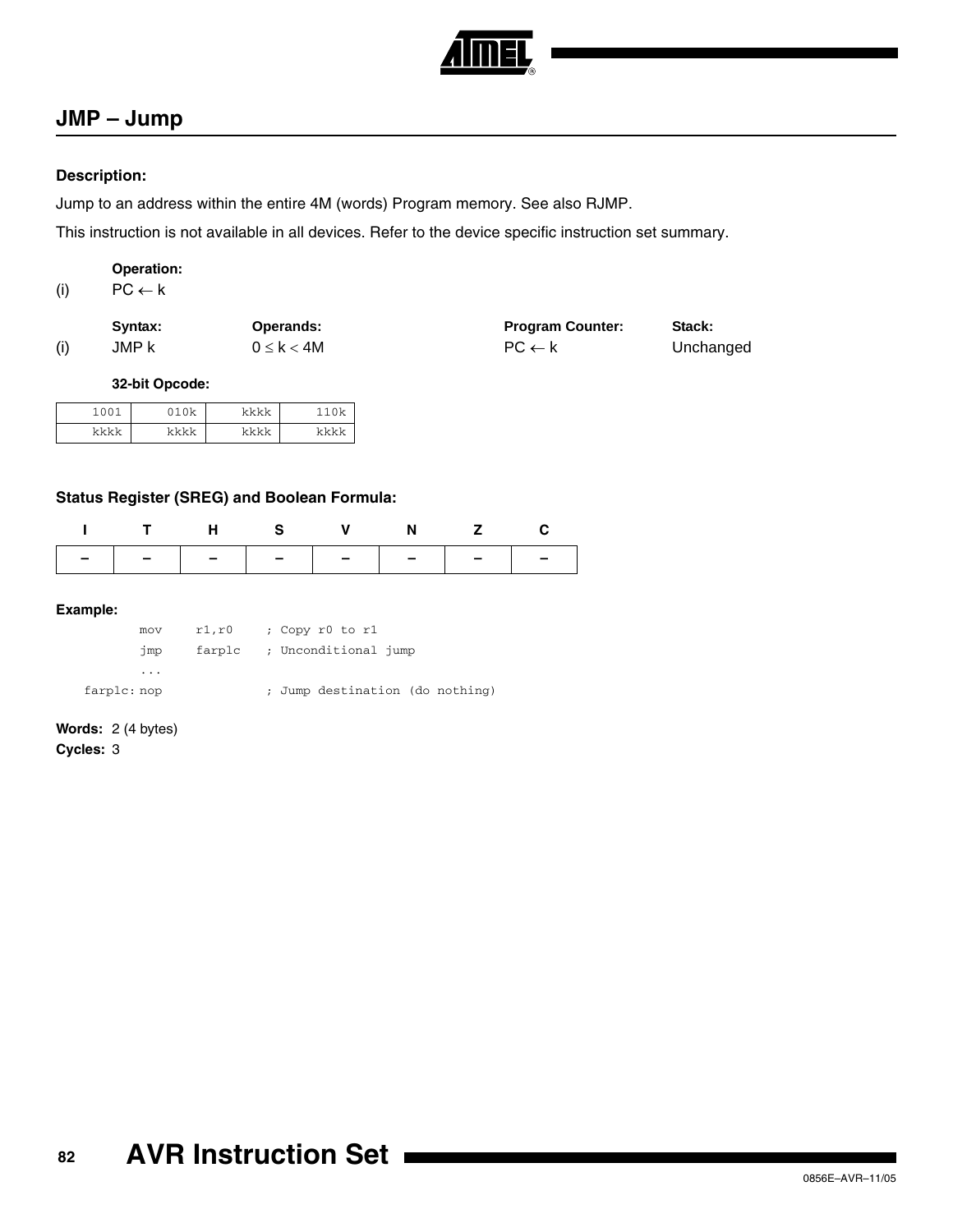# **LD – Load Indirect from Data Space to Register using Index X**

#### **Description:**

Loads one byte indirect from the data space to a register. For parts with SRAM, the data space consists of the Register File, I/O memory and internal SRAM (and external SRAM if applicable). For parts without SRAM, the data space consists of the Register File only. The EEPROM has a separate address space.

The data location is pointed to by the X (16 bits) Pointer Register in the Register File. Memory access is limited to the current data segment of 64K bytes. To access another data segment in devices with more than 64K bytes data space, the RAMPX in register in the I/O area has to be changed.

The X-pointer Register can either be left unchanged by the operation, or it can be post-incremented or pre-decremented. These features are especially suited for accessing arrays, tables, and Stack Pointer usage of the X-pointer Register. Note that only the low byte of the X-pointer is updated in devices with no more than 256 bytes data space. For such devices, the high byte of the pointer is not used by this instruction and can be used for other purposes. The RAMPX Register in the I/O area is updated in parts with more than 64K bytes data space or more than 64K bytes Program memory, and the increment/decrement is added to the entire 24-bit address on such devices.

Not all variants of this instruction is available in all devices. Refer to the device specific instruction set summary.

The result of these combinations is undefined:

LD r26, X+ LD r27, X+ LD r26, -X LD r27, -X

#### **Using the X-pointer:**

|       | Operation:           |                      | Comment:            |
|-------|----------------------|----------------------|---------------------|
| (i)   | $Rd \leftarrow (X)$  |                      | X: Unchanged        |
| (ii)  | $Rd \leftarrow (X)$  | $X \leftarrow X + 1$ | X: Post incremented |
| (iii) | $X \leftarrow X - 1$ | $Rd \leftarrow (X)$  | X: Pre decremented  |
|       |                      |                      |                     |

|       | Syntax:        | <b>Operands:</b>   | <b>Program Counter:</b> |
|-------|----------------|--------------------|-------------------------|
| (i)   | LD Rd. X       | $0 \leq d \leq 31$ | $PC \leftarrow PC + 1$  |
| (ii)  | LD Rd, $X_{+}$ | $0 \le d \le 31$   | $PC \leftarrow PC + 1$  |
| (iii) | LD Rd. -X      | $0 \le d \le 31$   | $PC \leftarrow PC + 1$  |

#### **16-bit Opcode:**

| i)  | 1001 | 000d | dddd | 1100 |
|-----|------|------|------|------|
| ii' | 1001 | 000d | dddd | 1101 |
| iii | 1001 | 000d | dddd | 1110 |

#### **Status Register (SREG) and Boolean Formula:**

| I THS V N Z C                 |  |  |  |
|-------------------------------|--|--|--|
| -   -   -   -   -   -   -   - |  |  |  |

#### **Example**:

| $clr$ $r27$  | ; Clear |
|--------------|---------|
| 1di r26,\$60 | ; Set X |

X high byte low byte to \$60

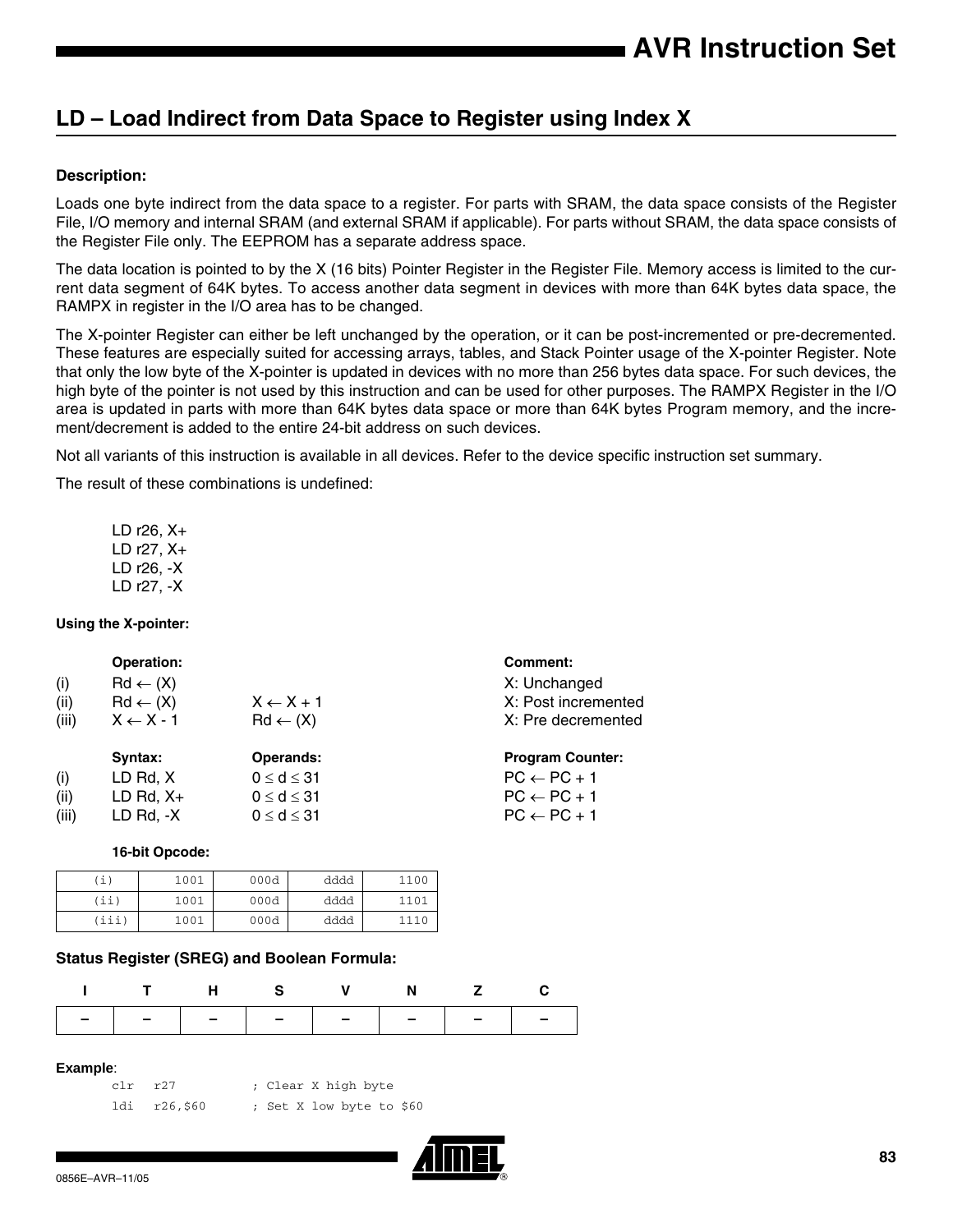

|                                    | ldi  | r26,\$63     | ; Set X low byte to \$63                       |  |  |  |  |
|------------------------------------|------|--------------|------------------------------------------------|--|--|--|--|
|                                    | ld – | r2.X         | ; Load r2 with data space loc. \$63            |  |  |  |  |
|                                    |      | $1d$ $r3,-X$ | ; Load r3 with data space loc. \$62(X pre dec) |  |  |  |  |
| <b>Words:</b> $1(2 \text{ bytes})$ |      |              |                                                |  |  |  |  |

# **Cycles:** 2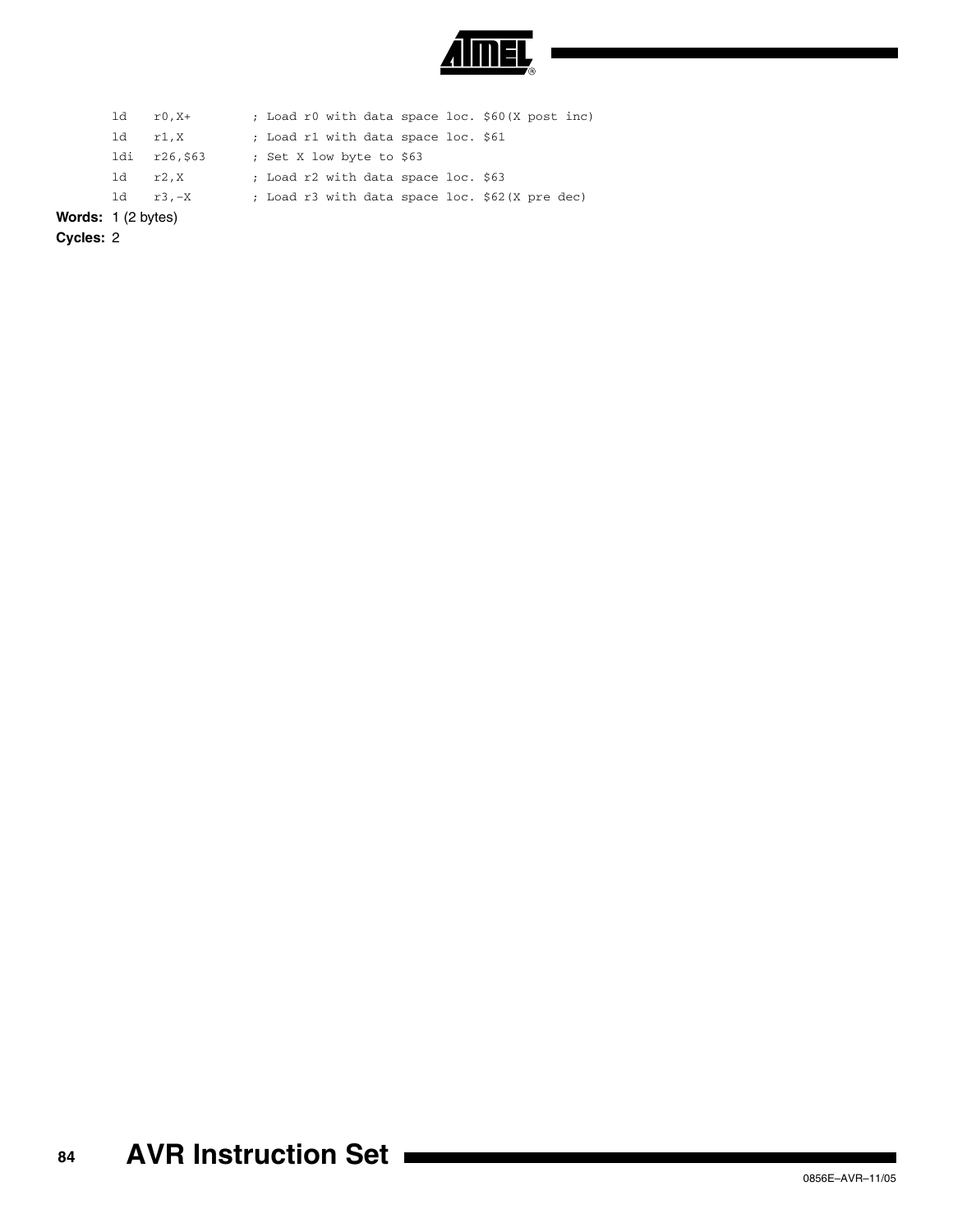# **LD (LDD) – Load Indirect from Data Space to Register using Index Y**

### **Description:**

Loads one byte indirect with or without displacement from the data space to a register. For parts with SRAM, the data space consists of the Register File, I/O memory and internal SRAM (and external SRAM if applicable). For parts without SRAM, the data space consists of the Register File only. The EEPROM has a separate address space.

The data location is pointed to by the Y (16 bits) Pointer Register in the Register File. Memory access is limited to the current data segment of 64K bytes. To access another data segment in devices with more than 64K bytes data space, the RAMPY in register in the I/O area has to be changed.

The Y-pointer Register can either be left unchanged by the operation, or it can be post-incremented or pre-decremented. These features are especially suited for accessing arrays, tables, and Stack Pointer usage of the Y-pointer Register. Note that only the low byte of the Y-pointer is updated in devices with no more than 256 bytes data space. For such devices, the high byte of the pointer is not used by this instruction and can be used for other purposes. The RAMPY Register in the I/O area is updated in parts with more than 64K bytes data space or more than 64K bytes Program memory, and the increment/decrement/displacement is added to the entire 24-bit address on such devices.

Not all variants of this instruction is available in all devices. Refer to the device specific instruction set summary.

The result of these combinations is undefined:

LD r28, Y+ LD r29, Y+ LD r28, -Y LD r29, -Y

#### **Using the Y-pointer:**

| <b>Operation:</b> |  |
|-------------------|--|
|                   |  |

(i) Rd ← (Y)  $\left( Y:$  Unchanged (ii)  $\mathsf{Rd} \leftarrow (\mathsf{Y}) \qquad \mathsf{Y} \leftarrow \mathsf{Y} + 1 \qquad \mathsf{Y}: \mathsf{Post}\text{ incremented}$ (iii)  $Y \leftarrow Y$  - 1 Rd  $\leftarrow$  (Y)  $Y:$  Pre decremented

|        | Syntax:       | Operands:                           | <b>Program Cour</b>    |
|--------|---------------|-------------------------------------|------------------------|
| (i)    | LD Rd, Y      | $0 \le d \le 31$                    | $PC \leftarrow PC + 1$ |
| (iii)  | LD Rd, $Y_+$  | $0 \le d \le 31$                    | $PC \leftarrow PC + 1$ |
| (iii)  | LD Rd. -Y     | $0 \le d \le 31$                    | $PC \leftarrow PC + 1$ |
| (iiii) | LDD Rd, $Y+q$ | $0 \le d \le 31$ , $0 \le q \le 63$ | $PC \leftarrow PC + 1$ |

#### Comment:

(iiii) Rd ← (Y+q) Y: Unchanged, q: Displacement

# **Program Counter:**

| $\mathsf{PC}\leftarrow\mathsf{PC}+\mathsf{1}$ |  |
|-----------------------------------------------|--|
| $\mathsf{PC}\leftarrow\mathsf{PC}+\mathsf{1}$ |  |
| $\mathsf{PC}\leftarrow\mathsf{PC}+\mathsf{1}$ |  |
| $\mathsf{PC}\leftarrow\mathsf{PC}+\mathsf{1}$ |  |

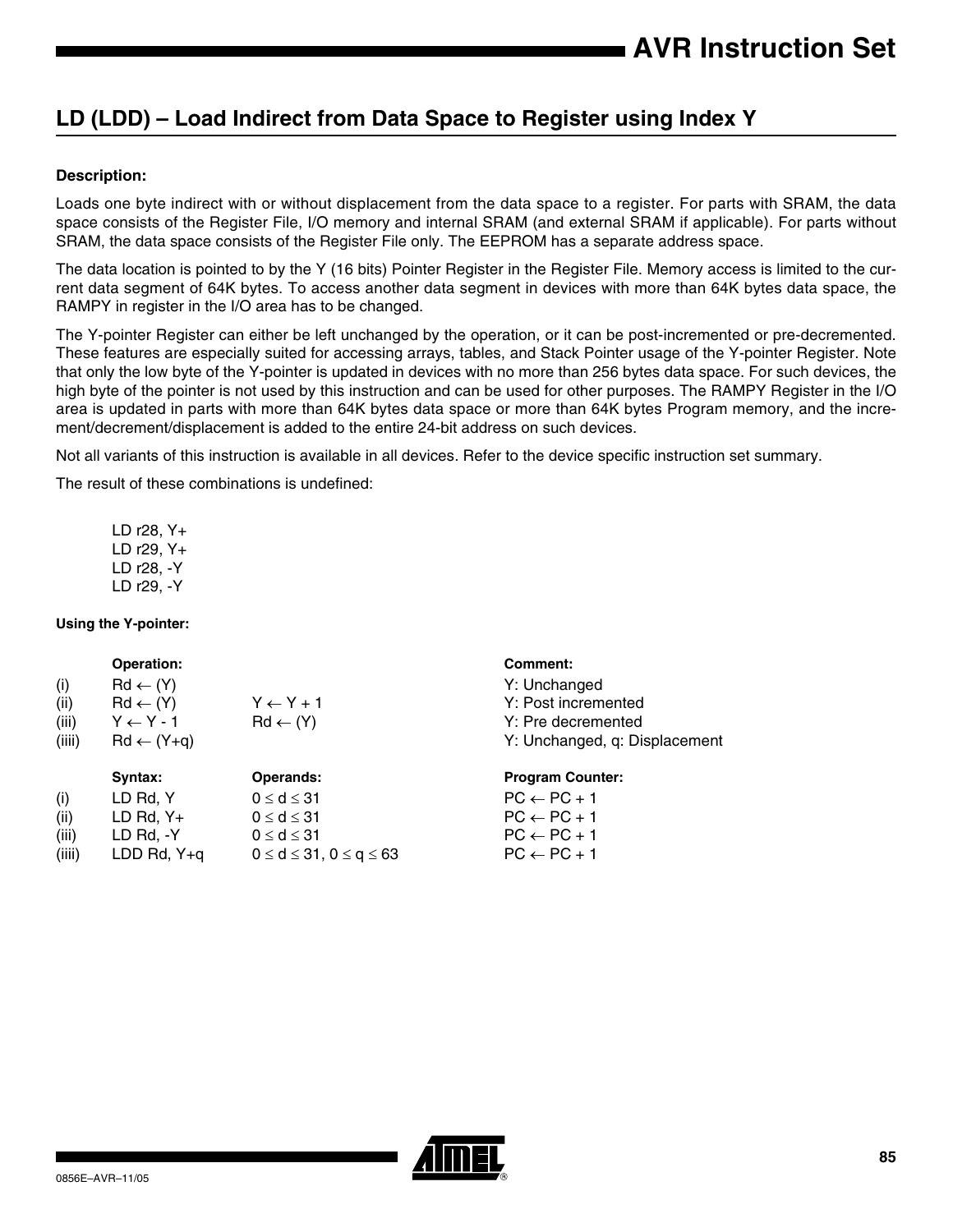

### **16-bit Opcode:**

| $\perp$ ) | 1000 | 000d | dddd | 1000 |
|-----------|------|------|------|------|
| (iii)     | 1001 | 000d | dddd | 1001 |
| (iii)     | 1001 | 000d | dddd | 1010 |
| (iiii)    | 10q0 | qq0d | dddd | 1qqq |

# **Status Register (SREG) and Boolean Formula:**

|                | HS V | <b>N</b> N |  |
|----------------|------|------------|--|
| -------------- |      |            |  |

### **Example:**

| $1/2$ $(2/2)(2/2)$ |          |                                                 |
|--------------------|----------|-------------------------------------------------|
| ldd                | r4, Y+2  | ; Load r4 with data space loc. \$64             |
| ld                 | r3,-Y    | ; Load r3 with data space loc. \$62(Y pre dec)  |
| ld                 | r2, Y    | ; Load r2 with data space loc. \$63             |
| ldi                | r28,\$63 | ; Set Y low byte to \$63                        |
| ld                 | r1, Y    | ; Load r1 with data space loc. \$61             |
| 1d                 | $r0, Y+$ | ; Load r0 with data space loc. \$60(Y post inc) |
| ldi                | r28,\$60 | ; Set Y low byte to \$60                        |
| clr                | r29      | ; Clear Y high byte                             |

**Words:** 1 (2 bytes)

**Cycles:** 2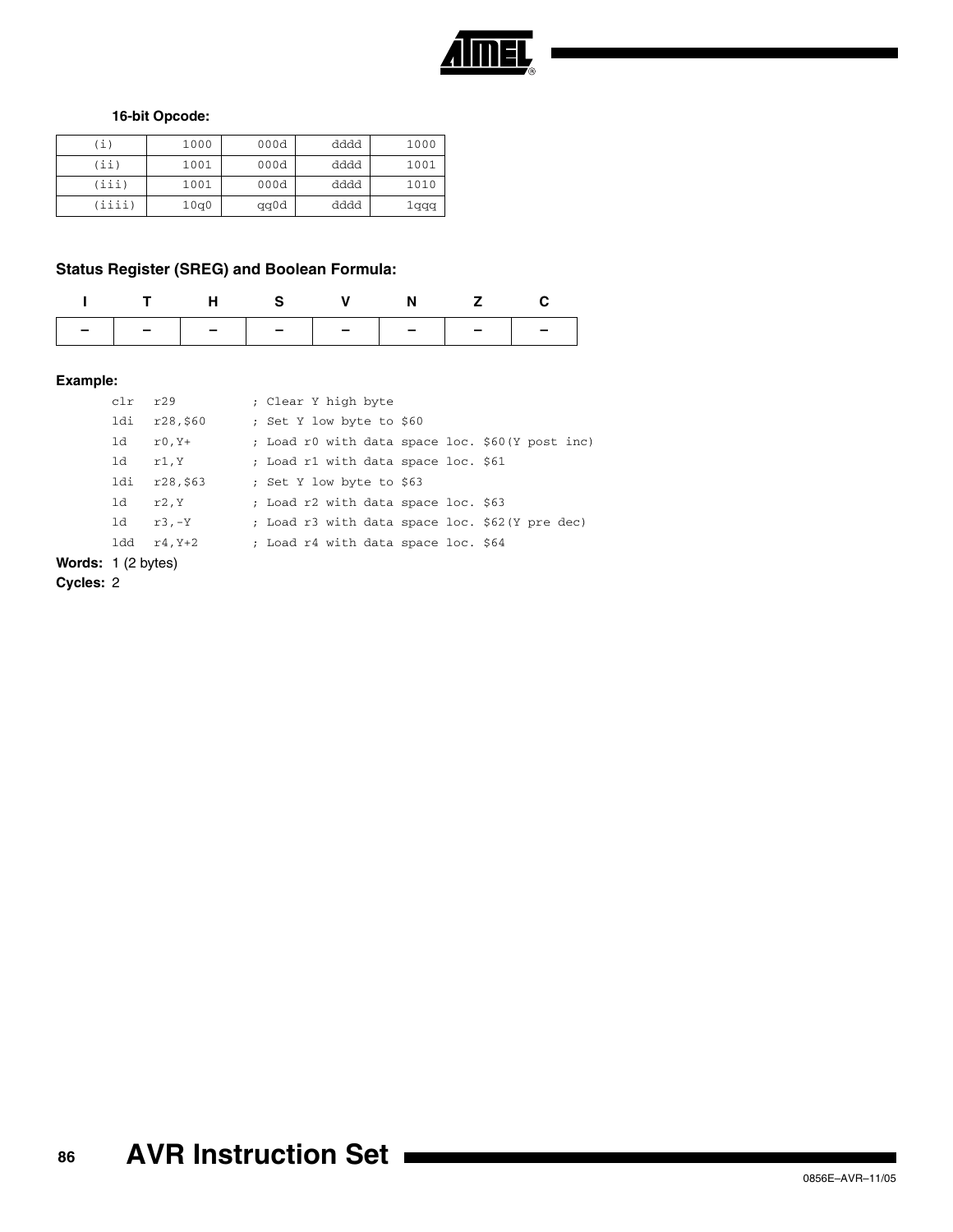# **LD (LDD) – Load Indirect From Data Space to Register using Index Z**

# **Description:**

Loads one byte indirect with or without displacement from the data space to a register. For parts with SRAM, the data space consists of the Register File, I/O memory and internal SRAM (and external SRAM if applicable). For parts without SRAM, the data space consists of the Register File only. The EEPROM has a separate address space.

The data location is pointed to by the Z (16 bits) Pointer Register in the Register File. Memory access is limited to the current data segment of 64K bytes. To access another data segment in devices with more than 64K bytes data space, the RAMPZ in register in the I/O area has to be changed.

The Z-pointer Register can either be left unchanged by the operation, or it can be post-incremented or pre-decremented. These features are especially suited for Stack Pointer usage of the Z-pointer Register, however because the Z-pointer Register can be used for indirect subroutine calls, indirect jumps and table lookup, it is often more convenient to use the X or Y-pointer as a dedicated Stack Pointer. Note that only the low byte of the Z-pointer is updated in devices with no more than 256 bytes data space. For such devices, the high byte of the pointer is not used by this instruction and can be used for other purposes. The RAMPZ Register in the I/O area is updated in parts with more than 64K bytes data space or more than 64K bytes Program memory, and the increment/decrement/displacement is added to the entire 24-bit address on such devices.

Not all variants of this instruction is available in all devices. Refer to the device specific instruction set summary.

For using the Z-pointer for table lookup in Program memory see the LPM and ELPM instructions.

The result of these combinations is undefined:

LD r30, Z+ LD r31, Z+ LD r30, -Z LD r31, -Z

#### **Using the Z-pointer:**

|        | <b>Operation:</b>     | <b>Comment:</b>                     |                               |
|--------|-----------------------|-------------------------------------|-------------------------------|
| (i)    | $Rd \leftarrow (Z)$   |                                     | Z: Unchanged                  |
| (ii)   | $Rd \leftarrow (Z)$   | $Z \leftarrow Z + 1$                | Z: Post increment             |
| (iii)  | $Z \leftarrow Z - 1$  | $Rd \leftarrow (Z)$                 | Z: Pre decrement              |
| (iiii) | $Rd \leftarrow (Z+q)$ |                                     | Z: Unchanged, q: Displacement |
|        | Syntax:               | <b>Operands:</b>                    | <b>Program Counter:</b>       |
| (i)    | LD Rd, Z              | $0 \leq d \leq 31$                  | $PC \leftarrow PC + 1$        |
| (ii)   | LD Rd, $Z+$           | $0 \le d \le 31$                    | $PC \leftarrow PC + 1$        |
| (iii)  | $LD$ Rd, $-Z$         | $0 \le d \le 31$                    | $PC \leftarrow PC + 1$        |
| (iiii) | LDD Rd, $Z+q$         | $0 \le d \le 31$ , $0 \le q \le 63$ | $PC \leftarrow PC + 1$        |

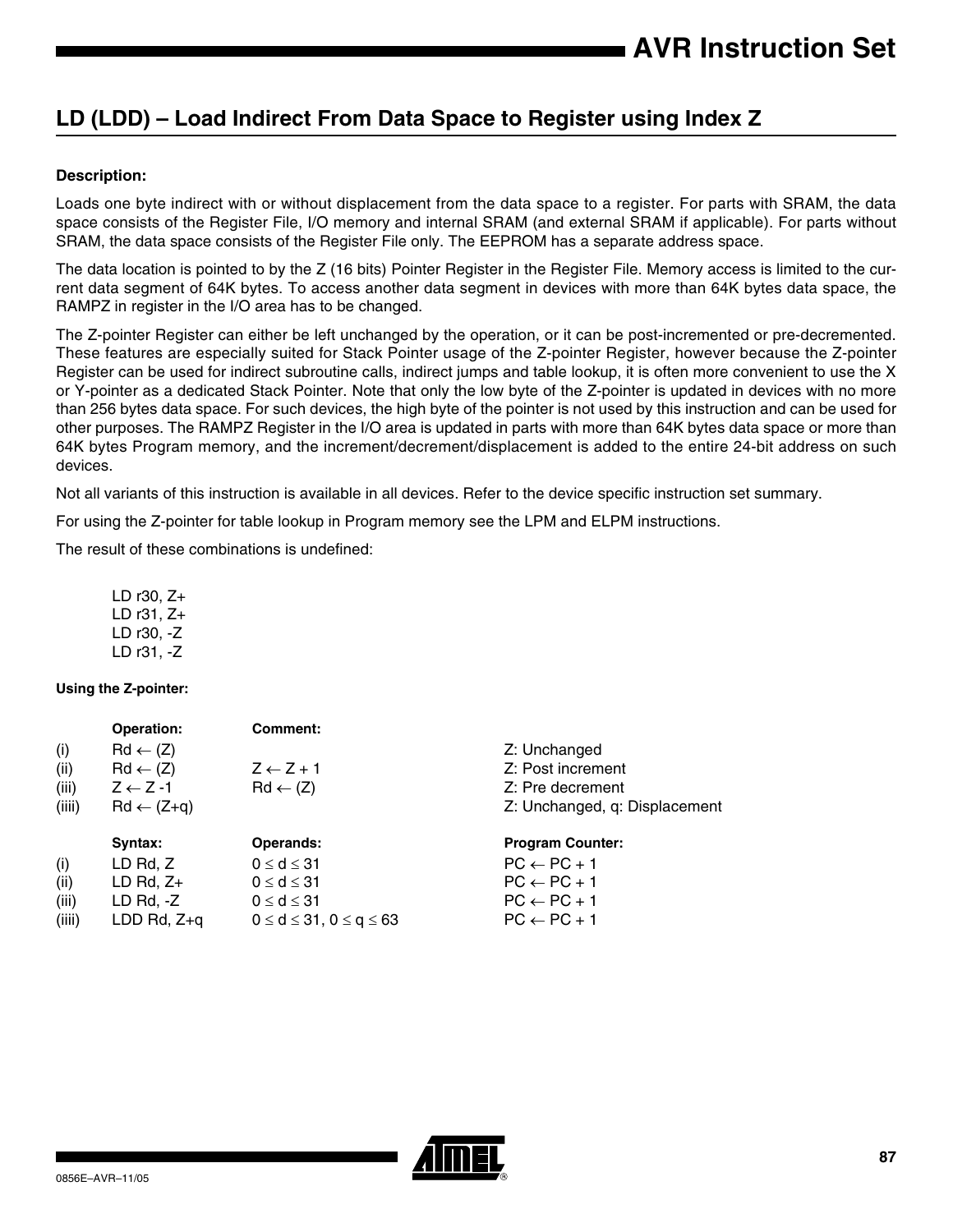

### **16-bit Opcode:**

| (i)       | 1000 | 000d | dddd | 0000 |
|-----------|------|------|------|------|
| (iii)     | 1001 | 000d | dddd | 0001 |
| (iii)     | 1001 | 000d | dddd | 0010 |
| $(i$ iii) | 10q0 | qq0d | dddd | 0qqq |

# **Status Register (SREG) and Boolean Formula:**

|          |          | н | s                                               |  | v | N |  |  |  |  |
|----------|----------|---|-------------------------------------------------|--|---|---|--|--|--|--|
|          |          |   |                                                 |  |   |   |  |  |  |  |
| Example: |          |   |                                                 |  |   |   |  |  |  |  |
| clr      | r31      |   | ; Clear Z high byte                             |  |   |   |  |  |  |  |
| ldi      |          |   | r30, \$60 ; Set Z low byte to \$60              |  |   |   |  |  |  |  |
| 1d       | r0,Z+    |   | ; Load r0 with data space loc. \$60(Z post inc) |  |   |   |  |  |  |  |
| 1d       | r1, z    |   | ; Load r1 with data space loc. \$61             |  |   |   |  |  |  |  |
| ldi      | r30,\$63 |   | ; Set Z low byte to \$63                        |  |   |   |  |  |  |  |
| 1d       | r2,Z     |   | ; Load r2 with data space loc. \$63             |  |   |   |  |  |  |  |
| 1d -     | r3,-Z    |   | ; Load r3 with data space loc. \$62(Z pre dec)  |  |   |   |  |  |  |  |
| ldd      | r4,Z+2   |   | ; Load r4 with data space loc. \$64             |  |   |   |  |  |  |  |

**Words:** 1 (2 bytes)

**Cycles:** 2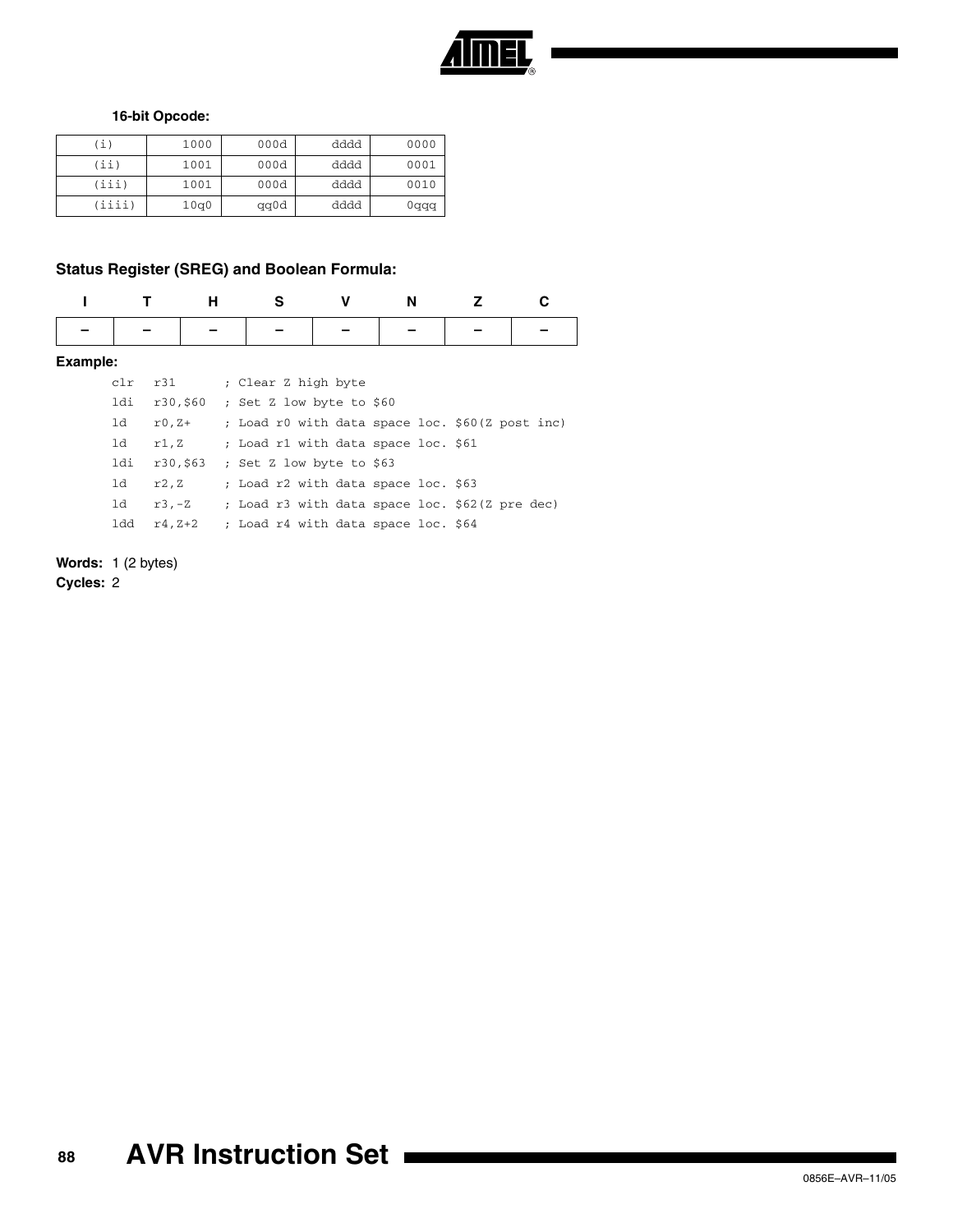# **LDI – Load Immediate**

### **Description:**

Loads an 8 bit constant directly to register 16 to 31.

# **Operation:**

(i)  $Rd \leftarrow K$ 

|     | Syntax:  | <b>Operands:</b>                       | <b>Program Counter:</b> |
|-----|----------|----------------------------------------|-------------------------|
| (i) | LDI Rd.K | $16 \leq d \leq 31, 0 \leq K \leq 255$ | $PC \leftarrow PC + 1$  |

**16-bit Opcode:**

|  | . |  |
|--|---|--|
|--|---|--|

### **Status Register (SREG) and Boolean Formula:**

| ITHS V N Z C |  |  |  |
|--------------|--|--|--|
|              |  |  |  |

### **Example:**

| $clr$ $r31$ | ; Clear Z high byte                   |
|-------------|---------------------------------------|
|             | ldi r30,\$F0 ; Set Z low byte to \$F0 |
| lpm         | ; Load constant from Program          |
|             | ; memory pointed to by Z              |

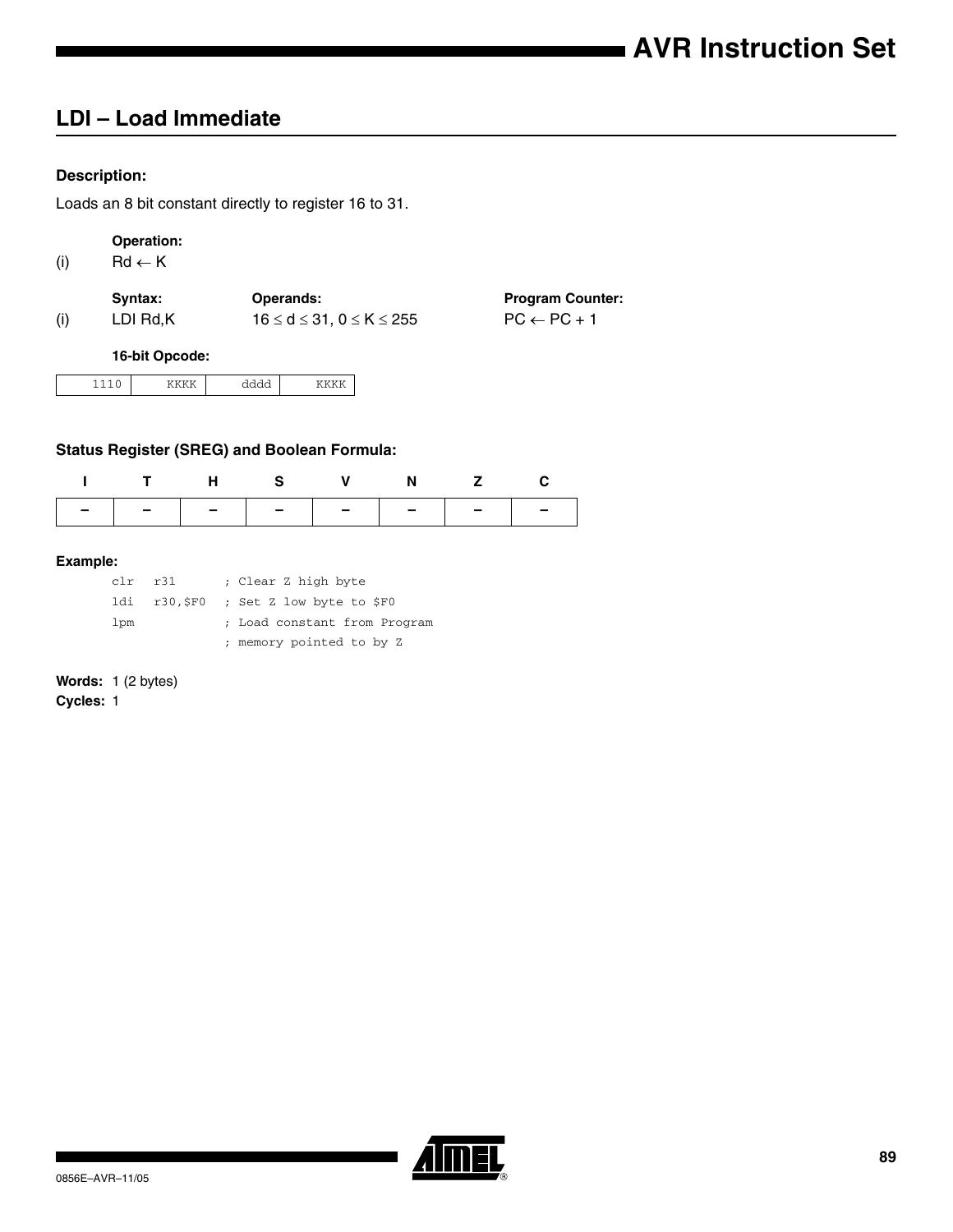

# **LDS – Load Direct from Data Space**

#### **Description:**

Loads one byte from the data space to a register. For parts with SRAM, the data space consists of the Register File, I/O memory and internal SRAM (and external SRAM if applicable). For parts without SRAM, the data space consists of the register file only. The EEPROM has a separate address space.

A 16-bit address must be supplied. Memory access is limited to the current data segment of 64K bytes. The LDS instruction uses the RAMPD Register to access memory above 64K bytes. To access another data segment in devices with more than 64K bytes data space, the RAMPD in register in the I/O area has to be changed.

This instruction is not available in all devices. Refer to the device specific instruction set summary.

#### **Operation:**

(i)  $Rd \leftarrow (k)$ 

|     | Svntax:  | <b>Operands:</b>                        | <b>Program Counter:</b> |
|-----|----------|-----------------------------------------|-------------------------|
| (i) | LDS Rd,k | $0 \leq d \leq 31, 0 \leq k \leq 65535$ | $PC \leftarrow PC + 2$  |

#### **32-bit Opcode:**

| 1 0 0 1 | nnna<br>ັ | ふふふふ | 0000 |
|---------|-----------|------|------|
| レレレレ    | レレレレ      | レレレレ | レレレレ |

#### **Status Register (SREG) and Boolean Formula:**

|                               |  | THS V N Z C |  |
|-------------------------------|--|-------------|--|
| -   -   -   -   -   -   -   - |  |             |  |

#### **Example:**

lds r2,\$FF00 ; Load r2 with the contents of data space location \$FF00 add  $r2, r1$  ; add  $r1$  to  $r2$ sts \$FF00,r2 ; Write back

#### **Words:** 2 (4 bytes)

**Cycles:** 2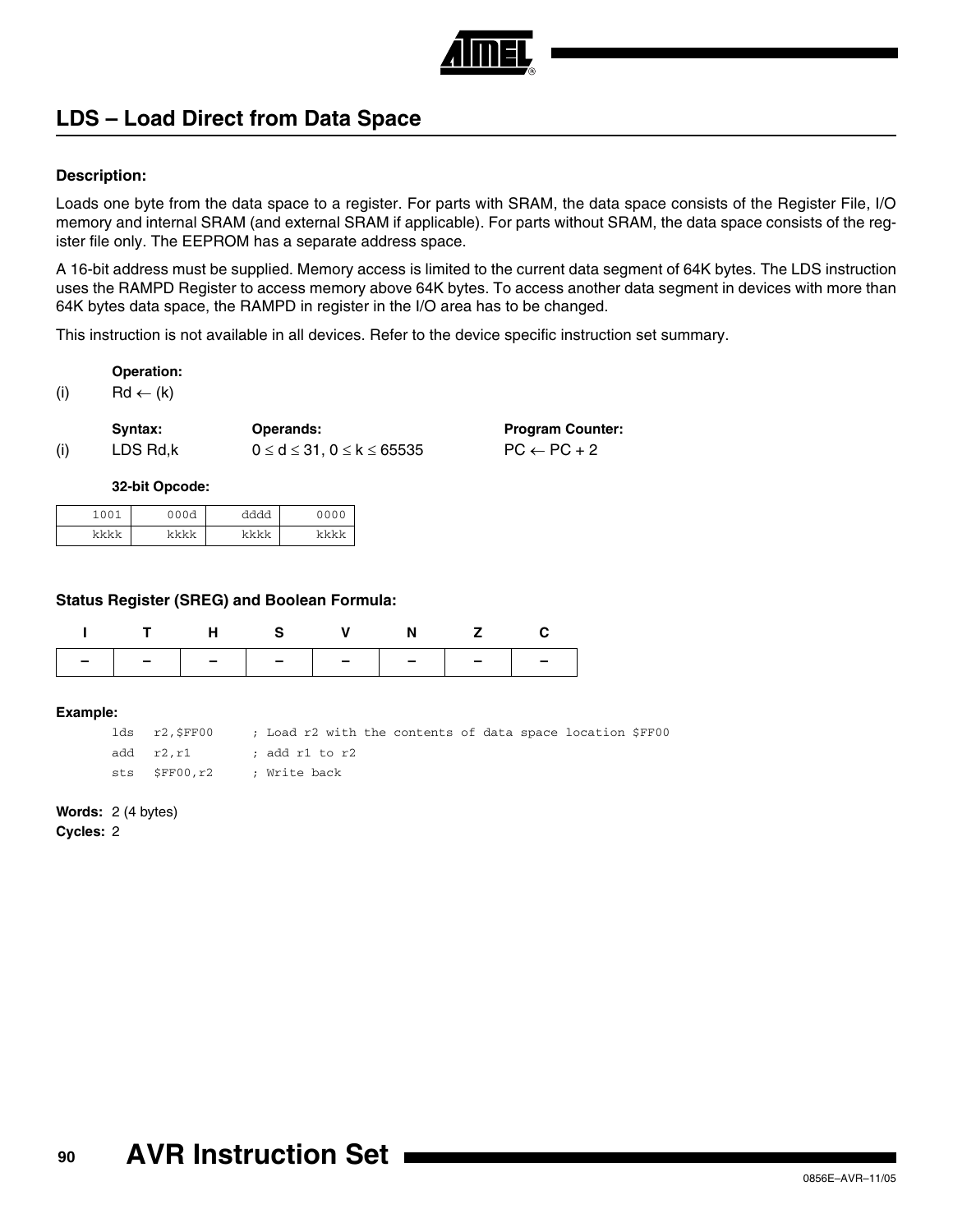# **LPM – Load Program Memory**

### **Description:**

Loads one byte pointed to by the Z-register into the destination register Rd. This instruction features a 100% space effective constant initialization or constant data fetch. The Program memory is organized in 16-bit words while the Z-pointer is a byte address. Thus, the least significant bit of the Z-pointer selects either low byte ( $Z_{LSB}$  = 0) or high byte ( $Z_{LSB}$  = 1). This instruction can address the first 64K bytes (32K words) of Program memory. The Z-pointer Register can either be left unchanged by the operation, or it can be incremented. The incrementation does not apply to the RAMPZ Register.

Devices with Self-Programming capability can use the LPM instruction to read the Fuse and Lock bit values. Refer to the device documentation for a detailed description.

Not all variants of the LPM instruction are available in all devices. Refer to the device specific instruction set summary. The LPM instruction is not implemented at all in the AT90S1200 device.

The result of these combinations is undefined:

LPM r30, Z+ LPM r31, Z+

#### **Operation: Comment:**

| (i)<br>(ii)<br>(iii) | $\mathsf{R0} \leftarrow (\mathsf{Z})$<br>$Rd \leftarrow (Z)$<br>$Rd \leftarrow (Z)$ | $Z \leftarrow Z + 1$ | Z: Unchanged, R0 implied destination register<br>Z: Unchanged<br>Z: Post incremented |
|----------------------|-------------------------------------------------------------------------------------|----------------------|--------------------------------------------------------------------------------------|
|                      | Syntax:                                                                             | <b>Operands:</b>     | <b>Program Counter:</b>                                                              |
| (i)                  | LPM                                                                                 | None, R0 implied     | $PC \leftarrow PC + 1$                                                               |
| (ii)                 | $LPM$ Rd, $Z$                                                                       | $0 \leq d \leq 31$   | $PC \leftarrow PC + 1$                                                               |
| (iii)                | LPM Rd, $Z+$                                                                        | $0 \leq d \leq 31$   | $PC \leftarrow PC + 1$                                                               |

#### **16-bit Opcode:**

| 'i)  | 1001 | 0101 | 1100 | 1000 |
|------|------|------|------|------|
| (ii) | 1001 | 000d | dddd | 0100 |
| 'iii | 1001 | 000d | dddd | 0101 |

#### **Status Register (SREG) and Boolean Formula:**

|  | T H S V N Z C |  |                               |
|--|---------------|--|-------------------------------|
|  |               |  | -   -   -   -   -   -   -   - |

#### **Example:**

| ldi             | ZH, high(Table_1<<1); Initialize Z-pointer |  |                                               |  |  |
|-----------------|--------------------------------------------|--|-----------------------------------------------|--|--|
| ldi             | ZL, $low(Table 1<<1)$                      |  |                                               |  |  |
| lpm             | r16, Z                                     |  | ; Load constant from Program                  |  |  |
|                 |                                            |  | ; Memory pointed to by Z (r31:r30)            |  |  |
| .               |                                            |  |                                               |  |  |
| Table 1:        |                                            |  |                                               |  |  |
| $. dw$ $0x5876$ |                                            |  | ; 0x76 is addresses when $Z_{\text{tan}} = 0$ |  |  |
|                 |                                            |  | ; 0x58 is addresses when $Z_{\text{tan}} = 1$ |  |  |
|                 |                                            |  |                                               |  |  |

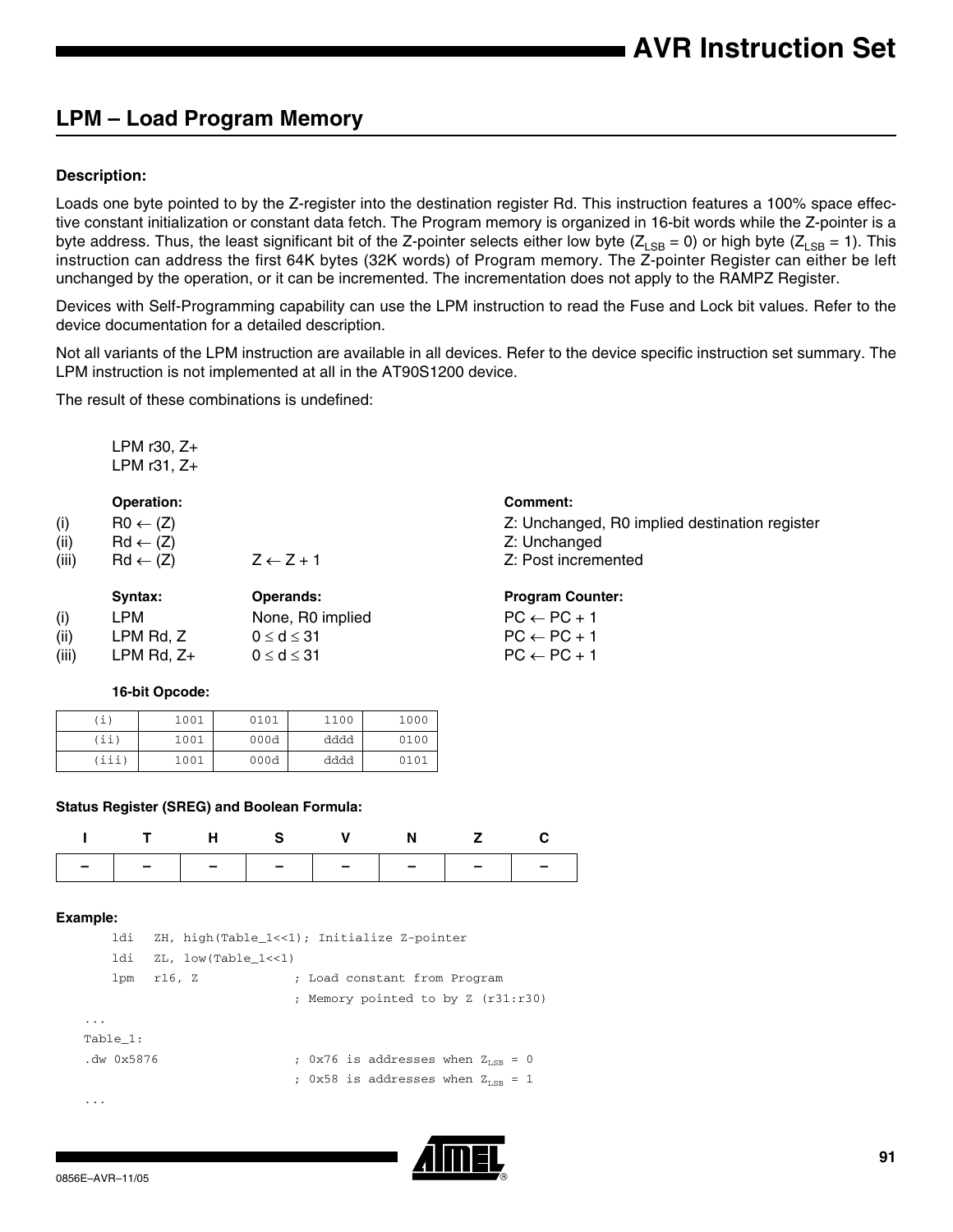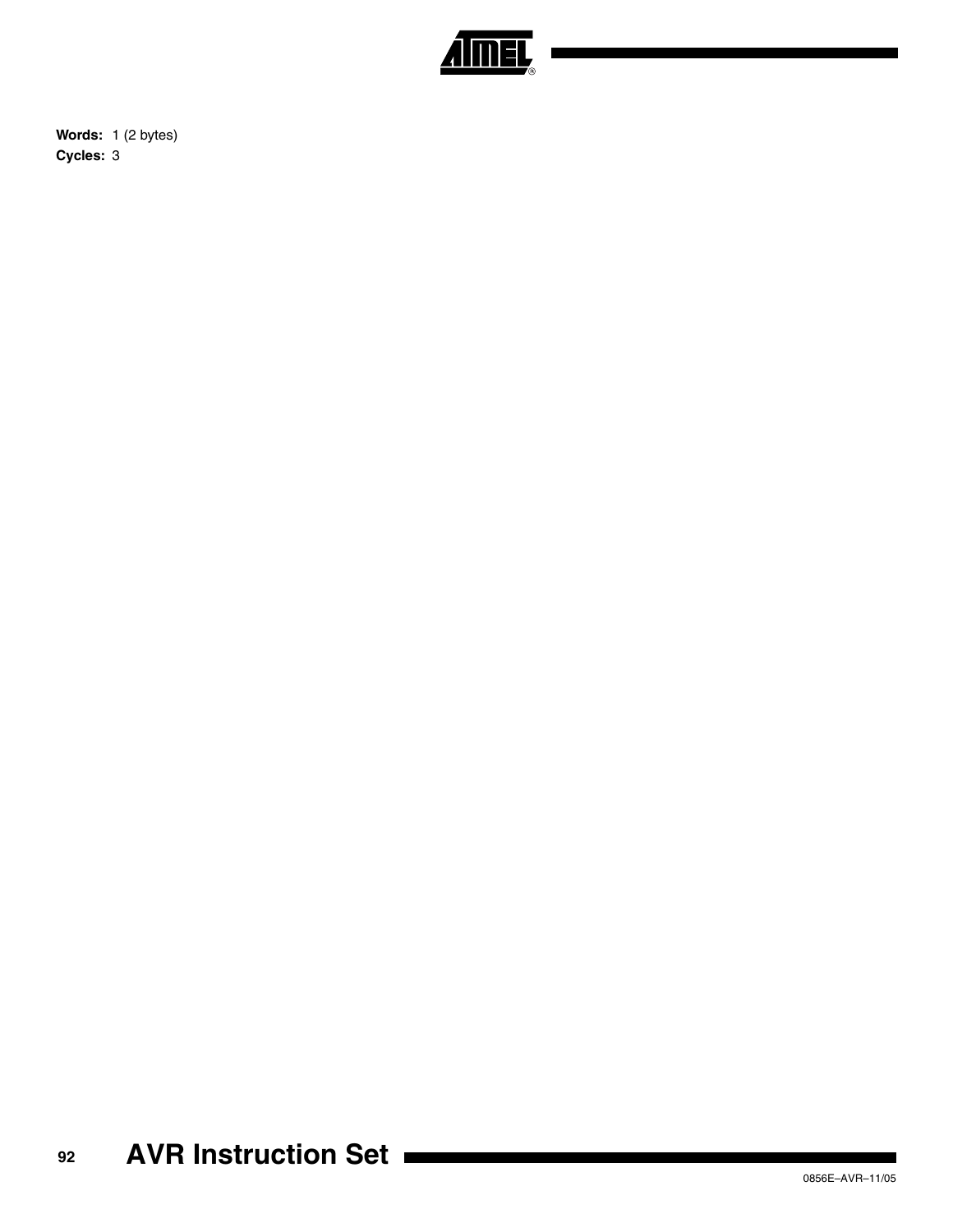# **LSL – Logical Shift Left**

# **Description:**

Shifts all bits in Rd one place to the left. Bit 0 is cleared. Bit 7 is loaded into the C Flag of the SREG. This operation effectively multiplies signed and unsigned values by two.

# **Operation:** (i) Syntax: **Operands:** Program Counter: (i) LSL Rd  $0 \le d \le 31$  PC  $\leftarrow$  PC + 1 **16-bit Opcode:** (see ADD Rd,Rd) ←  $C \in \mathbb{C}$  **b7** - - - - - - - - - - - - - - - - - **b0**  $\in \mathbb{C}$ 0000 11dd dddd dddd

### **Status Register (SREG) and Boolean Formula:**

| ı                                         | т                                                                                        | н                 | S                 | v                  | N                 | z                 | C                 |  |  |
|-------------------------------------------|------------------------------------------------------------------------------------------|-------------------|-------------------|--------------------|-------------------|-------------------|-------------------|--|--|
|                                           |                                                                                          | $\Leftrightarrow$ | $\Leftrightarrow$ | $\Leftrightarrow$  | $\Leftrightarrow$ | $\Leftrightarrow$ | $\Leftrightarrow$ |  |  |
| H:                                        | Rd3                                                                                      |                   |                   |                    |                   |                   |                   |  |  |
| S:                                        | $N \oplus V$ , For signed tests.                                                         |                   |                   |                    |                   |                   |                   |  |  |
| V:                                        | $N \oplus C$ (For N and C after the shift)                                               |                   |                   |                    |                   |                   |                   |  |  |
| N:                                        | R7<br>Set if MSB of the result is set; cleared otherwise.                                |                   |                   |                    |                   |                   |                   |  |  |
| Z.                                        | <b>R7• R6</b> • R5• R4• R3 • R2• R1• R0<br>Set if the result is \$00; cleared otherwise. |                   |                   |                    |                   |                   |                   |  |  |
| C:                                        | Rd7<br>Set if, before the shift, the MSB of Rd was set; cleared otherwise.               |                   |                   |                    |                   |                   |                   |  |  |
| R (Result) equals Rd after the operation. |                                                                                          |                   |                   |                    |                   |                   |                   |  |  |
| Example:                                  |                                                                                          |                   |                   |                    |                   |                   |                   |  |  |
|                                           | add                                                                                      | r0, r4            |                   | ; Add r4 to r0     |                   |                   |                   |  |  |
|                                           | 1s1                                                                                      | r0                |                   | ; Multiply r0 by 2 |                   |                   |                   |  |  |

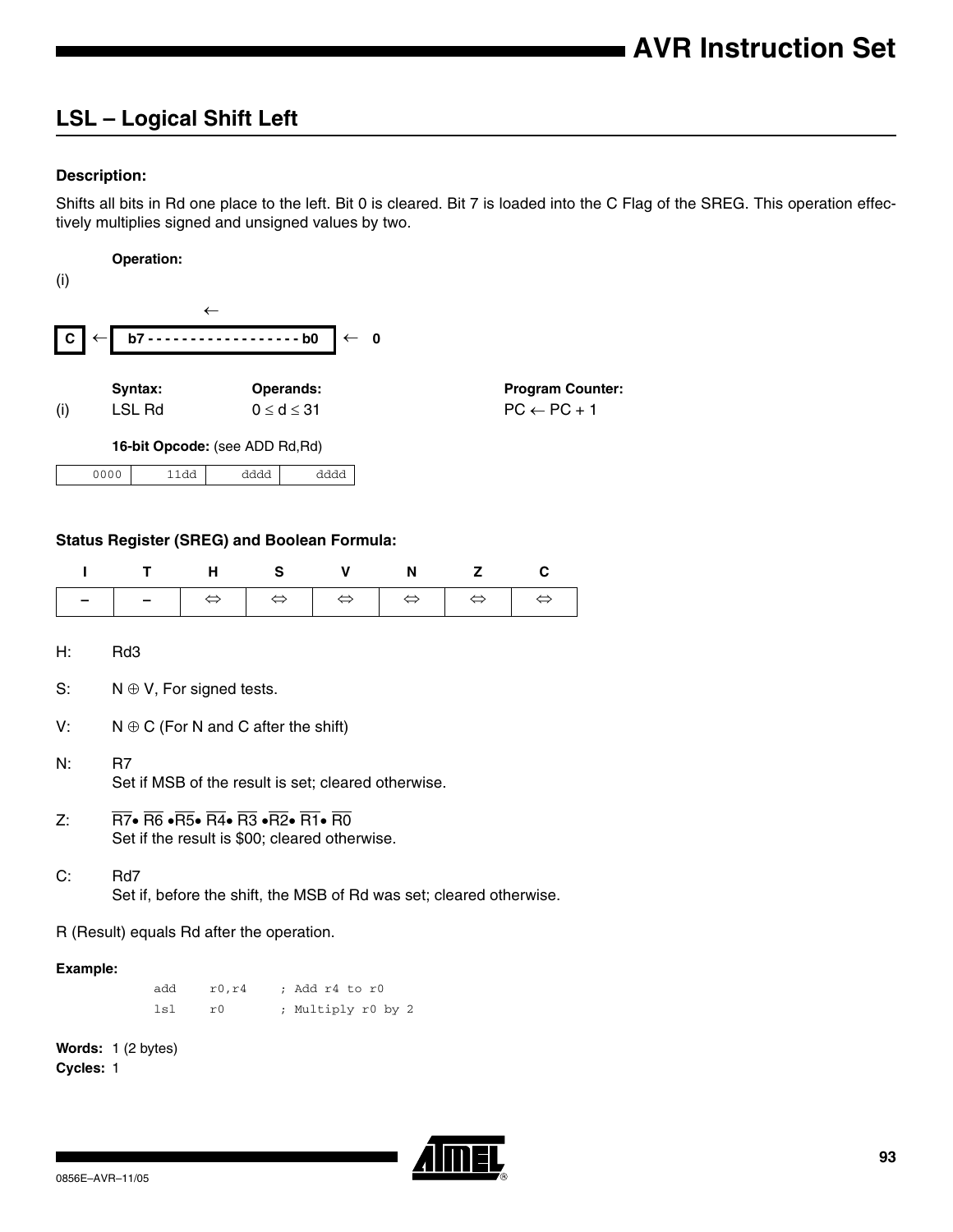

# **LSR – Logical Shift Right**

#### **Description:**

Shifts all bits in Rd one place to the right. Bit 7 is cleared. Bit 0 is loaded into the C Flag of the SREG. This operation effectively divides an unsigned value by two. The C Flag can be used to round the result.

|             |                          | <b>Operation:</b> |      |                                 |   |                                                   |  |
|-------------|--------------------------|-------------------|------|---------------------------------|---|---------------------------------------------------|--|
| $\mathbf 0$ | b7                       | $\rightarrow$     |      | $- - b0$<br>$\rightarrow$       | c |                                                   |  |
| (i)         | Syntax:<br><b>LSR Rd</b> |                   |      | Operands:<br>$0 \leq d \leq 31$ |   | <b>Program Counter:</b><br>$PC \leftarrow PC + 1$ |  |
|             |                          | 16-bit Opcode:    |      |                                 |   |                                                   |  |
|             | 1001                     | 010d              | dddd | 0110                            |   |                                                   |  |
|             |                          |                   |      |                                 |   |                                                   |  |
|             |                          |                   |      |                                 |   |                                                   |  |

#### **Status Register (SREG) and Boolean Formula:**

| ı                                         | т                                                                                                                                                                                                                                                      | н      | S                 | v                 | N | z                 | С                 |
|-------------------------------------------|--------------------------------------------------------------------------------------------------------------------------------------------------------------------------------------------------------------------------------------------------------|--------|-------------------|-------------------|---|-------------------|-------------------|
|                                           |                                                                                                                                                                                                                                                        |        | $\Leftrightarrow$ | $\Leftrightarrow$ | 0 | $\Leftrightarrow$ | $\Leftrightarrow$ |
|                                           |                                                                                                                                                                                                                                                        |        |                   |                   |   |                   |                   |
| S:                                        | $N \oplus V$ , For signed tests.                                                                                                                                                                                                                       |        |                   |                   |   |                   |                   |
| V:                                        | $N \oplus C$ (For N and C after the shift)                                                                                                                                                                                                             |        |                   |                   |   |                   |                   |
| N:                                        | 0                                                                                                                                                                                                                                                      |        |                   |                   |   |                   |                   |
| Z:                                        | $\overline{\text{R7}}$ • $\overline{\text{R6}}$ • $\overline{\text{R5}}$ • $\overline{\text{R4}}$ • $\overline{\text{R3}}$ • $\overline{\text{R2}}$ • $\overline{\text{R1}}$ • $\overline{\text{R0}}$<br>Set if the result is \$00; cleared otherwise. |        |                   |                   |   |                   |                   |
| C:                                        | Rd <sub>0</sub><br>Set if, before the shift, the LSB of Rd was set; cleared otherwise.                                                                                                                                                                 |        |                   |                   |   |                   |                   |
| R (Result) equals Rd after the operation. |                                                                                                                                                                                                                                                        |        |                   |                   |   |                   |                   |
| Example:                                  |                                                                                                                                                                                                                                                        |        |                   |                   |   |                   |                   |
|                                           | add                                                                                                                                                                                                                                                    | r0, r4 |                   | ; Add r4 to r0    |   |                   |                   |
|                                           | lsr                                                                                                                                                                                                                                                    | r0     |                   | ; Divide r0 by 2  |   |                   |                   |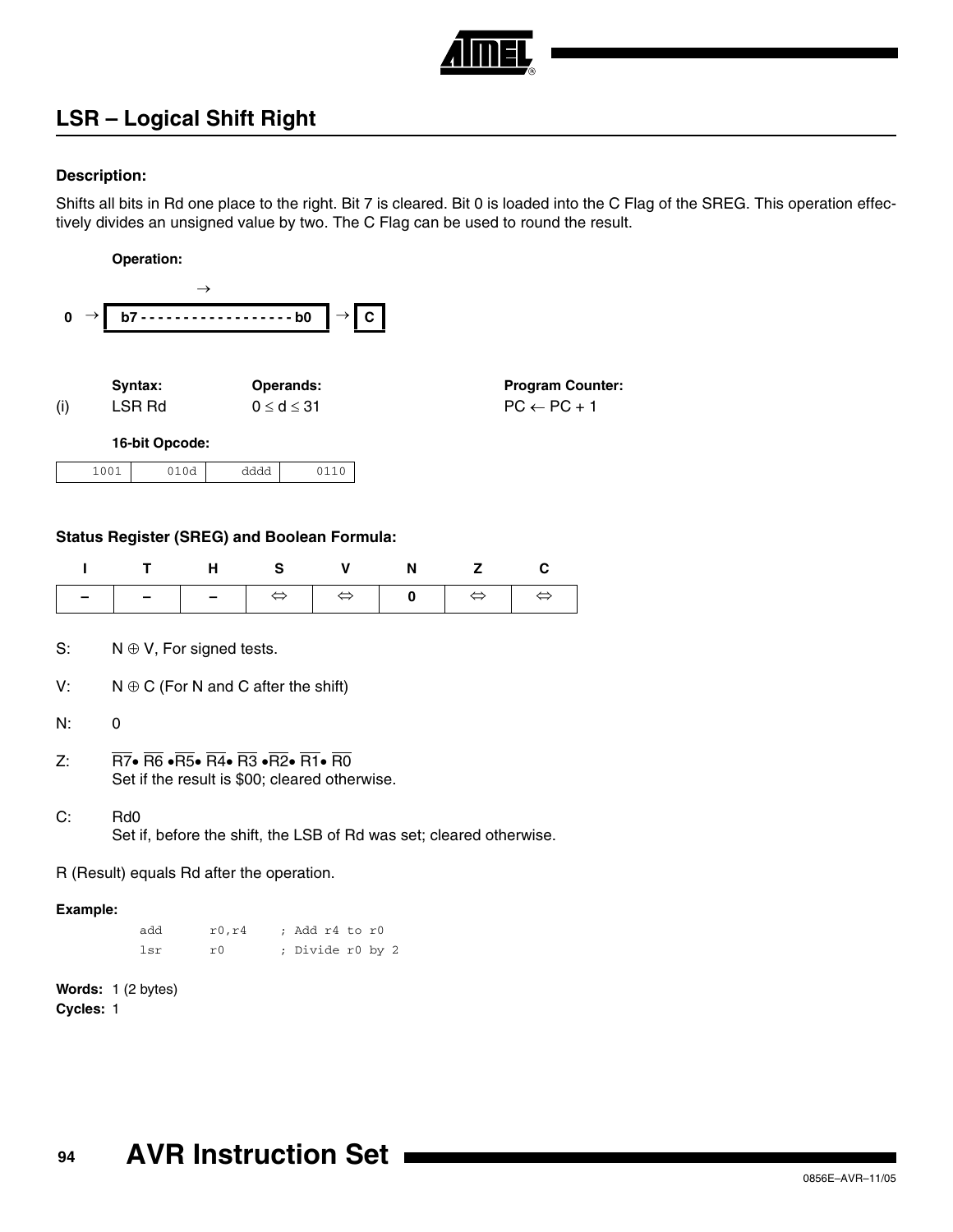# **MOV – Copy Register**

### **Description:**

This instruction makes a copy of one register into another. The source register Rr is left unchanged, while the destination register Rd is loaded with a copy of Rr.

| <b>Operation:</b> |  |
|-------------------|--|
|                   |  |

(i) Rd ← Rr

|     | Svntax:   | <b>Operands:</b>                       | <b>Program Counter:</b> |
|-----|-----------|----------------------------------------|-------------------------|
| (i) | MOV Rd.Rr | $0 \leq d \leq 31.$ $0 \leq r \leq 31$ | $PC \leftarrow PC + 1$  |

#### **16-bit Opcode:**

| __ | $   -$ |  |
|----|--------|--|

### **Status Register (SREG) and Boolean Formula:**

|                | . н. |  | N |  |
|----------------|------|--|---|--|
| -------------- |      |  |   |  |

### **Example:**

I

|        | mov                     |       | $r16, r0$ ; Copy r0 to r16        |
|--------|-------------------------|-------|-----------------------------------|
|        | call                    | check | ; Call subroutine                 |
|        | $\cdot$ $\cdot$ $\cdot$ |       |                                   |
| check: | cpi                     |       | $r16,$ \$11 ; Compare r16 to \$11 |
|        | $\cdot$ $\cdot$ $\cdot$ |       |                                   |
|        | ret.                    |       | ; Return from subroutine          |

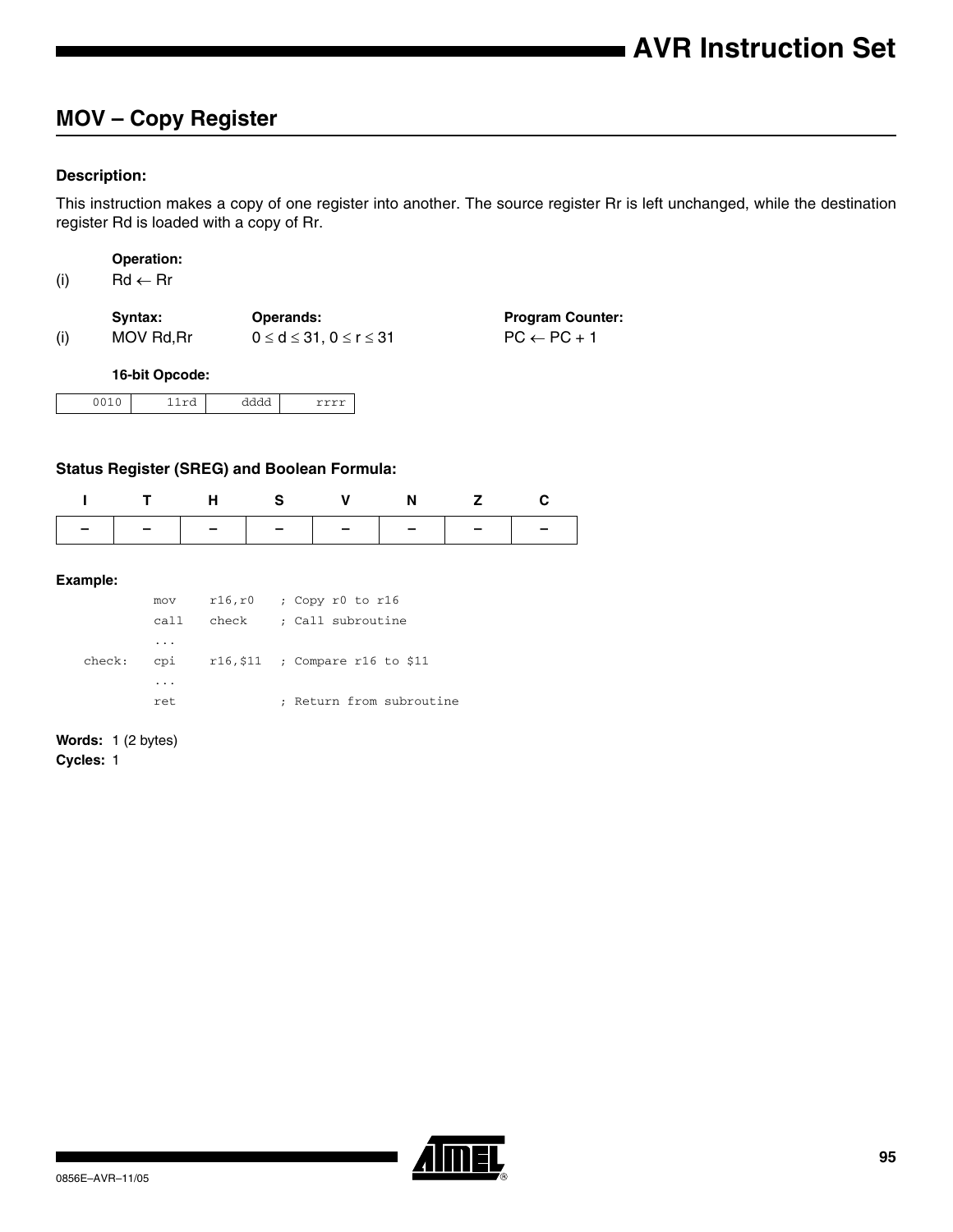# **MOVW – Copy Register Word**

#### **Description:**

This instruction makes a copy of one register pair into another register pair. The source register pair Rr+1:Rr is left unchanged, while the destination register pair Rd+1:Rd is loaded with a copy of Rr + 1:Rr.

This instruction is not available in all devices. Refer to the device specific instruction set summary.

#### **Operation:**

(i)  $Rd+1:Rd \leftarrow Rr+1:Rr$ 

Syntax: **Operands:** Program Counter: (i) MOVW Rd+1:Rd,Rr+1Rrd ∈ {0,2,...,30}, r ∈ {0,2,...,30} PC ← PC + 1

#### **16-bit Opcode:**

| 0000        | $000^{\circ}$ | dddd    |  |
|-------------|---------------|---------|--|
| $\check{ }$ | - - -         | $    -$ |  |
|             |               |         |  |

#### **Status Register (SREG) and Boolean Formula:**

|                               |  | THS V N Z C |  |
|-------------------------------|--|-------------|--|
| -   -   -   -   -   -   -   - |  |             |  |

#### **Example:**

|        | movw |             | $r17:16, r1:r0$ ; Copy $r1:r0$ to $r17:r16$ |
|--------|------|-------------|---------------------------------------------|
|        | ca11 | check       | : Call subroutine                           |
|        | .    |             |                                             |
| check: | cpi  | $r16,$ \$11 | ; Compare r16 to \$11                       |
|        | .    |             |                                             |
|        | cpi  | r17,\$32    | ; Compare r17 to \$32                       |
|        | .    |             |                                             |
|        | ret. |             | Return from subroutine                      |

**Words:** 1 (2 bytes)

**Cycles:** 1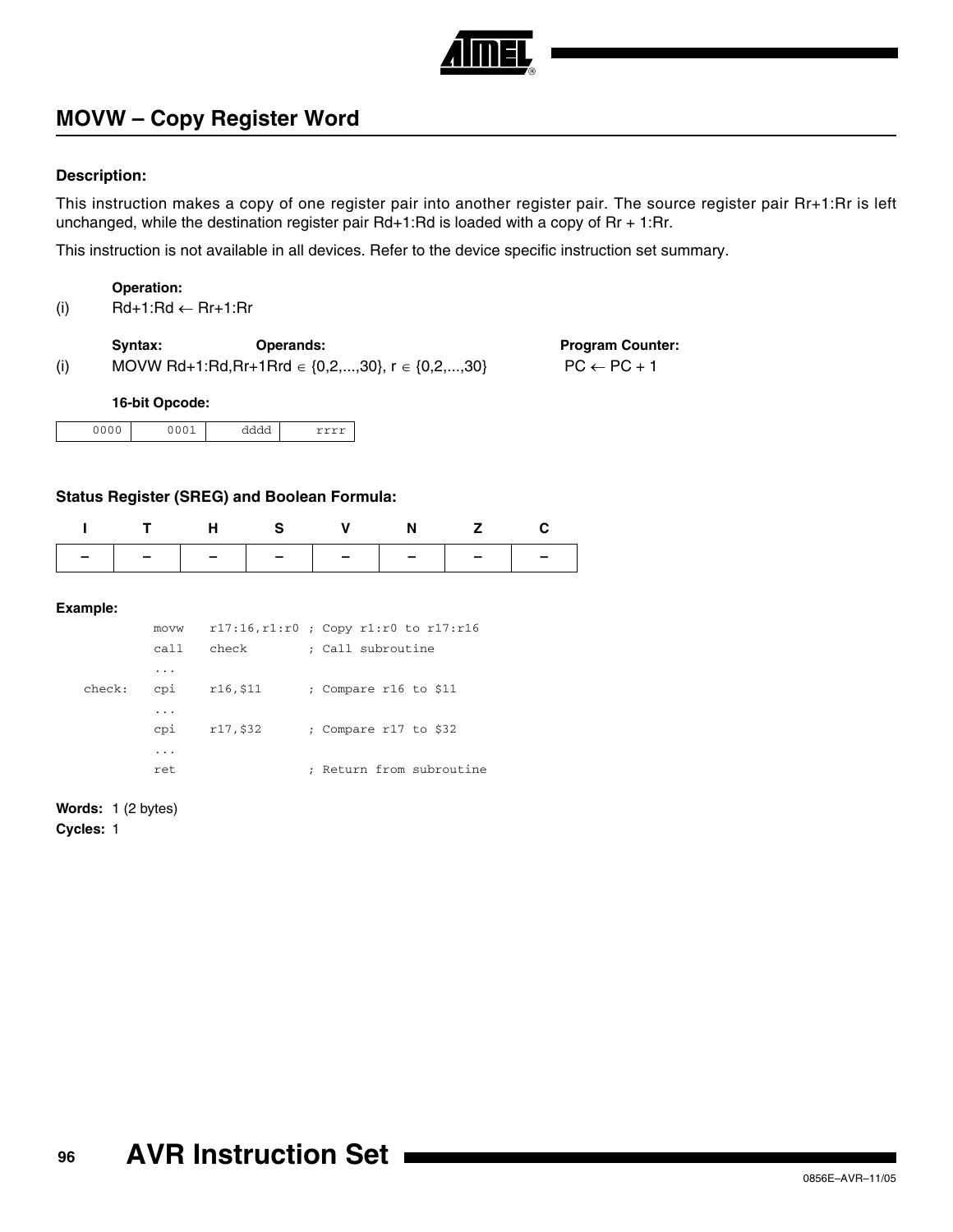# **MUL – Multiply Unsigned**

# **Description:**

This instruction performs 8-bit  $\times$  8-bit  $\rightarrow$  16-bit unsigned multiplication.



The multiplicand Rd and the multiplier Rr are two registers containing unsigned numbers. The 16-bit unsigned product is placed in R1 (high byte) and R0 (low byte). Note that if the multiplicand or the multiplier is selected from R0 or R1 the result will overwrite those after multiplication.

This instruction is not available in all devices. Refer to the device specific instruction set summary.

| <b>Operation:</b> |
|-------------------|
|-------------------|

(i) R1:R0  $\leftarrow$  Rd  $\times$  Rr (unsigned  $\leftarrow$  unsigned  $\times$  unsigned)

|     | Svntax:    | <b>Operands:</b>                     | <b>Program Counter:</b> |
|-----|------------|--------------------------------------|-------------------------|
| (i) | MUL Rd, Rr | $0 \leq d \leq 31, 0 \leq r \leq 31$ | $PC \leftarrow PC + 1$  |

#### **16-bit Opcode:**

1001 11rd dddd rrrr

# **Status Register (SREG) and Boolean Formula:**

| ITHS V N Z C |  |  |  |
|--------------|--|--|--|
|              |  |  |  |

- C: R15 Set if bit 15 of the result is set; cleared otherwise.
- Z: R15 •R14 •R13 •R12 •R11 •R10 •R9 •R8 •R7• R6• R5• R4• R3• R2 •R1• R0 Set if the result is \$0000; cleared otherwise.

R (Result) equals R1,R0 after the operation.

#### **Example:**

mul r5,r4 ; Multiply unsigned r5 and r4 movw r4,r0 ; Copy result back in r5:r4

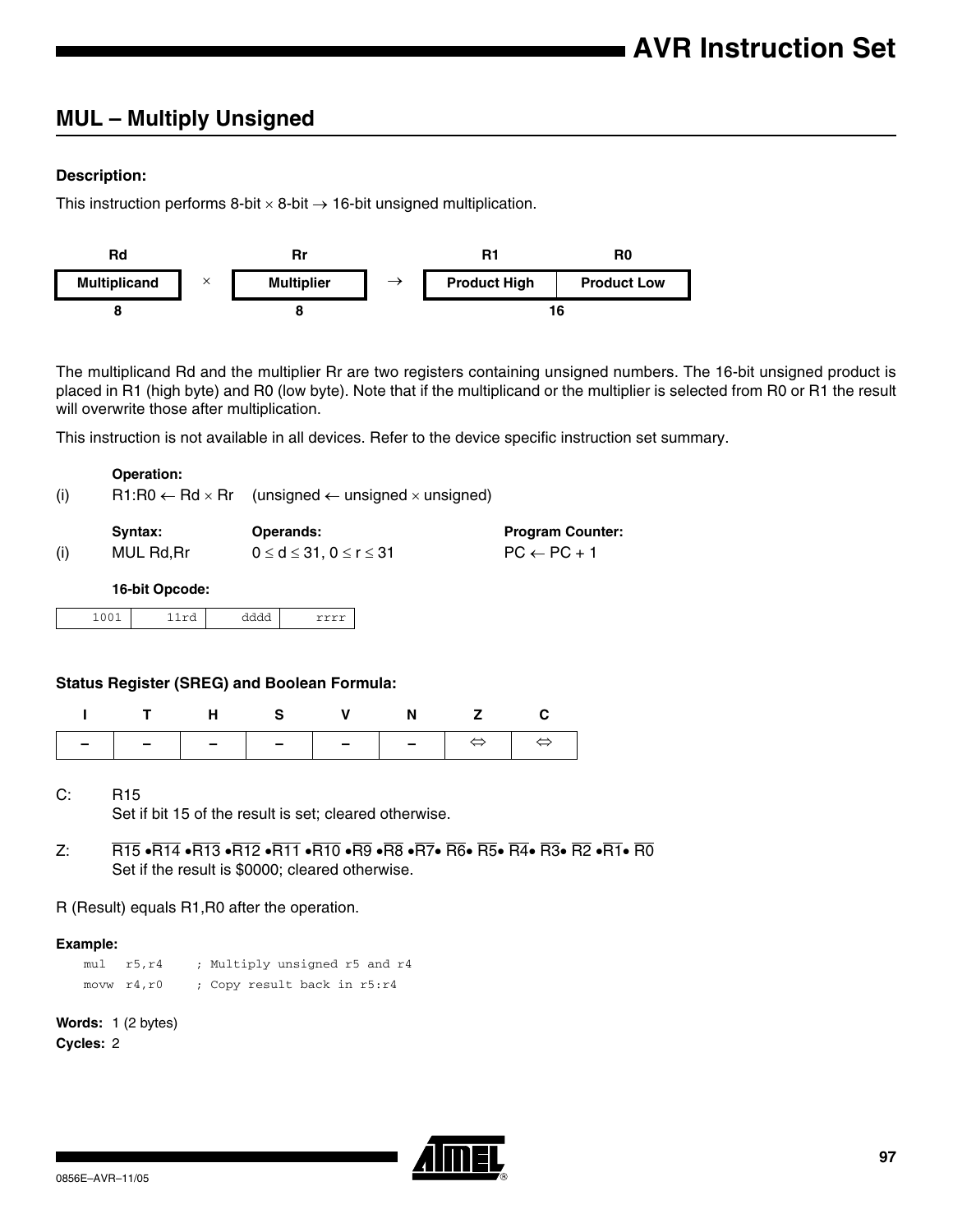

# **MULS – Multiply Signed**

### **Description:**

This instruction performs 8-bit  $\times$  8-bit  $\rightarrow$  16-bit signed multiplication.



The multiplicand Rd and the multiplier Rr are two registers containing signed numbers. The 16-bit signed product is placed in R1 (high byte) and R0 (low byte).

This instruction is not available in all devices. Refer to the device specific instruction set summary.

|     | Syntax:           | Operands:                                                                    | <b>Program Counter:</b> |
|-----|-------------------|------------------------------------------------------------------------------|-------------------------|
| (i) |                   | $R1:R0 \leftarrow Rd \times Rr$ (signed $\leftarrow$ signed $\times$ signed) |                         |
|     | <b>Operation:</b> |                                                                              |                         |

(i) MULS Rd, Rr  $16 \le d \le 31$ ,  $16 \le r \le 31$  PC  $\leftarrow$  PC + 1

#### **16-bit Opcode:**

| , v<br>$\check{ }$ | <b>1111</b> |  |
|--------------------|-------------|--|

#### **Status Register (SREG) and Boolean Formula:**

|  | ITHS V N Z C |  |  |
|--|--------------|--|--|
|  |              |  |  |

- C: R15 Set if bit 15 of the result is set; cleared otherwise.
- Z: R15 •R14 •R13 •R12 •R11 •R10 •R9 •R8 •R7• R6• R5• R4• R3• R2 •R1• R0 Set if the result is \$0000; cleared otherwise.

R (Result) equals R1,R0 after the operation.

#### **Example:**

muls r21,r20 ; Multiply signed r21 and r20 movw r20,r0 ; Copy result back in r21:r20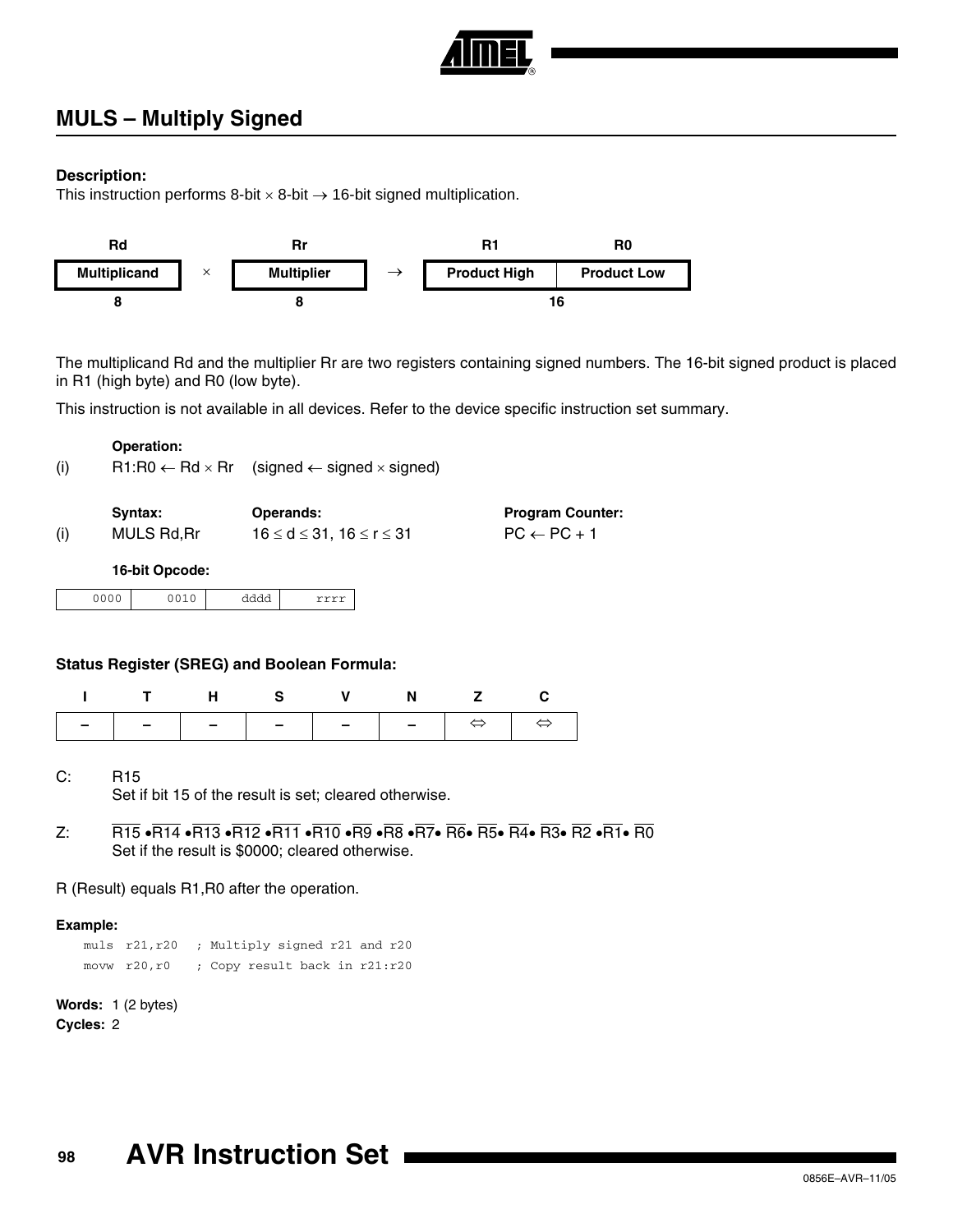# **MULSU – Multiply Signed with Unsigned**

### **Description:**

This instruction performs 8-bit  $\times$  8-bit  $\rightarrow$  16-bit multiplication of a signed and an unsigned number.



The multiplicand Rd and the multiplier Rr are two registers. The multiplicand Rd is a signed number, and the multiplier Rr is unsigned. The 16-bit signed product is placed in R1 (high byte) and R0 (low byte).

This instruction is not available in all devices. Refer to the device specific instruction set summary.

| (i) |              | $R1:R0 \leftarrow Rd \times Rr$ (signed $\leftarrow$ signed $\times$ unsigned) |                         |
|-----|--------------|--------------------------------------------------------------------------------|-------------------------|
| (i) | Syntax:      | Operands:                                                                      | <b>Program Counter:</b> |
|     | MULSU Rd, Rr | $16 \le d \le 23$ , $16 \le r \le 23$                                          | $PC \leftarrow PC + 1$  |

#### **16-bit Opcode:**

**Operation:**

| $\sim$ $\sim$ $\sim$<br>. .<br>∼<br>ــ | ------ |  |
|----------------------------------------|--------|--|
|----------------------------------------|--------|--|

#### **Status Register (SREG) and Boolean Formula:**

|  |  | ITHS V N Z C |  |
|--|--|--------------|--|
|  |  |              |  |

- C: R15 Set if bit 15 of the result is set; cleared otherwise.
- Z: R15 •R14 •R13 •R12 •R11 •R10 •R9 •R8 •R7• R6• R5• R4• R3• R2 •R1• R0 Set if the result is \$0000; cleared otherwise.

#### R (Result) equals R1,R0 after the operation.

#### **Example:**

```
;******************************************************************************
;* DESCRIPTION
;*Signed multiply of two 16-bit numbers with 32-bit result.
;* USAGE
;*r19:r18:r17:r16 = r23:r22 * r21:r20
;******************************************************************************
muls16x16_32:
 clrr2
 mulsr23, r21; (signed)ah * (signed)bh
```
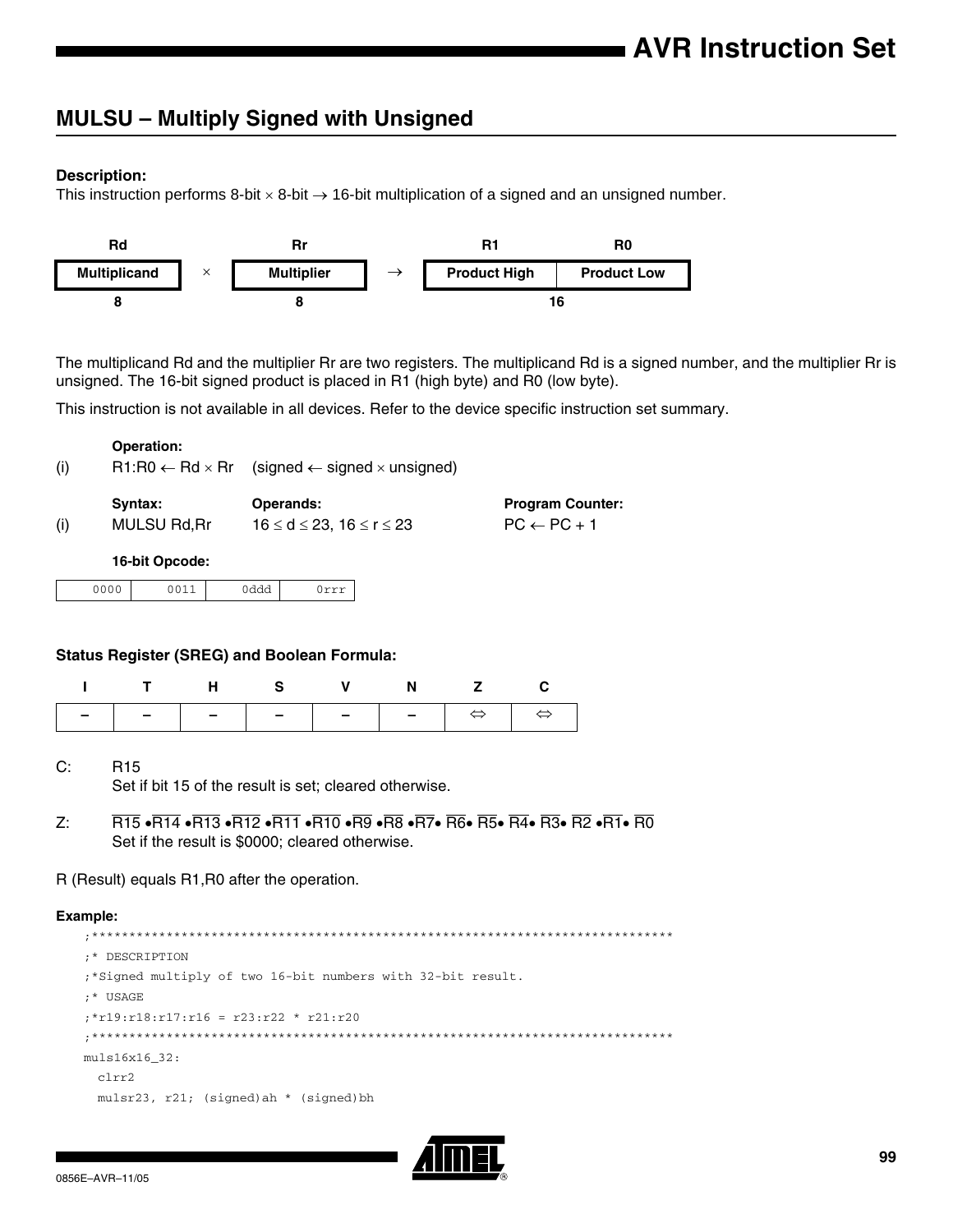

```
movwr19:r18, r1:r0
mulr22, r20; al * bl
movwr17:r16, r1:r0
mulsur23, r20; (signed)ah * bl
sbcr19, r2
addr17, r0
adcr18, r1
adcr19, r2
mulsur21, r22; (signed)bh * al
sbcr19, r2
addr17, r0
adcr18, r1
adcr19, r2
ret
```
**Words:** 1 (2 bytes)

**Cycles:** 2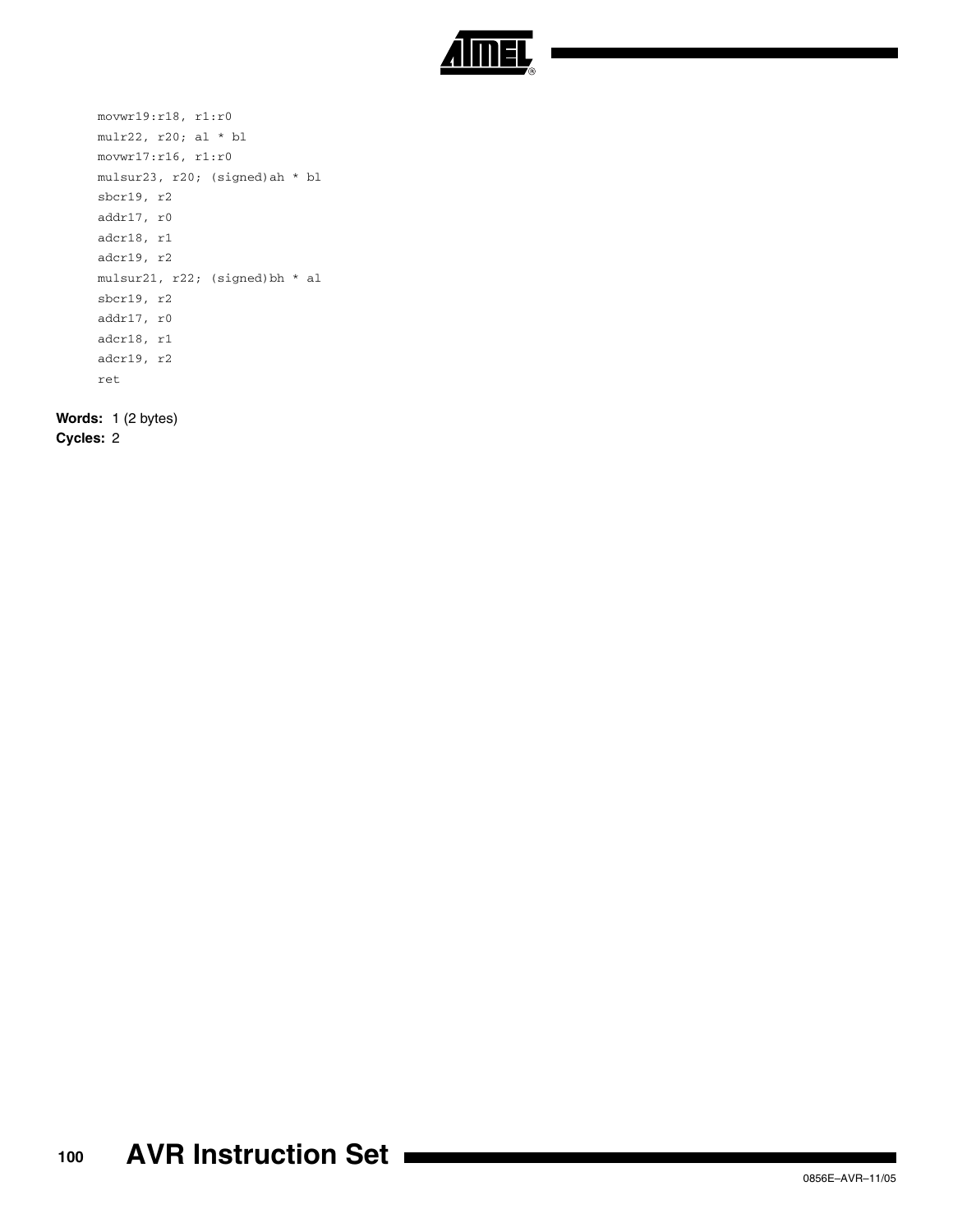# **NEG – Two's Complement**

### **Description:**

Replaces the contents of register Rd with its two's complement; the value \$80 is left unchanged. **Operation:**

|     | Operation.               |  |
|-----|--------------------------|--|
| (i) | $Rd \leftarrow $00 - Rd$ |  |

| Syntax: | <b>Operands:</b>   | <b>Program Counter:</b> |
|---------|--------------------|-------------------------|
| NEG Rd  | $0 \leq d \leq 31$ | $PC \leftarrow PC + 1$  |

#### **16-bit Opcode:**

|--|

### **Status Register (SREG) and Boolean Formula:**

| ITHS V N Z C |  |  |  |
|--------------|--|--|--|
|              |  |  |  |

 $H:$  R3 + Rd3 Set if there was a borrow from bit 3; cleared otherwise

- $S: N \oplus V$ For signed tests.
- V: R7• R6 •R5• R4• R3 •R2• R1• R0 Set if there is a two's complement overflow from the implied subtraction from zero; cleared otherwise. A two's complement overflow will occur if and only if the contents of the Register after operation (Result) is \$80.
- N: R7 Set if MSB of the result is set; cleared otherwise.
- Z:  $\overline{R7}$   $\overline{R6}$   $\overline{R5}$   $\overline{R4}$   $\overline{R3}$   $\overline{R2}$   $\overline{R1}$   $\overline{R0}$ Set if the result is \$00; Cleared otherwise.
- C:  $\overline{R7 + R6 + R5 + R4 + R3 + R2 + R1 + R0}$ Set if there is a borrow in the implied subtraction from zero; cleared otherwise. The C Flag will be set in all cases except when the contents of Register after operation is \$00.

R (Result) equals Rd after the operation.

#### **Example:**

|         | $sub$ $r11.r0$ | ; Subtract r0 from r11            |
|---------|----------------|-----------------------------------|
|         | brpl positive  | ; Branch if result positive       |
| neg r11 |                | ; Take two's complement of r11    |
| nop     |                | ; Branch destination (do nothing) |

```
Words: 1 (2 bytes)
Cycles: 1
```
positive

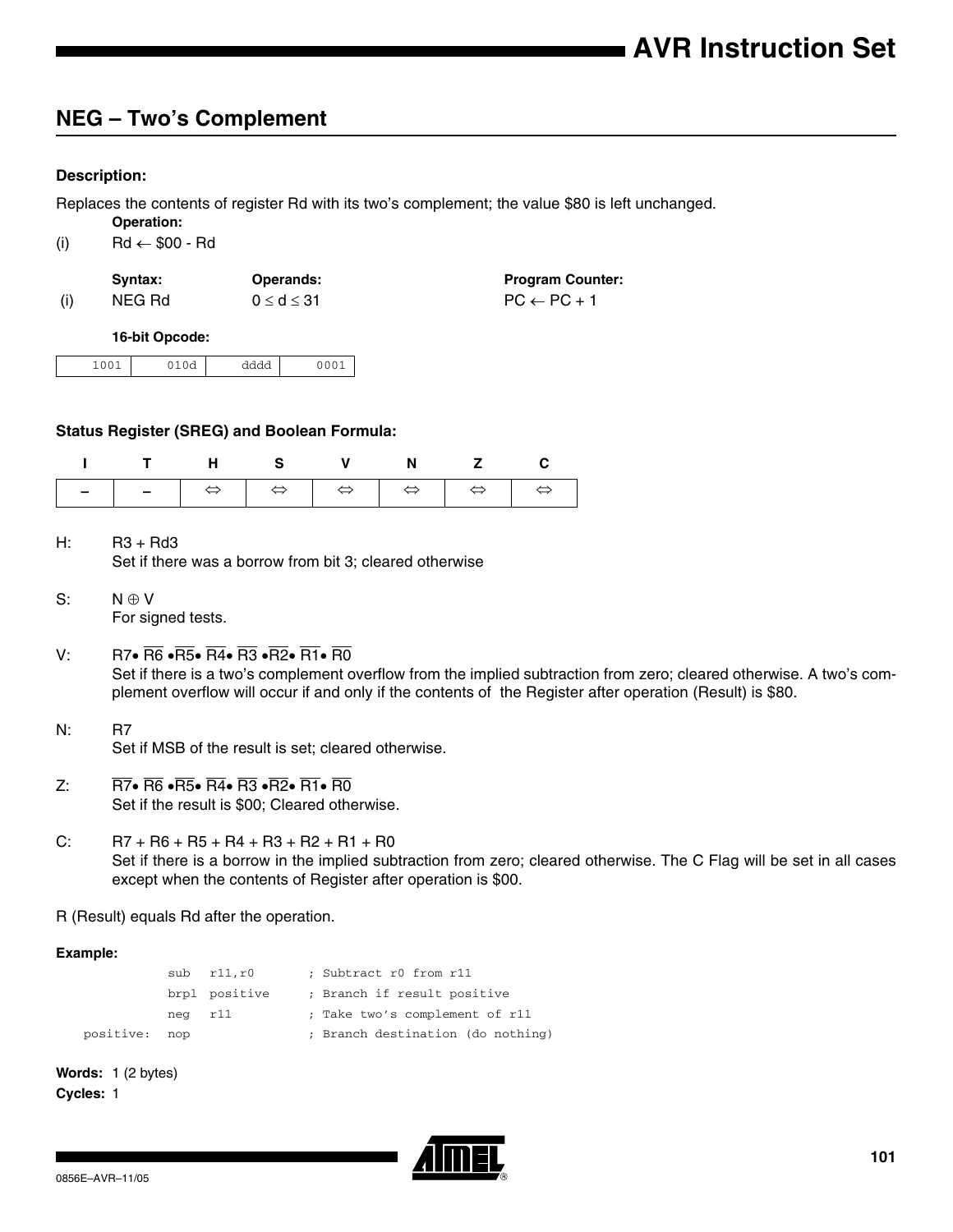# **NOP – No Operation**

### **Description:**

This instruction performs a single cycle No Operation.

| <b>Operation:</b> |
|-------------------|
|-------------------|

(i) No

|     | Syntax:    | <b>Operands:</b> | <b>Program Counter:</b> |
|-----|------------|------------------|-------------------------|
| (i) | <b>NOP</b> | None             | $PC \leftarrow PC + 1$  |

#### **16-bit Opcode:**

| $\cap$ $\cap$ $\cap$ | $\sim$ $\sim$ $\sim$ | $\sim$ $\sim$ $\sim$ | $\sim$ $\sim$ $\sim$ |
|----------------------|----------------------|----------------------|----------------------|
|                      |                      |                      |                      |

### **Status Register (SREG) and Boolean Formula:**

| $\mathbf{T}$                  | H S V N Z |  |  |  |
|-------------------------------|-----------|--|--|--|
| - - - - - - - - - - - - - - - |           |  |  |  |

### **Example:**

| clr | r16 | ; Clear r16                       |
|-----|-----|-----------------------------------|
| ser | r17 | ; Set r17                         |
| out |     | \$18, r16 ; Write zeros to Port B |
| nop |     | ; Wait (do nothing)               |
| out |     | \$18, r17, Write ones to Port B   |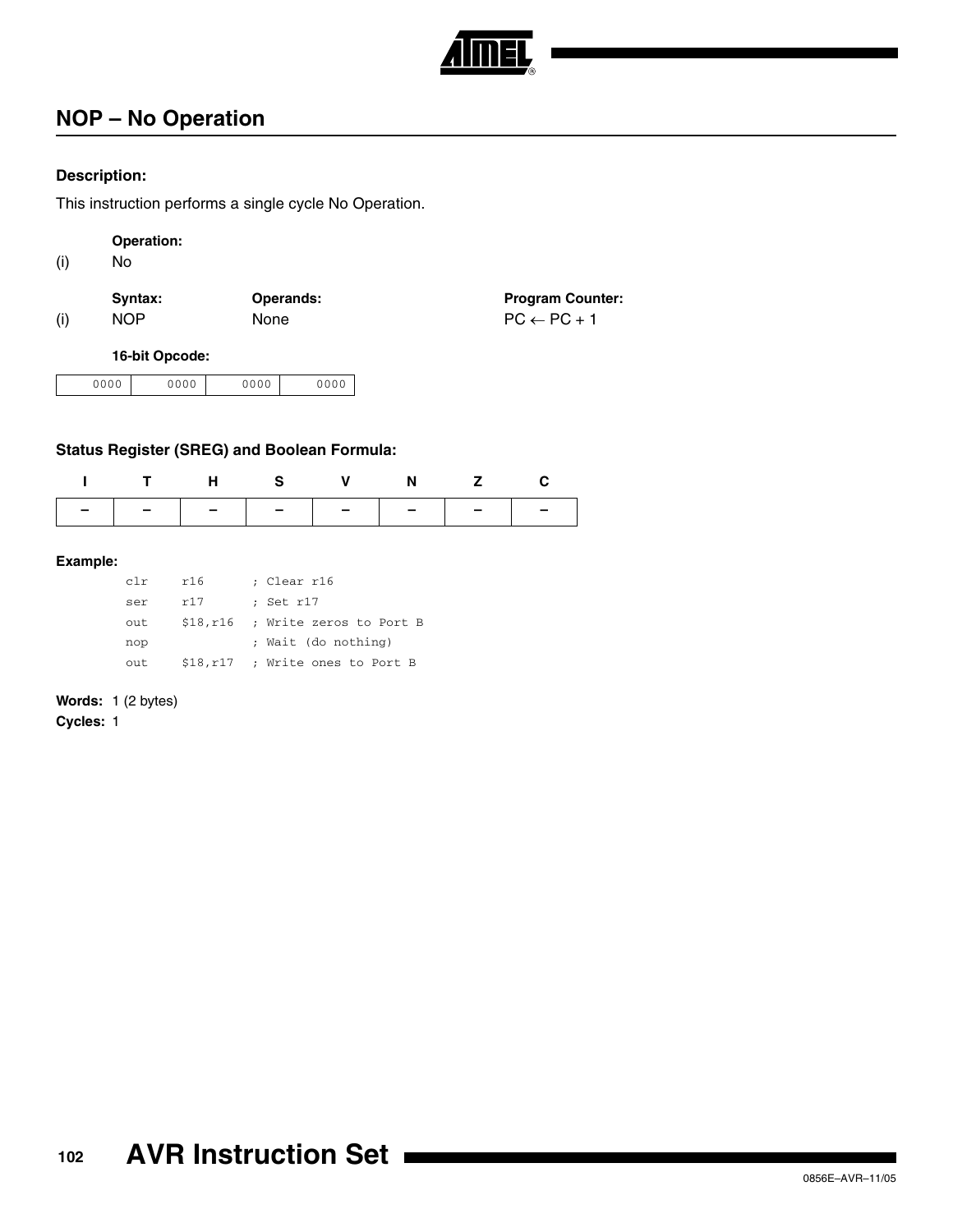# **OR – Logical OR**

### **Description:**

Performs the logical OR between the contents of register Rd and register Rr and places the result in the destination register Rd.

#### **Operation:**

(i) Rd ← Rd v Rr

|     | Svntax:   | <b>Operands:</b>                     | <b>Program Counter:</b> |
|-----|-----------|--------------------------------------|-------------------------|
| (i) | OR Rd, Rr | $0 \leq d \leq 31, 0 \leq r \leq 31$ | $PC \leftarrow PC + 1$  |

#### **16-bit Opcode:**

| $- - - -$ | - - |  |
|-----------|-----|--|

### **Status Register (SREG) and Boolean Formula:**

|  | ITHS V N Z C |  |  |
|--|--------------|--|--|
|  |              |  |  |

- S: N ⊕ V, For signed tests.
- V: 0 Cleared
- N: R7 Set if MSB of the result is set; cleared otherwise.
- Z:  $\overline{R7}$   $\overline{R6}$   $\overline{R5}$   $\overline{R4}$   $\overline{R3}$   $\overline{R2}$   $\overline{R1}$   $\overline{R0}$ Set if the result is \$00; cleared otherwise.

# R (Result) equals Rd after the operation.

#### **Example:**

|     | or.  | r15,r16 | ; Do bitwise or between registers |
|-----|------|---------|-----------------------------------|
|     | bst  | r15,6   | ; Store bit 6 of r15 in T Flag    |
|     | brts | ok      | ; Branch if T Flag set            |
|     | .    |         |                                   |
| ok: | nop  |         | ; Branch destination (do nothing) |
|     |      |         |                                   |

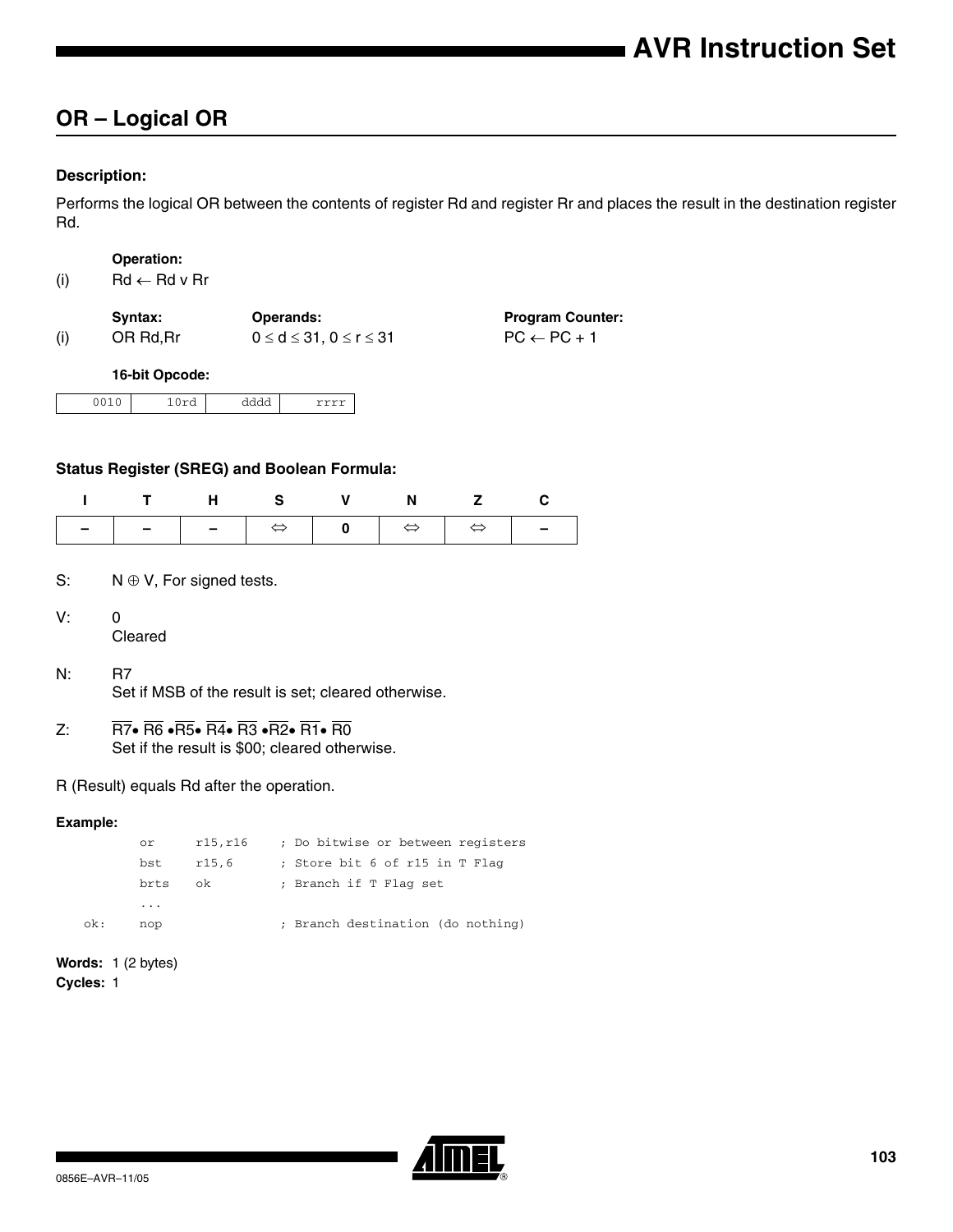

# **ORI – Logical OR with Immediate**

#### **Description:**

Performs the logical OR between the contents of register Rd and a constant and places the result in the destination register Rd.

> **Program Counter:**  $PC \leftarrow PC + 1$

#### **Operation:**

| (i)<br>$Rd \leftarrow Rd \vee K$ |
|----------------------------------|
|----------------------------------|

|     | Syntax:  | <b>Operands:</b>                   |
|-----|----------|------------------------------------|
| (i) | ORI Rd,K | $16 \le d \le 31, 0 \le K \le 255$ |

#### **16-bit Opcode:**

|  | . |  |
|--|---|--|

### **Status Register (SREG) and Boolean Formula:**

| ITHS V N Z C |  |  |  |
|--------------|--|--|--|
|              |  |  |  |

- S: N ⊕ V, For signed tests.
- V: 0 Cleared
- N: R7 Set if MSB of the result is set; cleared otherwise.
- Z:  $\overline{R7}$   $\overline{R6}$   $\overline{R5}$   $\overline{R4}$   $\overline{R3}$   $\overline{R2}$   $\overline{R1}$   $\overline{R0}$ Set if the result is \$00; cleared otherwise.

R (Result) equals Rd after the operation.

#### **Example:**

ori r16,\$F0 ; Set high nibble of r16 ori r17,1 ; Set bit 0 of r17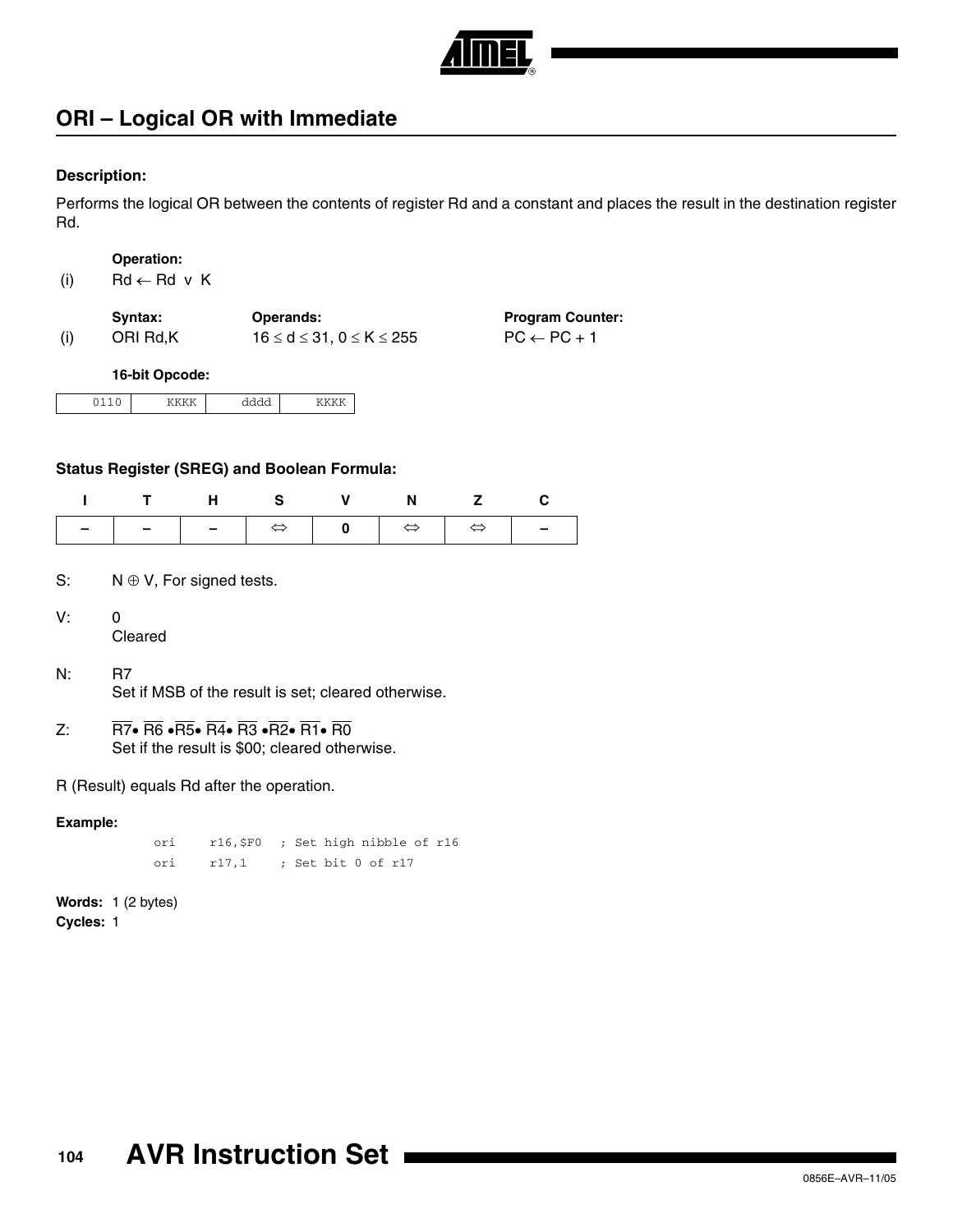# **OUT – Store Register to I/O Location**

### **Description:**

Stores data from register Rr in the Register File to I/O Space (Ports, Timers, Configuration Registers etc.).

# **Operation:**

| (i) | $I/O(A) \leftarrow Rr$ |
|-----|------------------------|
|-----|------------------------|

|     | Syntax:  | <b>Operands:</b>                    | <b>Program Counter:</b> |
|-----|----------|-------------------------------------|-------------------------|
| (i) | OUT A,Rr | $0 \le r \le 31$ , $0 \le A \le 63$ | $PC \leftarrow PC + 1$  |

#### **16-bit Opcode:**

|--|--|--|

### **Status Register (SREG) and Boolean Formula:**

| ITHS V N Z C |  |  |  |
|--------------|--|--|--|
|              |  |  |  |

#### **Example:**

| $clr$ $r16$ |                | ; Clear r16             |
|-------------|----------------|-------------------------|
| ser r17     |                | ; Set r17               |
|             | out $$18,r16$  | ; Write zeros to Port B |
| nop         |                | ; Wait (do nothing)     |
|             | out $$18, r17$ | ; Write ones to Port B  |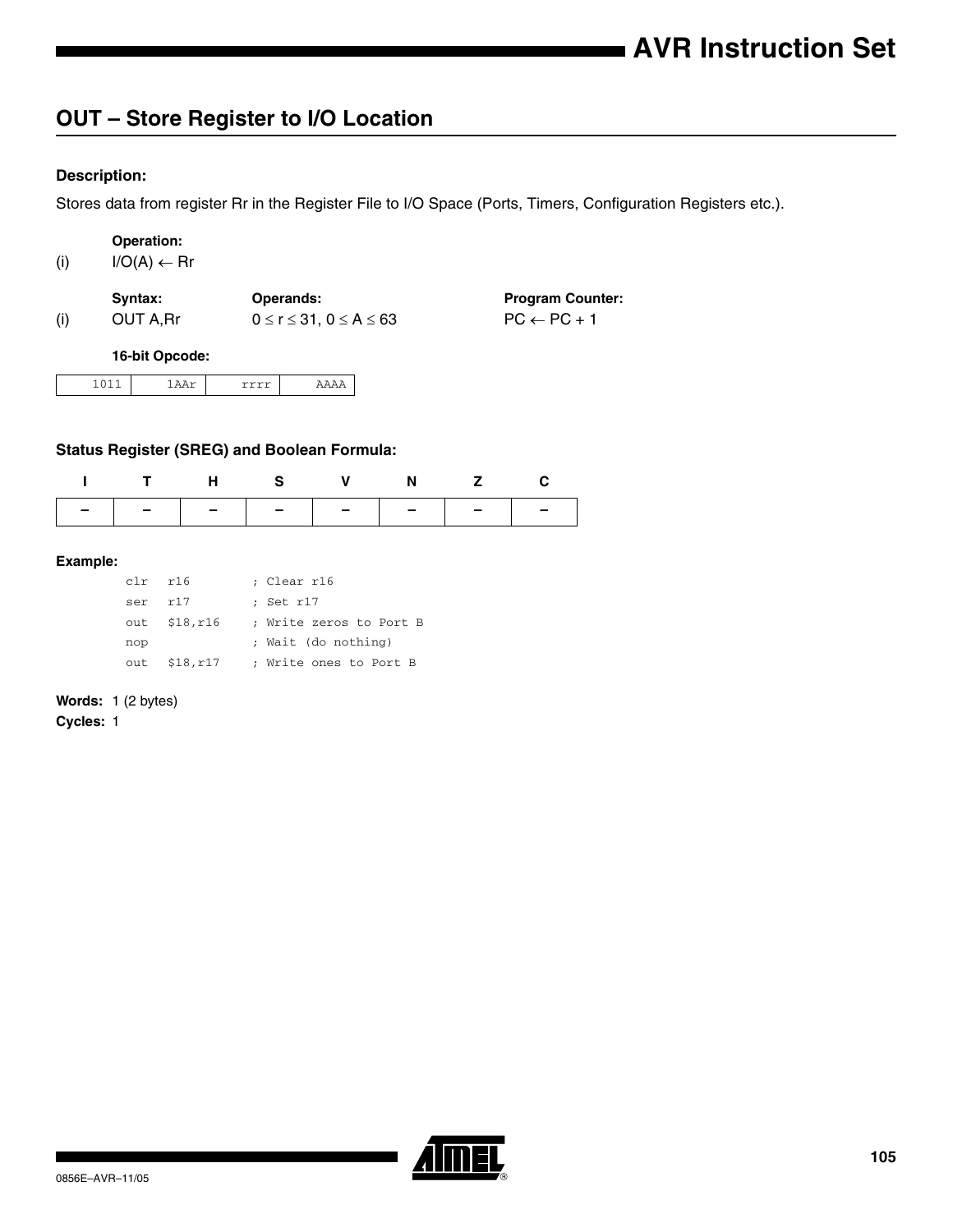# **POP – Pop Register from Stack**

#### **Description:**

This instruction loads register Rd with a byte from the STACK. The Stack Pointer is pre-incremented by 1 before the POP. This instruction is not available in all devices. Refer to the device specific instruction set summary.

#### **Operation:**

| (i) | $\mathsf{Rd} \leftarrow \mathsf{STACK}$ |
|-----|-----------------------------------------|
|     |                                         |

| (i) | Syntax: | Operands:          | <b>Program Counter:</b> | Stack:                 |
|-----|---------|--------------------|-------------------------|------------------------|
|     | POP Rd  | $0 \leq d \leq 31$ | $PC \leftarrow PC + 1$  | $SP \leftarrow SP + 1$ |
|     | .       |                    |                         |                        |

#### **16-bit Opcode:**

| .001 | nnna<br>⊾ا<br>◡<br>$\checkmark$ | -3-3-3<br>aaaa | - -<br>∽ |
|------|---------------------------------|----------------|----------|
|------|---------------------------------|----------------|----------|

### **Status Register (SREG) and Boolean Formula:**

| ITHS V N Z C                  |  |  |  |
|-------------------------------|--|--|--|
| -   -   -   -   -   -   -   - |  |  |  |

#### **Example:**

|          | call    |     | routine ; Call subroutine |
|----------|---------|-----|---------------------------|
|          | $\cdot$ |     |                           |
| routine: | push    | r14 | : Save r14 on the Stack   |
|          | push    | r13 | : Save r13 on the Stack   |
|          | $\cdot$ |     |                           |
|          | pop     | r13 | ; Restore r13             |
|          | pop     | r14 | ; Restore r14             |
|          | ret     |     | ; Return from subroutine  |

**Words:** 1 (2 bytes)

**Cycles:** 2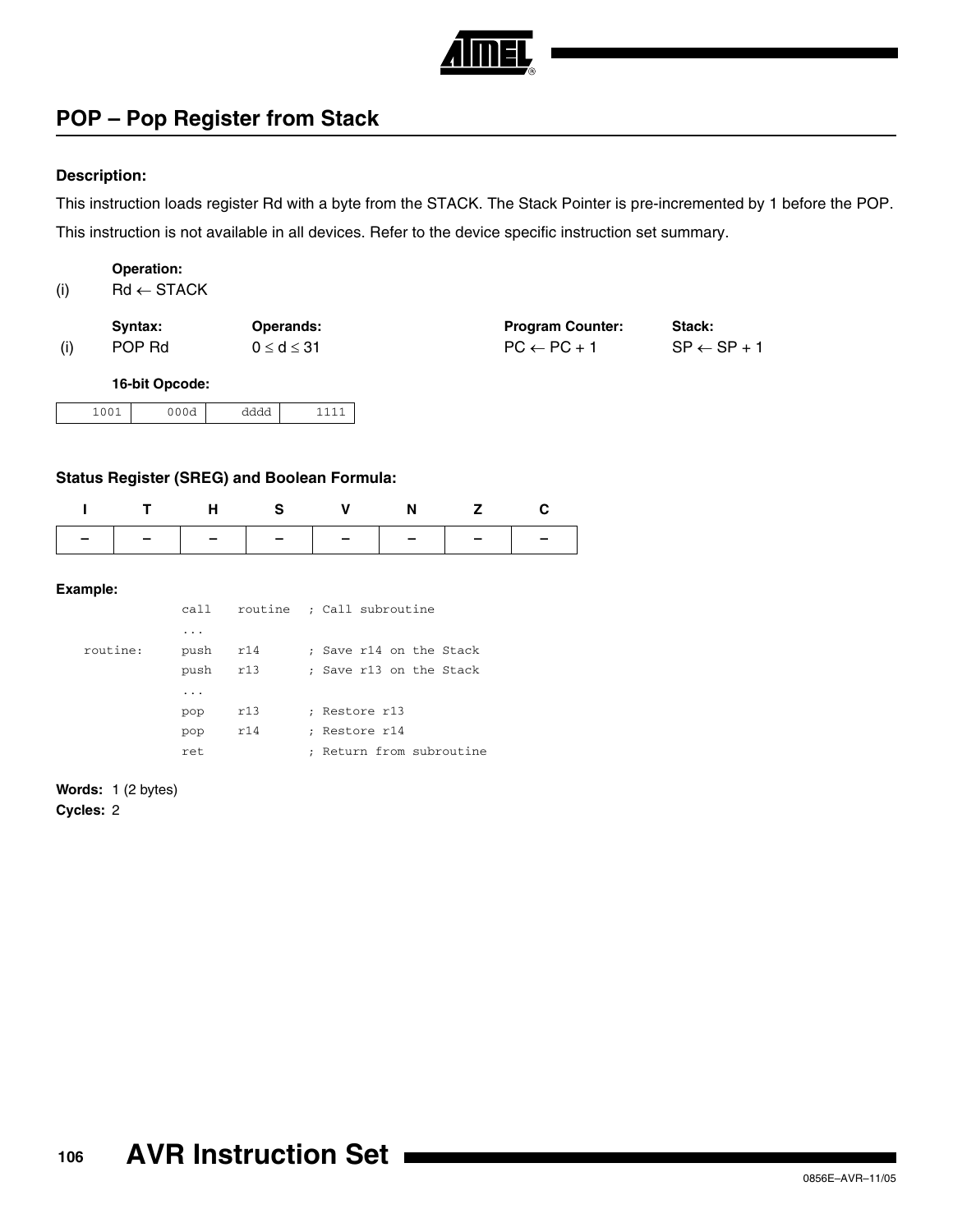# **PUSH – Push Register on Stack**

### **Description:**

This instruction stores the contents of register Rr on the STACK. The Stack Pointer is post-decremented by 1 after the PUSH.

This instruction is not available in all devices. Refer to the device specific instruction set summary.

# **Operation:**

(i)  $STACK \leftarrow Rr$ 

|     | Svntax: | <b>Operands:</b>   | <b>Program Counter:</b> | Stack:                 |
|-----|---------|--------------------|-------------------------|------------------------|
| (i) | PUSH Rr | $0 \leq r \leq 31$ | $PC \leftarrow PC + 1$  | $SP \leftarrow SP - 1$ |

#### **16-bit Opcode:**

### **Status Register (SREG) and Boolean Formula:**

| THS V N Z C                   |  |  |  |
|-------------------------------|--|--|--|
| -   -   -   -   -   -   -   - |  |  |  |

#### **Example:**

|          | call |     | routine; Call subroutine |
|----------|------|-----|--------------------------|
|          | .    |     |                          |
| routine: | push | r14 | : Save r14 on the Stack  |
|          | push | r13 | ; Save r13 on the Stack  |
|          | .    |     |                          |
|          | pop  | r13 | ; Restore r13            |
|          | pop  | r14 | : Restore r14            |
|          | ret. |     | Return from subroutine   |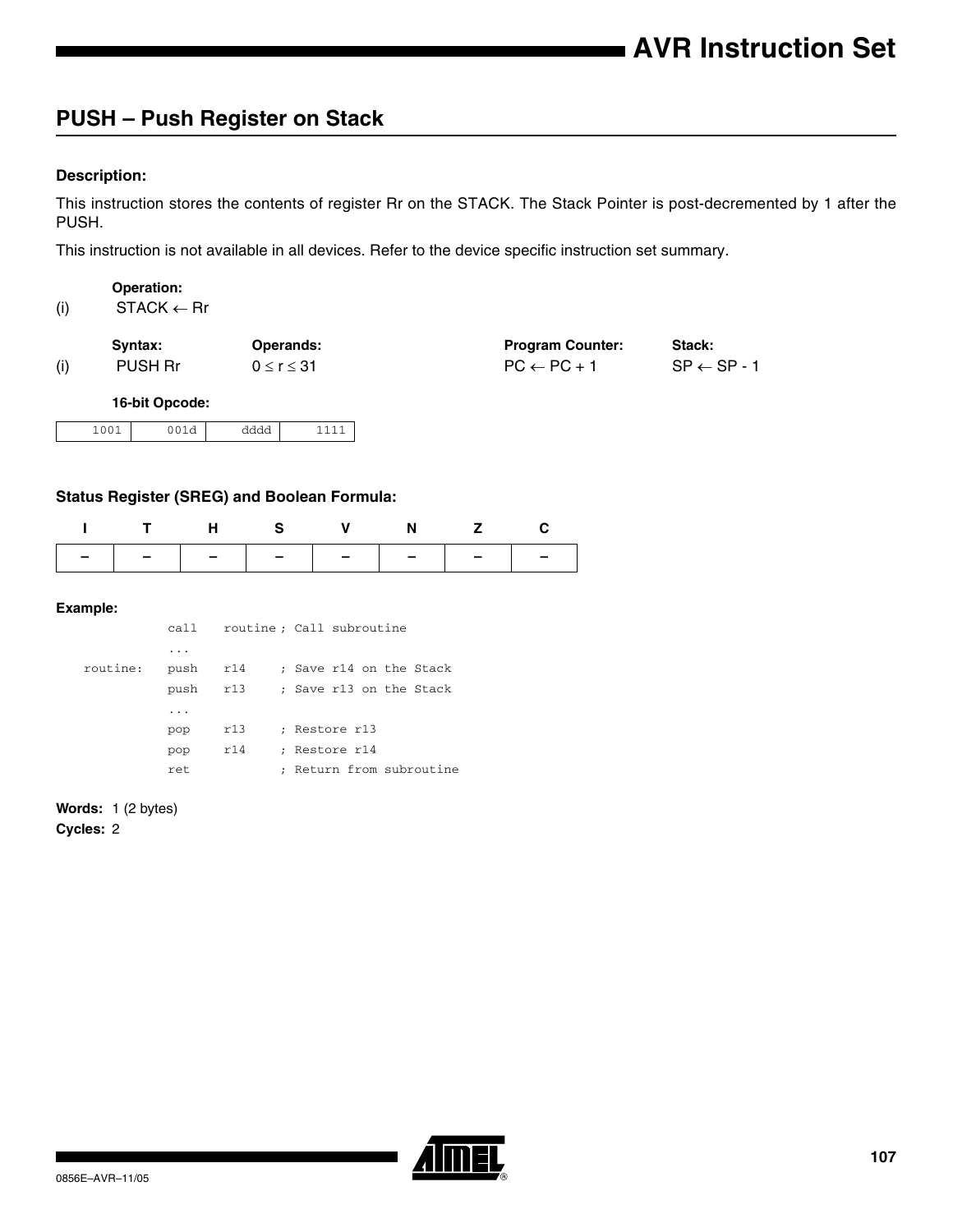

# **RCALL – Relative Call to Subroutine**

#### **Description:**

Relative call to an address within PC - 2K + 1 and PC + 2K (words). The return address (the instruction after the RCALL) is stored onto the Stack. See also CALL. For AVR microcontrollers with Program memory not exceeding 4K words (8K bytes) this instruction can address the entire memory from every address location. The Stack Pointer uses a post-decrement scheme during RCALL.

#### **Operation:**

| (i) |  | $PC \leftarrow PC + k + 1$ Devices with 16 bits PC, 128K bytes Program memory maximum. |  |
|-----|--|----------------------------------------------------------------------------------------|--|
|-----|--|----------------------------------------------------------------------------------------|--|

(ii)  $PC \leftarrow PC + k + 1$  Devices with 22 bits PC, 8M bytes Program memory maximum.

| (i)  | Syntax:<br>RCALL k | Operands:<br>$-2K \leq k < 2K$ | <b>Program Counter:</b><br>$PC \leftarrow PC + k + 1$ | Stack:<br>$STACK \leftarrow PC + 1$<br>$SP \leftarrow SP - 2$ (2 bytes, 16 bits) |
|------|--------------------|--------------------------------|-------------------------------------------------------|----------------------------------------------------------------------------------|
| (ii) | RCALL k            | $-2K \leq k < 2K$              | $PC \leftarrow PC + k + 1$                            | $STACK \leftarrow PC + 1$<br>$SP \leftarrow SP - 3$ (3 bytes, 22 bits)           |

#### **16-bit Opcode:**

|--|--|--|

#### **Status Register (SREG) and Boolean Formula:**

| ITHS V N Z C                             |  |  |  |
|------------------------------------------|--|--|--|
| -   -   -   -   -   -   - <del>  -</del> |  |  |  |

#### **Example:**

|          |          |     | rcall routine ; Call subroutine |
|----------|----------|-----|---------------------------------|
|          | .        |     |                                 |
| routine: | push r14 |     | ; Save r14 on the Stack         |
|          | .        |     |                                 |
|          | pop      | r14 | : Restore r14                   |
|          | ret      |     | ; Return from subroutine        |

**Words:** 1 (2 bytes)

**Cycles:** 3 devices with 16-bit PC

4 devices with 22-bit PC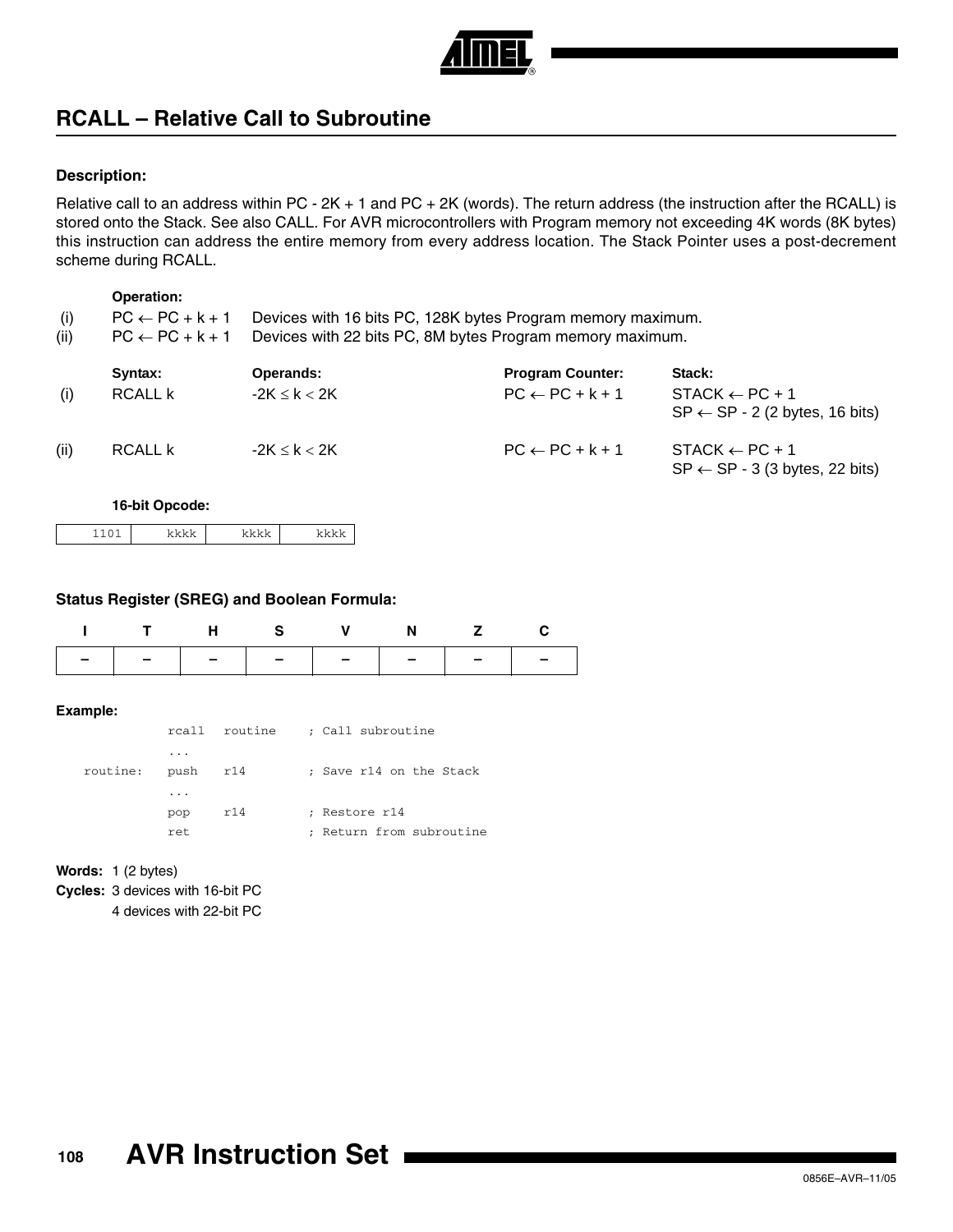# **RET – Return from Subroutine**

## **Description:**

Returns from subroutine. The return address is loaded from the STACK. The Stack Pointer uses a pre-increment scheme during RET.

#### **Operation:**

- (i) PC(15:0)  $\leftarrow$  STACK Devices with 16 bits PC, 128K bytes Program memory maximum.
- (ii)  $PC(21:0) \leftarrow STACKDevices with 22 bits PC, 8M bytes Program memory maximum.$

|      | Syntax: | Operands: | <b>Program Counter:</b> | Stack:                                     |
|------|---------|-----------|-------------------------|--------------------------------------------|
|      | RET     | None      | See Operation           | $SP \leftarrow SP + 2$ , (2bytes, 16 bits) |
| (ii) | RET     | None      | See Operation           | $SP \leftarrow SP + 3$ , (3bytes, 22 bits) |

#### **16-bit Opcode:**

| 1001 | 0101 | 0000 | 1000 |
|------|------|------|------|
|      |      |      |      |

### **Status Register (SREG) and Boolean Formula:**

|                               |  | THS V N Z C |  |
|-------------------------------|--|-------------|--|
| -   -   -   -   -   -   -   - |  |             |  |

#### **Example:**

|          | call                    |     | routine ; Call subroutine |
|----------|-------------------------|-----|---------------------------|
| routine: | $\cdot$<br>push r14     |     | ; Save r14 on the Stack   |
|          | $\cdot$ $\cdot$ $\cdot$ |     |                           |
|          | pop                     | r14 | ; Restore r14             |
|          | ret                     |     | ; Return from subroutine  |

#### **Words:** 1 (2 bytes)

**Cycles:** 4 devices with 16-bit PC

5 devices with 22-bit PC

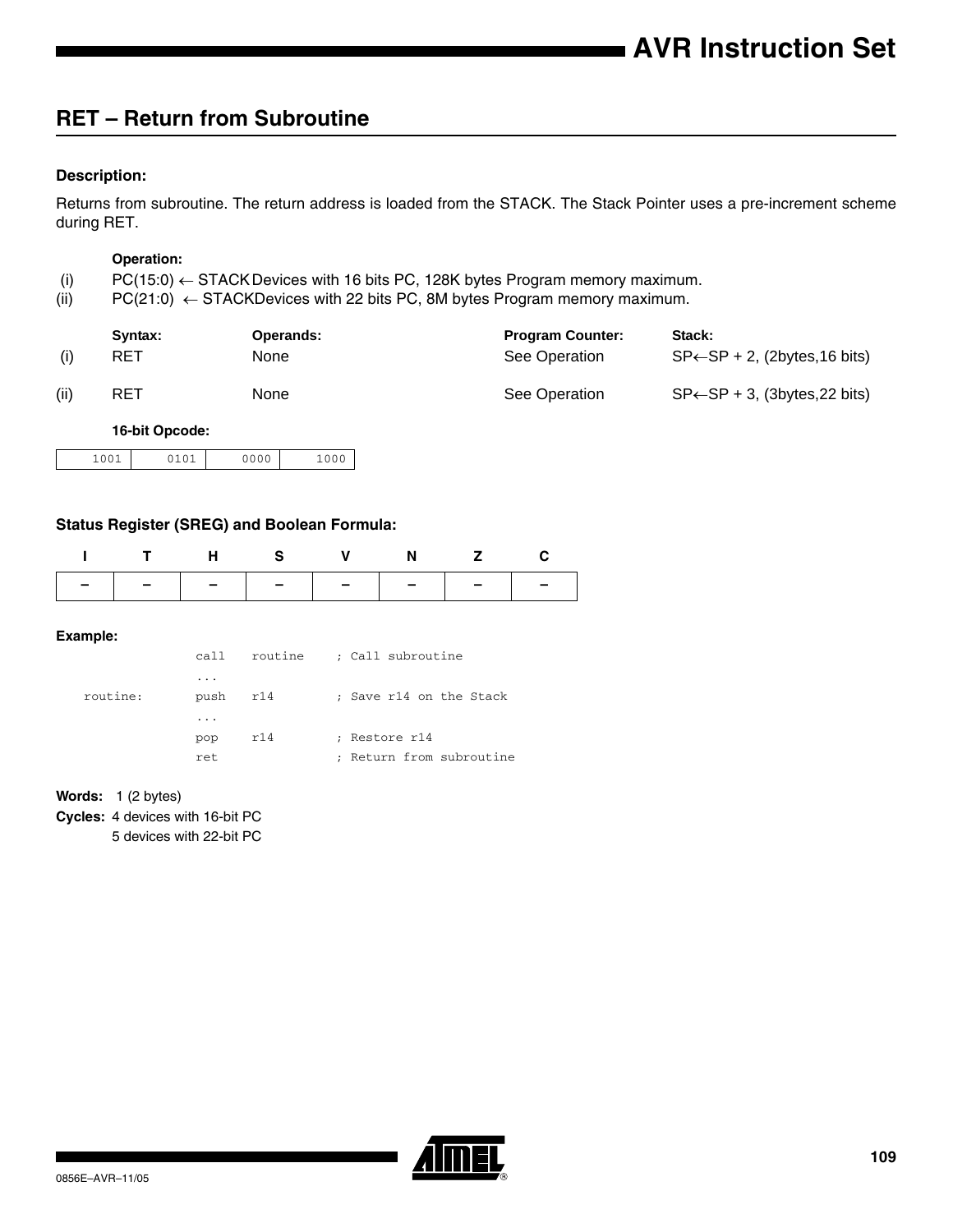# **RETI – Return from Interrupt**

# **Description:**

Returns from interrupt. The return address is loaded from the STACK and the Global Interrupt Flag is set.

Note that the Status Register is not automatically stored when entering an interrupt routine, and it is not restored when returning from an interrupt routine. This must be handled by the application program. The Stack Pointer uses a pre-increment scheme during RETI.

#### **Operation:**

- (i)  $PC(15:0) \leftarrow$  STACK Devices with 16 bits PC, 128K bytes Program memory maximum.
- (ii) PC(21:0) ← STACKDevices with 22 bits PC, 8M bytes Program memory maximum.

|      | Syntax: | <b>Operands:</b> | <b>Program Counter:</b> | Stack                                     |
|------|---------|------------------|-------------------------|-------------------------------------------|
|      | RETI    | None             | See Operation           | $SP \leftarrow SP + 2$ (2 bytes, 16 bits) |
| (ii) | RETI    | None             | See Operation           | $SP \leftarrow SP + 3$ (3 bytes, 22 bits) |

#### **16-bit Opcode:**

| 001<br>---- | 11.04<br>$ -$ | 001<br>◡ | $\sim$ $\sim$ $\sim$<br>τ.<br>∸∨∿ |
|-------------|---------------|----------|-----------------------------------|
|-------------|---------------|----------|-----------------------------------|

## **Status Register (SREG) and Boolean Formula:**

|                               | H S | N. | $\mathbf{Z}$ |  |
|-------------------------------|-----|----|--------------|--|
| 1   -   -   -   -   -   -   - |     |    |              |  |

 $l: 1$ 

The I Flag is set.

### **Example:**

| extint: | $\cdots$<br>push r0     |    | ; Save r0 on the Stack         |
|---------|-------------------------|----|--------------------------------|
|         | $\cdot$ $\cdot$ $\cdot$ |    |                                |
|         | pop                     | r0 | ; Restore r0                   |
|         | reti                    |    | ; Return and enable interrupts |
|         |                         |    |                                |

**Words:** 1 (2 bytes)

**Cycles:** 4 devices with 16-bit PC

5 devices with 22-bit PC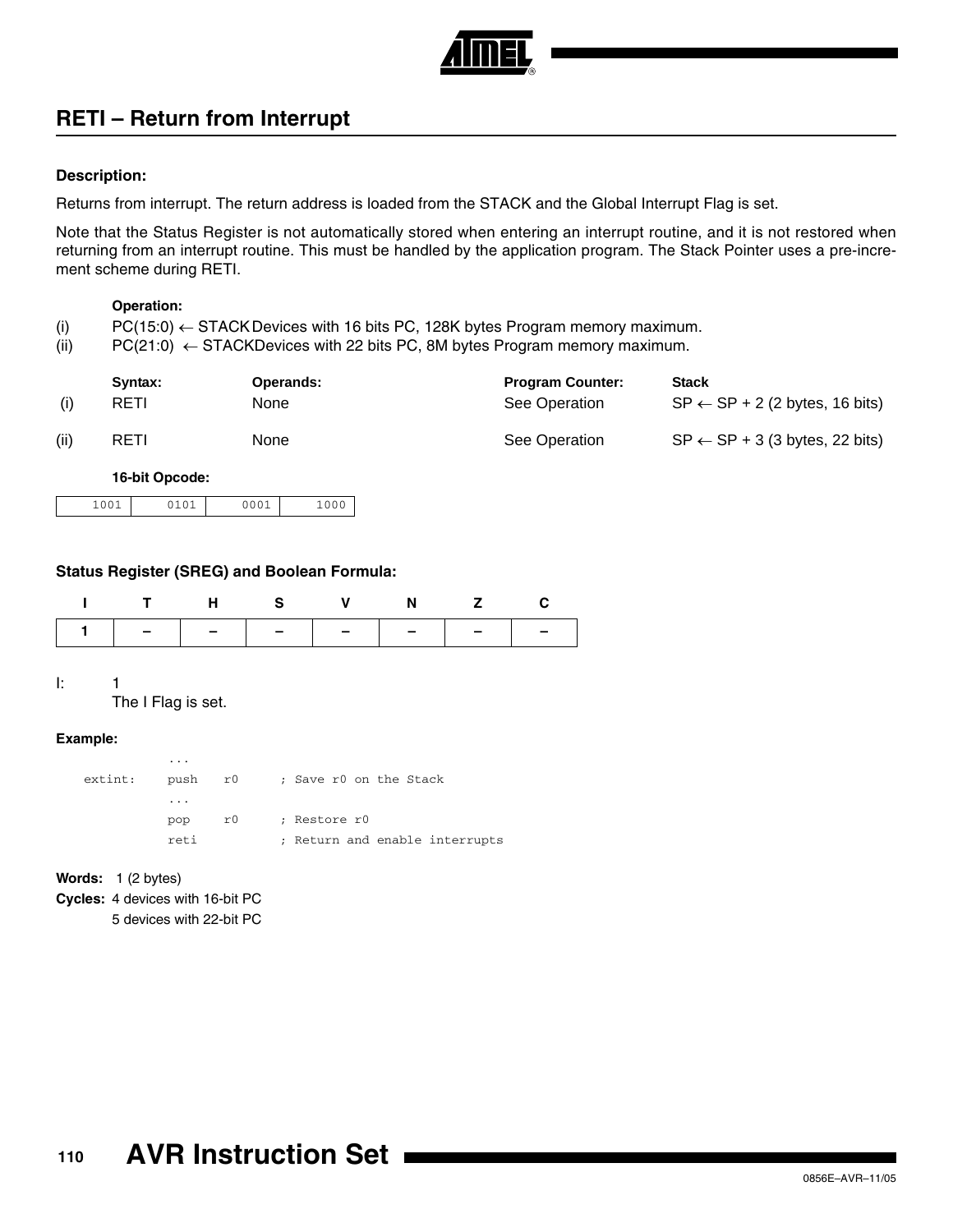# **RJMP – Relative Jump**

# **Description:**

Relative jump to an address within PC - 2K +1 and PC + 2K (words). For AVR microcontrollers with Program memory not exceeding 4K words (8K bytes) this instruction can address the entire memory from every address location. See also JMP.

| <b>Operation:</b> |
|-------------------|
|-------------------|

| (i)<br>$PC \leftarrow PC + k + 1$ |  |
|-----------------------------------|--|
|-----------------------------------|--|

|     | Syntax: | <b>Operands:</b>  | <b>Program Counter:</b>    | <b>Stack</b> |
|-----|---------|-------------------|----------------------------|--------------|
| (i) | RJMP k  | $-2K \leq k < 2K$ | $PC \leftarrow PC + k + 1$ | Unchanged    |

**16-bit Opcode:**

### **Status Register (SREG) and Boolean Formula:**

|                | . н. |  | N |  |
|----------------|------|--|---|--|
| -------------- |      |  |   |  |

### **Example:**

|        | cpi  |       | $r16, $42$ ; Compare r16 to \$42    |
|--------|------|-------|-------------------------------------|
|        | brne | error | ; Branch if $r16 \leq s42$          |
|        | rjmp | ok    | ; Unconditional branch              |
| error: | add  |       | r16,r17; Add r17 to r16             |
|        | inc  | r16   | ; Increment r16                     |
| ok:    | nop  |       | ; Destination for rjmp (do nothing) |

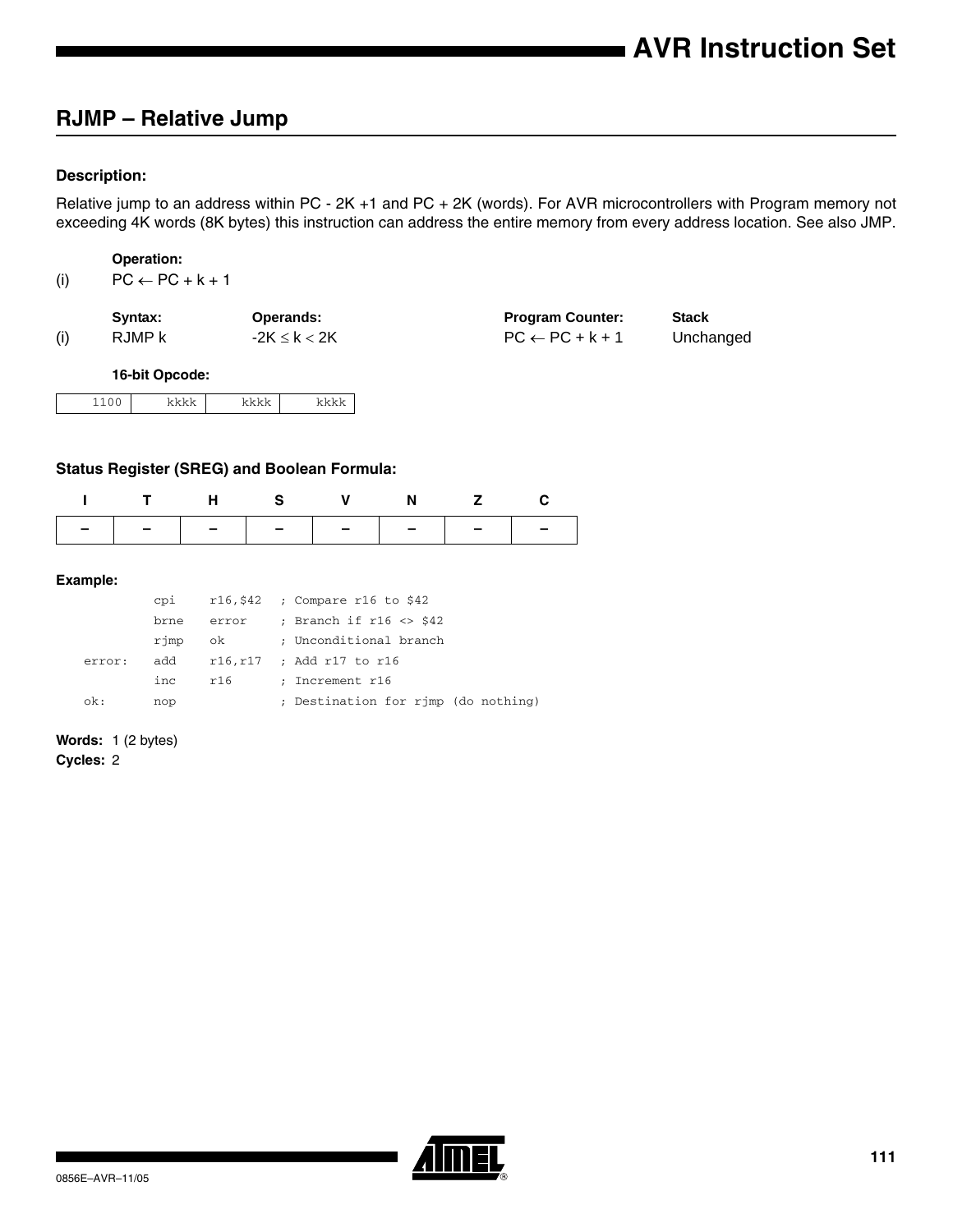

# **ROL – Rotate Left trough Carry**

### **Description:**

Shifts all bits in Rd one place to the left. The C Flag is shifted into bit 0 of Rd. Bit 7 is shifted into the C Flag. This operation, combined with LSL, effectively multiplies multi-byte signed and unsigned values by two.

#### **Operation:**



### **Status Register (SREG) and Boolean Formula:**

| ı                                         | т                                                                                                                                                                                                                                                                             | н                 | s                 | v                 | N                 | z                 | C                 |  |  |
|-------------------------------------------|-------------------------------------------------------------------------------------------------------------------------------------------------------------------------------------------------------------------------------------------------------------------------------|-------------------|-------------------|-------------------|-------------------|-------------------|-------------------|--|--|
|                                           |                                                                                                                                                                                                                                                                               | $\Leftrightarrow$ | $\Leftrightarrow$ | $\Leftrightarrow$ | $\Leftrightarrow$ | $\Leftrightarrow$ | $\Leftrightarrow$ |  |  |
| H:                                        | Rd3                                                                                                                                                                                                                                                                           |                   |                   |                   |                   |                   |                   |  |  |
| S:                                        | $N \oplus V$ , For signed tests.                                                                                                                                                                                                                                              |                   |                   |                   |                   |                   |                   |  |  |
| V.                                        | $N \oplus C$ (For N and C after the shift)                                                                                                                                                                                                                                    |                   |                   |                   |                   |                   |                   |  |  |
| N:                                        | R7<br>Set if MSB of the result is set; cleared otherwise.                                                                                                                                                                                                                     |                   |                   |                   |                   |                   |                   |  |  |
| Z.                                        | $\overline{\text{R7}}$ $\bullet$ $\overline{\text{R6}}$ $\bullet$ $\overline{\text{R4}}$ $\bullet$ $\overline{\text{R3}}$ $\bullet$ $\overline{\text{R2}}$ $\bullet$ $\overline{\text{R1}}$ $\bullet$ $\overline{\text{R0}}$<br>Set if the result is \$00; cleared otherwise. |                   |                   |                   |                   |                   |                   |  |  |
| C:                                        | Rd7<br>Set if, before the shift, the MSB of Rd was set; cleared otherwise.                                                                                                                                                                                                    |                   |                   |                   |                   |                   |                   |  |  |
| R (Result) equals Rd after the operation. |                                                                                                                                                                                                                                                                               |                   |                   |                   |                   |                   |                   |  |  |
| Example:                                  |                                                                                                                                                                                                                                                                               |                   |                   |                   |                   |                   |                   |  |  |

|         | 1s1 r18  |        | ; Multiply r19:r18 by two                          |
|---------|----------|--------|----------------------------------------------------|
|         | rol r19  |        | : r19:r18 is a signed or unsigned two-byte integer |
|         | brcs     | oneenc | ; Branch if carry set                              |
|         | $\cdots$ |        |                                                    |
| oneenc: | nop      |        | ; Branch destination (do nothing)                  |
|         |          |        |                                                    |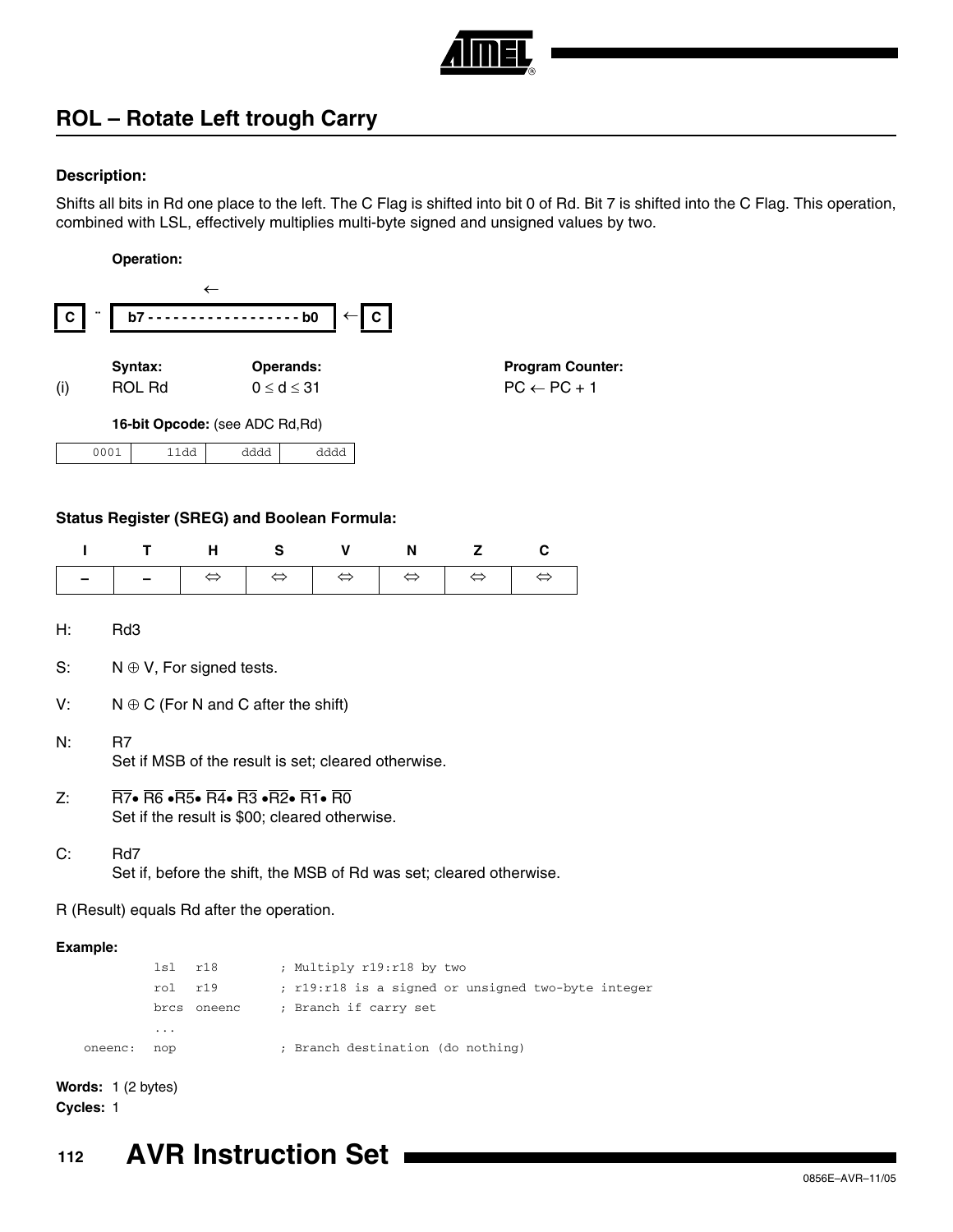# **ROR – Rotate Right through Carry**

## **Description:**

Shifts all bits in Rd one place to the right. The C Flag is shifted into bit 7 of Rd. Bit 0 is shifted into the C Flag. This operation, combined with ASR, effectively divides multi-byte signed values by two. Combined with LSR it effectively divides multibyte unsigned values by two. The Carry Flag can be used to round the result.

#### **Operation:**



#### **Status Register (SREG) and Boolean Formula:**

| ı                                         | т                                                                                                                                                                                                                                                                             | н                | S                 | v                 | N                         | z                 | C                                         |  |  |  |
|-------------------------------------------|-------------------------------------------------------------------------------------------------------------------------------------------------------------------------------------------------------------------------------------------------------------------------------|------------------|-------------------|-------------------|---------------------------|-------------------|-------------------------------------------|--|--|--|
|                                           |                                                                                                                                                                                                                                                                               |                  | $\Leftrightarrow$ | $\Leftrightarrow$ | $\Leftrightarrow$         | $\Leftrightarrow$ | $\Leftrightarrow$                         |  |  |  |
| S:<br>$N \oplus V$ , For signed tests.    |                                                                                                                                                                                                                                                                               |                  |                   |                   |                           |                   |                                           |  |  |  |
| V.                                        | $N \oplus C$ (For N and C after the shift)                                                                                                                                                                                                                                    |                  |                   |                   |                           |                   |                                           |  |  |  |
| N:                                        | R7<br>Set if MSB of the result is set; cleared otherwise.                                                                                                                                                                                                                     |                  |                   |                   |                           |                   |                                           |  |  |  |
| Z.                                        | $\overline{\text{R7}}$ $\bullet$ $\overline{\text{R6}}$ $\bullet$ $\overline{\text{R4}}$ $\bullet$ $\overline{\text{R3}}$ $\bullet$ $\overline{\text{R2}}$ $\bullet$ $\overline{\text{R1}}$ $\bullet$ $\overline{\text{R0}}$<br>Set if the result is \$00; cleared otherwise. |                  |                   |                   |                           |                   |                                           |  |  |  |
| C:                                        | Rd0<br>Set if, before the shift, the LSB of Rd was set; cleared otherwise.                                                                                                                                                                                                    |                  |                   |                   |                           |                   |                                           |  |  |  |
| R (Result) equals Rd after the operation. |                                                                                                                                                                                                                                                                               |                  |                   |                   |                           |                   |                                           |  |  |  |
| Example:                                  |                                                                                                                                                                                                                                                                               |                  |                   |                   |                           |                   |                                           |  |  |  |
|                                           |                                                                                                                                                                                                                                                                               | r19<br>lsr       |                   |                   | ; Divide r19:r18 by two   |                   |                                           |  |  |  |
|                                           |                                                                                                                                                                                                                                                                               | r18<br>ror       |                   |                   |                           |                   | ; r19:r18 is an unsigned two-byte integer |  |  |  |
|                                           |                                                                                                                                                                                                                                                                               | brcc<br>zeroenc1 |                   |                   | ; Branch if carry cleared |                   |                                           |  |  |  |
|                                           |                                                                                                                                                                                                                                                                               | r17<br>asr       |                   |                   | ; Divide r17:r16 by two   |                   |                                           |  |  |  |
|                                           |                                                                                                                                                                                                                                                                               | r16<br>ror       |                   |                   |                           |                   | ; r17:r16 is a signed two-byte integer    |  |  |  |

brcc zeroenc2 ; Branch if carry cleared

zeroenc1: nop ; Branch destination (do nothing)

...

...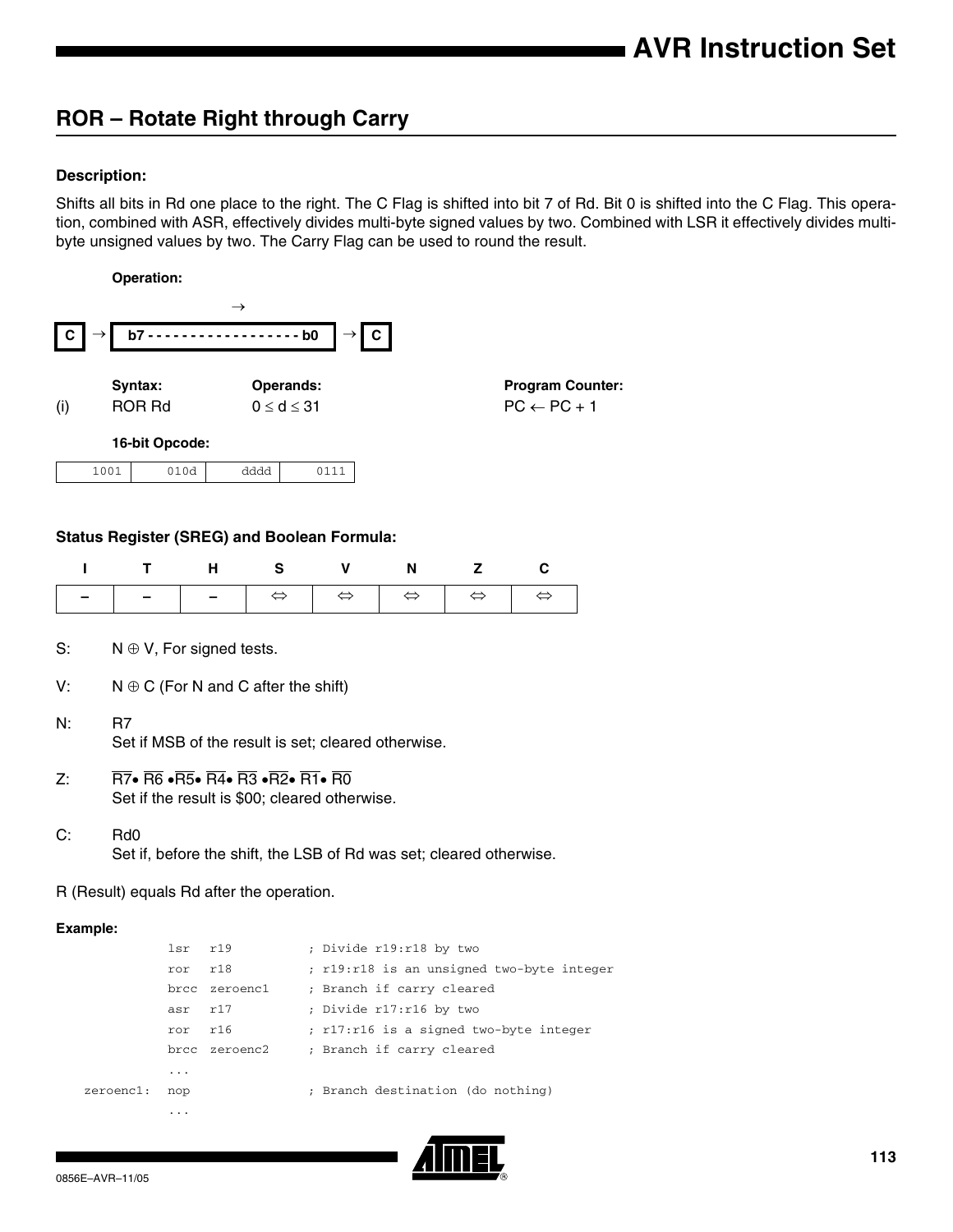

zeroenc1: nop ; Branch destination (do nothing)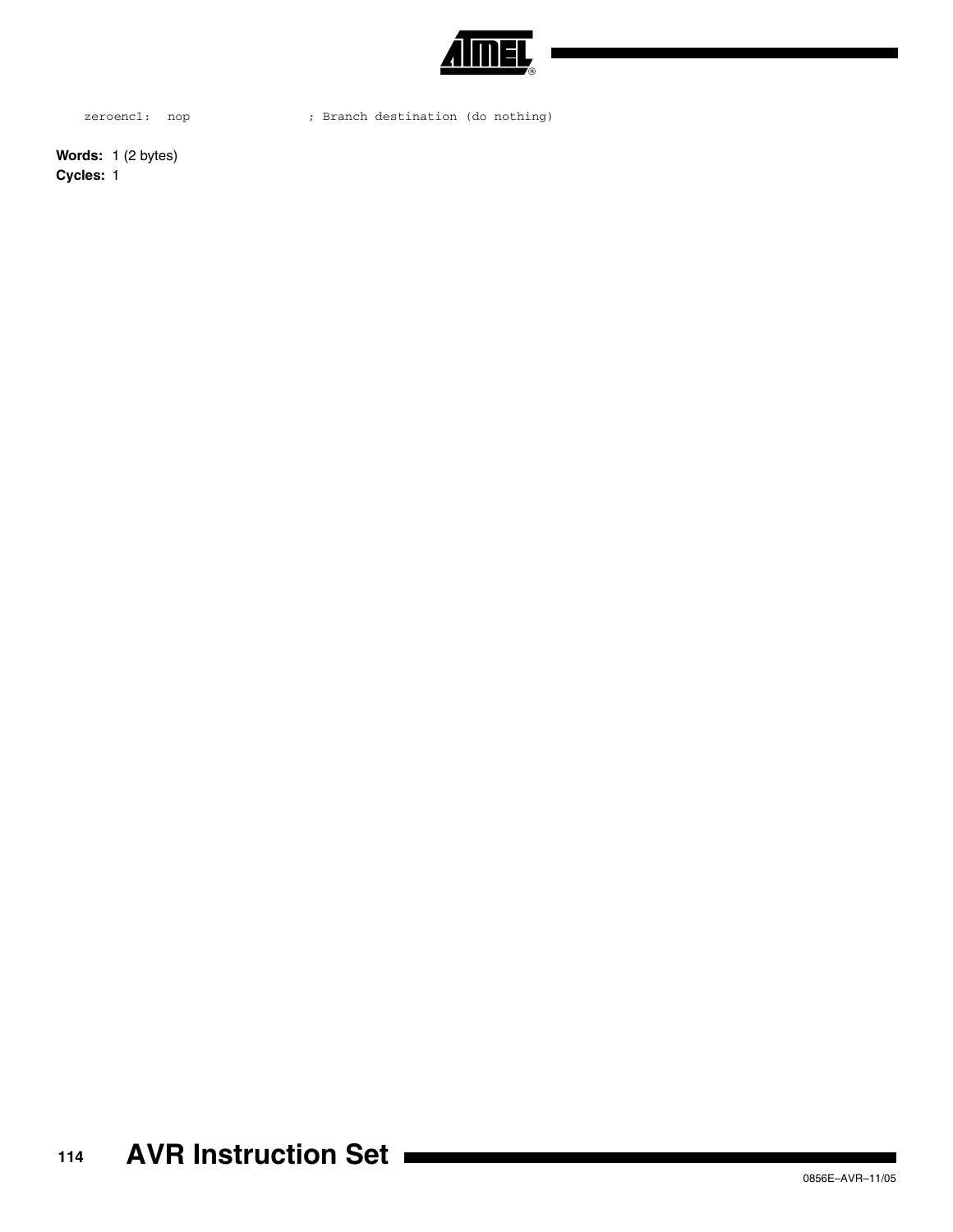# **SBC – Subtract with Carry**

## **Description:**

Subtracts two registers and subtracts with the C Flag and places the result in the destination register Rd.

**Operation:**

(i)  $Rd \leftarrow Rd - Rr - C$ 

| Syntax:    | Operands:                              | <b>Program Counter:</b> |
|------------|----------------------------------------|-------------------------|
| SBC Rd, Rr | $0 \leq d \leq 31.$ $0 \leq r \leq 31$ | $PC \leftarrow PC + 1$  |

#### **16-bit Opcode:**

| 0.000<br>◡<br>◡ | - - | ------ |
|-----------------|-----|--------|

#### **Status Register and Boolean Formula:**

| ITHS V N Z C |  |  |  |
|--------------|--|--|--|
|              |  |  |  |

- H: Rd3• Rr3 + Rr3• R3 + R3 Rd3 Set if there was a borrow from bit 3; cleared otherwise
- S: N ⊕ V, For signed tests.
- V: Rd7  $\overline{RT}$   $\overline{R7}$  +  $\overline{Rd7}$   $\overline{R17}$   $\overline{R7}$ Set if two's complement overflow resulted from the operation; cleared otherwise.
- N: R7 Set if MSB of the result is set; cleared otherwise.
- Z:  $\overline{R7}$   $\overline{R6}$   $\overline{R5}$   $\overline{R4}$   $\overline{R3}$   $\overline{R2}$   $\overline{R1}$   $\overline{R0}$  Z Previous value remains unchanged when the result is zero; cleared otherwise.
- C:  $\overline{Rd7}$  Rr7 + Rr7 R7 + R7  $\overline{Rd7}$ Set if the absolute value of the contents of Rr plus previous carry is larger than the absolute value of the Rd; cleared otherwise.
- R (Result) equals Rd after the operation.

#### **Example:**

; Subtract r1:r0 from r3:r2 sub r2, r0 ; Subtract low byte sbc r3, r1 ; Subtract with carry high byte

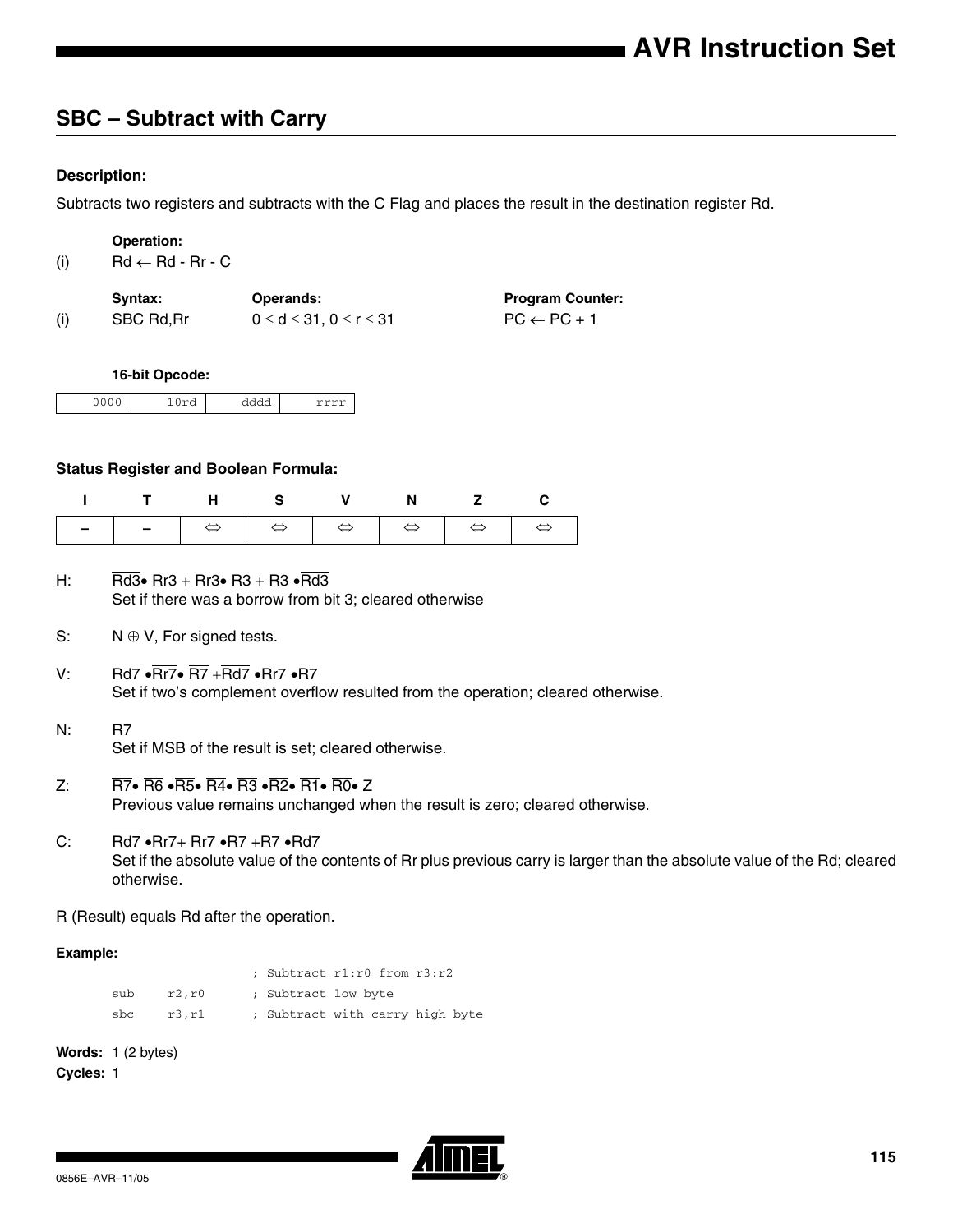

# **SBCI – Subtract Immediate with Carry**

## **Description:**

Subtracts a constant from a register and subtracts with the C Flag and places the result in the destination register Rd.

| <b>Operation:</b> |  |  |  |
|-------------------|--|--|--|
|                   |  |  |  |

| Syntax:          | <b>Operands:</b>                       | <b>Program Counter:</b> |
|------------------|----------------------------------------|-------------------------|
| <b>SBCI Rd,K</b> | $16 \leq d \leq 31, 0 \leq K \leq 255$ | $PC \leftarrow PC + 1$  |

#### **16-bit Opcode:**

| $\sim$ | . | . |  |
|--------|---|---|--|

#### **Status Register and Boolean Formula:**

| ITHS V N Z C |  |  |  |
|--------------|--|--|--|
|              |  |  |  |

- H: Rd3• K3 + K3• R3 + R3 Rd3 Set if there was a borrow from bit 3; cleared otherwise
- S: N ⊕ V, For signed tests.
- V: Rd7  $\overline{\text{K7}}$   $\overline{\text{R7}}$  +  $\overline{\text{Rd7}}$   $\text{K7}$   $\text{R7}$ Set if two's complement overflow resulted from the operation; cleared otherwise.
- N: R7 Set if MSB of the result is set; cleared otherwise.
- Z: R7• R6 •R5• R4• R3 •R2• R1• R0• Z Previous value remains unchanged when the result is zero; cleared otherwise.
- C:  $\overline{Rd7}$  K7 + K7 R7 + R7  $\overline{Rd7}$ Set if the absolute value of the constant plus previous carry is larger than the absolute value of Rd; cleared otherwise.
- R (Result) equals Rd after the operation.

#### **Example:**

; Subtract \$4F23 from r17:r16 subi r16, \$23 ; Subtract low byte sbci r17, \$4F ; Subtract with carry high byte

**Words:** 1 (2 bytes) **Cycles:** 1

**<sup>116</sup> AVR Instruction Set**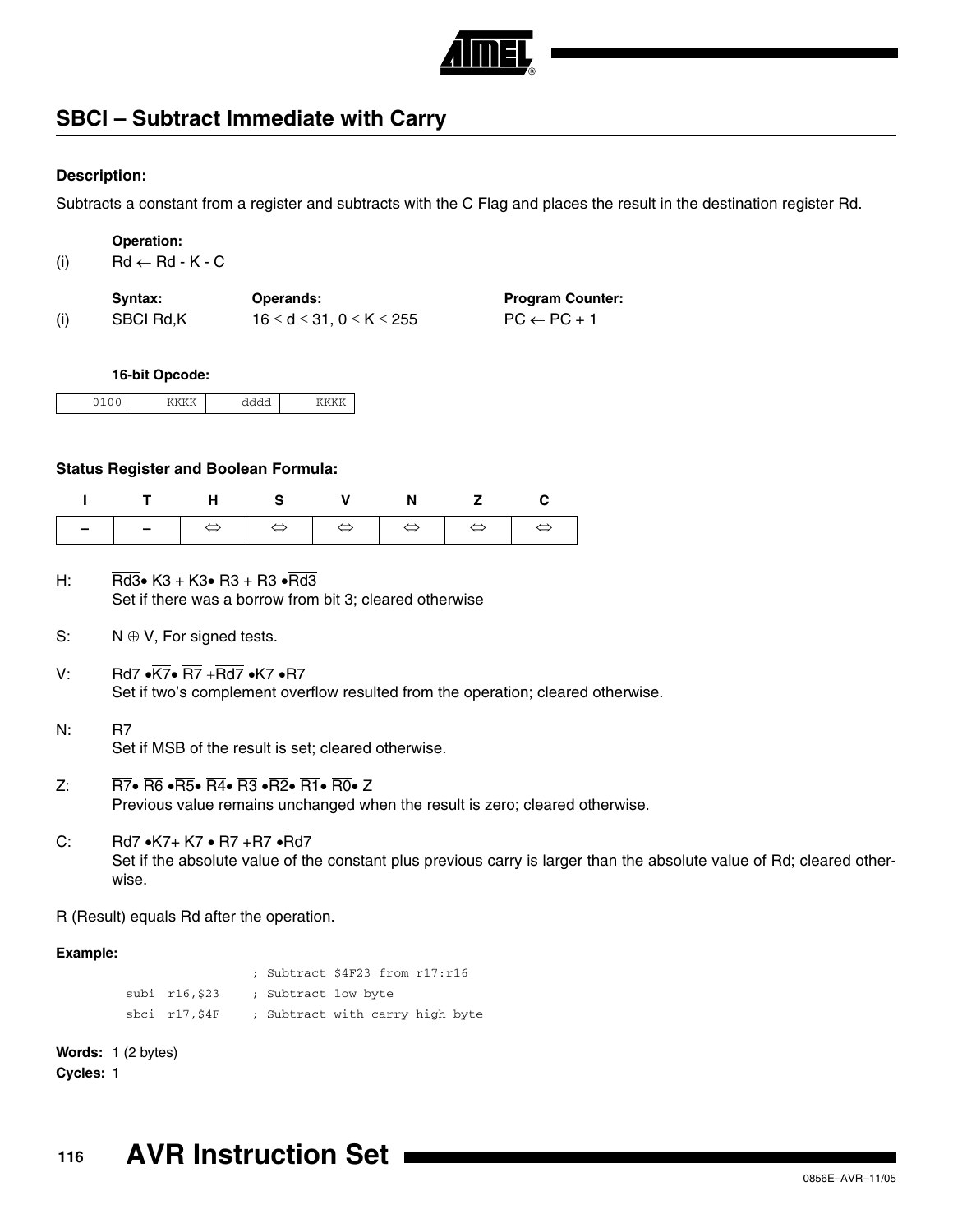# **SBI – Set Bit in I/O Register**

# **Description:**

Sets a specified bit in an I/O Register. This instruction operates on the lower 32 I/O Registers – addresses 0-31.

| $I/O(A,b) \leftarrow 1$<br>(i) |  |
|--------------------------------|--|
|--------------------------------|--|

| Svntax: | <b>Operands:</b>                    | <b>Program Counter:</b> |
|---------|-------------------------------------|-------------------------|
| SBI A.b | $0 \leq A \leq 31, 0 \leq b \leq 7$ | $PC \leftarrow PC + 1$  |

**16-bit Opcode:**

| $ -$<br>__ |  | ---<br>---- |
|------------|--|-------------|
|------------|--|-------------|

# **Status Register (SREG) and Boolean Formula:**

| ITHS V N Z C |  |  |  |
|--------------|--|--|--|
|              |  |  |  |

#### **Example:**

|  | out \$1E.r0 | ; Write EEPROM address        |
|--|-------------|-------------------------------|
|  | sbi \$1C.0  | ; Set read bit in EECR        |
|  |             | in r1,\$1D ; Read EEPROM data |

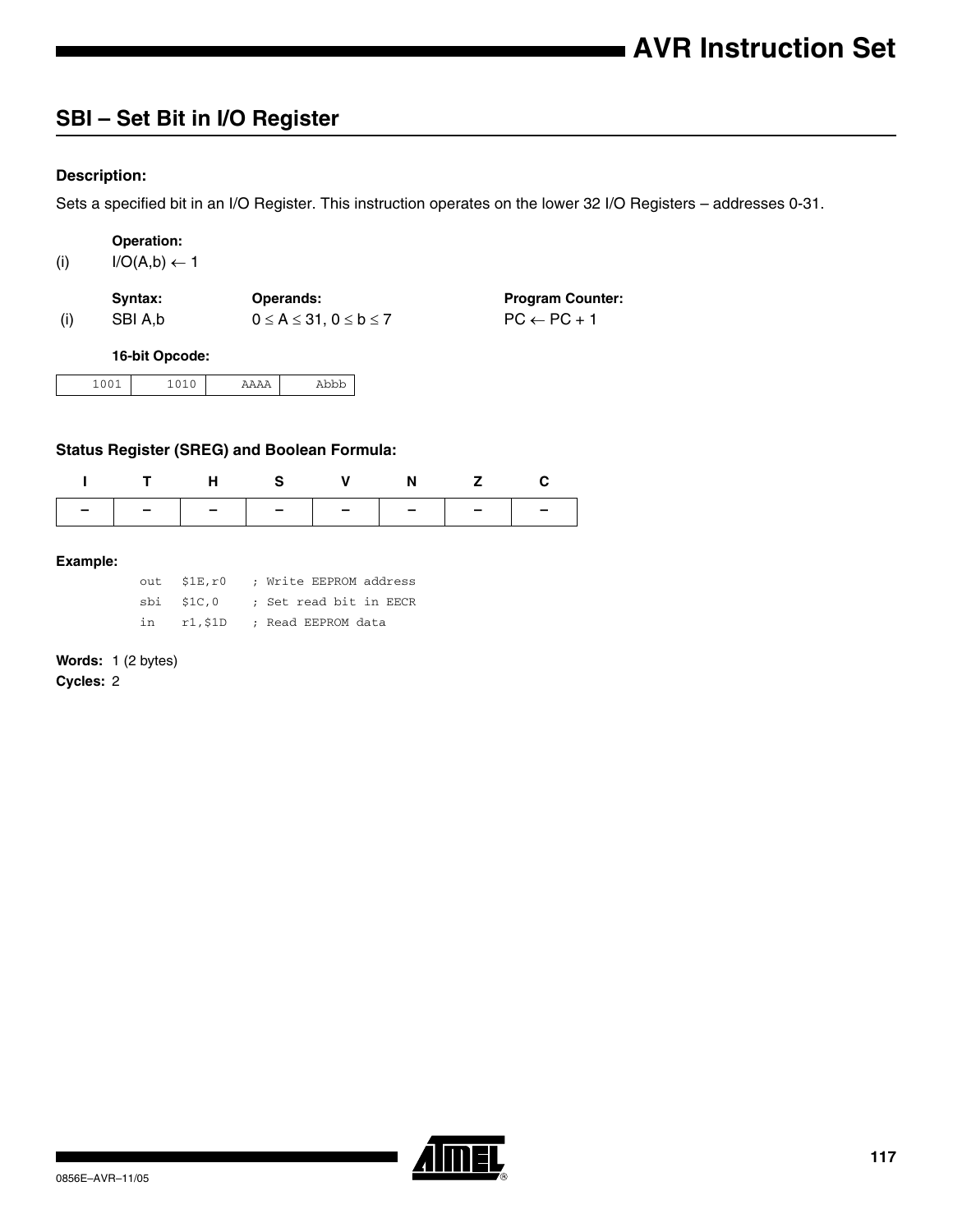

# **SBIC – Skip if Bit in I/O Register is Cleared**

### **Description:**

This instruction tests a single bit in an I/O Register and skips the next instruction if the bit is cleared. This instruction operates on the lower 32 I/O Registers – addresses 0-31.

#### **Operation:**

(i) If  $I/O(A,b) = 0$  then  $PC \leftarrow PC + 2$  (or 3) else  $PC \leftarrow PC + 1$ 

|     | Syntax:  | <b>Operands:</b>                       | <b>Program Counter:</b>                                                                                                                                            |
|-----|----------|----------------------------------------|--------------------------------------------------------------------------------------------------------------------------------------------------------------------|
| (i) | SBIC A,b | $0 \leq A \leq 31$ . $0 \leq b \leq 7$ | $PC \leftarrow PC + 1$ , Condition false - no skip<br>$PC \leftarrow PC + 2$ , Skip a one word instruction<br>$PC \leftarrow PC + 3$ , Skip a two word instruction |

## **16-bit Opcode:**

|  | ົ<br>---<br>. |
|--|---------------|

## **Status Register (SREG) and Boolean Formula:**

| THS V N Z C                   |  |  |  |
|-------------------------------|--|--|--|
| -   -   -   -   -   -   -   - |  |  |  |

#### **Example:**

| e2wait: sbic \$1C.1 |     |             | ; Skip next inst. if EEWE cleared |
|---------------------|-----|-------------|-----------------------------------|
|                     |     | rjmp e2wait | ; EEPROM write not finished       |
|                     | nop |             | : Continue (do nothing)           |

#### **Words:** 1 (2 bytes)

**Cycles:** 1 if condition is false (no skip)

2 if condition is true (skip is executed) and the instruction skipped is 1 word

3 if condition is true (skip is executed) and the instruction skipped is 2 words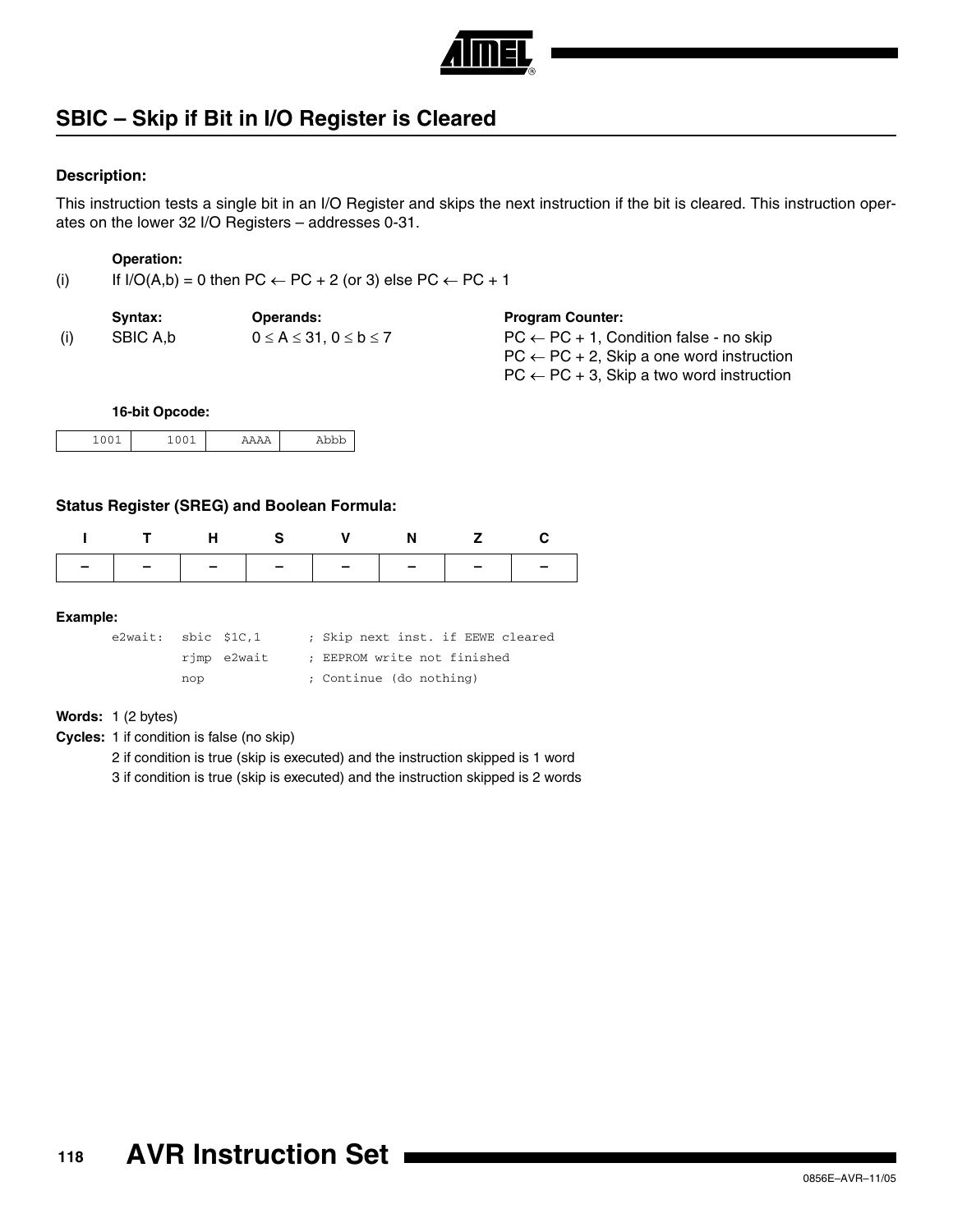# **SBIS – Skip if Bit in I/O Register is Set**

## **Description:**

This instruction tests a single bit in an I/O Register and skips the next instruction if the bit is set. This instruction operates on the lower 32 I/O Registers – addresses 0-31.

#### **Operation:**

(i) If  $I/O(A,b) = 1$  then  $PC \leftarrow PC + 2$  (or 3) else  $PC \leftarrow PC + 1$ 

|     | Syntax:  | <b>Operands:</b>                       | <b>Program Counter:</b>                                                                                                                                            |
|-----|----------|----------------------------------------|--------------------------------------------------------------------------------------------------------------------------------------------------------------------|
| (i) | SBIS A,b | $0 \leq A \leq 31$ . $0 \leq b \leq 7$ | $PC \leftarrow PC + 1$ , Condition false - no skip<br>$PC \leftarrow PC + 2$ , Skip a one word instruction<br>$PC \leftarrow PC + 3$ , Skip a two word instruction |

### **16-bit Opcode:**

| $ -$ |  | ∼<br>. .<br>. |
|------|--|---------------|

## **Status Register (SREG) and Boolean Formula:**

|                               | THS V N Z C |  |  |
|-------------------------------|-------------|--|--|
| -   -   -   -   -   -   -   - |             |  |  |

#### **Example:**

| waitset: sbis \$10,0 |     |  | ; Skip next inst. if bit 0 in Port D set |
|----------------------|-----|--|------------------------------------------|
|                      |     |  | rimp waitset ; Bit not set               |
|                      | nop |  | ; Continue (do nothing)                  |

#### **Words:** 1 (2 bytes)

**Cycles:** 1 if condition is false (no skip)

2 if condition is true (skip is executed) and the instruction skipped is 1 word

3 if condition is true (skip is executed) and the instruction skipped is 2 words

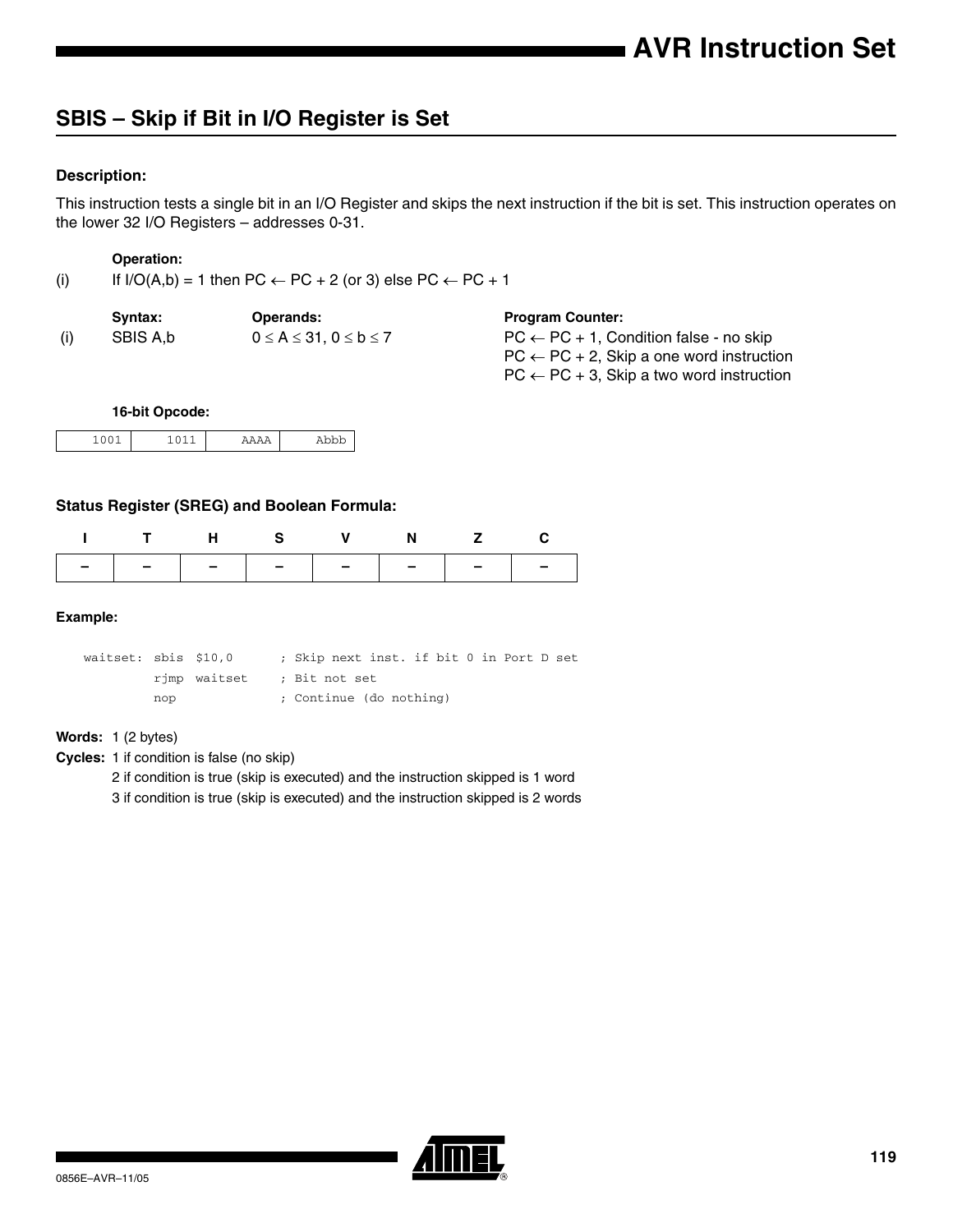

# **SBIW – Subtract Immediate from Word**

### **Description:**

Subtracts an immediate value (0-63) from a register pair and places the result in the register pair. This instruction operates on the upper four register pairs, and is well suited for operations on the Pointer Registers.

This instruction is not available in all devices. Refer to the device specific instruction set summary.

#### **Operation:**

(i)  $Rd+1:Rd \leftarrow Rd+1:Rd - K$ 

|     | Syntax: | <b>Operands:</b>                                         | <b>Program Counter:</b> |
|-----|---------|----------------------------------------------------------|-------------------------|
| (i) |         | SBIW Rd+1:Rd,K $d \in \{24,26,28,30\}, 0 \leq K \leq 63$ | $PC \leftarrow PC + 1$  |
|     |         |                                                          |                         |

#### **16-bit Opcode:**

|  | ີ<br>-- |  |
|--|---------|--|
|  |         |  |

### **Status Register (SREG) and Boolean Formula:**

|  | ITHS V N Z C |  |  |
|--|--------------|--|--|
|  |              |  |  |

- S: N ⊕ V, For signed tests.
- $V:$  Rdh7  $\cdot$ R15 Set if two's complement overflow resulted from the operation; cleared otherwise.
- N: R15

 $\mathsf{I}$ 

Set if MSB of the result is set; cleared otherwise.

- Z: R15• R14 •R13 •R12 •R11• R10• R9• R8• R7• R6 •R5• R4• R3 •R2• R1• R0 Set if the result is \$0000; cleared otherwise.
- C: R15• Rdh7

Set if the absolute value of K is larger than the absolute value of Rd; cleared otherwise.

R (Result) equals Rdh:Rdl after the operation (Rdh7-Rdh0 = R15-R8, Rdl7-Rdl0=R7-R0).

#### **Example:**

sbiw r25:r24,1 ; Subtract 1 from r25:r24 sbiw YH:YL,63 ; Subtract 63 from the Y-pointer(r29:r28)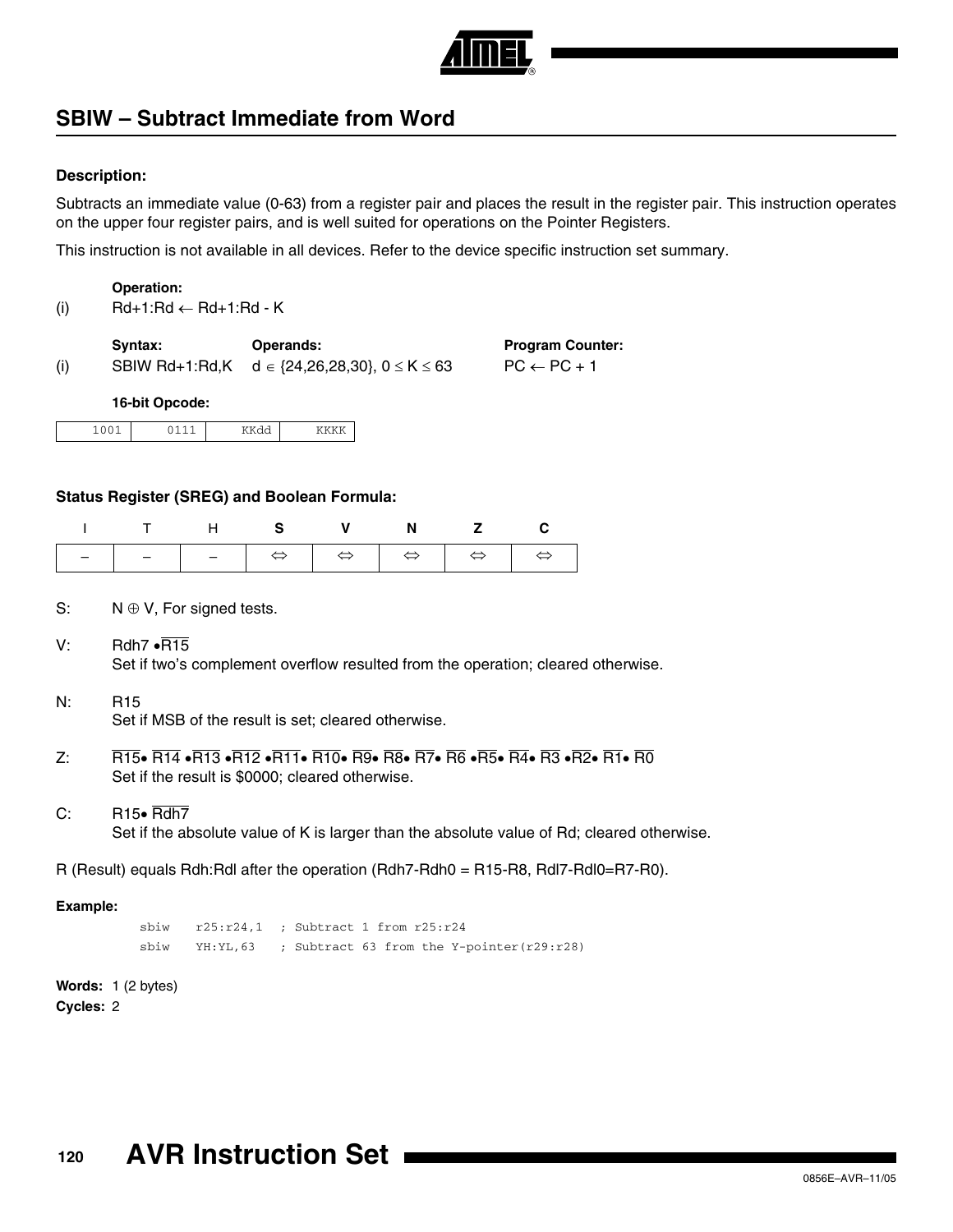# **SBR – Set Bits in Register**

# **Description:**

Sets specified bits in register Rd. Performs the logical ORI between the contents of register Rd and a constant mask K and places the result in the destination register Rd.

| <b>Operation:</b> |  |  |
|-------------------|--|--|
|                   |  |  |

| (i) | $Rd \leftarrow Rd$ v K |  |  |
|-----|------------------------|--|--|
|     |                        |  |  |

|     | Syntax:  | Operands:                                 | <b>Program Counter:</b> |
|-----|----------|-------------------------------------------|-------------------------|
| (i) | SBR Rd.K | $16 \leq d \leq 31$ , $0 \leq K \leq 255$ | $PC \leftarrow PC + 1$  |

#### **16-bit Opcode:**

| $\sim$ | . |  |
|--------|---|--|
|--------|---|--|

## **Status Register (SREG) and Boolean Formula:**

|  | ITHS V N Z C |  |  |
|--|--------------|--|--|
|  |              |  |  |

- S: N ⊕ V, For signed tests.
- V: 0 Cleared

 $\lceil$ 

- N: R7 Set if MSB of the result is set; cleared otherwise.
- Z:  $\overline{R7}$   $\overline{R6}$   $\overline{R5}$   $\overline{R4}$   $\overline{R3}$   $\overline{R2}$   $\overline{R1}$   $\overline{R0}$ Set if the result is \$00; cleared otherwise.

### R (Result) equals Rd after the operation.

### **Example:**

sbr r16,3 ; Set bits 0 and 1 in r16 sbr r17,\$F0 ; Set 4 MSB in r17

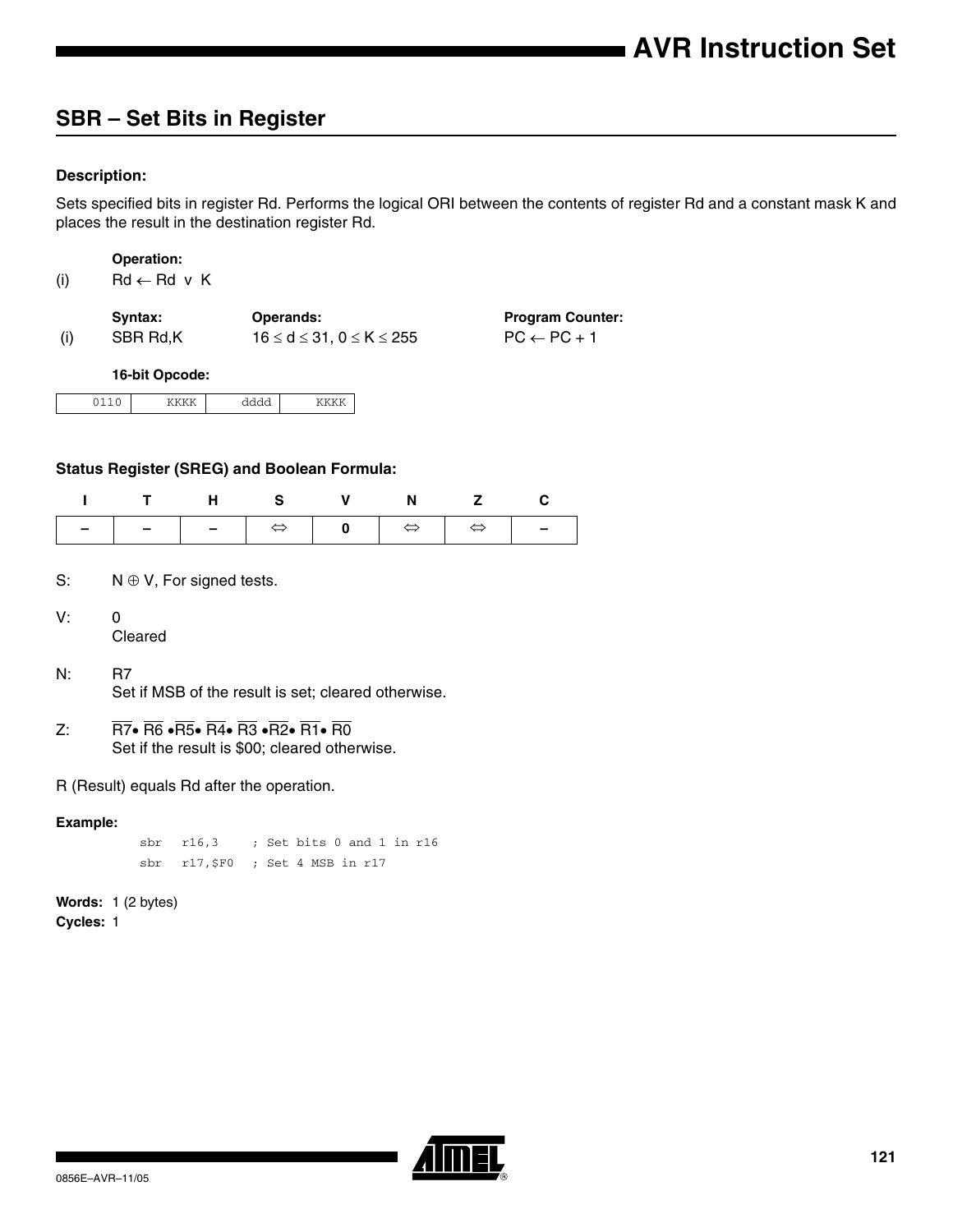

# **SBRC – Skip if Bit in Register is Cleared**

### **Description:**

This instruction tests a single bit in a register and skips the next instruction if the bit is cleared.

# **Operation:**

(i) If  $\text{Rr}(b) = 0$  then  $\text{PC} \leftarrow \text{PC} + 2$  (or 3) else  $\text{PC} \leftarrow \text{PC} + 1$ 

|     | Svntax:   | <b>Operands:</b>                       | <b>Program Counter:</b>                              |
|-----|-----------|----------------------------------------|------------------------------------------------------|
| (i) | SBRC Rr,b | $0 \leq r \leq 31$ . $0 \leq b \leq 7$ | $PC \leftarrow PC + 1$ , Condition false - no skip   |
|     |           |                                        | $PC \leftarrow PC + 2$ , Skip a one word instruction |

 $PC \leftarrow PC + 3$ , Skip a two word instruction

#### **16-bit Opcode:**

|  | . |
|--|---|

## **Status Register (SREG) and Boolean Formula:**

| THS V N Z C                   |  |  |  |
|-------------------------------|--|--|--|
| -   -   -   -   -   -   -   - |  |  |  |

#### **Example:**

|     | sub r0,r1 | ; Subtract r1 from r0                      |
|-----|-----------|--------------------------------------------|
|     | sbrc r0,7 | ; Skip if bit 7 in r0 cleared              |
|     | sub r0.r1 | ; Only executed if bit 7 in r0 not cleared |
| nop |           | ; Continue (do nothing)                    |

#### **Words:** 1 (2 bytes)

**Cycles:** 1 if condition is false (no skip)

2 if condition is true (skip is executed) and the instruction skipped is 1 word

3 if condition is true (skip is executed) and the instruction skipped is 2 words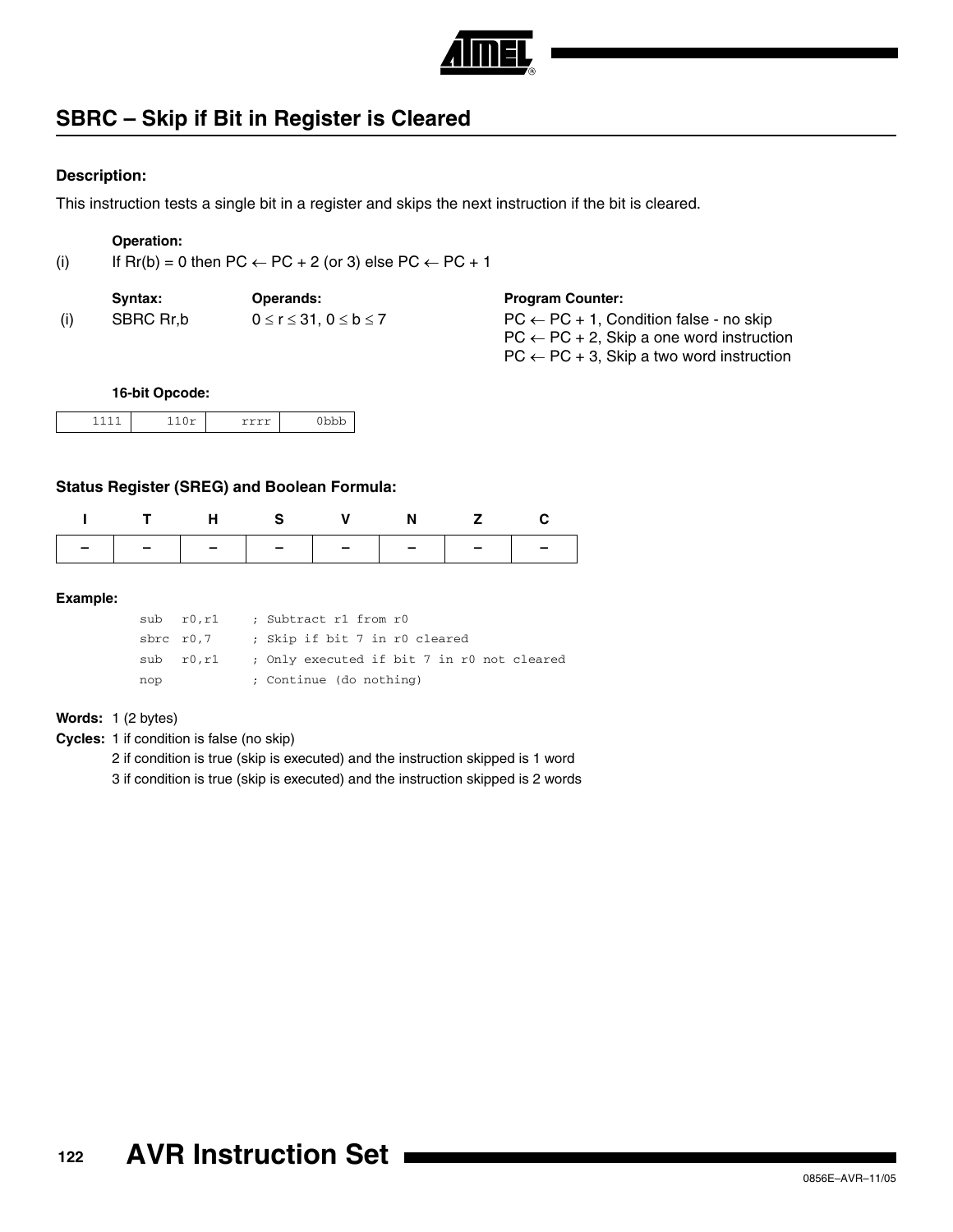# **SBRS – Skip if Bit in Register is Set**

## **Description:**

This instruction tests a single bit in a register and skips the next instruction if the bit is set.

# **Operation:**

(i) If  $\text{Rr}(b) = 1$  then  $\text{PC} \leftarrow \text{PC} + 2$  (or 3) else  $\text{PC} \leftarrow \text{PC} + 1$ 

|     | Svntax:   | <b>Operands:</b>                       | <b>Program Counter:</b>                              |
|-----|-----------|----------------------------------------|------------------------------------------------------|
| (i) | SBRS Rr.b | $0 \leq r \leq 31$ . $0 \leq b \leq 7$ | $PC \leftarrow PC + 1$ , Condition false - no skip   |
|     |           |                                        | $PC \leftarrow PC + 2$ , Skip a one word instruction |

 $PC \leftarrow PC + 3$ , Skip a two word instruction

#### **16-bit Opcode:**

|  | . |
|--|---|

# **Status Register (SREG) and Boolean Formula:**

| THS V N Z C                   |  |  |  |
|-------------------------------|--|--|--|
| -   -   -   -   -   -   -   - |  |  |  |

#### **Example:**

| sub  |      | r0, r1 ; Subtract r1 from r0           |
|------|------|----------------------------------------|
| sbrs |      | r0,7; Skip if bit 7 in r0 set          |
| neg  | r0 — | ; Only executed if bit 7 in r0 not set |
| nop  |      | ; Continue (do nothing)                |

#### **Words:** 1 (2 bytes)

**Cycles:** 1 if condition is false (no skip)

2 if condition is true (skip is executed) and the instruction skipped is 1 word

3 if condition is true (skip is executed) and the instruction skipped is 2 words

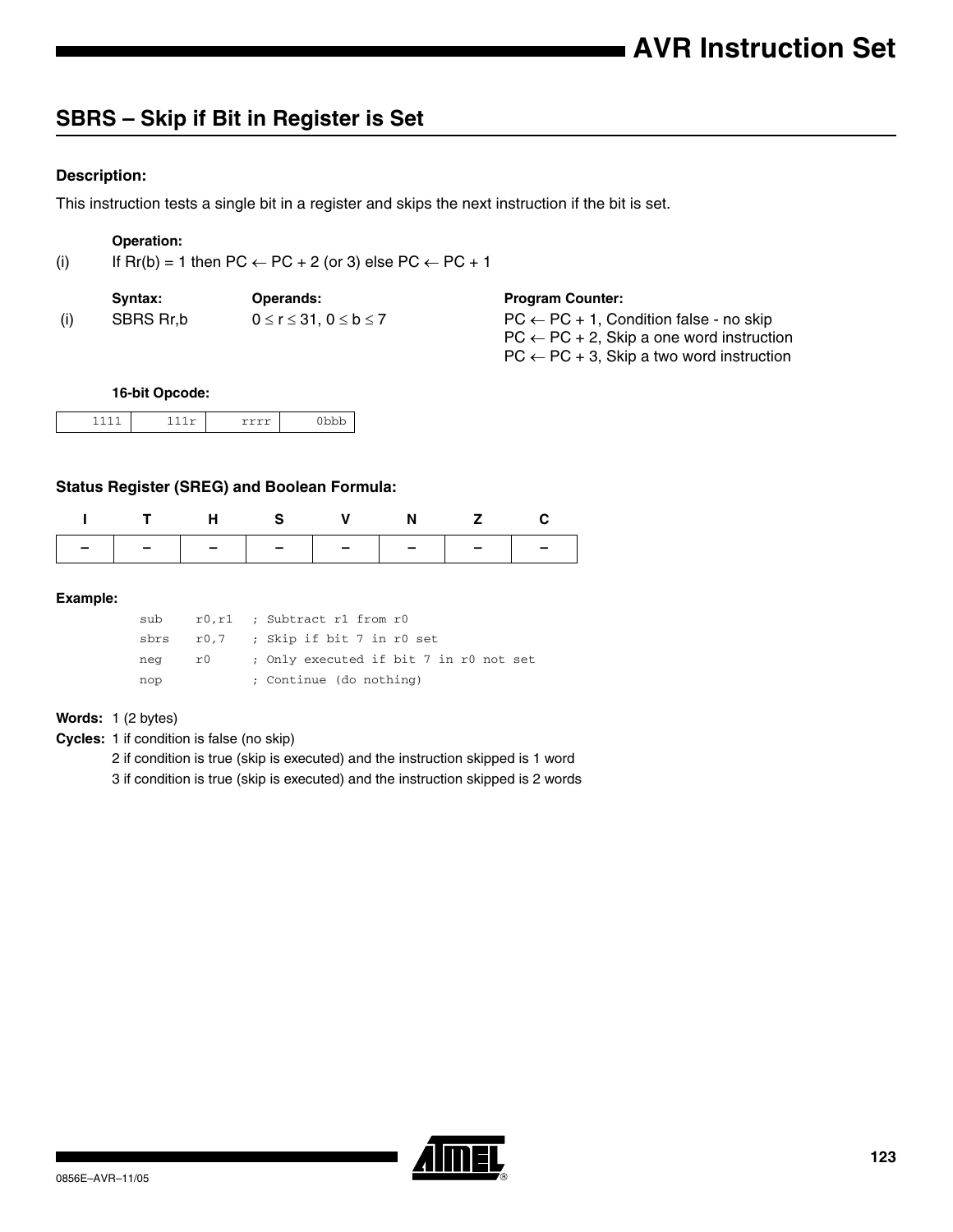# **SEC – Set Carry Flag**

# **Description:**

Sets the Carry Flag (C) in SREG (Status Register).

# **Operation:**

(i)  $C \leftarrow 1$ 

| Syntax:    | <b>Operands:</b> | <b>Program Counter:</b> |
|------------|------------------|-------------------------|
| <b>SEC</b> | None             | $PC \leftarrow PC + 1$  |

# **16-bit Opcode:**

| 001 | 0.000<br>◡◡ | 000c<br><u>-</u> |
|-----|-------------|------------------|
|     |             |                  |

# **Status Register (SREG) and Boolean Formula:**

|  |  | T H S V N Z C                 |  |
|--|--|-------------------------------|--|
|  |  | -   -   -   -   -   -   -   1 |  |

### C: 1

## Carry Flag set

#### **Example:**

| sec |  | ; Set Carry Flag              |
|-----|--|-------------------------------|
| adc |  | $r0, r1$ ; $r0 = r0 + r1 + 1$ |

# **Words:** 1 (2 bytes)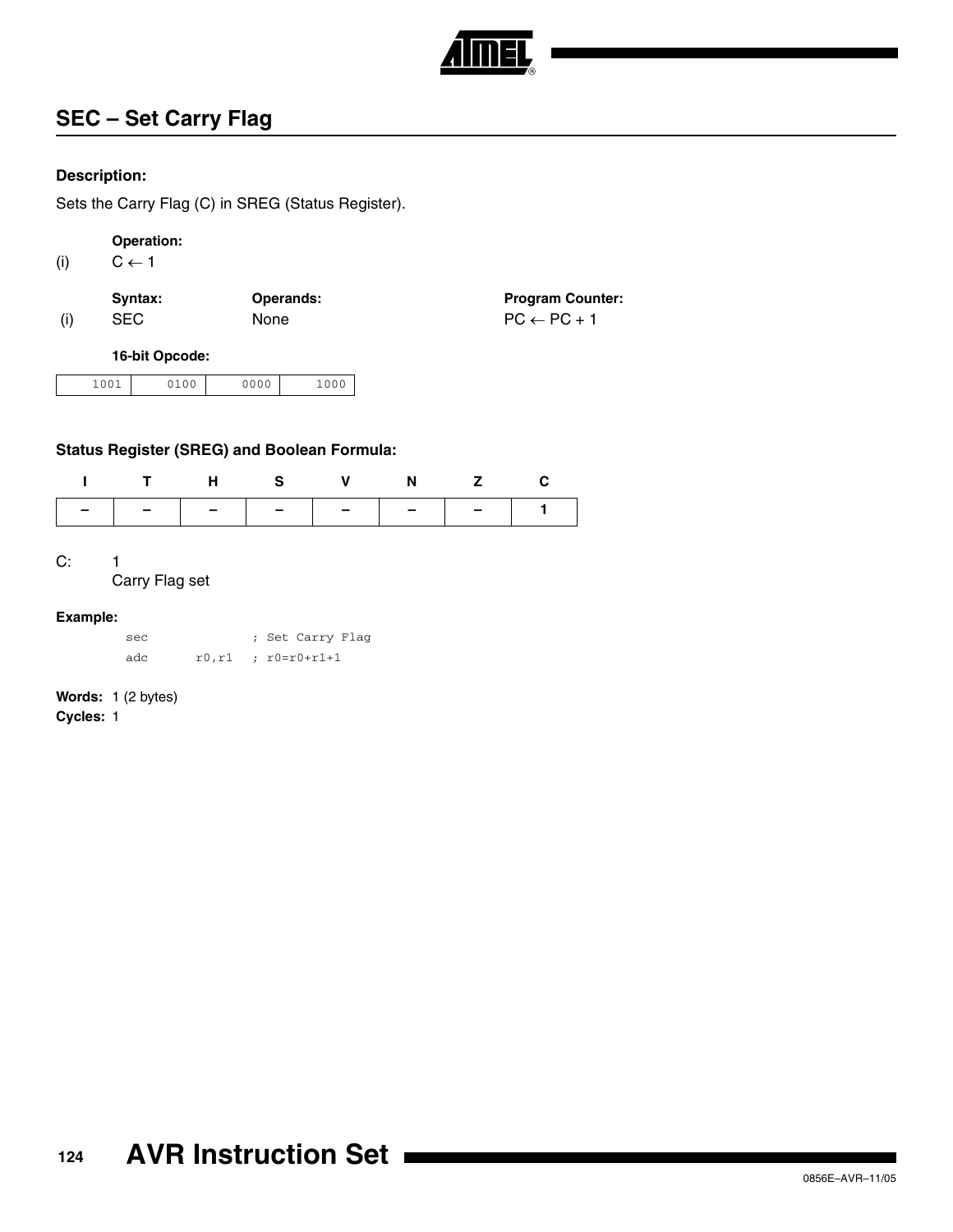# **SEH – Set Half Carry Flag**

# **Description:**

Sets the Half Carry (H) in SREG (Status Register).

# **Operation:**

 $(i)$   $H \leftarrow 1$ 

| Syntax:    | <b>Operands:</b> | <b>Program Counter:</b> |
|------------|------------------|-------------------------|
| <b>SEH</b> | None             | $PC \leftarrow PC + 1$  |

### **16-bit Opcode:**

| 001<br><b>1100</b><br>$-0$ | 0.1.0.1 | 000 |
|----------------------------|---------|-----|
|----------------------------|---------|-----|

# **Status Register (SREG) and Boolean Formula:**

|  |  | ITHS V N Z C                  |  |
|--|--|-------------------------------|--|
|  |  | -   -   1   -   -   -   -   - |  |

#### H: 1

Half Carry Flag set

#### **Example:**

seh ; Set Half Carry Flag

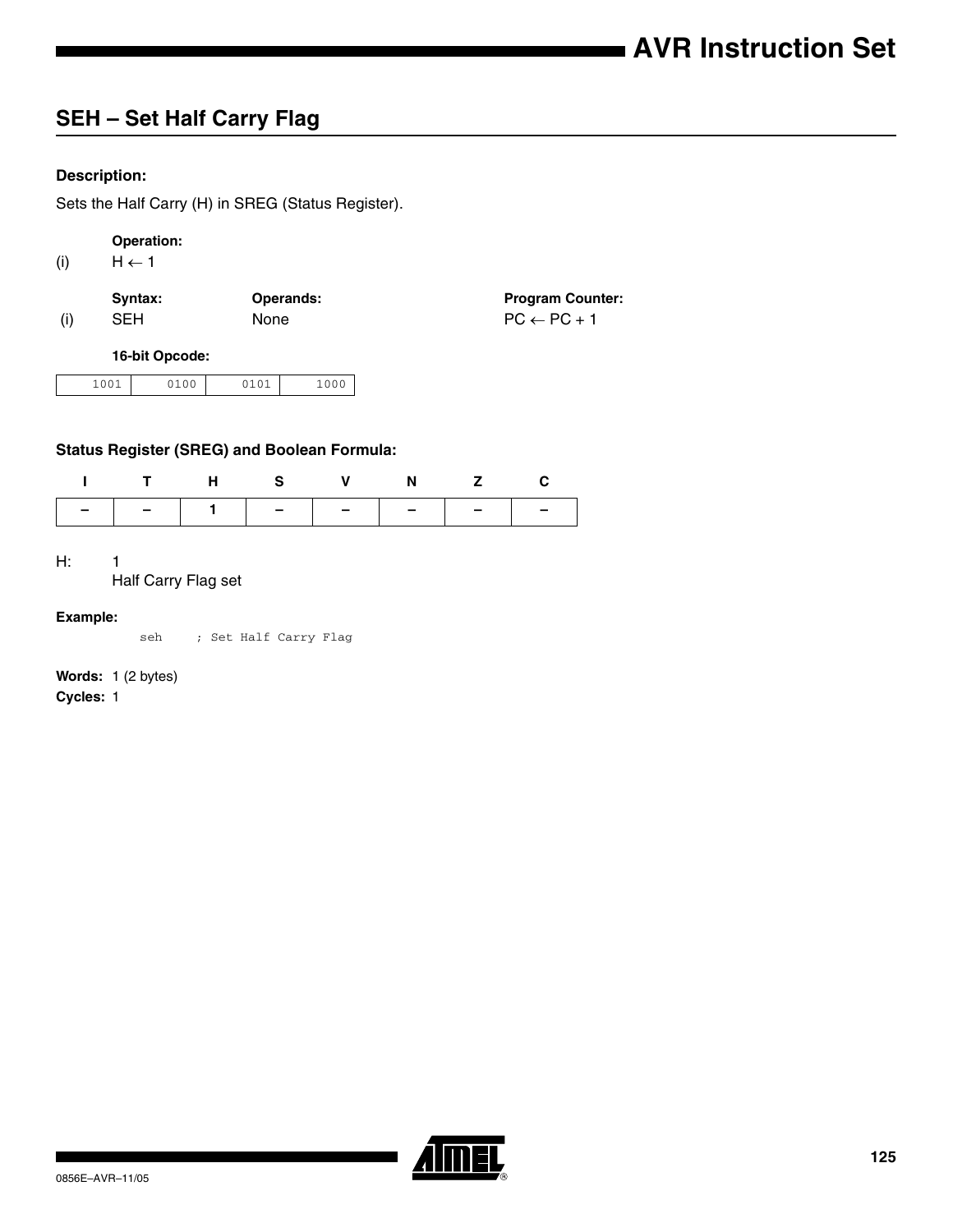# **SEI – Set Global Interrupt Flag**

## **Description:**

Sets the Global Interrupt Flag (I) in SREG (Status Register). The instruction following SEI will be executed before any pending interrupts.

**Program Counter:** 

|     | <b>Operation:</b> |           |                        |
|-----|-------------------|-----------|------------------------|
| (i) | $1 \leftarrow 1$  |           |                        |
|     | Syntax:           | Operands: | <b>Program Cour</b>    |
| (i) | SEI               | None      | $PC \leftarrow PC + 1$ |

**16-bit Opcode:**

| ገ1 N N<br>v v | --- | 1000 |
|---------------|-----|------|

## **Status Register (SREG) and Boolean Formula:**

|                                 |  | T H S V N Z C |  |
|---------------------------------|--|---------------|--|
| 1 1   -   -   -   -   -   -   - |  |               |  |

I: 1

Γ

Global Interrupt Flag set

#### **Example:**

| sei   | ; set global interrupt enable                            |
|-------|----------------------------------------------------------|
| sleep | ; enter sleep, waiting for interrupt                     |
|       | ; note: will enter sleep before any pending interrupt(s) |

**Words:** 1 (2 bytes)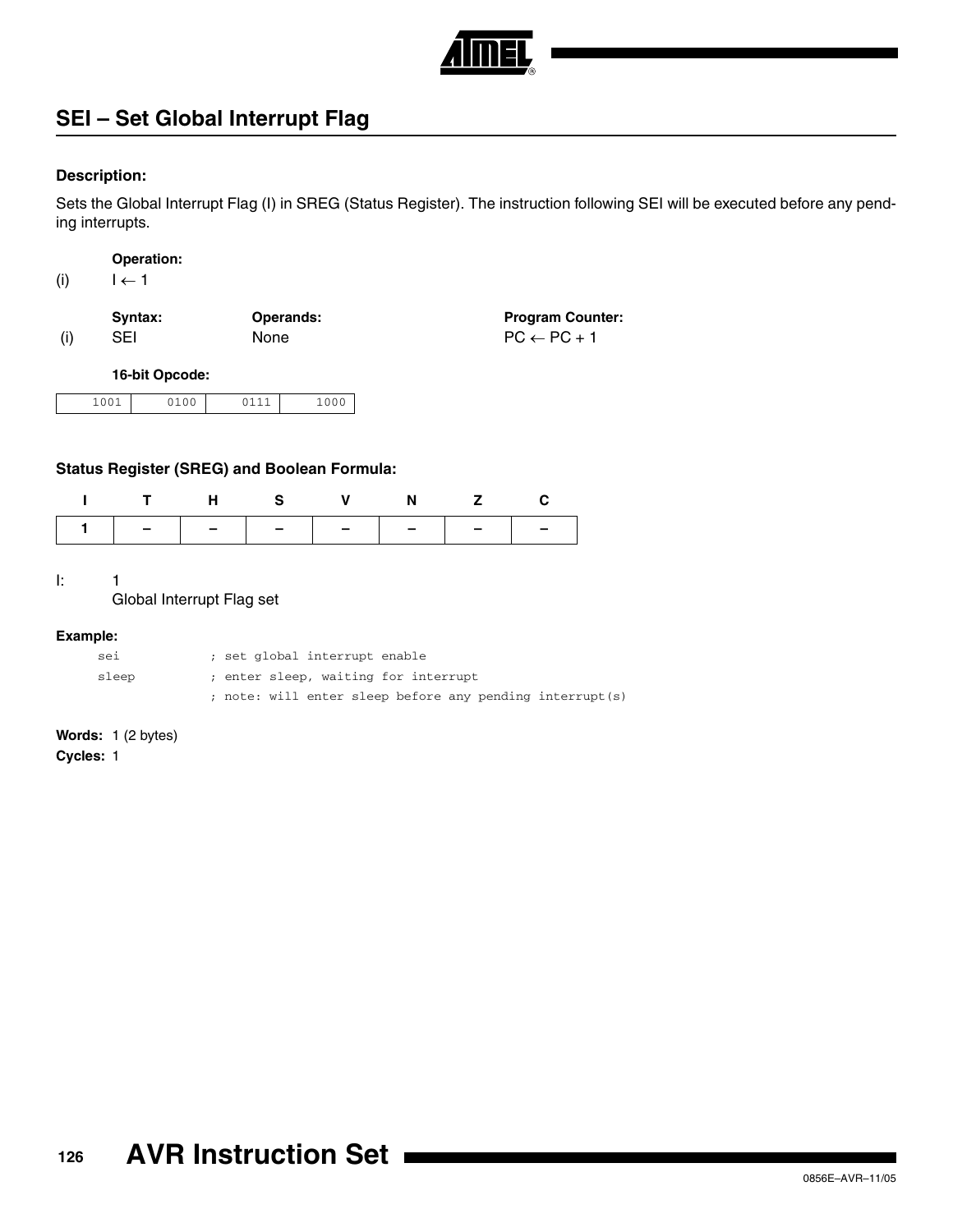# **SEN – Set Negative Flag**

# **Description:**

Sets the Negative Flag (N) in SREG (Status Register).

# **Operation:**

(i)  $N \leftarrow 1$ 

|     | Syntax:    | <b>Operands:</b> | <b>Program Counter:</b> |
|-----|------------|------------------|-------------------------|
| (i) | <b>SEN</b> | None             | $PC \leftarrow PC + 1$  |

### **16-bit Opcode:**

| 001<br><b>0100</b><br>$-0$ | 001<br>$\sim$ | 000 |
|----------------------------|---------------|-----|
|----------------------------|---------------|-----|

# **Status Register (SREG) and Boolean Formula:**

|  |  | ITHS V N Z C |  |
|--|--|--------------|--|
|  |  |              |  |

N: 1

### Negative Flag set

#### **Example:**

|     | add r2,r19 |  | ; Add r19 to r2     |  |
|-----|------------|--|---------------------|--|
| sen |            |  | ; Set Negative Flag |  |

# **Words:** 1 (2 bytes)

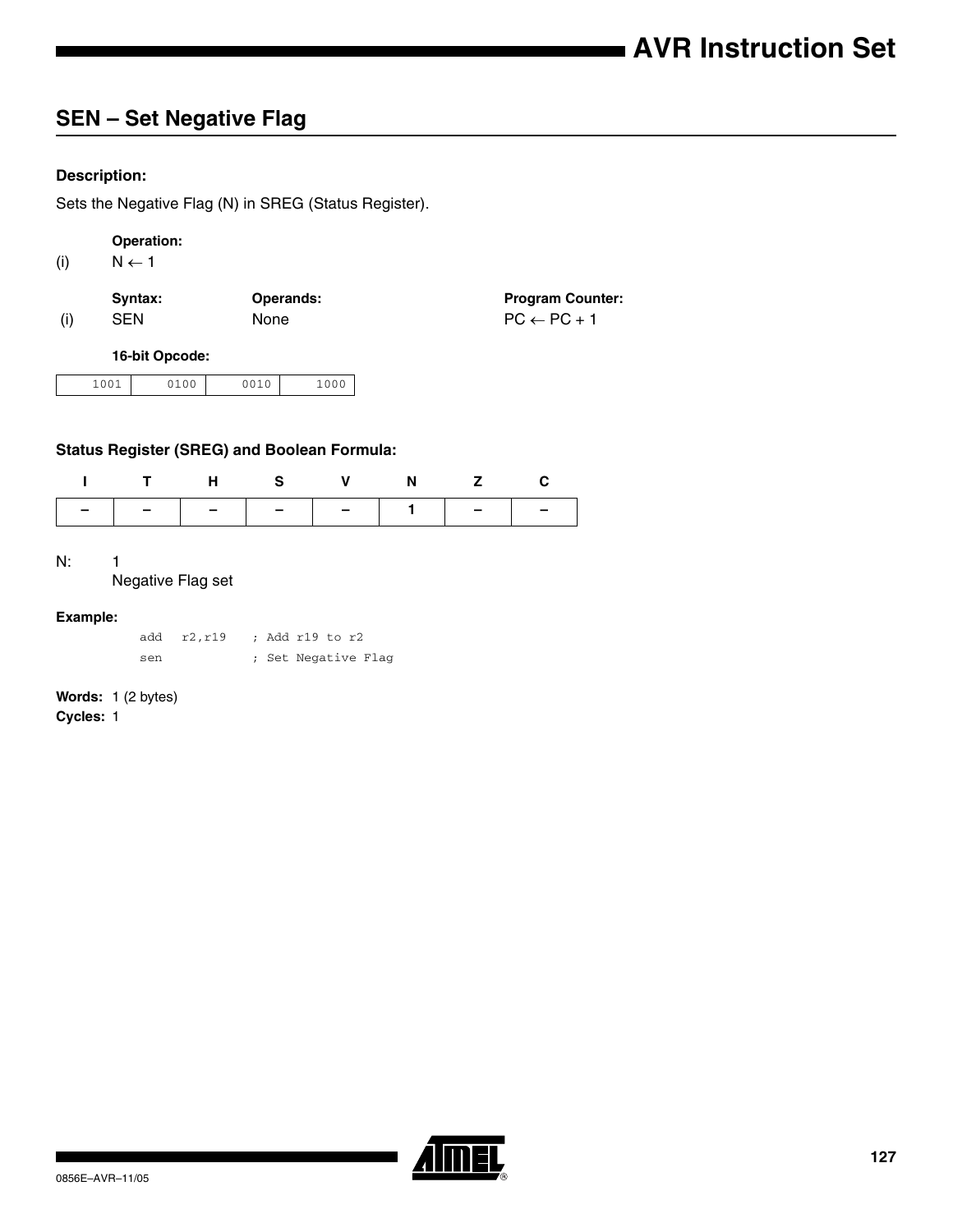# **SER – Set all Bits in Register**

# **Description:**

Loads \$FF directly to register Rd.

# **Operation:**

(i)  $Rd \leftarrow$  \$FF

|     | Syntax: | <b>Operands:</b>  | <b>Program Counter:</b> |
|-----|---------|-------------------|-------------------------|
| (i) | SER Rd  | $16 \le d \le 31$ | $PC \leftarrow PC + 1$  |

## **16-bit Opcode:**

| . |
|---|
|---|

# **Status Register (SREG) and Boolean Formula:**

| $\mathbf{T}$                  | H S V N Z |  |  |  |
|-------------------------------|-----------|--|--|--|
| - - - - - - - - - - - - - - - |           |  |  |  |

## **Example:**

| $clr$ $r16$ |                   | ; Clear r16             |
|-------------|-------------------|-------------------------|
| ser r17     |                   | ; Set r17               |
|             | $out$ \$18, $r16$ | ; Write zeros to Port B |
| nop         |                   | ; Delay (do nothing)    |
|             | out \$18, r17     | ; Write ones to Port B  |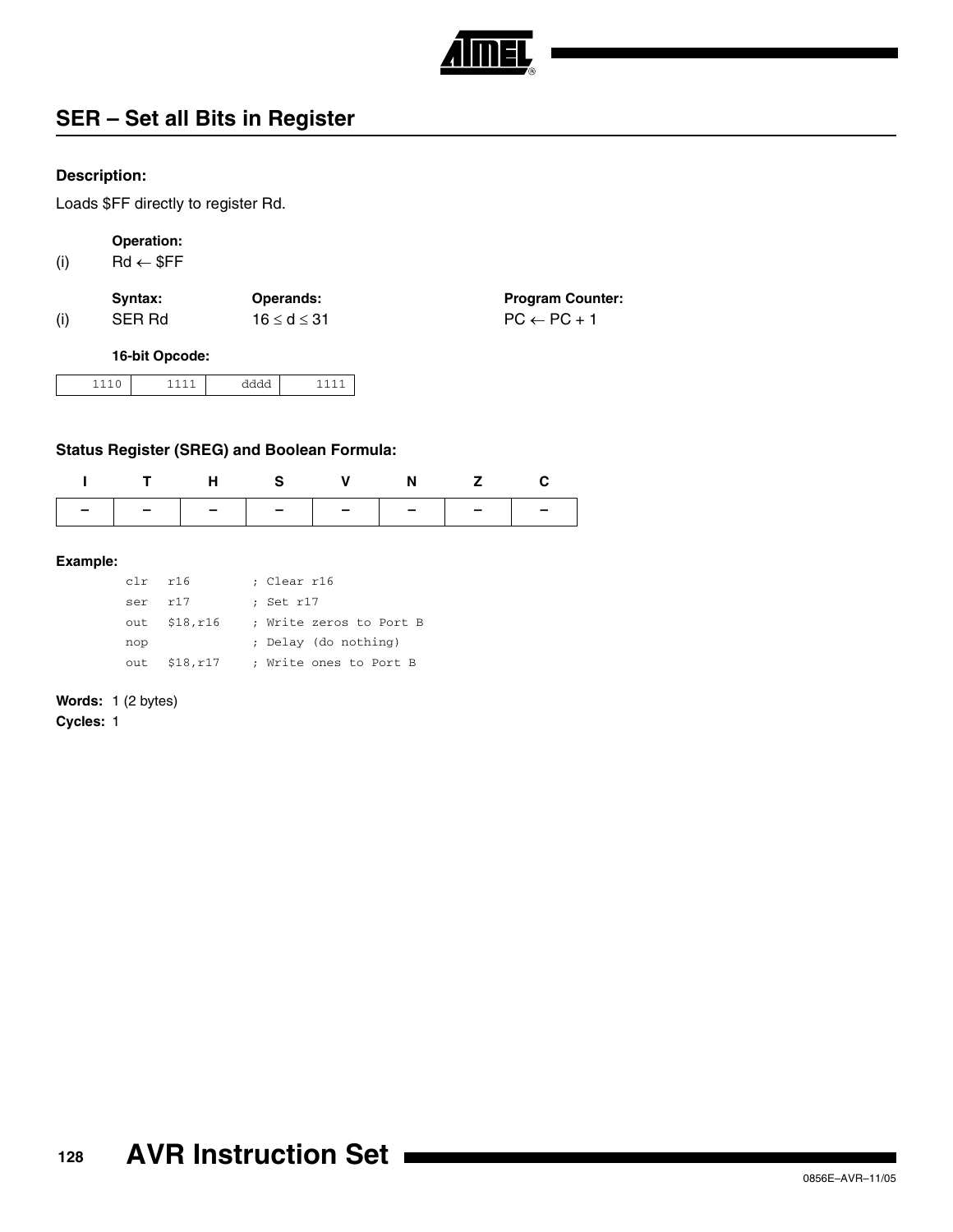# **SES – Set Signed Flag**

# **Description:**

Sets the Signed Flag (S) in SREG (Status Register).

# **Operation:**

(i)  $S \leftarrow 1$ 

|     | Syntax:    | Operands: | <b>Program Counter:</b> |
|-----|------------|-----------|-------------------------|
| (i) | <b>SES</b> | None      | $PC \leftarrow PC + 1$  |

### **16-bit Opcode:**

| 0.01<br>0.100 | $\sim$ $\sim$ $\sim$ | 0.00<br>__ |
|---------------|----------------------|------------|
|---------------|----------------------|------------|

# **Status Register (SREG) and Boolean Formula:**

|  |  | ITHS V N Z C        |  |
|--|--|---------------------|--|
|  |  | $    1$ $1$ $    -$ |  |

#### S: 1

### Signed Flag set

#### **Example:**

|     | add r2.r19 |  | ; Add r19 to r2     |  |
|-----|------------|--|---------------------|--|
| ses |            |  | ; Set Negative Flag |  |

# **Words:** 1 (2 bytes)

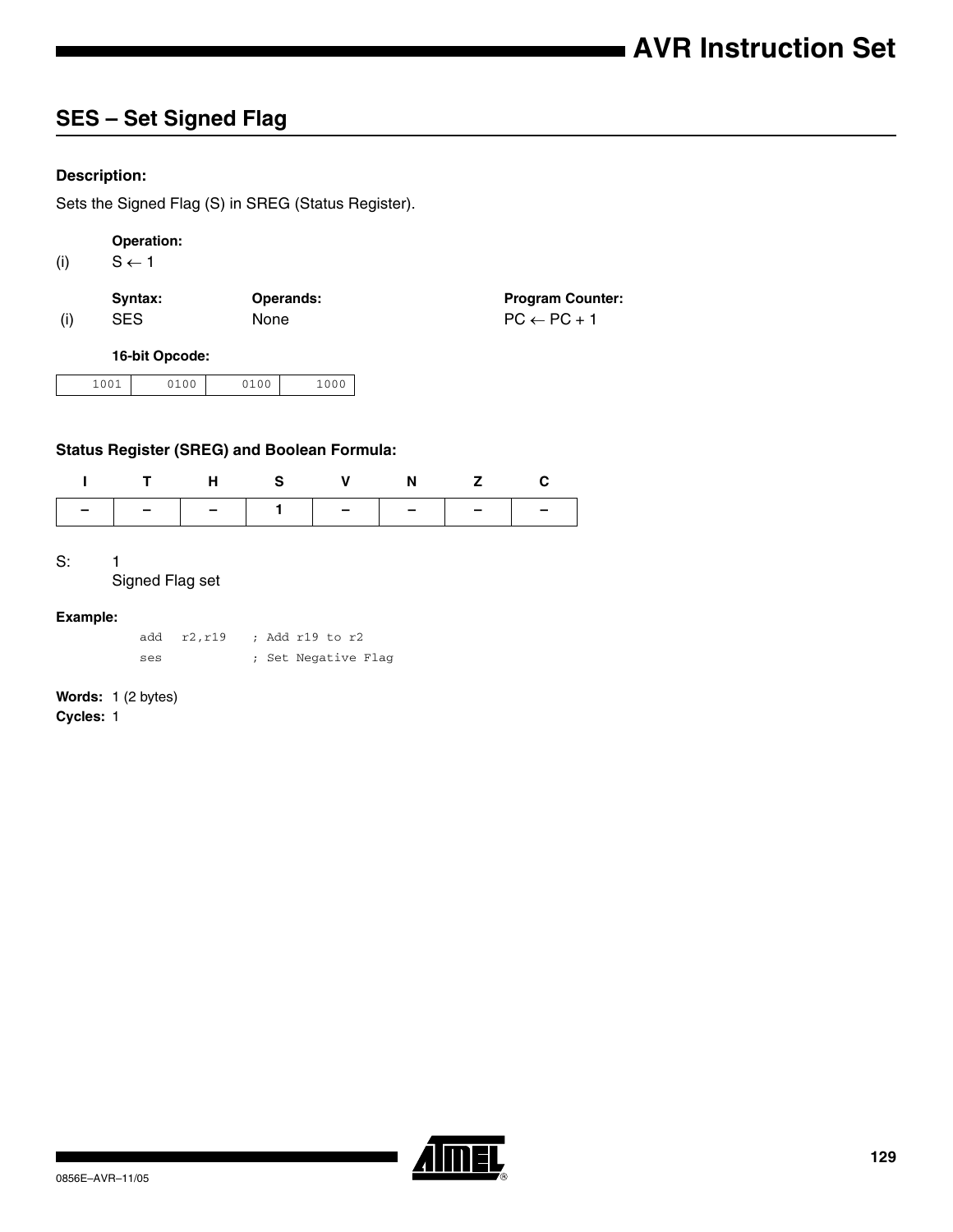# **SET – Set T Flag**

# **Description:**

Sets the T Flag in SREG (Status Register).

# **Operation:**

(i)  $T \leftarrow 1$ 

|     | Syntax:    | <b>Operands:</b> | <b>Program Counter:</b> |
|-----|------------|------------------|-------------------------|
| (i) | <b>SET</b> | None             | $PC \leftarrow PC + 1$  |

# **16-bit Opcode:**

| 001<br>---- | 010C | $\sim$ $\sim$ $\sim$ | nnn |
|-------------|------|----------------------|-----|

# **Status Register (SREG) and Boolean Formula:**

| ITHS V N Z C |  |  |  |
|--------------|--|--|--|
|              |  |  |  |

T: 1

T Flag set

#### **Example:**

set ; Set T Flag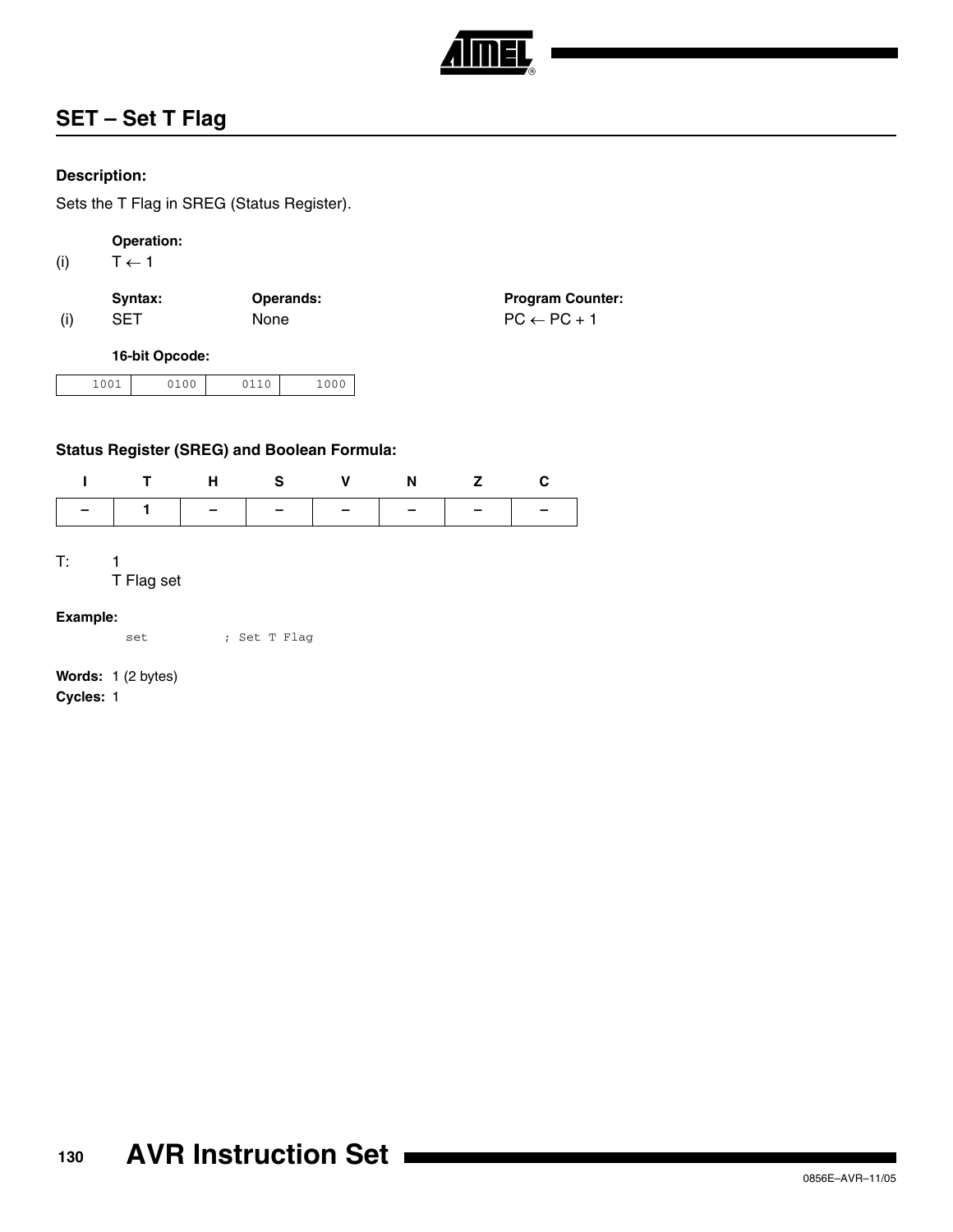# **SEV – Set Overflow Flag**

# **Description:**

Sets the Overflow Flag (V) in SREG (Status Register).

# **Operation:**

(i)  $V \leftarrow 1$ 

|     | Syntax:    | <b>Operands:</b> | <b>Program Counter:</b> |
|-----|------------|------------------|-------------------------|
| (i) | <b>SEV</b> | None             | $PC \leftarrow PC + 1$  |

### **16-bit Opcode:**

| 001،<br>01 N N<br>$-0$ | 0011 | 000 |
|------------------------|------|-----|
|------------------------|------|-----|

# **Status Register (SREG) and Boolean Formula:**

| $\mathbf{I}$ | THS V N Z C                   |  |  |  |
|--------------|-------------------------------|--|--|--|
|              | -   -   -   -   1   -   -   - |  |  |  |

#### V: 1

Overflow Flag set

#### **Example:**

|     | add r2.r19 | : Add r19 to r2 |  |                     |  |
|-----|------------|-----------------|--|---------------------|--|
| sev |            |                 |  | ; Set Overflow Flag |  |

# **Words:** 1 (2 bytes)

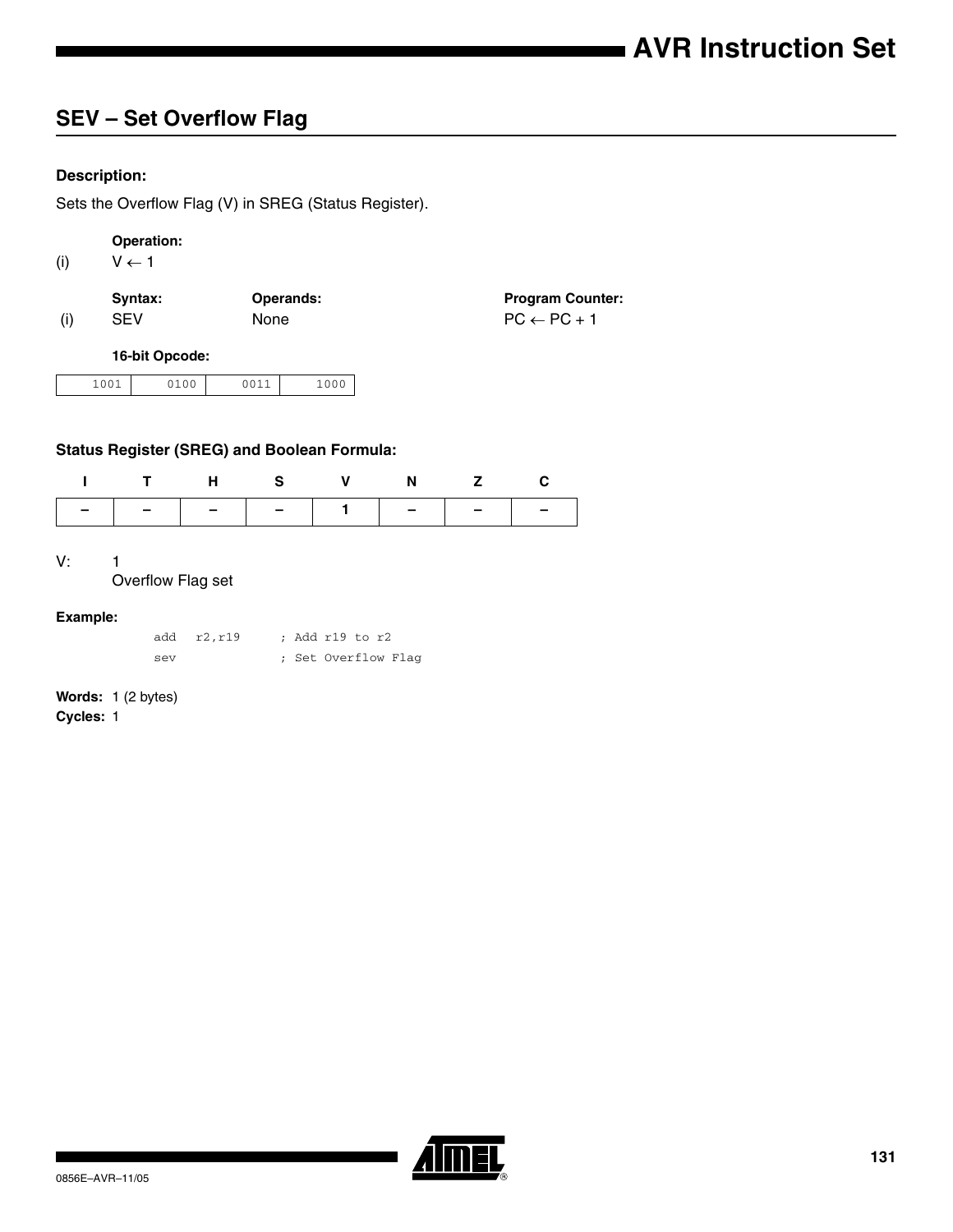# **SEZ – Set Zero Flag**

# **Description:**

Sets the Zero Flag (Z) in SREG (Status Register).

# **Operation:**

(i)  $Z \leftarrow 1$ 

| Syntax:    | Operands: | <b>Program Counter:</b> |
|------------|-----------|-------------------------|
| <b>SEZ</b> | None      | $PC \leftarrow PC + 1$  |

# **16-bit Opcode:**

| 001<br>0.100 | 0.0.01 | $\sim$ $\sim$ $\sim$<br>--- |
|--------------|--------|-----------------------------|
|--------------|--------|-----------------------------|

# **Status Register (SREG) and Boolean Formula:**

|  | T H S V N Z C |  |  |
|--|---------------|--|--|
|  |               |  |  |

#### Z: 1

## Zero Flag set

#### **Example:**

|     | add r2.r19 |  | ; Add r19 to r2 |  |
|-----|------------|--|-----------------|--|
| sez |            |  | ; Set Zero Flag |  |

# **Words:** 1 (2 bytes)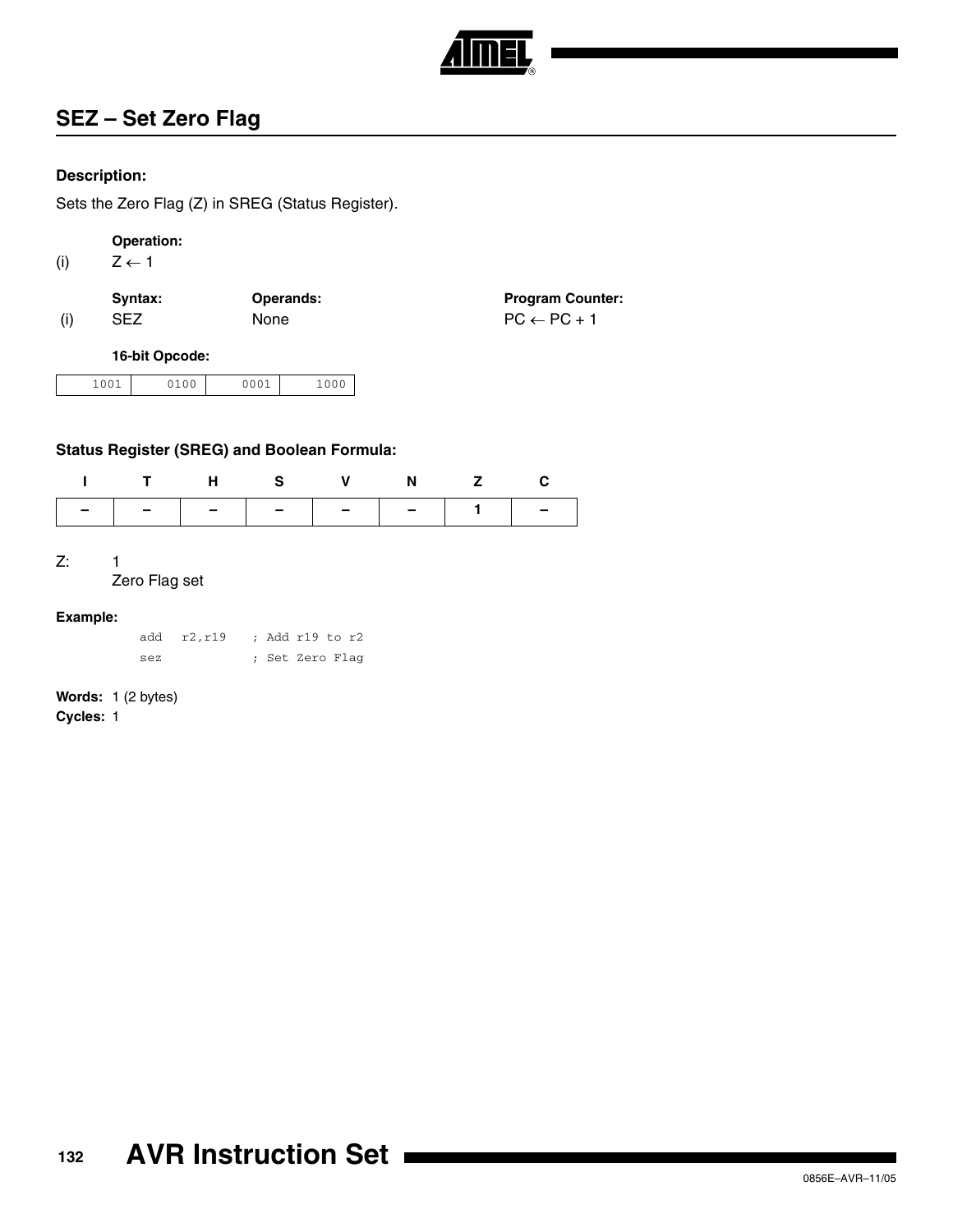# **SLEEP**

# **Description:**

This instruction sets the circuit in sleep mode defined by the MCU Control Register.

# **Operation:**

Refer to the device documentation for detailed description of SLEEP usage.

| Syntax:      | Operands:   | <b>Program Counter:</b> |
|--------------|-------------|-------------------------|
| <b>SLEEP</b> | <b>None</b> | $PC \leftarrow PC + 1$  |

#### **16-bit Opcode:**

| 001<br>$-0$ | $\sim$ $\sim$ | 0.00<br>ັ<br>$-0$ | $\sim$ $\sim$ $\sim$<br>20 U |
|-------------|---------------|-------------------|------------------------------|
|             |               |                   |                              |

## **Status Register (SREG) and Boolean Formula:**

| ITHS V N Z C                  |  |  |  |
|-------------------------------|--|--|--|
| -   -   -   -   -   -   -   - |  |  |  |

#### **Example:**

| mov   | r0, r11    | ; Copy r11 to r0                      |
|-------|------------|---------------------------------------|
| 1di   |            | $r16$ , $1<<$ SE) ; Enable sleep mode |
| out   | MCUCR, r16 |                                       |
| sleep |            | ; Put MCU in sleep mode               |

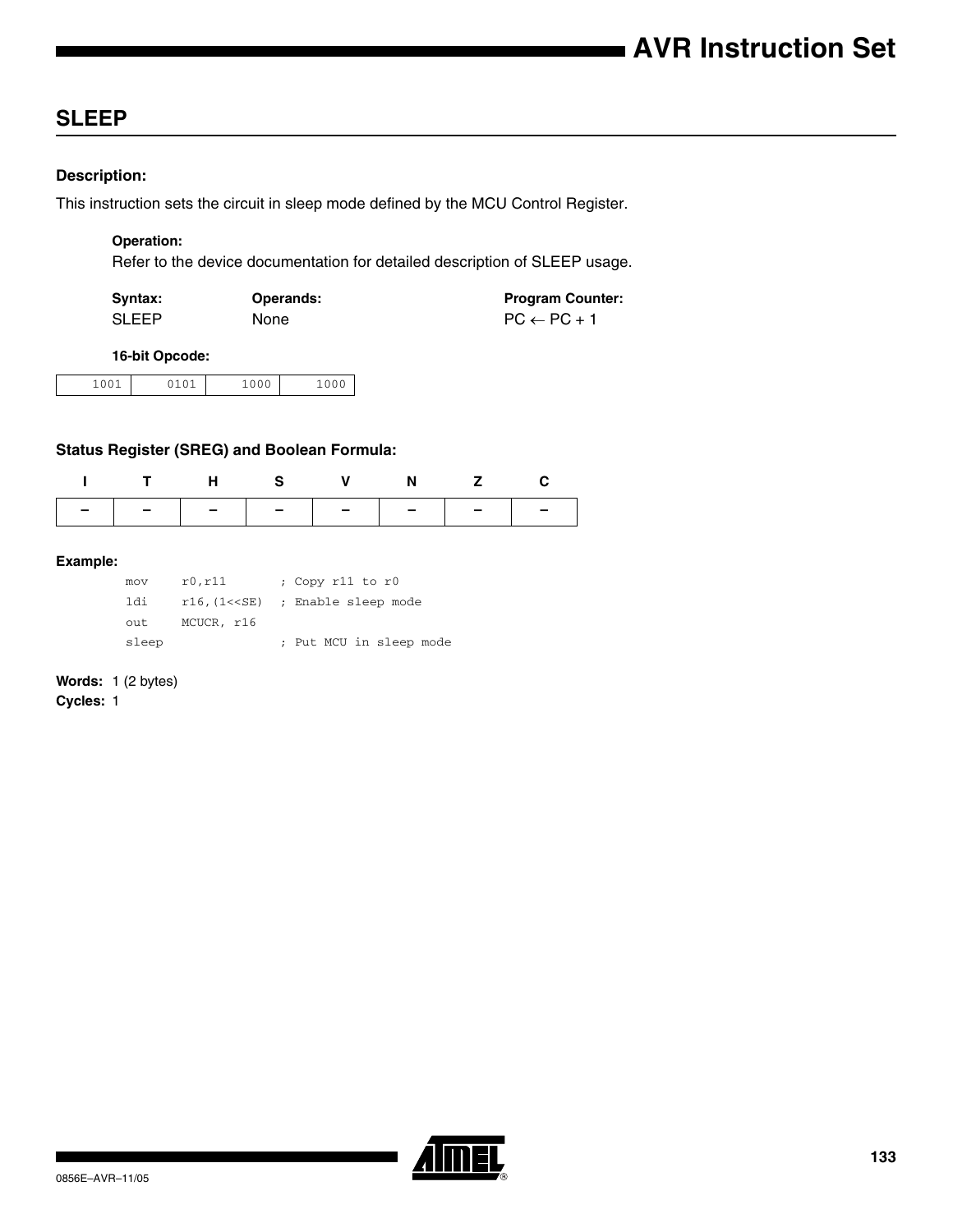# **SPM – Store Program Memory**

#### **Description:**

SPM can be used to erase a page in the Program memory, to write a page in the Program memory (that is already erased), and to set Boot Loader Lock bits. In some devices, the Program memory can be written one word at a time, in other devices an entire page can be programmed simultaneously after first filling a temporary page buffer. In all cases, the Program memory must be erased one page at a time. When erasing the Program memory, the RAMPZ and Z-register are used as page address. When writing the Program memory, the RAMPZ and Z-register are used as page or word address, and the R1:R0 register pair is used as data $^{(1)}$ . When setting the Boot Loader Lock bits, the R1:R0 register pair is used as data. Refer to the device documentation for detailed description of SPM usage. This instruction can address the entire Program memory.

This instruction is not available in all devices. Refer to the device specific instruction set summary.

Note: 1. R1 determines the instruction high byte, and R0 determines the instruction low byte.

|           | Operation:                     |                  | <b>Comment:</b>                               |  |  |
|-----------|--------------------------------|------------------|-----------------------------------------------|--|--|
| (i)       | $(RAMPZ:Z) \leftarrow \$$ ffff |                  | Erase Program memory page                     |  |  |
| (ii)      | $(RAMPZ:Z) \leftarrow R1:R0$   |                  | Write Program memory word                     |  |  |
| (iii)     | $(RAMPZ:Z) \leftarrow R1:R0$   |                  | Write temporary page buffer                   |  |  |
| (iv)      | $(RAMPZ:Z) \leftarrow TEMP$    |                  | Write temporary page buffer to Program memory |  |  |
| (v)       | BLBITS $\leftarrow$ R1:R0      |                  | Set Boot Loader Lock bits                     |  |  |
|           | Syntax:                        | <b>Operands:</b> | <b>Program Counter:</b>                       |  |  |
| $(i)-(v)$ | <b>SPM</b>                     | None             | $PC \leftarrow PC + 1$                        |  |  |

#### **16-bit Opcode:**

| 0.01 | . | $\sim$ $\sim$ |
|------|---|---------------|
| ---- |   | .             |

#### **Status Register (SREG) and Boolean Formula:**

| ITHS V N Z C                  |  |  |  |
|-------------------------------|--|--|--|
| -   -   -   -   -   -   -   - |  |  |  |

#### **Example:**

;This example shows SPM write of one page for devices with page write

- ;- the routine writes one page of data from RAM to Flash
- ; the first data location in RAM is pointed to by the Y-pointer
- ; the first data location in Flash is pointed to by the Z-pointer
- ;- error handling is not included
- ;- the routine must be placed inside the boot space
- ; (at least the do\_spm sub routine)
- ;- registers used: r0, r1, temp1, temp2, looplo, loophi, spmcrval
- ; (temp1, temp2, looplo, loophi, spmcrval must be defined by the user)
- ; storing and restoring of registers is not included in the routine
- ; register usage can be optimized at the expense of code size

.equPAGESIZEB = PAGESIZE\*2;PAGESIZEB is page size in BYTES, not words .org SMALLBOOTSTART

write\_page: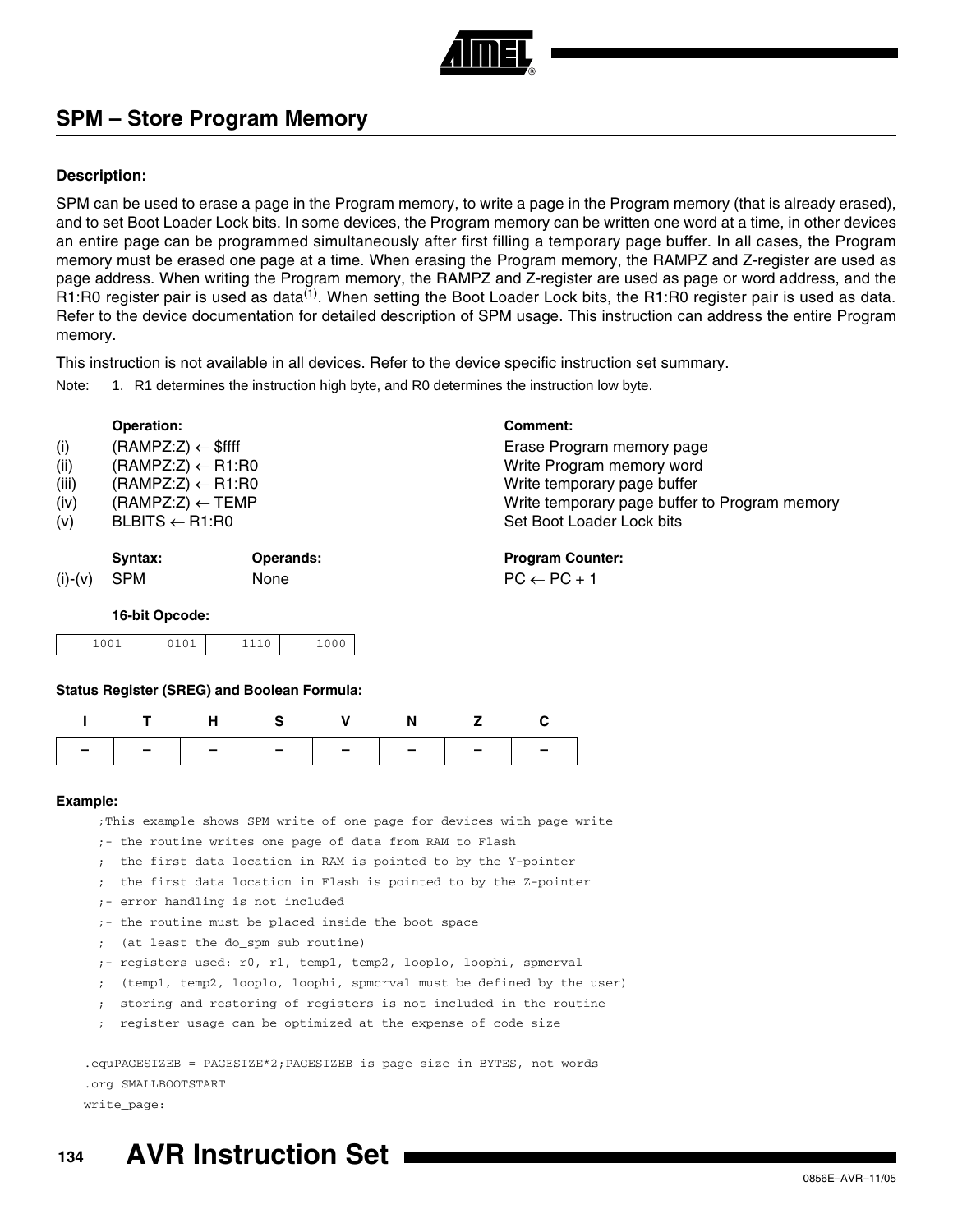# **AVR Instruction Set**

```
;page erase
  ldispmcrval, (1<<PGERS) + (1<<SPMEN)
  calldo_spm
  ;transfer data from RAM to Flash page buffer
 ldilooplo, low(PAGESIZEB);init loop variable
  ldiloophi, high(PAGESIZEB);not required for PAGESIZEB<=256
wrloop:ldr0, Y+
  ldr1, Y+
 ldispmcrval, (1<<SPMEN)
 calldo_spm
 adiwZH:ZL, 2
 sbiwloophi:looplo, 2;use subi for PAGESIZEB<=256
 brnewrloop
  ;execute page write
 subiZL, low(PAGESIZEB);restore pointer
  sbciZH, high(PAGESIZEB);not required for PAGESIZEB<=256
  ldispmcrval, (1<<PGWRT) + (1<<SPMEN)
  calldo_spm
  ;read back and check, optional
 ldilooplo, low(PAGESIZEB);init loop variable
  ldiloophi, high(PAGESIZEB);not required for PAGESIZEB<=256
  subiYL, low(PAGESIZEB);restore pointer
 sbciYH, high(PAGESIZEB)
rdloop:lpmr0, Z+
 ldr1, Y+
 cpser0, r1
 jmperror
  sbiwloophi:looplo, 2;use subi for PAGESIZEB<=256
 brnerdloop
  ;return
 ret
do_spm:
  ;input: spmcrval determines SPM action
  ;disable interrupts if enabled, store status
 intemp2, SREG
 cli
  ;check for previous SPM complete
wait:intemp1, SPMCR
 sbrctemp1, SPMEN
 rjmpwait
  ;SPM timed sequence
 outSPMCR, spmcrval
  spm
  ;restore SREG (to enable interrupts if originally enabled)
 outSREG, temp2
```
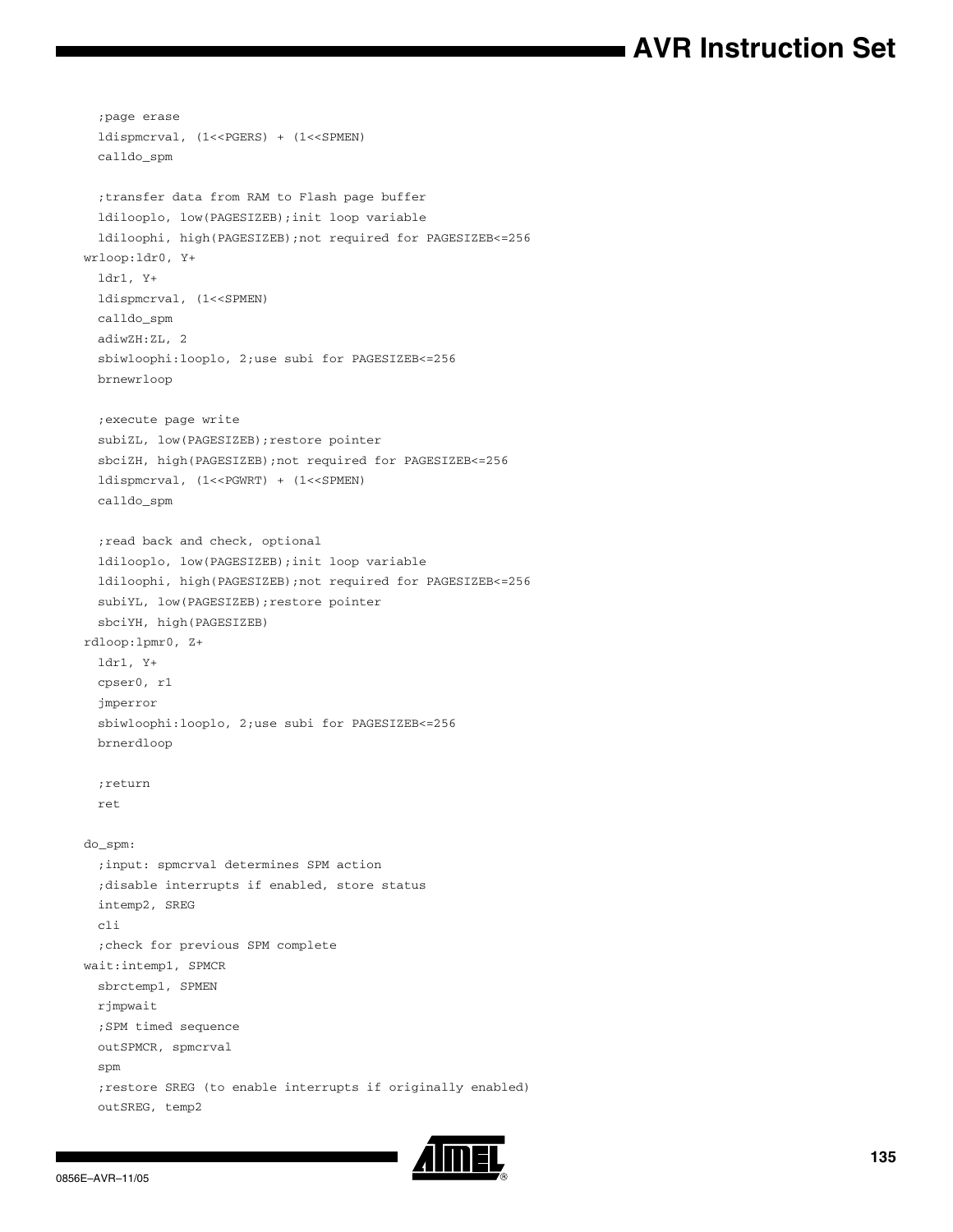

ret

**Words:** 1 (2 bytes) **Cycles:** depends on the operation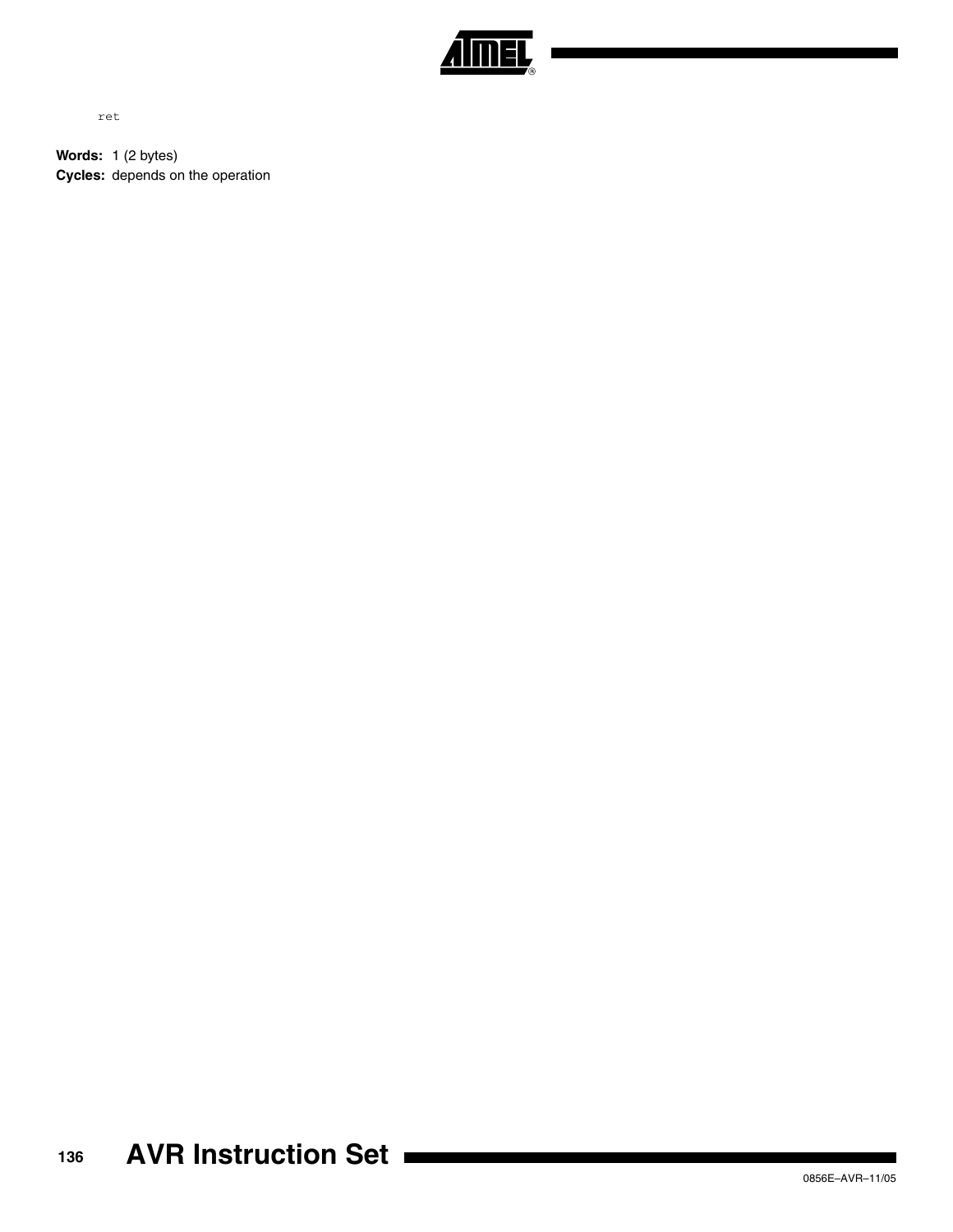# **ST – Store Indirect From Register to Data Space using Index X**

# **Description:**

Stores one byte indirect from a register to data space. For parts with SRAM, the data space consists of the Register File, I/O memory and internal SRAM (and external SRAM if applicable). For parts without SRAM, the data space consists of the Register File only. The EEPROM has a separate address space.

The data location is pointed to by the X (16 bits) Pointer Register in the Register File. Memory access is limited to the current data segment of 64K bytes. To access another data segment in devices with more than 64K bytes data space, the RAMPX in register in the I/O area has to be changed.

The X-pointer Register can either be left unchanged by the operation, or it can be post-incremented or pre-decremented. These features are especially suited for accessing arrays, tables, and Stack Pointer usage of the X-pointer Register. Note that only the low byte of the X-pointer is updated in devices with no more than 256 bytes data space. For such devices, the high byte of the pointer is not used by this instruction and can be used for other purposes. The RAMPX Register in the I/O area is updated in parts with more than 64K bytes data space or more than 64K bytes Program memory, and the increment/ decrement is added to the entire 24-bit address on such devices.

> **Program Counter:**  $PC \leftarrow PC + 1$  $PC \leftarrow PC + 1$  $PC \leftarrow PC + 1$

Not all variants of this instruction is available in all devices. Refer to the device specific instruction set summary.

The result of these combinations is undefined:

ST X+, r26 ST X+, r27 ST -X, r26 ST -X, r27

#### **Using the X-pointer:**

|       | <b>Operation:</b>    |                     | <b>Comment:</b>     |
|-------|----------------------|---------------------|---------------------|
| (i)   | $(X) \leftarrow Rr$  |                     | X: Unchanged        |
| (ii)  | $(X) \leftarrow Rr$  | $X \leftarrow X+1$  | X: Post incremented |
| (iii) | $X \leftarrow X - 1$ | $(X) \leftarrow Rr$ | X: Pre decremented  |

| <b>Syntax:</b> | <b>Operands:</b> |
|----------------|------------------|
| ST X. Rr       | $0 \le r \le 31$ |
| $ST X+$ , $Rr$ | $0 \le r \le 31$ |
| ST -X. Rr      | $0 \le r \le 31$ |
|                |                  |

#### **16-bit Opcode :**

| $\pm$ ) | 1001 | 001r | rrrr | 1100 |
|---------|------|------|------|------|
| (ii)    | 1001 | 001r | rrrr | 1101 |
| (iii)   | 1001 | 001r | rrrr | 1110 |

### **Status Register (SREG) and Boolean Formula:**

|                                 | — н |  |  |  |
|---------------------------------|-----|--|--|--|
| 1 - 1 - 1 - 1 - 1 - 1 - 1 - 1 - |     |  |  |  |

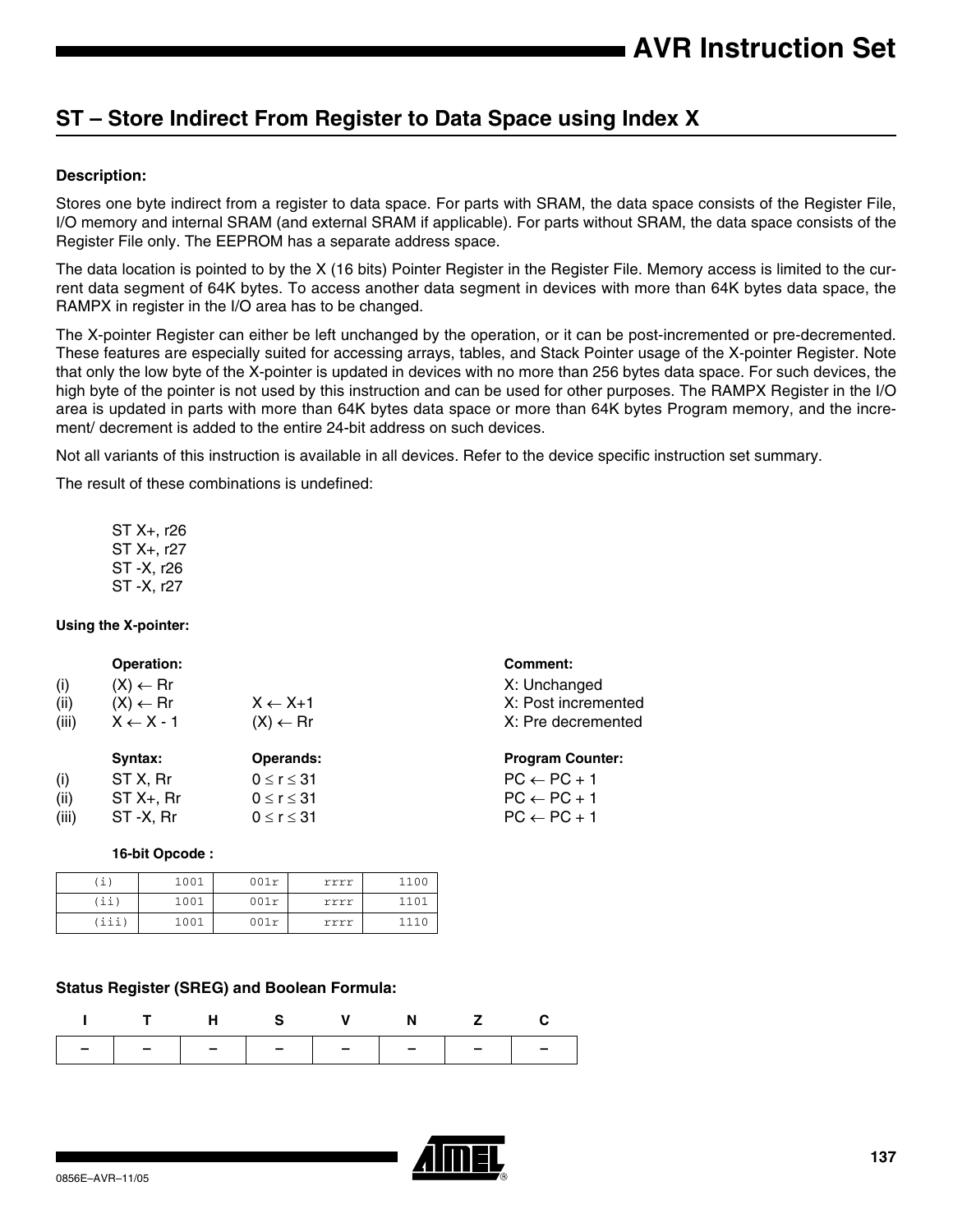

## **Example:**

| c1r | r27      | ; Clear X high byte                            |
|-----|----------|------------------------------------------------|
| ldi | r26,560  | ; Set X low byte to \$60                       |
| st  | X+,r0    | ; Store r0 in data space loc. \$60(X post inc) |
| st  | X,r1     | ; Store r1 in data space loc. \$61             |
| ldi | r26,563  | ; Set X low byte to \$63                       |
| st  | X,r2     | ; Store r2 in data space loc. \$63             |
| st  | $-X, r3$ | ; Store r3 in data space loc. \$62(X pre dec)  |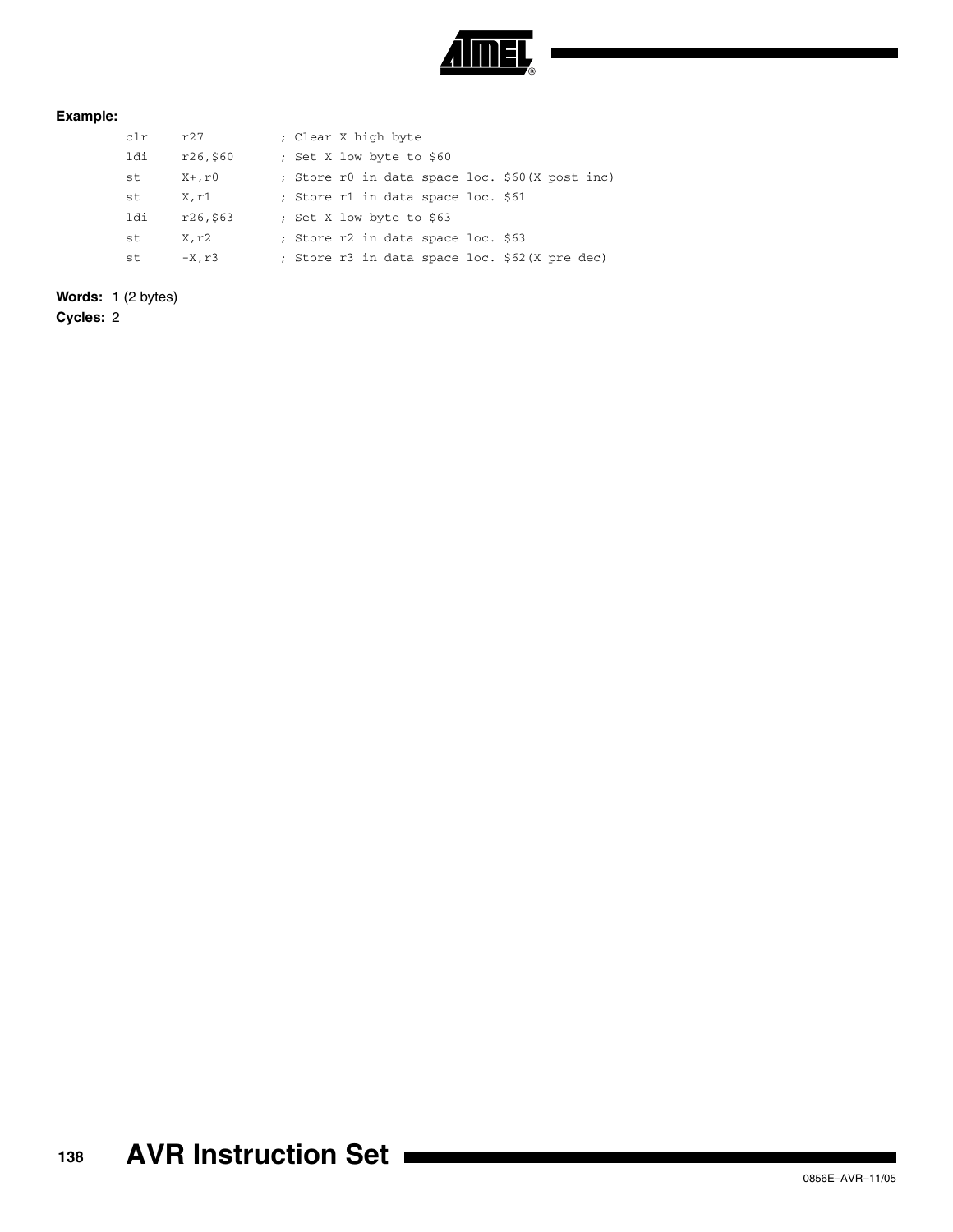# **ST (STD) – Store Indirect From Register to Data Space using Index Y**

# **Description:**

Stores one byte indirect with or without displacement from a register to data space. For parts with SRAM, the data space consists of the Register File, I/O memory and internal SRAM (and external SRAM if applicable). For parts without SRAM, the data space consists of the Register File only. The EEPROM has a separate address space.

The data location is pointed to by the Y (16 bits) Pointer Register in the Register File. Memory access is limited to the current data segment of 64K bytes. To access another data segment in devices with more than 64K bytes data space, the RAMPY in register in the I/O area has to be changed.

The Y-pointer Register can either be left unchanged by the operation, or it can be post-incremented or pre-decremented. These features are especially suited for accessing arrays, tables, and Stack Pointer usage of the Y-pointer Register. Note that only the low byte of the Y-pointer is updated in devices with no more than 256 bytes data space. For such devices, the high byte of the pointer is not used by this instruction and can be used for other purposes. The RAMPY Register in the I/O area is updated in parts with more than 64K bytes data space or more than 64K bytes Program memory, and the increment/ decrement/displacement is added to the entire 24-bit address on such devices.

Not all variants of this instruction is available in all devices. Refer to the device specific instruction set summary.

The result of these combinations is undefined:

ST Y+, r28 ST Y+, r29 ST -Y, r28 ST -Y, r29

### **Using the Y-pointer:**

| <b>Operation:</b> |
|-------------------|
|-------------------|

(i)  $(Y) \leftarrow \text{Rr}$  Y: Unchanged (ii)  $(Y) \leftarrow Rr$   $Y \leftarrow Y+1$  Y: Post incremented (iii)  $Y \leftarrow Y \cdot 1$  (Y)  $\leftarrow$  Rr  $Y:$  Pre decremented

|       | Syntax:       | <b>Operands:</b> | <b>Program Cour</b>    |
|-------|---------------|------------------|------------------------|
| (i)   | ST Y. Rr      | $0 \le r \le 31$ | $PC \leftarrow PC + 1$ |
| (ii)  | $STY+$ , $Rr$ | $0 \le r \le 31$ | $PC \leftarrow PC + 1$ |
| (iii) | ST -Y, Rr     | $0 \le r \le 31$ | $PC \leftarrow PC + 1$ |

# (iiii) STD Y+q, Rr  $0 \le r \le 31, 0 \le q \le 63$

|     | 16-bit Opcode: |      |      |      |
|-----|----------------|------|------|------|
| i)  | 1000           | 001r | rrrr | 1000 |
| (ii | 1001           | 001r | rrrr | 1001 |
|     |                |      |      |      |

(iii) 1001 001r rrrr 1010  $(iii)$  10q0 qq1r rrrr 1qqq Comment:

(iiii) (Y+q) ← Rr Y: Unchanged, q: Displacement

# **Program Counter:**

| $\mathsf{PC} \leftarrow \mathsf{PC} + 1$ |  |
|------------------------------------------|--|
| $PC \leftarrow PC + 1$                   |  |
| $PC \leftarrow PC + 1$                   |  |
| $\mathsf{PC} \leftarrow \mathsf{PC} + 1$ |  |

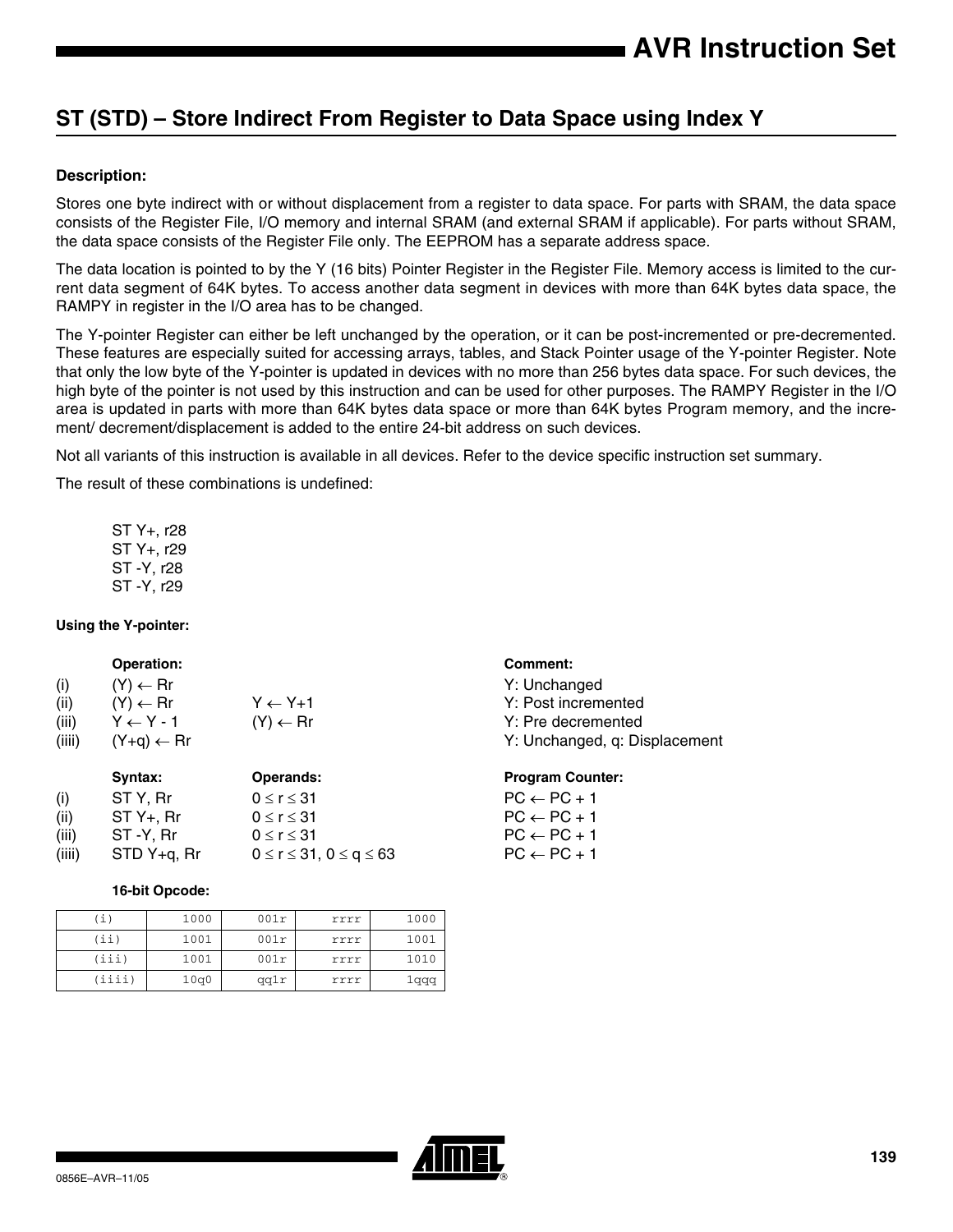

# **Status Register (SREG) and Boolean Formula:**

|                               | T H S V N Z |  |  |
|-------------------------------|-------------|--|--|
| -   -   -   -   -   -   -   - |             |  |  |

## **Example:**

| c1r | r29       | ; Clear Y high byte                            |
|-----|-----------|------------------------------------------------|
| ldi | r28,\$60  | ; Set Y low byte to \$60                       |
| st  | Y+,r0     | ; Store r0 in data space loc. \$60(Y post inc) |
| st  | Y,r1      | ; Store r1 in data space loc. \$61             |
| ldi | r28,\$63  | ; Set Y low byte to \$63                       |
| st  | Y,r2      | ; Store r2 in data space loc. \$63             |
| st  | $-Y, r3$  | ; Store r3 in data space loc. \$62(Y pre dec)  |
| std | $Y+2, r4$ | ; Store r4 in data space loc. \$64             |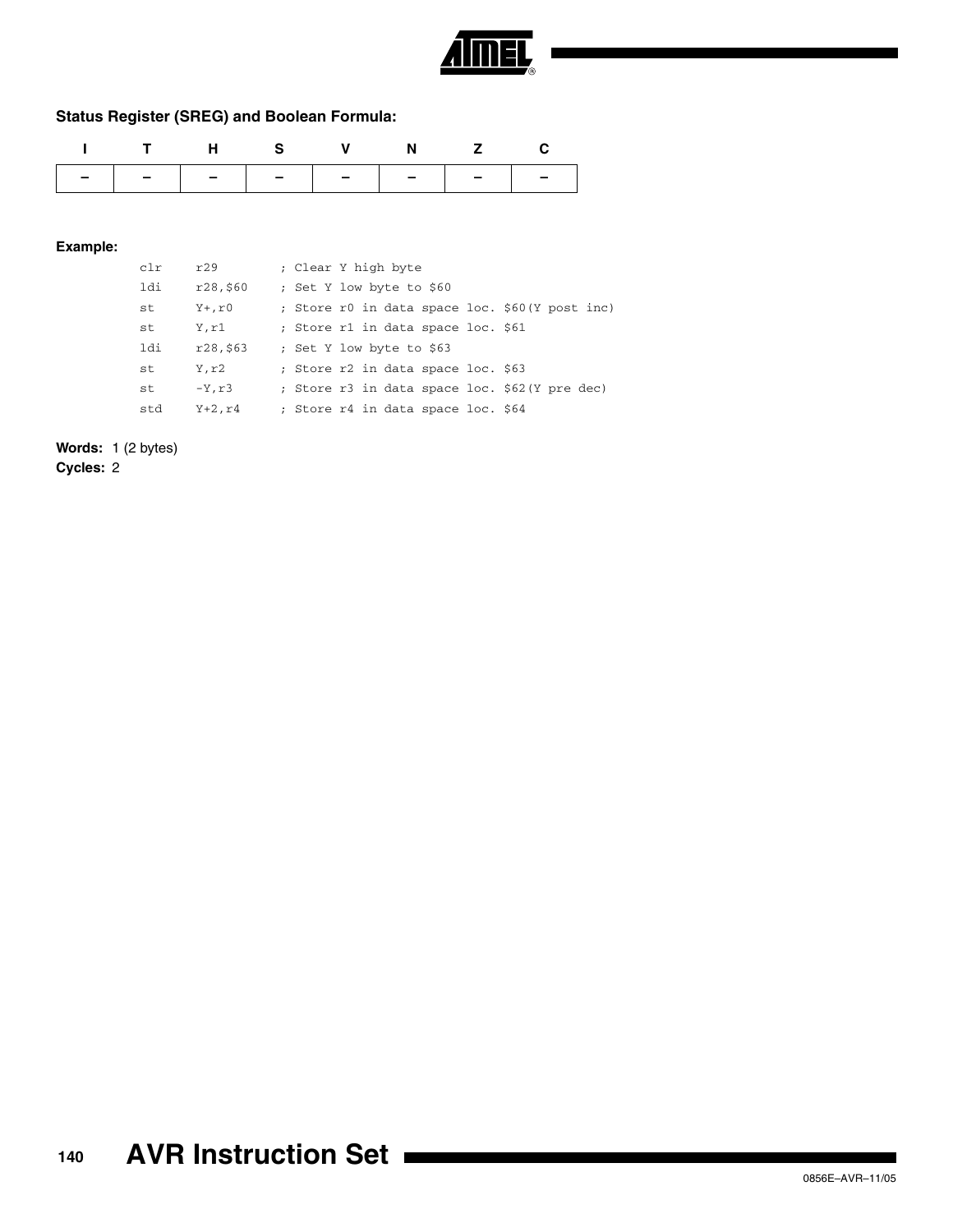# **ST (STD) – Store Indirect From Register to Data Space using Index Z**

# **Description:**

Stores one byte indirect with or without displacement from a register to data space. For parts with SRAM, the data space consists of the Register File, I/O memory and internal SRAM (and external SRAM if applicable). For parts without SRAM, the data space consists of the Register File only. The EEPROM has a separate address space.

The data location is pointed to by the Z (16 bits) Pointer Register in the Register File. Memory access is limited to the current data segment of 64K bytes. To access another data segment in devices with more than 64K bytes data space, the RAMPZ in register in the I/O area has to be changed.

The Z-pointer Register can either be left unchanged by the operation, or it can be post-incremented or pre-decremented. These features are especially suited for Stack Pointer usage of the Z-pointer Register, however because the Z-pointer Register can be used for indirect subroutine calls, indirect jumps and table lookup, it is often more convenient to use the X or Y-pointer as a dedicated Stack Pointer. Note that only the low byte of the Z-pointer is updated in devices with no more than 256 bytes data space. For such devices, the high byte of the pointer is not used by this instruction and can be used for other purposes. The RAMPZ Register in the I/O area is updated in parts with more than 64K bytes data space or more than 64K bytes Program memory, and the increment/decrement/displacement is added to the entire 24-bit address on such devices.

Not all variants of this instruction is available in all devices. Refer to the device specific instruction set summary.

The result of these combinations is undefined:

ST Z+, r30 ST Z+, r31 ST -Z, r30 ST -Z, r31

### **Using the Z-pointer:**

|        | <b>Operation:</b>     |                      | <b>Comment:</b>               |
|--------|-----------------------|----------------------|-------------------------------|
| (i)    | $(Z) \leftarrow$ Rr   |                      | Z: Unchanged                  |
| (ii)   | $(Z) \leftarrow Rr$   | $Z \leftarrow Z + 1$ | Z: Post incremented           |
| (iii)  | $Z \leftarrow Z - 1$  | $(Z) \leftarrow Rr$  | Z: Pre decremented            |
| (iiii) | $(Z+q) \leftarrow Rr$ |                      | Z: Unchanged, q: Displacement |
|        |                       |                      |                               |
|        | Syntax:               | <b>Operands:</b>     | <b>Program Counter:</b>       |
| (i)    | ST Z, Rr              | $0 \le r \le 31$     | $PC \leftarrow PC + 1$        |
| (ii)   |                       | $0 \le r \le 31$     |                               |
|        | $ST Z+$ , $Rr$        |                      | $PC \leftarrow PC + 1$        |
| (iii)  | ST-Z, Rr              | $0 \le r \le 31$     | $PC \leftarrow PC + 1$        |

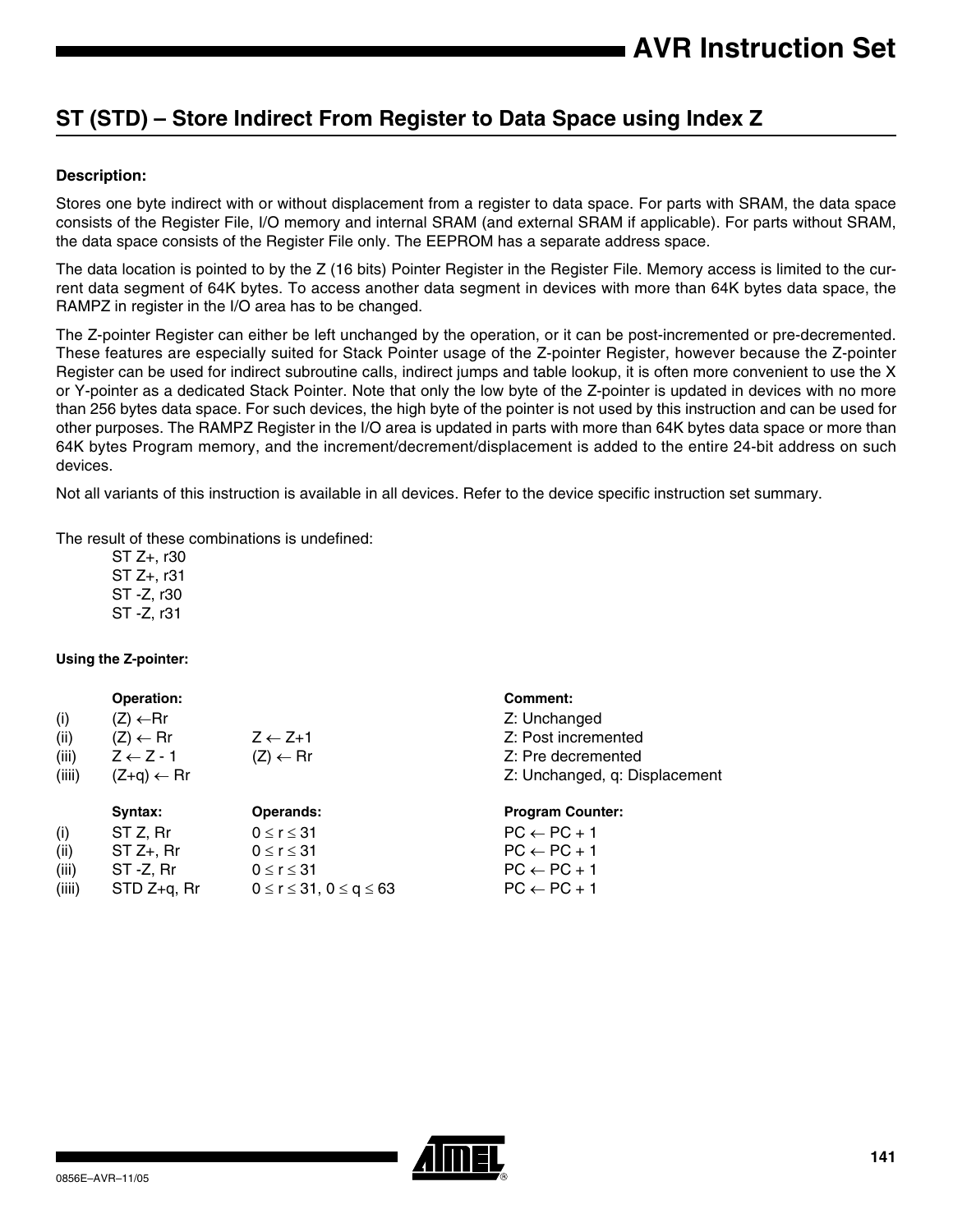

## **16-bit Opcode :**

| (i)    | 1000 | 001r | rrrr | 0000 |
|--------|------|------|------|------|
| (iii)  | 1001 | 001r | rrrr | 0001 |
| (iii)  | 1001 | 001r | rrrr | 0010 |
| (iiii) | 10q0 | qq1r | rrrr | 0qqq |

# **Status Register (SREG) and Boolean Formula:**

|                               | . н. | <b>S</b> | <b>N</b> | $\mathsf{Z}$ |  |
|-------------------------------|------|----------|----------|--------------|--|
| - - - - - - - - - - - - - - - |      |          |          |              |  |

## **Example:**

| clr | r31         | ; Clear Z high byte                            |
|-----|-------------|------------------------------------------------|
| ldi | r30,\$60    | ; Set Z low byte to \$60                       |
| st  | $Z+$ , $r0$ | ; Store r0 in data space loc. \$60(Z post inc) |
| st  | Z,r1        | ; Store r1 in data space loc. \$61             |
| ldi | r30,\$63    | ; Set Z low byte to \$63                       |
| st  | Z,r2        | ; Store r2 in data space loc. \$63             |
| st  | $-Z, r3$    | ; Store r3 in data space loc. \$62(Z pre dec)  |
| std | $Z+2, r4$   | ; Store r4 in data space loc. \$64             |

#### **Words:** 1 (2 bytes)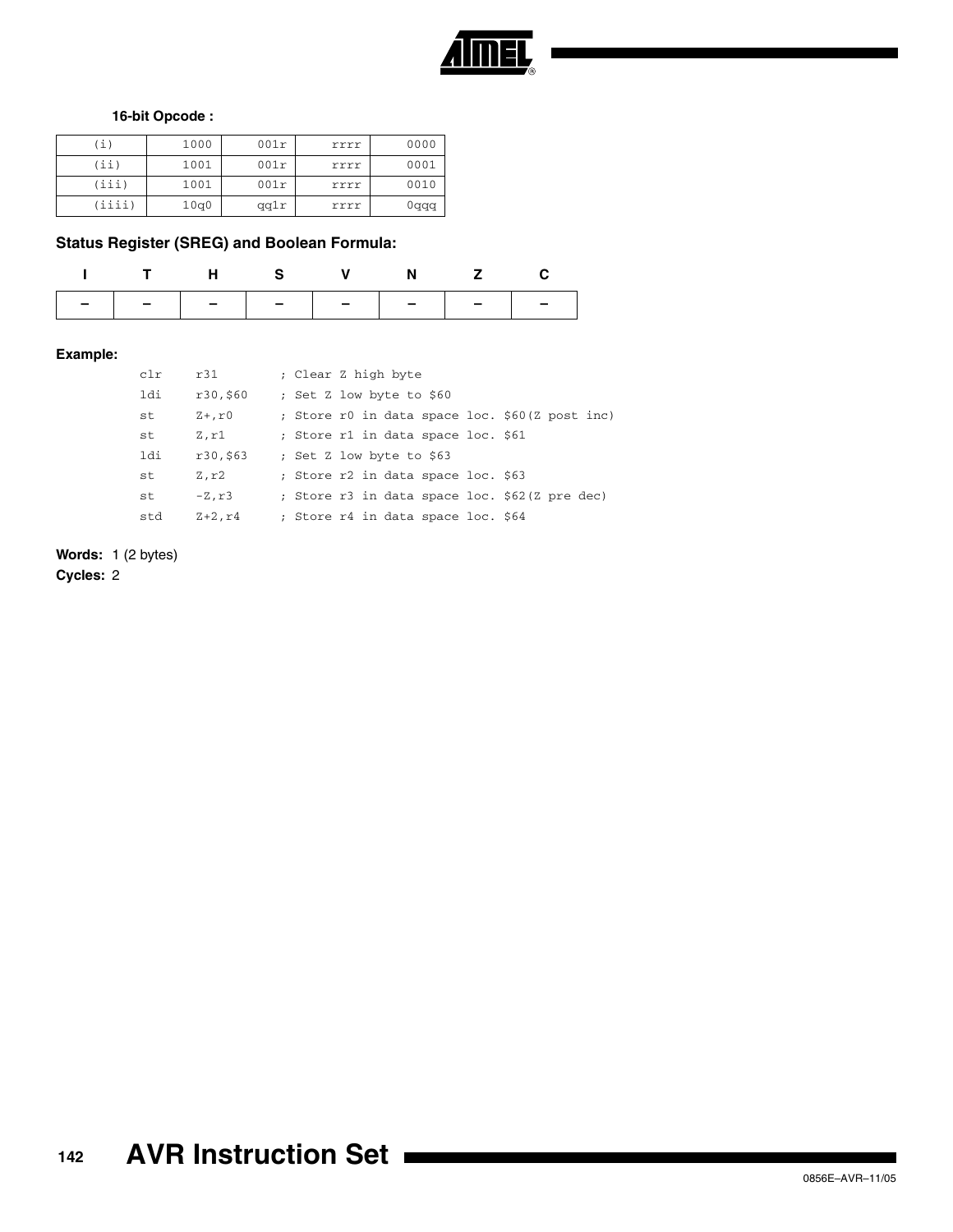# **STS – Store Direct to Data Space**

# **Description:**

Stores one byte from a Register to the data space. For parts with SRAM, the data space consists of the Register File, I/O memory and internal SRAM (and external SRAM if applicable). For parts without SRAM, the data space consists of the Register File only. The EEPROM has a separate address space.

A 16-bit address must be supplied. Memory access is limited to the current data segment of 64K bytes. The STS instruction uses the RAMPD Register to access memory above 64K bytes. To access another data segment in devices with more than 64K bytes data space, the RAMPD in register in the I/O area has to be changed.

This instruction is not available in all devices. Refer to the device specific instruction set summary.

#### **Operation:**

(i)  $(k) \leftarrow \text{Rr}$ 

|     | Syntax:  | <b>Operands:</b>                           | <b>Program Counter:</b> |
|-----|----------|--------------------------------------------|-------------------------|
| (i) | STS k,Rr | $0 \leq r \leq 31$ , $0 \leq k \leq 65535$ | $PC \leftarrow PC + 2$  |

#### **32-bit Opcode:**

| 1001 | 01A  | ふふふふ | $3000$<br>υ<br>◡◡ |
|------|------|------|-------------------|
| レレレレ | レレレレ | レレレレ | レレレレ              |

#### **Status Register (SREG) and Boolean Formula:**

|                               |  | THS V N Z |  |
|-------------------------------|--|-----------|--|
| -   -   -   -   -   -   -   - |  |           |  |

#### **Example:**

lds r2,\$FF00 ; Load r2 with the contents of data space location \$FF00 add r2, r1 ; add r1 to r2 sts \$FF00,r2 ; Write back

#### **Words:** 2 (4 bytes)

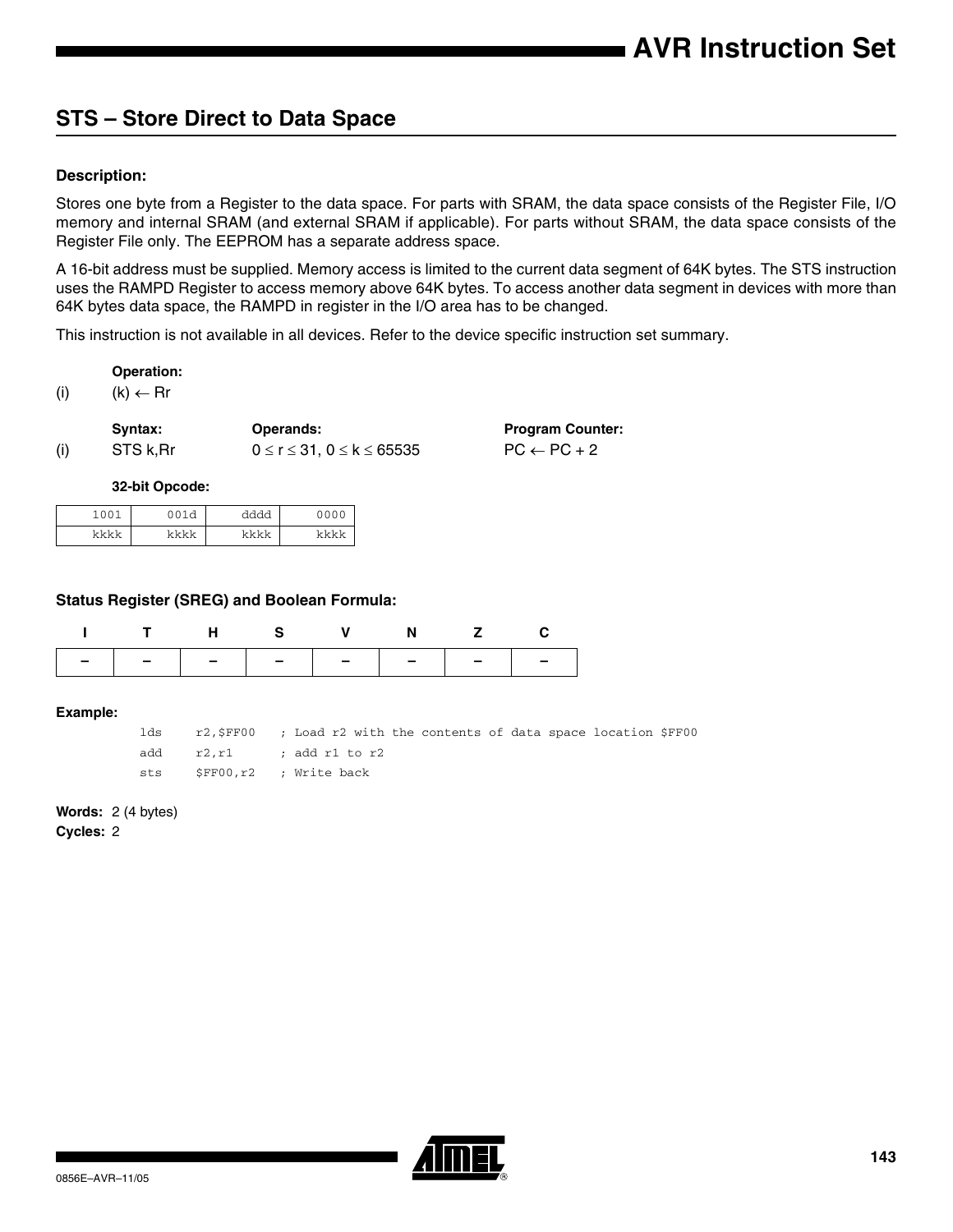# **SUB – Subtract without Carry**

# **Description:**

Subtracts two registers and places the result in the destination register Rd.

| (i)  | Syntax:<br>SUB Rd, Rr |      | <b>Operands:</b>                            | $0 \leq d \leq 31$ , $0 \leq r \leq 31$ |   |   | <b>Program Counter:</b><br>$PC \leftarrow PC + 1$ |  |
|------|-----------------------|------|---------------------------------------------|-----------------------------------------|---|---|---------------------------------------------------|--|
|      | 16-bit Opcode:        |      |                                             |                                         |   |   |                                                   |  |
|      |                       |      |                                             |                                         |   |   |                                                   |  |
| 0001 |                       | 10rd | dddd                                        | rrrr                                    |   |   |                                                   |  |
|      |                       |      | <b>Status Register and Boolean Formula:</b> |                                         |   |   |                                                   |  |
| ı    | T                     | н    | S                                           | v                                       | N | z | C                                                 |  |

- S: N ⊕ V, For signed tests.
- V: Rd7•  $\overline{Rr7}$  • $\overline{R7}$  + $\overline{Rd7}$  • $\overline{R}$ r7•  $\overline{R7}$ Set if two's complement overflow resulted from the operation; cleared otherwise.
- N: R7 Set if MSB of the result is set; cleared otherwise.
- Z: R7• R6 •R5• R4• R3 •R2• R1• R0 Set if the result is \$00; cleared otherwise.
- C: Rd7• Rr7 +Rr7 •R7 +R7• Rd7 Set if the absolute value of the contents of Rr is larger than the absolute value of Rd; cleared otherwise.
- R (Result) equals Rd after the operation.

# **Example:**

|        | sub                     | r13,r12 | ; Subtract r12 from r13           |
|--------|-------------------------|---------|-----------------------------------|
|        | brne                    | noteg   | ; Branch if r12<>r13              |
|        | $\cdot$ $\cdot$ $\cdot$ |         |                                   |
| noteg: | nop                     |         | ; Branch destination (do nothing) |
|        |                         |         |                                   |

**Words:** 1 (2 bytes)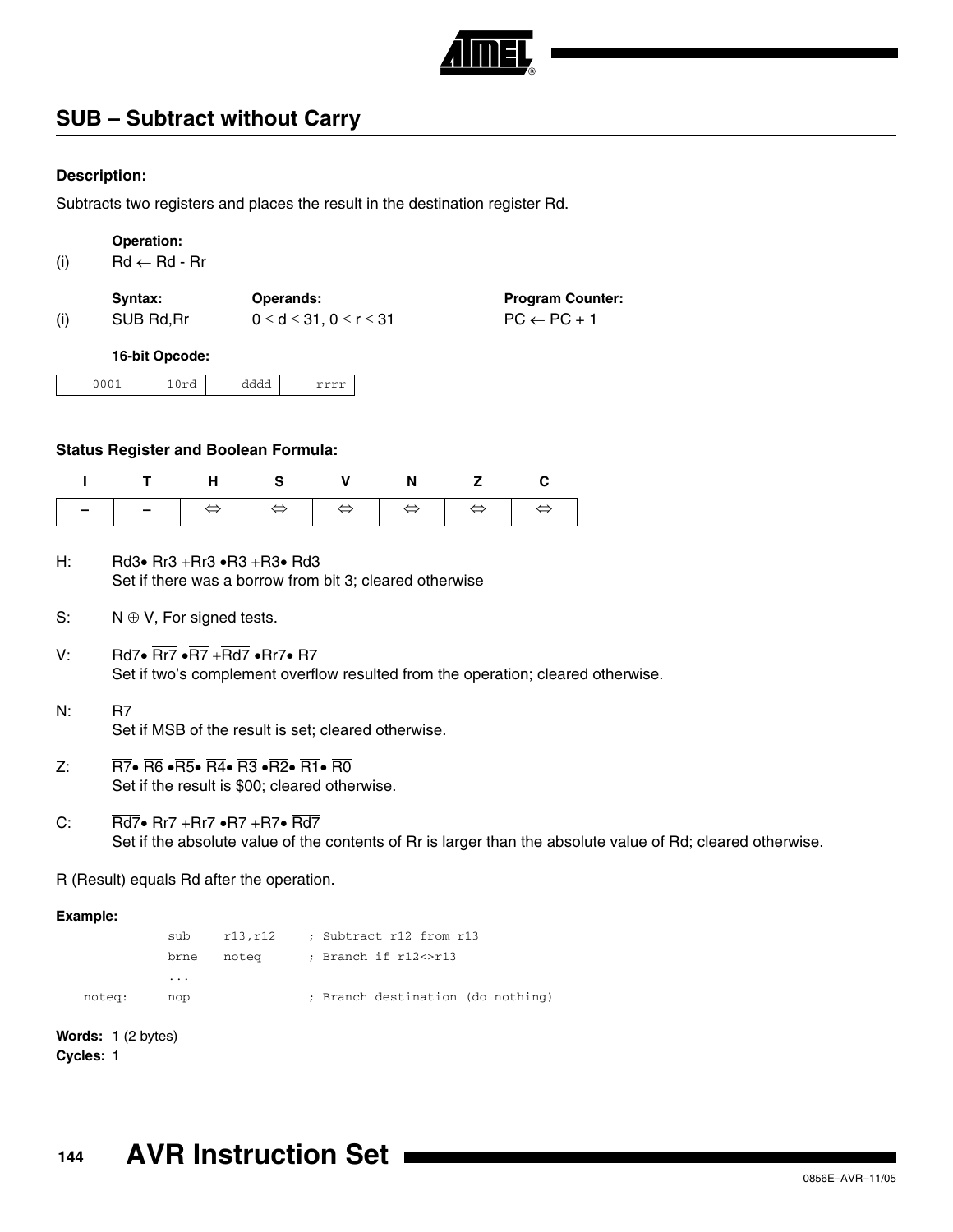# **SUBI – Subtract Immediate**

### **Description:**

Subtracts a register and a constant and places the result in the destination register Rd. This instruction is working on Register R16 to R31 and is very well suited for operations on the X, Y and Z-pointers.

| (i) |  | $Rd \leftarrow Rd - K$ |  |
|-----|--|------------------------|--|
|-----|--|------------------------|--|

|     | Svntax:   | <b>Operands:</b>                          | <b>Program Counter:</b> |
|-----|-----------|-------------------------------------------|-------------------------|
| (i) | SUBI Rd,K | $16 \leq d \leq 31$ , $0 \leq K \leq 255$ | $PC \leftarrow PC + 1$  |

**16-bit Opcode:**

| - - | . . | . |  |
|-----|-----|---|--|
|-----|-----|---|--|

### **Status Register and Boolean Formula:**

| ITHS V N Z C |  |  |  |
|--------------|--|--|--|
|              |  |  |  |

- H: Rd3• K3+K3 •R3 +R3 •Rd3 Set if there was a borrow from bit 3; cleared otherwise
- S: N ⊕ V, For signed tests.
- V: Rd7•  $\overline{\text{K7}}$   $\overline{\text{R7}}$  +  $\overline{\text{Rd7}}$  K7 R7 Set if two's complement overflow resulted from the operation; cleared otherwise.
- N: R7 Set if MSB of the result is set; cleared otherwise.
- Z:  $\overline{R7}$   $\overline{R6}$   $\overline{R5}$   $\overline{R4}$   $\overline{R3}$   $\overline{R2}$   $\overline{R1}$   $\overline{R0}$ Set if the result is \$00; cleared otherwise.
- C:  $\overline{Rd7}$  K7 +K7 •R7 +R7•  $\overline{Rd7}$ Set if the absolute value of K is larger than the absolute value of Rd; cleared otherwise.

R (Result) equals Rd after the operation.

#### **Example:**

subi r22,\$11 ; Subtract \$11 from r22 brne noteq ; Branch if r22<>\$11 ... noteq: nop ; Branch destination (do nothing)

**Words:** 1 (2 bytes) **Cycles:** 1

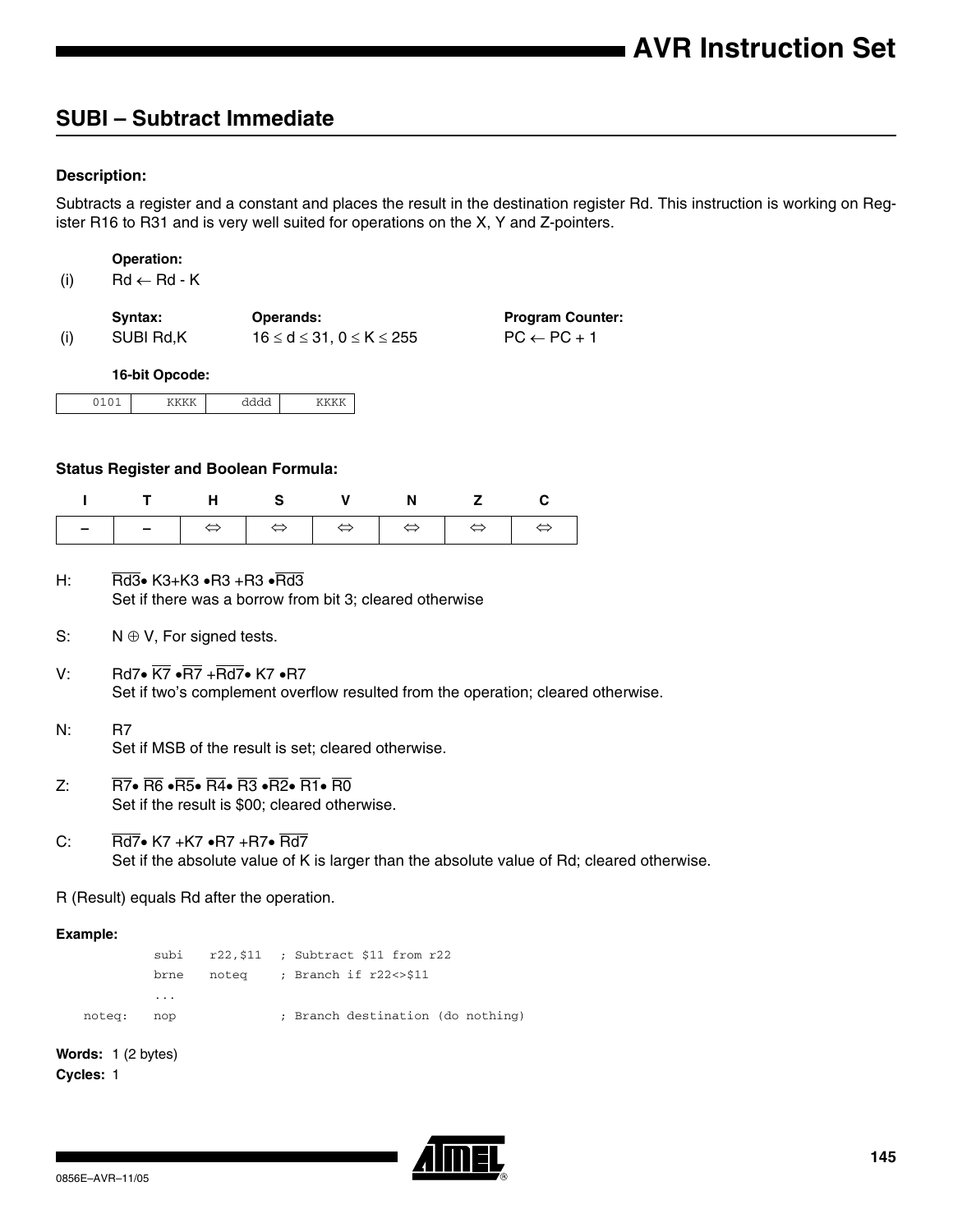# **SWAP – Swap Nibbles**

### **Description:**

Swaps high and low nibbles in a register.

# **Operation:**

| (i) |  | $R(7:4) \leftarrow Rd(3:0), R(3:0) \leftarrow Rd(7:4)$ |
|-----|--|--------------------------------------------------------|
|-----|--|--------------------------------------------------------|

|     | Svntax: | <b>Operands:</b> | <b>Program Counter:</b> |
|-----|---------|------------------|-------------------------|
| (i) | SWAP Rd | $0 \le d \le 31$ | $PC \leftarrow PC + 1$  |

#### **16-bit Opcode:**

| 100 <sup>4</sup> | 01 0 J | dddd | 001C |
|------------------|--------|------|------|

### **Status Register and Boolean Formula:**

| ITHS V N Z C |  |  |  |
|--------------|--|--|--|
|              |  |  |  |

### R (Result) equals Rd after the operation.

### **Example:**

| inc  | r1 - | ; Increment r1 |                                    |
|------|------|----------------|------------------------------------|
| swap |      |                | r1, Swap high and low nibble of r1 |
| inc  |      |                | r1 ; Increment high nibble of r1   |
| swap |      | r1 ; Swap back |                                    |

# **Words:** 1 (2 bytes)

**Cycles:** 1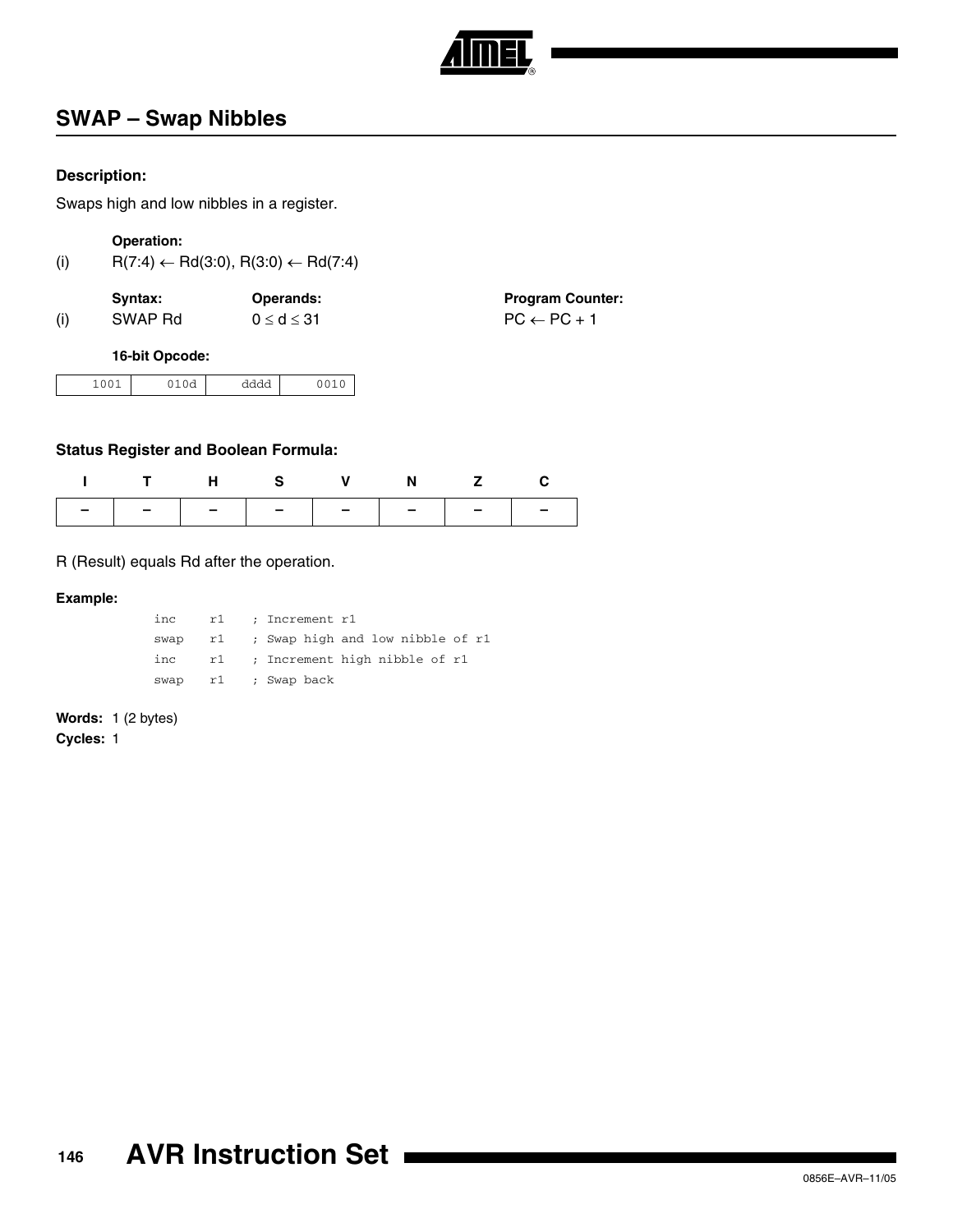# **TST – Test for Zero or Minus**

# **Description:**

Tests if a register is zero or negative. Performs a logical AND between a register and itself. The register will remain unchanged.

| <b>Operation:</b> |
|-------------------|
|-------------------|

| (i) |  | $\mathsf{Rd} \leftarrow \mathsf{Rd} \bullet \mathsf{Rd}$ |
|-----|--|----------------------------------------------------------|
|-----|--|----------------------------------------------------------|

|     | Syntax: | Operands:        | <b>Program Counter:</b> |
|-----|---------|------------------|-------------------------|
| (i) | TST Rd  | $0 \le d \le 31$ | $PC \leftarrow PC + 1$  |

**16-bit Opcode:** (see AND Rd, Rd)

| 0010 | 00dd | dddd | dddd |
|------|------|------|------|
|------|------|------|------|

### **Status Register and Boolean Formula:**

|  | I THIS V N Z C |  |  |
|--|----------------|--|--|
|  |                |  |  |

- S: N ⊕ V, For signed tests.
- V: 0 Cleared
- N: R7 Set if MSB of the result is set; cleared otherwise.
- Z:  $\overline{R7}$   $\overline{R6}$   $\overline{R5}$   $\overline{R4}$   $\overline{R3}$   $\overline{R2}$   $\overline{R1}$   $\overline{R0}$ Set if the result is \$00; cleared otherwise.

### R (Result) equals Rd.

### **Example:**

tst r0 ; Test r0 breq zero ; Branch if r0=0 ... zero: nop ; Branch destination (do nothing)

**Words:** 1 (2 bytes) **Cycles:** 1

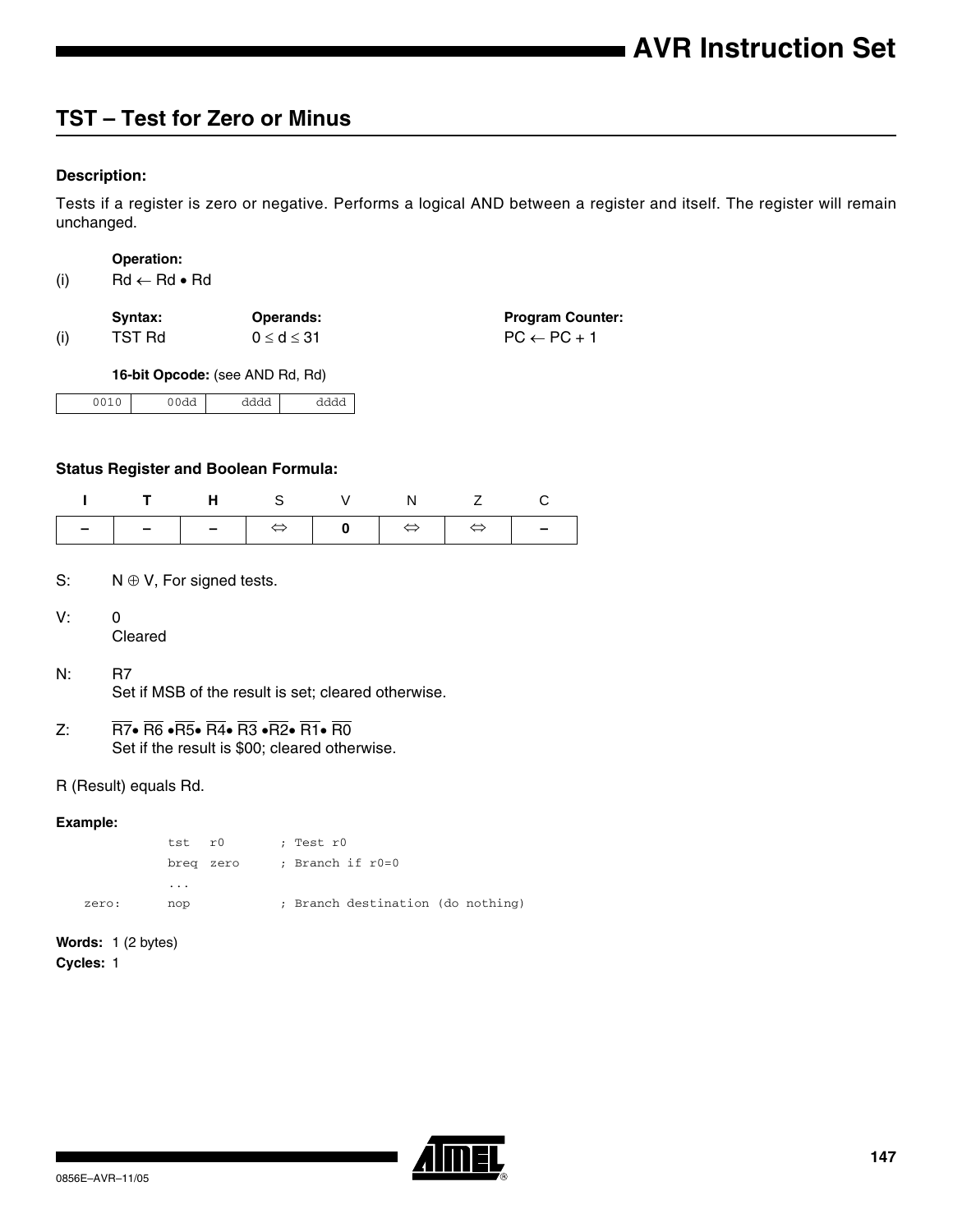# **WDR – Watchdog Reset**

### **Description:**

This instruction resets the Watchdog Timer. This instruction must be executed within a limited time given by the WD prescaler. See the Watchdog Timer hardware specification.

#### **Operation:**

| (i) | WD timer restart. |  |
|-----|-------------------|--|
|-----|-------------------|--|

|     | Syntax:    | Operands: | <b>Program Counter:</b> |
|-----|------------|-----------|-------------------------|
| (i) | <b>WDR</b> | None      | $PC \leftarrow PC + 1$  |

### **16-bit Opcode:**

| 0.01   | 0.10.1 | 3010 | - - -     |
|--------|--------|------|-----------|
| $-00+$ | $ -$   | ---  | <b>--</b> |

### **Status Register and Boolean Formula:**

|                               |  | THS V N Z C |  |
|-------------------------------|--|-------------|--|
| -   -   -   -   -   -   -   - |  |             |  |

#### **Example:**

wdr ; Reset watchdog timer

**Words:** 1 (2 bytes) **Cycles:** 1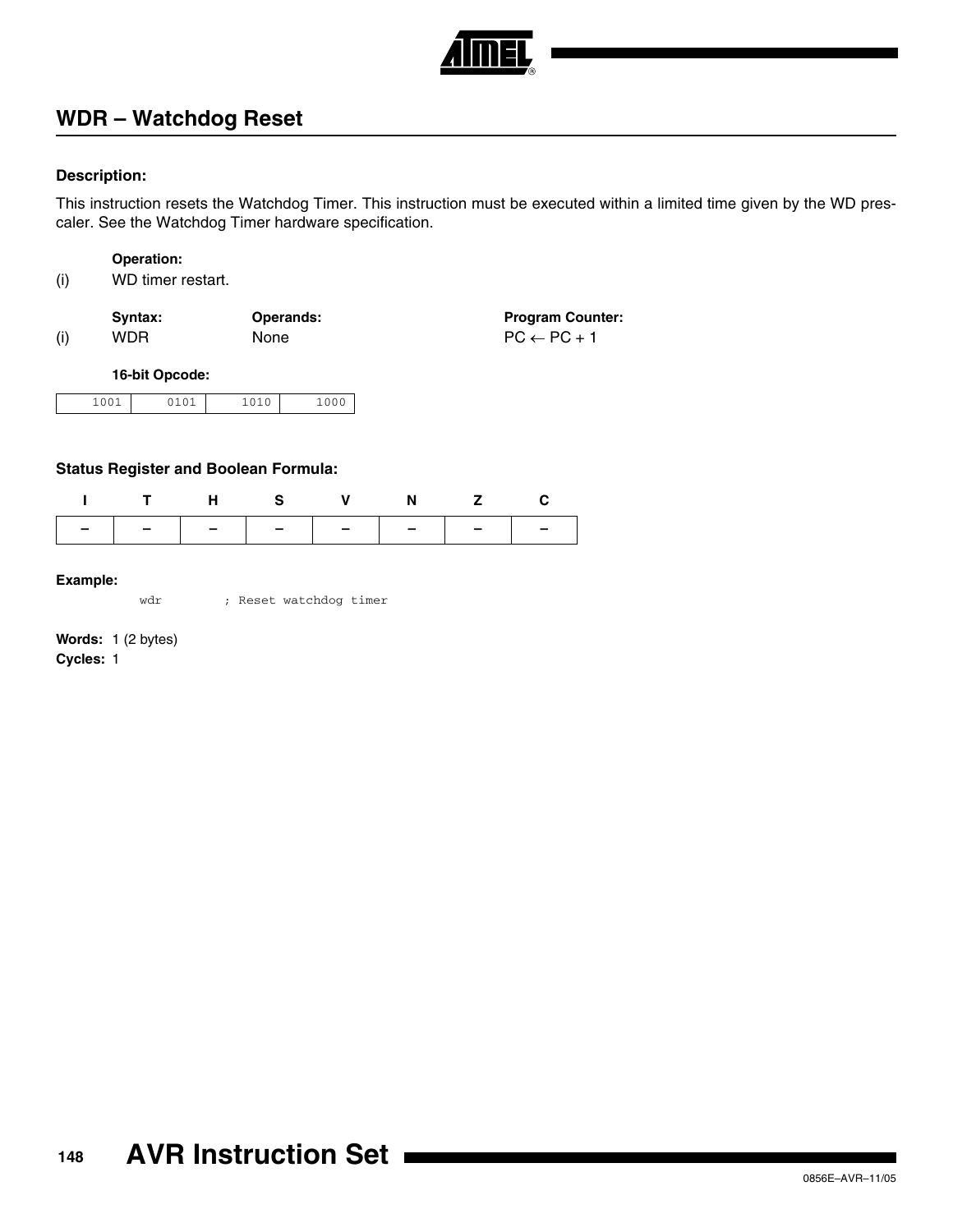